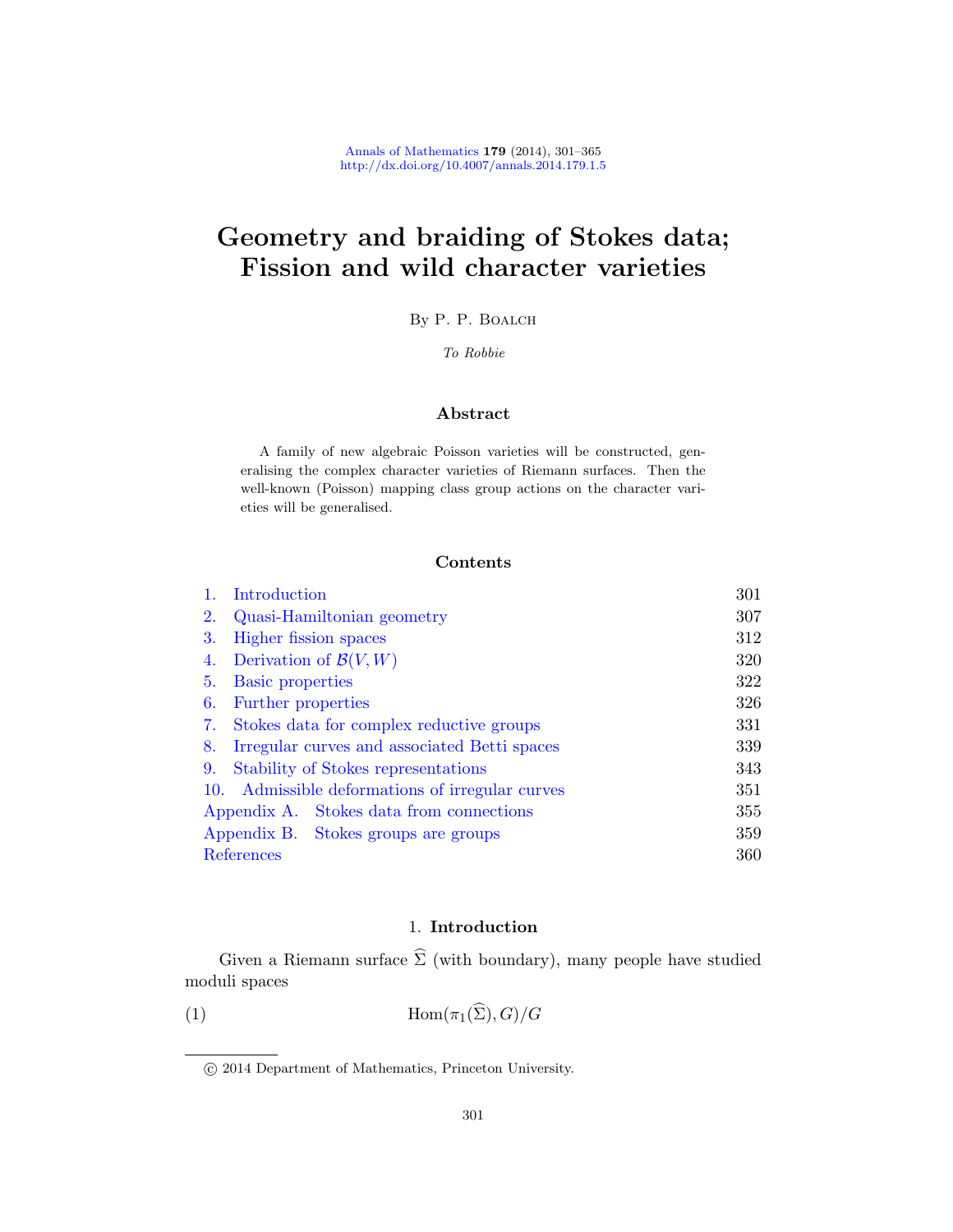of representations of the fundamental group of  $\widehat{\Sigma}$  in a Lie group G, the *char*acter [var](#page-61-0)i[eties](#page-63-0) [\(cf.](#page-62-0)  $[58]$ ). If G is a complex reductive group with a chosen symmetric nondegenerate invariant bilinear form on its Lie algebra, then (1) has an algebraic Poisson structure and the symplectic leaves are given by fixing the conjugacy classes around each component of the boundary. This provides a large class of holomorphic symplectic manifolds, which often have complete hyperkähler metrics (and are then diffeomorphic to certain moduli spaces of meromorphic Higgs [b](#page-59-0)undles [37], [59], [5[2\]](#page-59-1)).

Perhaps the best explanation as to why such spaces of fundamental group representations with fixed conjugacy classes have holomorphic symplectic structures is becaus[e t](#page-59-2)hey arise as symplectic quotients of the infinite-dimensional affine space of all  $C^{\infty}$  connections on a fixed G-bundle on  $\widehat{\Sigma}$ . (This is the extension to surfaces with boundary, involving loop groups, of the complexification of the viewpoint of Atiyah–Bott  $[4]$  described e.g. in [5].) Goldman [35] explained how this may also be understood in terms of the cup product in group cohomology.

The quasi-Hamiltonian approach [3] yields an alternative, algebraic construction of such symplectic manifolds as finite-dimensional "multiplicative" symplectic quotients of a smooth affine variety, as follows. Suppose  $\widehat{\Sigma}$  has  $m \geq 1$  boundary circles  $\partial_i$ , and choose a basepoint  $b_i \in \partial_i$  in each component. Let  $\Pi$  denote the fundamental groupoid of  $\Sigma$  with basepoints  $\{b_1, \ldots, b_m\}$ . Then the space

## $Hom(\Pi, G)$

of homomorphisms from the groupoid  $\Pi$  to the group G is a smooth affine variety that naturally has the structure of quasi-Hamiltonian  $G<sup>m</sup>$ -space and so, in particular, has an action of  $G<sup>m</sup>$  and a group valued moment map

$$
\mu: \mathrm{Hom}(\Pi, G) \to G^m.
$$

The quotient  $\text{Hom}(\Pi, G)/G^m$  then inherits a Poisson structure and is isomor-phic to (1). [A](#page-0-0)lternatively, if  $\mathcal{C} = (\mathcal{C}_1, \ldots, \mathcal{C}_m) \subset G^m$  is a conjugacy class (i.e. the choice of a conjugacy class  $C_i \subset G$  for each boundary component), then the quasi-Hamiltonian reduction (the multiplicative symplectic quotient)

$$
\mu^{-1}(\mathcal{C})/G^m
$$

inherits a holomorphic symplectic structure (where it is a manifold) and is isomorphic to a symplectic leaf of (1).

The first aim of this article is to give a similar algebraic approach to more general spaces of monodromy-type data classifying irregular meromorphic connections on bundles on Riemann surfaces, thereby constructing many new algebraic symplectic manifolds generalising the character varieties. Secondly we will consider varying the initial data, leading to the braiding of the title,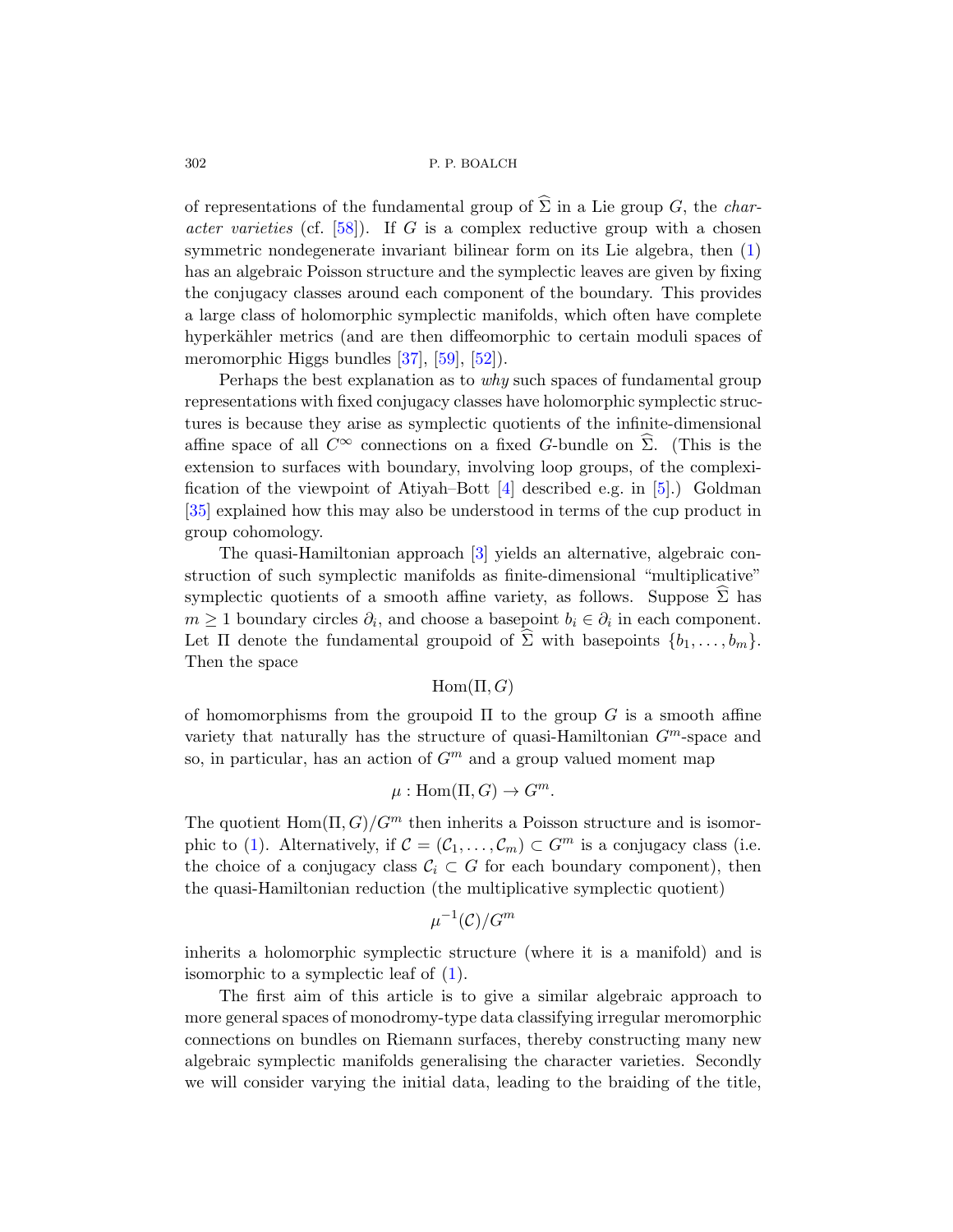generalising the much-studied mapping class group actions on the character varieties.

To see the natural generalisation to the irregular case, recall first the relation between the above spaces and regular singular connections. For this one starts with a smooth compact complex algebraic curve  $\Sigma$  with m distinct marked points  $\mathbf{a} = (a_1, \ldots, a_m)$  and defines  $\Sigma^{\circ} = \Sigma \setminus \{a_i\}$  to be the corresponding punctured curve. Then, if  $G = GL_n(\mathbb{C})$ , Deligne's Riemann–Hilbert correspondence [29] implies that the G orbits in  $\text{Hom}(\pi_1(\Sigma^{\circ}), G)$  correspond bijectively to isomorphism classes of connections on rank  $n$  algebraic vector bundles on  $\Sigma^{\circ}$  with regular singularities at each point  $a_i$ , and a similar statement holds for other groups  $G$ . The condition of regular singularities means that the bun[dles](#page-62-1) have extensions across the punctures for which the connections have only simple poles (and local horizontal sections have at most polynomial growth as they approach the singularities). Thus one sees a large class of generalisations may be obtained by relaxing this regularity assumption (and this still leads to hyperkähler manifolds  $[10]$ , which again are often complete). The irregular Riemann–Hilbert correspondence (on curves with  $G = GL_n(\mathbb{C})$ ) was w[ork](#page-62-2)ed out several decades ago (see [50]) but is not as well known as its regular singular cousin. In brief the fundamental group representation is enriched by adding "Stokes data" at each singularity, and there are various ways of thinking about this extra data; for instance as elements of a certain non-abelian cohomology space (Malgrange–Sibuya, cf. [6]) or sheaf-theoretically (Deligne [30]), yielding an equivalence of categories. The approach used here is closer to that of Martinet–Ramis [51], describing the Stokes data as elements of certain unipotent subgroups of  $G$  (in turn using Ecalle's work on multisummation); this viewpoint has the benefit of being as explicit as possible and amounts to having preferred cocycles representing each of the Malgrange–Sibuya cohomology classes  $([46])$ . The exact groupoid approach we use looks to be new however. It is also useful when we vary the initial data.

1.1. Statement of main results. Fix a connected complex reductive group G and a maximal torus  $T \subset G$  with Lie algebras  $\mathfrak{t} \subset \mathfrak{g}$ . It is convenient to define an "irregular curve" to be a smooth curve  $\Sigma$  with marked points **a** as above together with the extra data of an "irregular type"  $Q_i$  at each marked point: if z is a local coordinate on  $\Sigma$  vanishing at  $a_i$ , then

$$
Q_i = \frac{A_{r_i}}{z^{r_i}} + \dots + \frac{A_1}{z}
$$

for some elements  $A_i \in \mathfrak{t}$ . Given an irregular curve we will consider monodromy/Stokes data of connections on G-bundles that are locally isomorphic to

$$
dQ_i
$$
 + less singular terms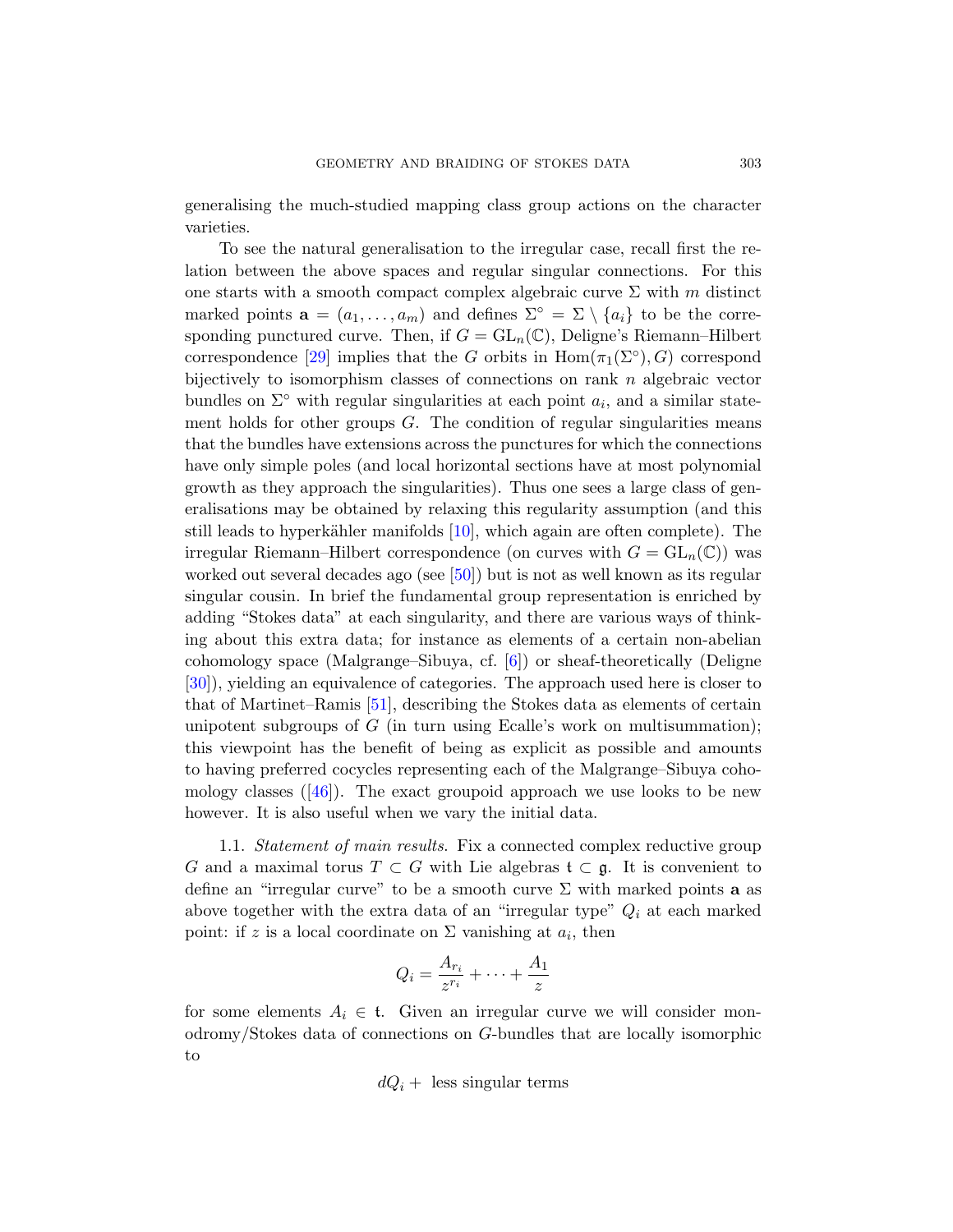at each  $a_i$ , so that fundamental solutions involve essentially singular terms of theform  $\exp(Q_i)$  near  $a_i$ . (It is known t[hat any meromo](#page-31-0)rphic connection takes the above form after passing to a finite cover.)

Then consider the real two-manifold with boundary

 $\widehat{\Sigma} \to \Sigma$ 

obtained by taking the real oriented blow-up of  $\Sigma$  at each marked point, thus replacing each point  $a_i$  with a circle  $\partial_i$ . The basic facts (see Definitions 7.2 and 7.4) then are that  $Q_i$  determines:

- (1) a connected complex reductive group  $H_i \subset G$ , the stabiliser of  $Q_i$ ,
- (2) a finite set  $\mathbb{A}_i \subset \partial_i$  of singular directions at  $a_i$ ,

and for each singular direction  $d \in \mathbb{A}_i$ 

(3) a unipotent group  $\text{Sto}_d(Q_i) \subset G$ , normalised by  $H_i$ .

Then we puncture  $\widehat{\Sigma}$  once in its interior along each singular direction (sufficiently near the corresponding boundary component) and let  $\Sigma \subset \Sigma$  denote the resulting punctured surface. Choose a basepoint  $b_i \in \partial_i$  in each boundary component and now let  $\Pi$  denote the fundamental groupoid of  $\Sigma$  with basepoints  $\{b_1, \ldots, b_m\}$ . (If each irregular type  $Q_i$  is zero, there are no singular directions and we are in the original regular singular situation.) Then consider the subset of Stokes representations

$$
Hom_{\mathbb{S}}(\Pi, G) \subset Hom(\Pi, G)
$$

consisting of homomorphisms  $\rho$  from  $\Pi$  to G that satisfy the following two conditions:

- (1)  $\rho$  takes the loop  $\partial_i$  based at  $b_i$  into the group  $H_i$ , and
- (2) for each singular direction  $d \in \mathbb{A}_i$ ,  $\rho$  takes the small loop based at  $b_i$ that goes around  $\partial_i$  until direction d before encircling the puncture in the direction d and then retracing its path to  $b_i$ , to the group  $\text{Sto}_d$ .

Let  $\mathbf{H} = H_1 \times \cdots \times H_m \subset G^m$ . The main result is then:

THEOREM 1.1. The space  $\text{Hom}_{\mathbb{S}}(\Pi, G)$  of Stokes representations is both a smooth affine variety and a quasi-Hamiltonian **H**-space.

This implies that the quotient  $\text{Hom}_{\mathcal{S}}(\Pi, G)/\mathbf{H}$ , which classifies meromorphic connections with the given irregular types, inherits a Poisson structure, and its symplectic leaves are obtained by fixing a conjugacy class  $C_i \subset H_i$  for each  $i = 1, \ldots, m$ . We will also characterise the stable points of  $\text{Hom}_{\mathbb{S}}(\Pi, G)$ in the sense of geometric invariant theory (for the action of  $H$ ), show there are lots of examples when the quotients are well behaved and describe the irregular analogue of the Deligne–Simpson problem.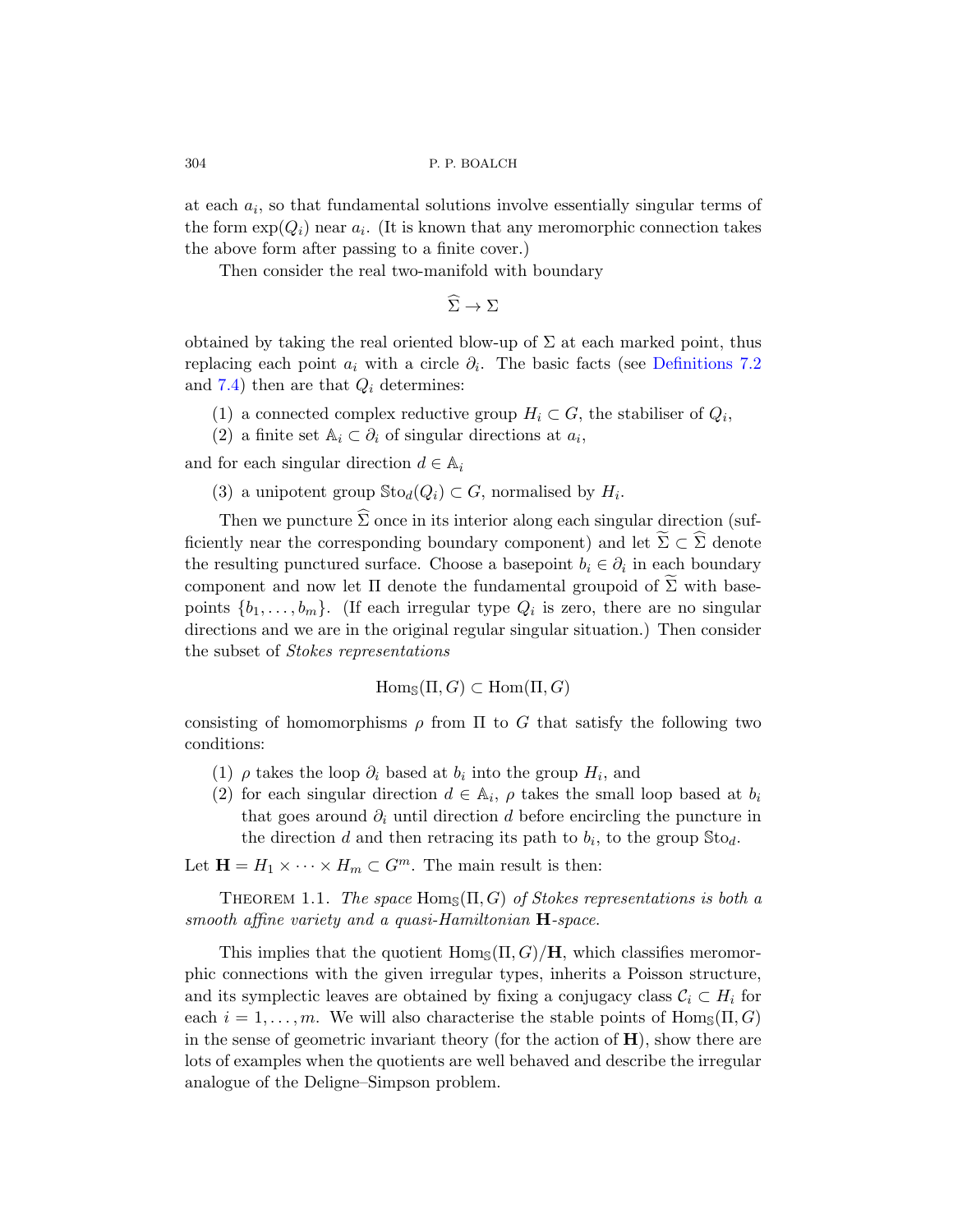Such Poisson structures may be obtained analytically from an irregular analogue of the Atiyah–Bott approach (as in  $[12]$ ,  $[10]$ ), and the quasi-Hamiltonian approach was worked out previously in [15] in the case when the most singular coeffici[ent](#page-62-3) of each irregular type was regular (off of all the root hyperplanes). The [spaces of S](#page-11-0)tokes data are much more complicated when this assumption is removed, and the main work of the present article is to develop an inductive approach to build (quasi-Hamiltonian) spaces of Stokes data out of simpler pieces. This fits in well with the [q](#page-4-0)uasi-Hamiltonian philosophy of building moduli spaces of flat connections from simple pieces and with the idea of the factorisation theorem of Ramis [53]; in effect we construct some new building blocks (higher fission spaces, Section 3) and show that the spaces of Stokes representations may be built out of these using the quasi-Hamiltonian fusion and reduction operati[ons](#page-63-1). [Th](#page-63-2)at one can do such an induction at the quasi-Hamiltonian level is perhaps the main discovery of this article.<sup>1</sup> Surprisingly it follows immediately that our building blocks may be used to construct many other holomorphic symplectic manifolds, beyond the quotients of the spaces [of Stokes re](#page-50-0)presentations. For example, one may glue various surfaces  $\Sigma$  along their boundaries provided the groups  $H_i$  match up. Also one may obtain Van den Bergh's quasi-Hamiltonian spaces [63], [64] from the higher fission spaces and thus all of the so-cal[led multiplicativ](#page-51-0)e quiver varieties.

1.2. Varying the initial data. In brief the above result implies that a Poisson variety  $\text{Hom}_{\mathcal{S}}(\Pi, G)/\mathbf{H}$  is determined by the choice of an irregular curve. For the second main result, in Section 10 we will define the notion of an "admissible family" of irregular curves over a base B, generalising the notion of deforming a smooth curve with marked points such that the curve remains smooth and non[e of](#page-63-3) the points coalesce. Then we will show (Theorem 10.2) that the corresponding family of Poisson varieties assemble into a "local system of Poisson varieties" over B, i.e. into a nonlinear fibration with a flat (Ehresmann) connection [th](#page-59-5)at integrates along any path in the base to yield algebraic Poisson isomorphisms between fibres. This leads to an algebraic Poisson action o[f th](#page-61-1)e fundamental group of  $\mathbb B$  on any fibre  $\text{Hom}_{\mathbb S}(\Pi, G)/\mathbf H$ . Such deformations have been considered briefly by Witten [66,  $\S6$ ] in relation to geometric Langlands and  $\mathcal{N} = 4$  super Yang-Mills theory. Mathematically these flat nonlinear connections should be viewed as the irregular analogue of the Gauss–Manin connection on non-abelian cohomology ([12, §7]).

<span id="page-4-0"></span>Basic examples of admissible deformations in the irregular case were considered by Jimbo et al. [39]; they looked at the case  $G = GL_n(\mathbb{C})$  when the

 $1_{18}$  discussed the possibility of "fusion on the other side of the analytic halo"—in effect, here we do fusion within the analytic halo.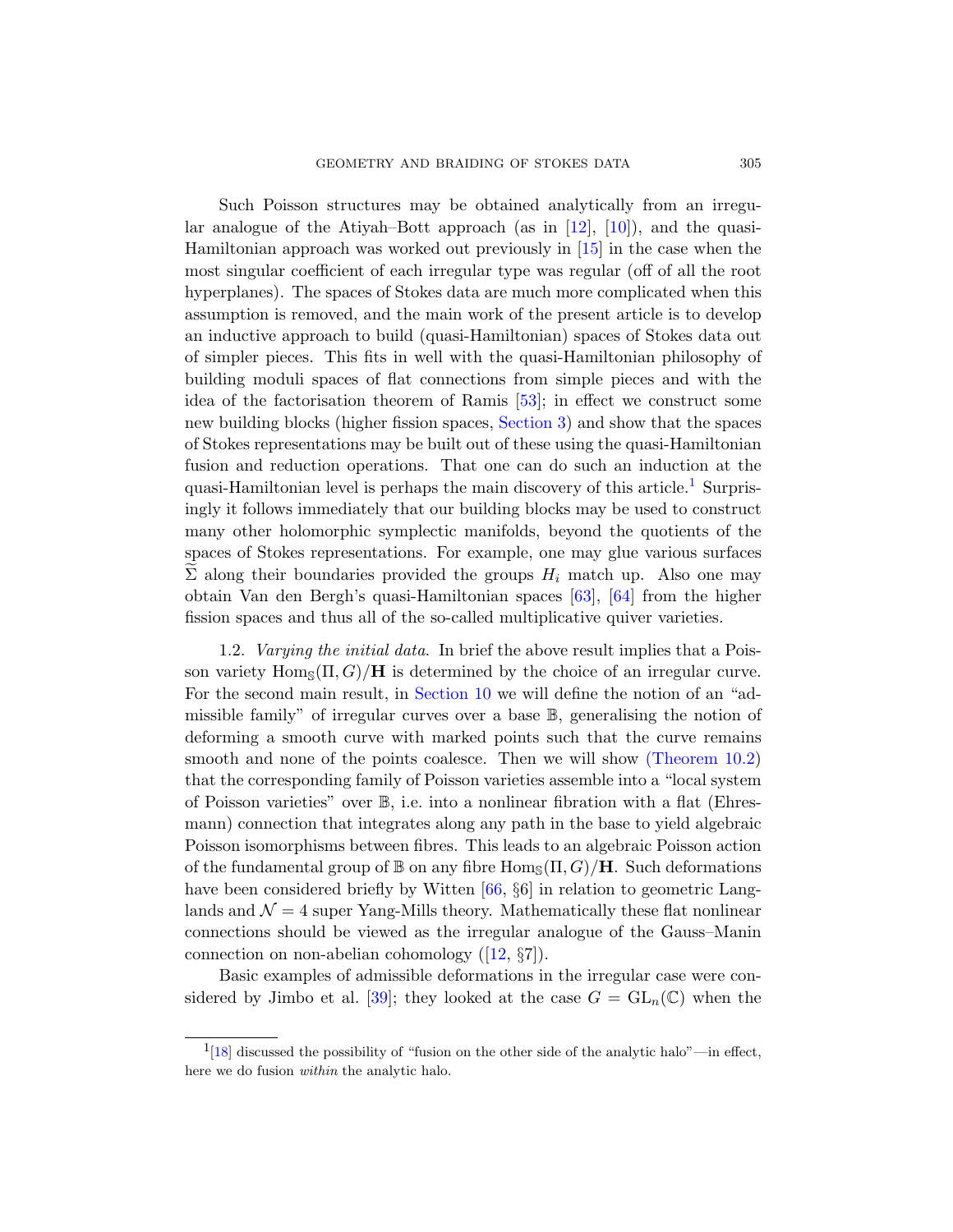most singular coefficient at each pole had distinct eigenvalues. This was extended to other reductive groups in [13] (keeping the most singular coefficient a[t ea](#page-61-2)ch pole off all the [root](#page-60-0) [hyp](#page-61-3)e[rpla](#page-63-4)n[es\),](#page-60-1)a[nd](#page-64-0) it was shown that in the simplest case the resulting Poisson action of the G-braid group coincides with the quasi-classical limit of the quantum-Wey[l gr](#page-61-4)oup action of Lusztig, Soibelman, Kirill[ov–](#page-63-5)Reshetikhin.<sup>2</sup> O[ne i](#page-62-4)mpetus (cf. [11], [12]) for this line of thinking came from trying to understand the Poisson braid group actions in Dubrovin's work on semisimple Frobenius manifolds, related to the Markoff polynomial in the three-dimensional case ([32, p. 243])—see also [26], [38], [62], [22], [68]. More generally, in the integrable systems literature interest in symplectic structures on spaces of Stokes data goes back at least to Flaschka–Newell [33]; the more [r](#page-46-0)ecent work of Woodhouse [67] and Krichever [45] also computed such symplectic forms explicitly (in the  $GL_n(\mathbb{C})$  case with distinct leading eigenvalues), and our more general formulae were found similarly. The quasi-Hamiltonian approach here yields an algebraic proof that such two-forms are indeed symplectic, and in the general linear case, a quite simple proof that for generic parameters the wild character varieties are smooth symplectic algebraic varieties (see Corollary 9.9). This last result alone probably justifies the quasi-Hamiltonian approach and was one of our main aims.

Note that if for example one is interested in complete hyperkähler manifolds, it makes little sense to restrict attention to the regular singular case: there are many examples of isomorphisms between the moduli spaces that arise in the irregular case a[nd the regu](#page-6-0)[la](#page-25-0)r singular case (some examples appear in  $[61]$ , and in such cases the hyperkähler metrics match up), but it is not true that all irregular cases are isomorphic to a regular singular case—on the con[trary](#page-30-0) it seems that if one counts in each dimension the number of deformation classes of complete hyperkähler manifolds arising from Hitchin's self-duality equations, then [most class](#page-38-0)es only have irregular representatives.

The layout of this article is as follows. Sections 2–6 are basically pure qu[asi-Hamilt](#page-42-0)onian geometry, first giving the background definitions, then directly establishing the new spaces we will need, then establishing many properties of them. Section 7 defines the spaces of Stokes data corresponding to connections on a d[isc](#page-61-5) and shows that, with suitable framings, they are q[uasi](#page-59-6)-[Ham](#page-59-7)iltonian. This is used in Section 8 to prove that the space of Stokes/monodromy data attached to a (global) irregular curve is indeed an algebraic Poisson variety. Section 9 discusses various aspects of stability (one

 ${}^{2}$ This quasi-classical limit, an action of the G-braid group on the dual Poisson Lie group, was explicitly computed by De Concini–Kac–Procesi [28]. A key point of the geometrical approach is the identification [11], [13] of a simple space of Stokes data with the Poisson Lie group dual to G.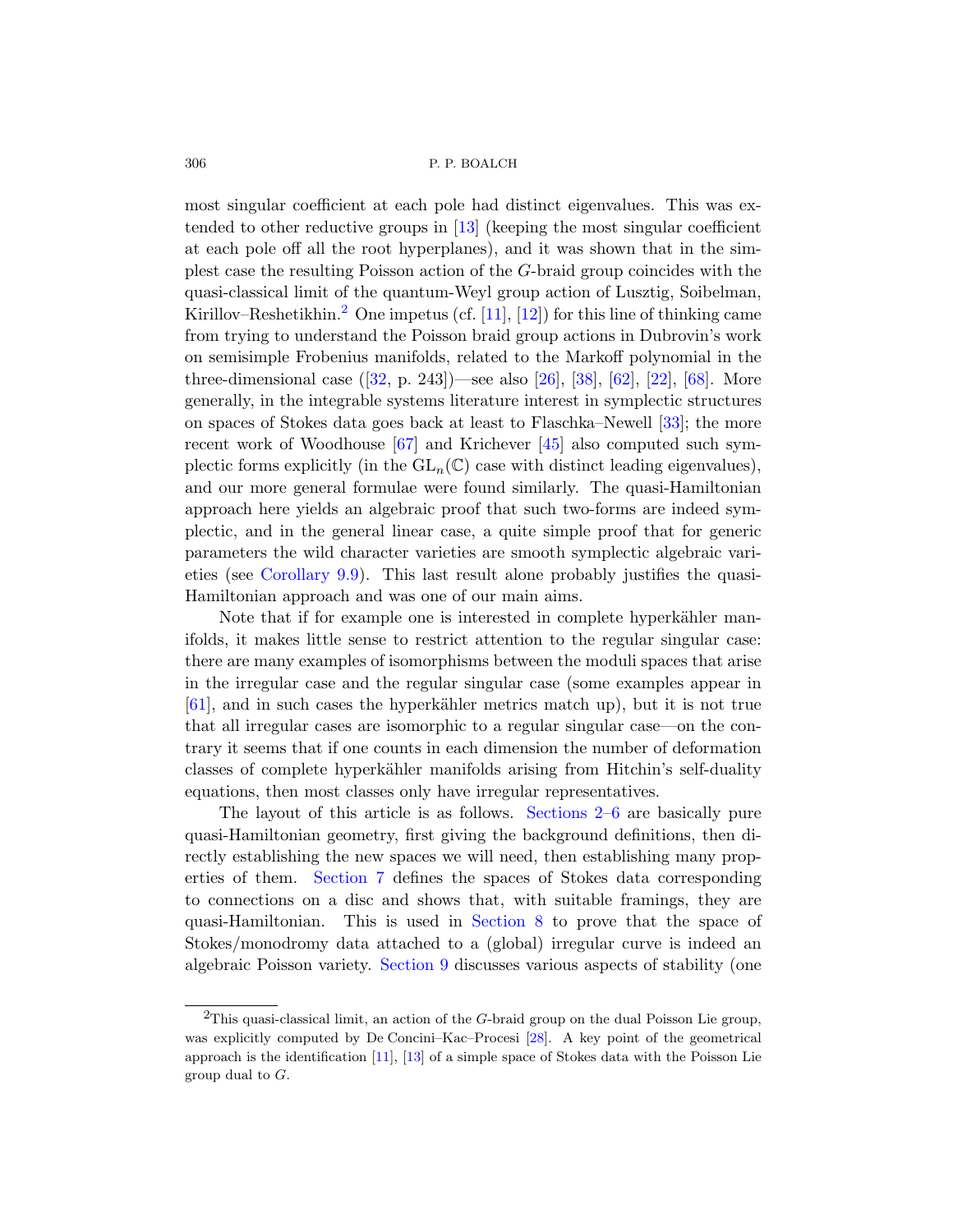[re](#page-54-0)lated to differential Galois theory), defines the irregular Deligne–Simpson problem and gives many examples when the quotients are well behaved. Fi[n](#page-59-5)a[lly,](#page-59-7) S[ecti](#page-60-2)on 10 considers admissible families of irregular curves and shows that the corresponding family of Poisson varieties fit together into a Poisson local system. It also mentions the link to Baker functions and integrable hierarchies. (Some aspects of the irregular Riemann–Hilbert correspondence are discussed in Appendix A to help motivate the basic definitions.) Note that we have focused on the new features that occur in the present context, and some of the results from [12], [13], [15] whose generalisation is routine have been omitted.

<span id="page-6-0"></span>Acknowledgments. This work was partially supported by ANR grants 08-BLAN-0317-01/02 (SEDIGA) and 09-JCJC-0102-01 (RepRed). The author is grateful to the referee for several very helpful suggestions.

### 2. Quasi-Hamiltonian geometry

Some familiarity with the quasi-Hamiltonian theory of Alekseev–Malkin– Meinrenken [3] will be assumed. This section will recall (the holomorphic analogue of) the basic results. In essence th[is](#page-59-2) theory is a multiplicative version of the usual Hamiltonian theory, with moment maps taking values in Lie groups rather than the dual of the Lie algebra. The axioms for the analogue of the symplectic form and its interaction with the group action and the moment map are more complicated. The upshot is a direct and explicit algebraic approach to constructing certain quite exoti[c s](#page-6-1)ymplectic manifolds, previously constructed via infinite-dimensional techniques. The motivation in [3] was to give a finite-dimensional algebraic construction of the symplectic structure on moduli spaces of flat connections on bundles over Riemann surfaces with fixed local monodromy conjugacy classes. We have found this theory is also useful to construct new moduli spaces.

<span id="page-6-1"></span>2.1. *Notation*. Let G be a connected complex reductive group<sup>3</sup> with Lie algebra g. (The group  $G(\mathbb{C})$  of  $\mathbb C$  points will often also be denoted by  $G$ .) Suppose we have chosen a symmetric nondegenerate invariant bilinear form  $( , ) : \mathfrak{g} \otimes \mathfrak{g} \to \mathbb{C}$ . (This choice will be t[acitly assum](#page-53-0)ed throughout.) The Maurer–Cartan forms on G are denoted  $\theta, \overline{\theta} \in \Omega^1(G, \mathfrak{g})$  respectively (so in any representation,  $\theta = g^{-1} dg$ ,  $\overline{\theta} = (dg)g^{-1}$ ). Generally if  $\mathcal{A}, \mathcal{B}, \mathcal{C} \in \Omega^1(M, \mathfrak{g})$ are g-valued holomorphic one-forms on a complex manifold M, then  $(A, B) \in$ 

<sup>&</sup>lt;sup>3</sup>The main results are new even for  $G = GL_n(\mathbb{C})$  so the reader could restrict to that case, but one gets a richer class of braid group actions in general. (See the examples in Section 10.1 and [13], which motivated us to define G-valued Stokes multipliers.)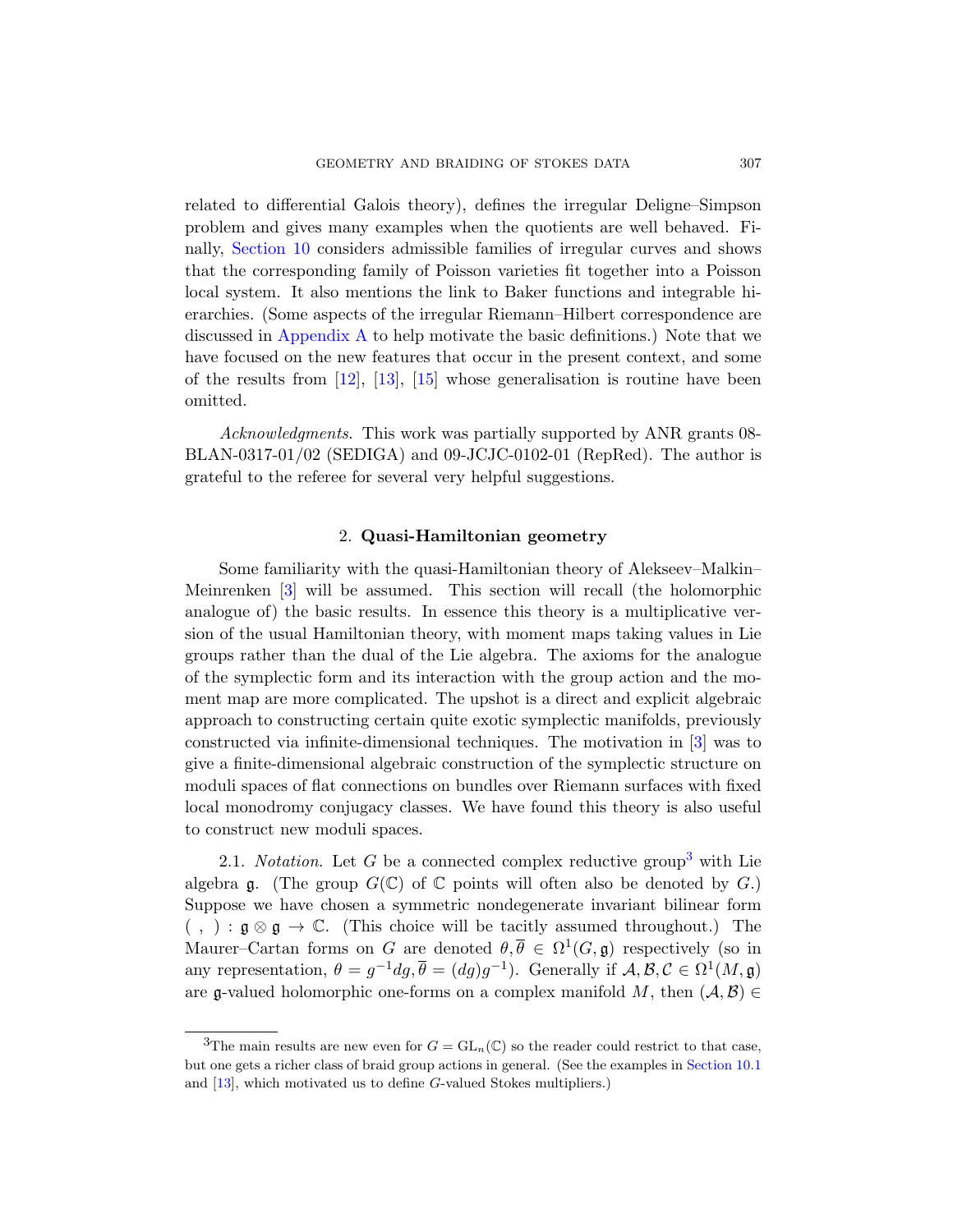$\Omega^2(M)$  and  $[\mathcal{A}, \mathcal{B}] \in \Omega^2(M, \mathfrak{g})$  are defined by wedging the form parts and pairing/bracketing the Lie algebra parts. Define  $\mathcal{A}^2 := \frac{1}{2}[\mathcal{A}, \mathcal{A}] \in \Omega^2(M, \mathfrak{g})$  (which works out correctly in any representation of  $G$  using matrix multiplication). Then one has  $d\theta = -\theta^2, d\overline{\theta} = \overline{\theta}^2$ . [D](#page-59-2)efine  $(\mathcal{ABC}) = (\mathcal{A}, [\mathcal{B}, \mathcal{C}])/2 \in \Omega^3(M)$ (which is invariant under all permutations of  $\mathcal{A}, \mathcal{B}, \mathcal{C}$ ). The canonical biinvariant three-form on G is then  $\frac{1}{6}(\theta^3)$ . The adjoint action of G on g will be denoted  $gXg^{-1}$  := Ad<sub>g</sub>X for any  $X \in \mathfrak{g}, g \in G$ . If G acts on M, the fundamental vector field  $v_X$  of  $X \in \mathfrak{g}$  is minus the tangent to the flow  $(v_X)_m = -\frac{d}{dt}(e^{Xt} \cdot m)\Big|_{t=0}$  so that the map  $\mathfrak{g} \to \text{Vect}_M$ ;  $X \to v_X$  is a Lie algebra homomorphism. (This sign convention differs from [3] leading to sign changes in the quasi-Hamiltonian axioms and the fusion and equivalence theorems.)

Recall that a complex manifold M is a complex quasi-Hamiltonian G-space if there is an action of G on M, a G-equivariant map  $\mu : M \to G$  (where G acts on itself by conjugation) and a G-invariant holomorphic two-form  $\omega \in \Omega^2(M)$ such that

(QH1) The exterior derivative of  $\omega$  is the pullback along the moment map of the canonical three-form on G:  $d\omega = \mu^*(\theta^3)/6$ .

(QH2) For all  $X \in \mathfrak{g}, \omega(v_X, \cdot) = \frac{1}{2}\mu^*(\theta + \overline{\theta}, X) \in \Omega^1(M)$ . (QH3) At each point  $m \in M$ : Ker  $\omega_m \cap$  Ker  $d\mu = \{0\} \subset T_mM$ .

It is possible to show that if (QH1) and (QH2) hold, then (QH3) is equivalent to the condition

$$
Ker(\omega_m) = \left\{ (v_X)_m \mid X \in \mathfrak{g} \text{ satisfies } Ad_g X = -X \text{ where } g := \mu(m) \right\}
$$

 $(cf. [1] Remark 5.3).$  $(cf. [1] Remark 5.3).$  $(cf. [1] Remark 5.3).$ 

Remark 2.1. Observe that if G is abelian (and in particular if  $G = \{1\}$  is trivial), then these axioms imply that the two-form  $\omega$  is a complex symplectic form. The reduction procedure (see below) yields many symplectic manifolds in this way.

Example 2.2 (Conjugacy classes [3]). Let  $C \subset G$  be a conjugacy class, with the conjugation action of G and moment map  $\mu$  given by the inclusion map. Then C is a quasi-Hamiltonian G-space with two-form  $\omega$  determined by

$$
\omega_g(v_X, v_Y) = \frac{1}{2} \left( (X, gYg^{-1}) - (Y, gXg^{-1}) \right)
$$

for any  $X, Y \in \mathfrak{g}, q \in \mathcal{C}$ .

Other basic examples of quasi-Hamiltonian spaces appear as moduli spaces of holomorphic connections on Riemann surfaces with boundary, with a framing at one point on each boundary component. (If one instead chooses a framing on all of the boundary, then one obtains an infinite dimension symplectic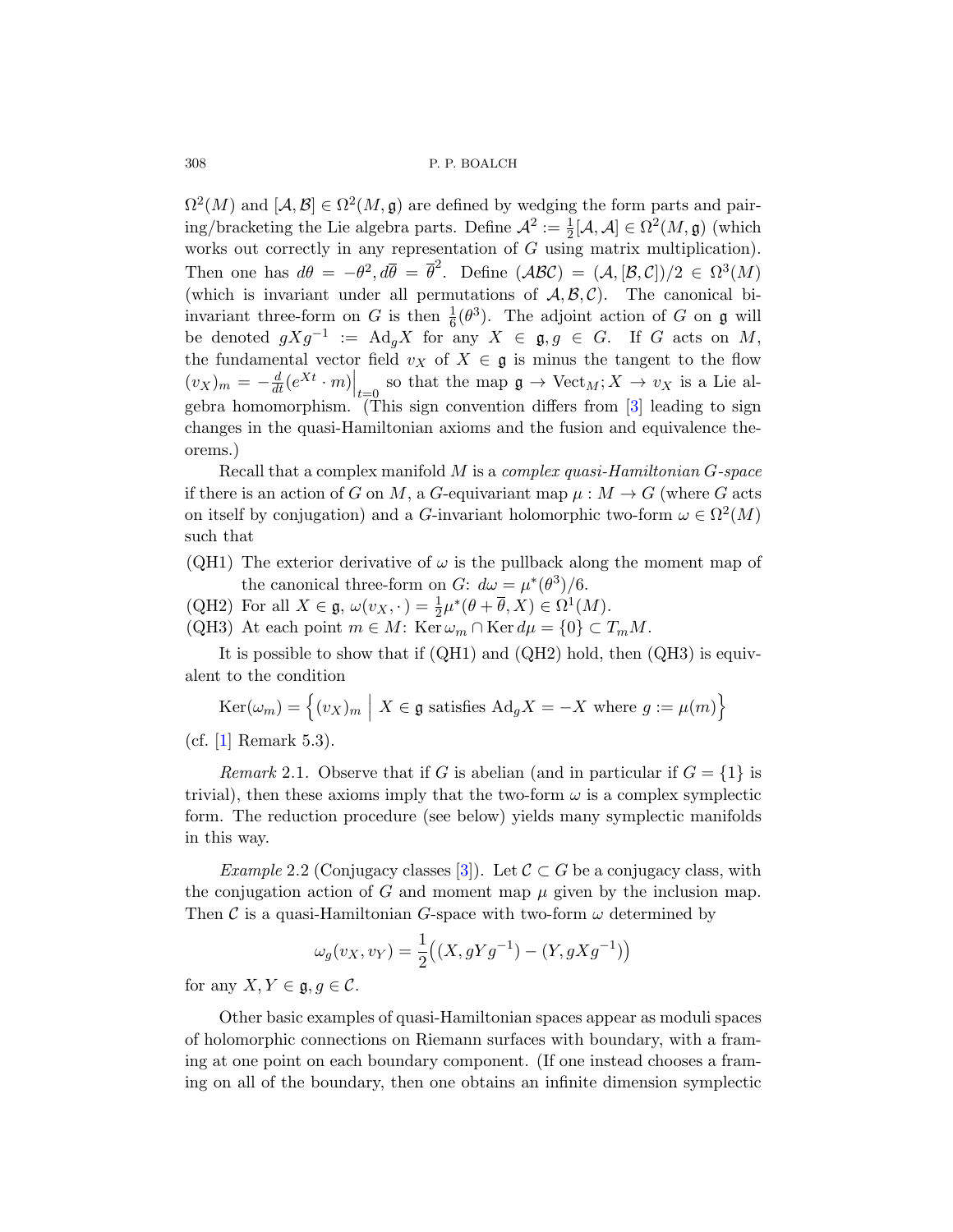manifold with a Hamiltonian loop group action changing the framing—one way to [un](#page-59-2)derstand the quasi-Hamiltonian axioms is via the way in which such loop group spaces yield finite-dimensional quasi-Hamiltonian spaces in [3, §8], by forgetting the framing at all but one point on each component the boundary.) For example, the annulus has two boundary components so corresponds naturally to a quasi-Hamiltonian  $G \times G$ -space, which may be written explicitly as follows.

*Example* 2.3 (The double [3]). The space  $\mathbf{D} = G \times G$  is a quasi-Hamiltonian  $G \times G$ -space with  $(g, k) \in G \times G$  acting as  $(g, k)(C, h) = (kCg^{-1}, khk^{-1}),$  with moment map

$$
\mu(C, h) = (C^{-1}hC, h^{-1}) \in G \times G
$$

and with two-form  $\omega$  such that

(2) 
$$
2\omega = (\overline{\gamma}, Ad_h \overline{\gamma}) + (\overline{\gamma}, \overline{\eta} + \eta),
$$

where  $\overline{\gamma} = C^*(\overline{\theta}), \eta = h^*(\theta)$  $\overline{\gamma} = C^*(\overline{\theta}), \eta = h^*(\theta)$  $\overline{\gamma} = C^*(\overline{\theta}), \eta = h^*(\theta)$  and  $\overline{\eta} = h^*(\overline{\theta}).$ 

The notation  $C^*(\overline{\theta})$  here means that we view C as a map from **D** to G and pull back the right-invariant Maurer-Cartan form  $\bar{\theta}$  to obtain a g-valued one-form on D. Similarly the one-holed torus leads to the following space. (The name will be explained below.)

*Example* 2.4 (Internally fused double [3]). The space  $\mathbb{D} = G \times G$  is a quasi-Hamiltonian G-space with G acting by diagonal conjugation  $(q(a, b) =$  $(gag^{-1}, gbg^{-1})$ , moment map given by the group commutator

$$
\mu(a,b) = aba^{-1}b^{-1}
$$

and two-form

$$
\omega_{\mathbb{D}} = -\frac{1}{2}(a^*\theta, b^*\overline{\theta}) - \frac{1}{2}(a^*\overline{\theta}, b^*\theta) - \frac{1}{2}((ab)^*\theta, (a^{-1}b^{-1})^*\overline{\theta}).
$$

<span id="page-8-0"></span>These are both special cases of the following result. Let  $\Sigma$  be a compact connected Riemann surface with boundary. Let g be the genus of  $\Sigma$  and let m be the number of boundary components. (We assume  $m \geq 1$ .) Choose a basepoint  $b_i$  on the *i*th boundary component for each  $i = 1, \ldots, m$ . Let

$$
\Pi = \Pi_1(\Sigma, \{b_1, \ldots, b_m\})
$$

be the fundamental groupoid of  $\Sigma$  with basepoints  $\{b_i\}$ , i.e. the groupoid of homotopy classes of paths in  $\Sigma$  whose endpoints are in the set of chosen basepoints.

THEOREM 2.5. The space Hom( $\Pi$ , $G$ ) of homomorphisms from the groupoid  $\Pi$  to the group G is a smooth quasi-Hamiltonian  $G^m$ -space.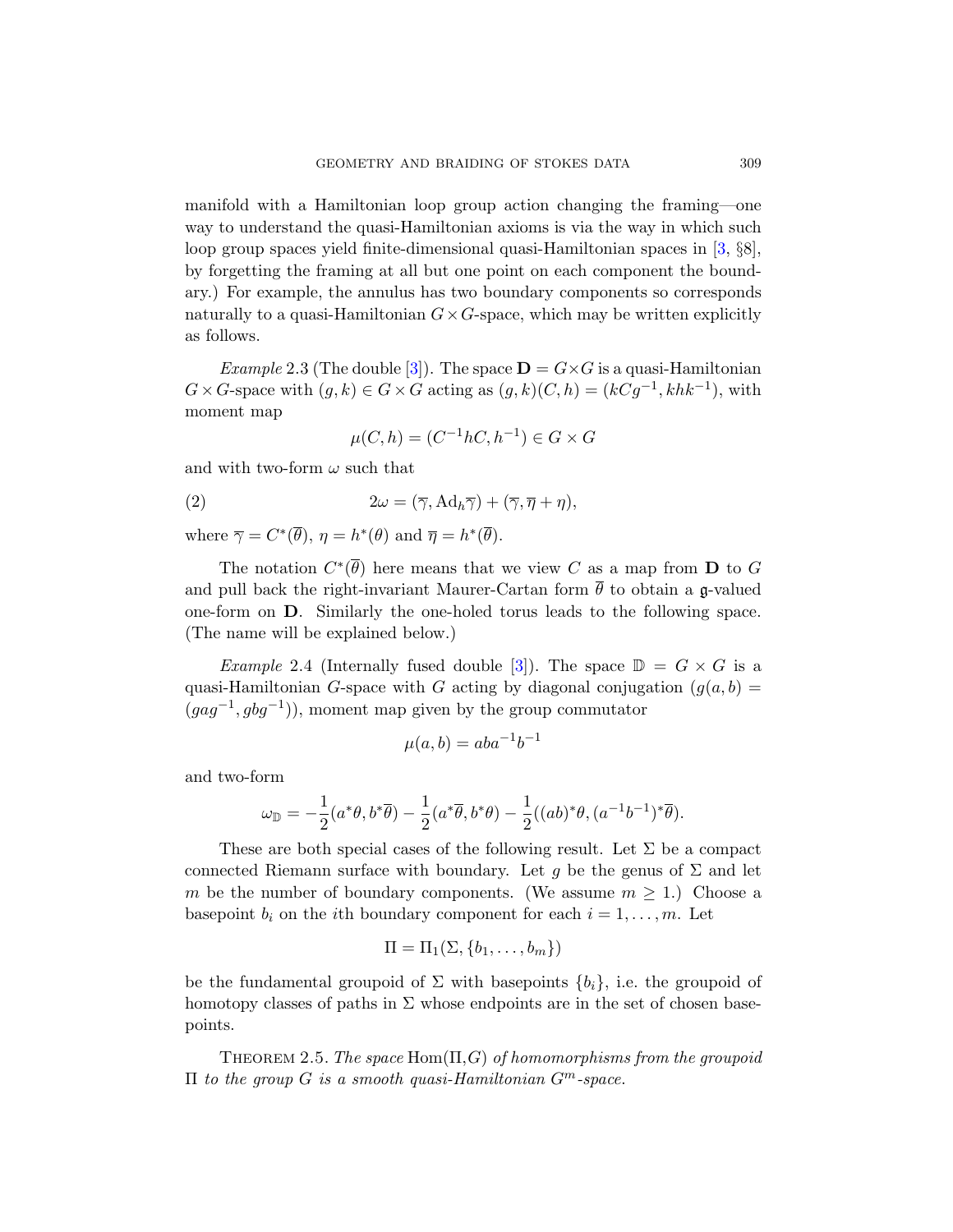Proof. This is just a slightly more intrinsic restatement of  $[3, Th. 9.1]$ . Choosing suitable paths generating Π identifies Hom(Π, G) with  $G^{2(g+m-1)}$ and in turn with the reduction of the fusion product (see below)  $\mathbb{D}^{\circledast g} \otimes \mathbf{D}^{\circledast m}$ by the diagonal action of  $G$  at the identity value of the moment map. Then one can check that the result is independent of the chosen generating paths.  $\Box$ 

If  $\Sigma$  is disconnected (and each component has at least one boundary component), then the same result holds, taking the product of the quasi-Hamiltonian spaces attached to each connected component.

<span id="page-9-0"></span>2.2. *Operations*. The fusion product, which puts a ring structure on the category of quasi-Hamiltonian G-spaces, is defined as follows.

THEOREM 2.6 ([3]). Let M be a quasi-Hamiltonian  $G \times G \times H$ -space, with moment map  $\mu = (\mu_1, \mu_2, \mu_3)$ . Let  $G \times H$  act by the diagonal embedding  $(g, h) \rightarrow (g, g, h)$ . Then M, with two-form

(3) 
$$
\widetilde{\omega} = \omega - \frac{1}{2} (\mu_1^* \theta, \mu_2^* \overline{\theta})
$$

and moment map

$$
\widetilde{\mu} = (\mu_1 \cdot \mu_2, \mu_3) : M \to G \times H,
$$

is a quasi-Hamiltonian  $G \times H$ -space.

We will refer to the extra term subtracted off in  $(3)$  as the "fusion term". If  $M_i$  is a quasi-Hamiltonian  $G \times H_i$  space for  $i = 1, 2$ , their fusion product

 $M_1 \circledast M_2$ 

is defined to be the quasi-Hamiltonian  $G \times H_1 \times H_2$ -space obtained from the quasi-Hamiltonian  $G \times G \times H_1 \times H_2$ [-space](#page-8-0)  $M_1 \times M_2$  by fusing the two factors of G.

This is set up so that it corresponds to gluing two boundary components into two of the holes of a three-holed sphere. More precisely, suppose  $\Sigma_1$ is a (possibly disconnected) surface with boundary. We choose two distinct boundary components and construct a new surface  $\Sigma_2$  by gluing the two chosen boundary components of  $\Sigma_1$  into two of the holes of a three-holed sphere. Let  $M_i$  $M_i$  be the quasi-Hamiltonian space attached to  $\Sigma_i$  via Theorem 2.5 (repeating for each connected component if necessary) for  $i = 1, 2$ . Then  $M_2$  is isomorphic to the space obtained by fusing the two  $G$  factors of  $M_1$  corresponding to the two chosen boundary components. (For example, if  $\Sigma_1$  is the annulus, this explains the name "internally fused double".)

Now let us recall the quasi-Hamiltonian reduction theorem:

THEOREM 2.7 ([3]). Let M be a quasi-Hamiltonian  $G \times H$ -space with moment map  $(\mu, \mu_H) : M \to G \times H$ , and suppose that the quotient by G of the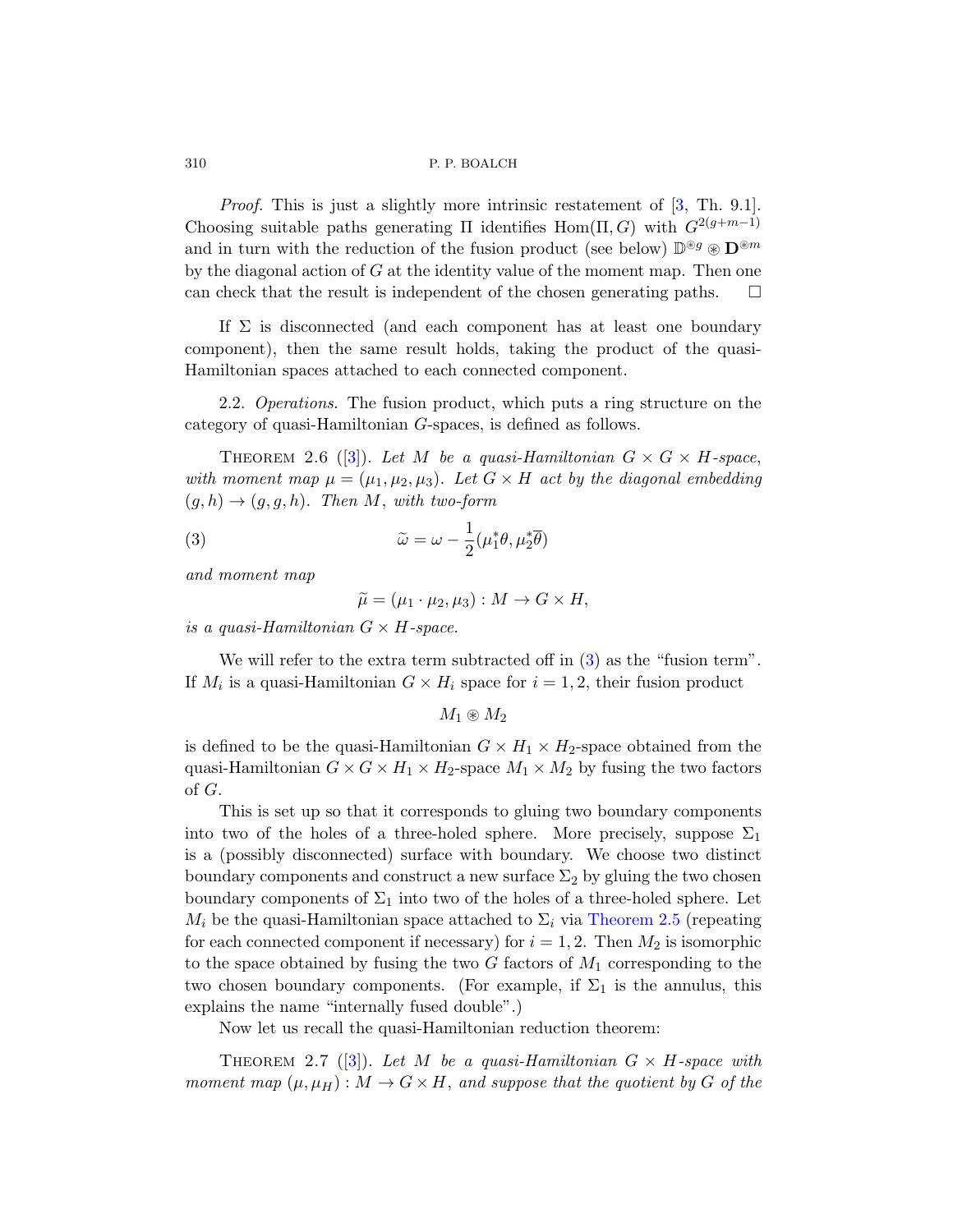<span id="page-10-0"></span>inverse image  $\mu^{-1}(1)$  of the identity under the first moment map is a manifold. Then the restriction of the two-form  $\omega$  to  $\mu^{-1}(1)$  descends to the reduced space

<span id="page-10-1"></span>(4) 
$$
M/\!\!/G := \mu^{-1}(1)/G
$$

and makes it into a quasi-Hamiltonian H-space. In particular, if H is abelian (or in particular trivial), then  $M/\hspace{-3pt}/ G$  is a complex symplectic manifold.

Ne[xt](#page-59-2) we recall that the quotient of a quasi-Hamiltonian  $G$ -space by  $G$  is Poisson. This [res](#page-59-8)ult w[ill](#page-59-9) be used in the following form.

PROPOSITION 2.8. Suppose M is a smooth affine variety with the structure of quasi-Hamiltonian G-space. Then the (geometric invariant theory) quotient  $M/G$  is a Poisson variety.

*Proof.* It is well known  $([3, 4.6])$  that the ring of G-invariant functions on M is a Poisson algebra (see also [2,  $\S6$ ], [1,  $\S5.4$ ]). But by definition the geometric invariant theory quotient is the affine variety associated to the ring of G-invariant functions on  $M$ , and so is Poisson.

Note that the points of the geometric invariant theory quotient correspond bijectively to the *closed G*-orbits in  $M$  and so, in general, it is different from the set-theoretic quotient. Alternatively one may view the points of the geometric invariant theor[y](#page-10-0) quotient as parametrising the quotient of  $M$  by a stronger equivalence relation than orbit equivalence (S-equivalence): two points of  $M$ are S-equivalent if their orbit closures intersect. (One may also consider other geometric invariant theory quotients, by using a nontrivial linearisation, but we will ignore these here for brevity.) Note that unless otherwise stated  $M/G$ will denote the geometric invariant theory quotient, and  $M/\!\!/ G$  will denote the complex quasi-Hamiltonian quotient  $(4)$  (i.e. the geometric invariant theory quotient of the subvariety  $\mu^{-1}(1) \subset M$ ).

2.3. Gluing  $M \Leftrightarrow N$ . It is convenient to formalise the (well-known) notion of gluing quasi-Hamiltonian spaces as follows. Given a quasi-Hamiltonian  $G \times$  $G \times H$ -space M, we may fuse the two G factors to obtain a quasi-Hamiltonian  $G \times H$  space. Then, if the quotient is well defined, we may reduce by the G factor (at the identity of  $G$ ) to obtain a quasi-Hamiltonian H-space, the gluing of the two G-factors. Thus for example if  $M_i$  is a quasi-Hamiltonian  $G \times H_i$ space for  $i = 1, 2$ , then  $M_1$  and  $M_2$  may be glued to obtain a quasi-Hamiltonian  $H_1 \times H_2$  space (if it is a manifold) by gluing their product:

$$
M_1 \underset{G}{\leftrightarrow} M_2 := (M_1 \underset{G}{\circledast} M_2) / \hspace{-0.1cm}/ G.
$$

If the factors being glued are clear from the context, this will be abbreviated to  $M_1 \Leftrightarrow M_2$ . In most of the cases we will consider the G-action will be free with a global slice so there is no problem performing the gluing. Note that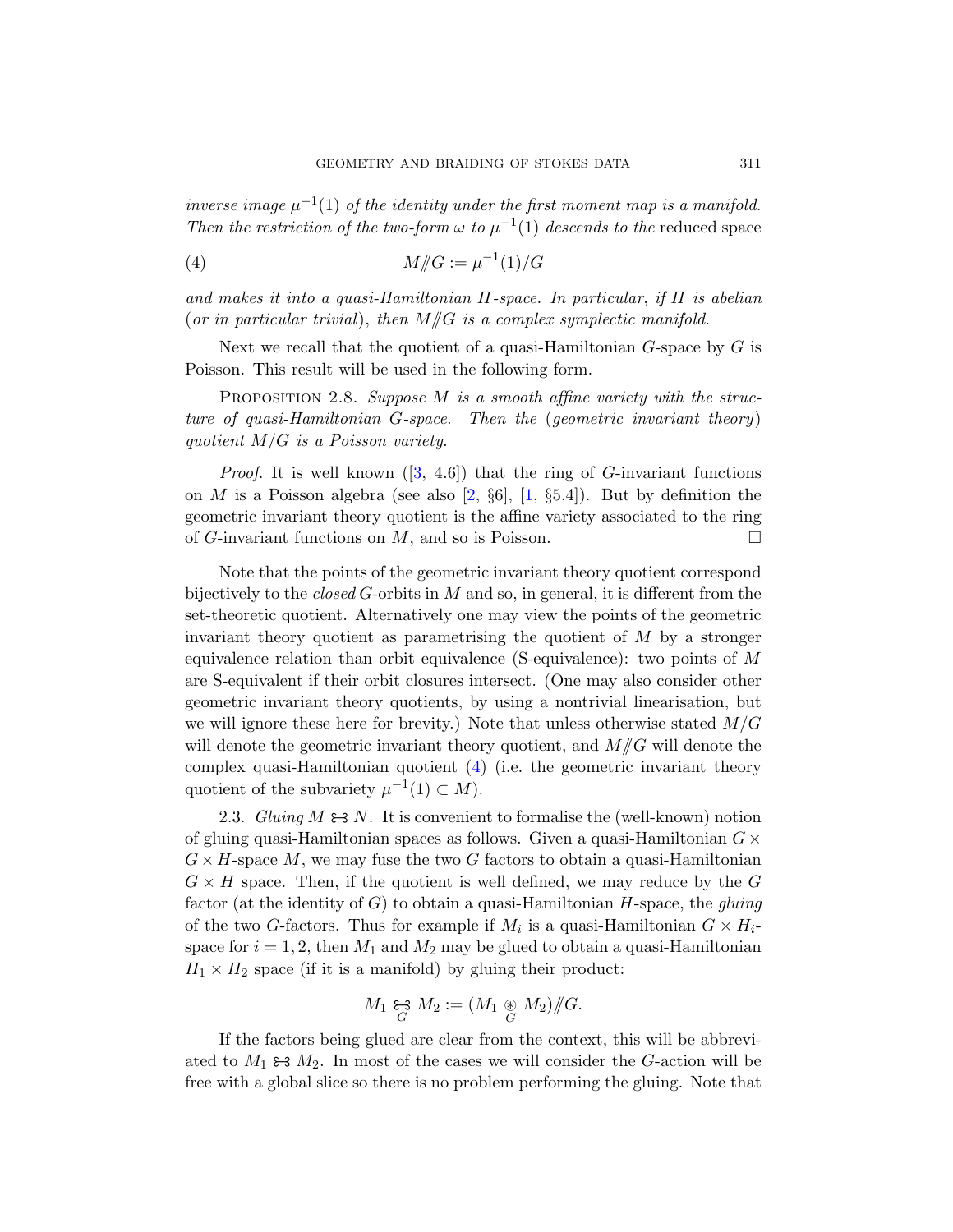whereas fusion is only commutative up to isomorphism, the gluing operation is actually commutative (when it is defined).

2.4. Van den Bergh's quasi-Hamiltonian spaces  $\mathcal{B}(V, W)$ . Choose two finite[di](#page-63-1)m[ens](#page-63-2)io[nal](#page-64-1) complex vector spaces  $V, W$ , and define

(5) 
$$
\mathcal{B}(V, W) = \{(a, b) \in \text{Hom}(W, V) \oplus \text{Hom}(V, W) \mid \det(1 + ab) \neq 0\}.
$$

The automorphism groups  $GL(V)$  and  $GL(W)$  of V and W naturally induce an action of  $GL(V) \times GL(W)$  on  $\mathcal{B}(V, W)$ .

<span id="page-11-2"></span>THEOREM 2.9. ([63], [64], [69])  $\mathcal{B}(V, W)$  is a quasi-Hamiltonian  $GL(V) \times$  $GL(W)$ -space. The moment map is

(6) 
$$
(a, b) \mapsto ((1 + ab)^{-1}, 1 + ba) \in GL(V) \times GL(W),
$$

and the two-form is

(7) 
$$
\omega = \frac{1}{2} \left( \text{Tr}_V (1+ab)^{-1} da \wedge db - \text{Tr}_W (1+ba)^{-1} db \wedge da \right).
$$

<span id="page-11-0"></span>An alternative proof w[ill f](#page-60-3)ol[low](#page-62-5)f[rom](#page-62-1) Theorems 3.1 and 4.2 below. Henceforth the notation " $(a, b) \in \mathcal{B}(V, W)$ " will always mean  $a \in \text{Hom}(W, V)$ and  $b \in \text{Hom}(V, W)$  with  $1 + ab$  invertible, analogously to the convention that  $(p, q) \in T^*$  Hom $(V, W)$  means  $q \in$  Hom $(V, W)$  and  $p \in$  Hom $(W, V)$  =  $Hom(V, W)^*$ . Note that such spaces (without the quasi-Hamiltonian structure) are familiar from the explicit description of the local classification of regular holonomic D-modules on a curve (see e.g.  $[24]$ ,  $[48]$ ,  $[50]$ ).

#### 3. Higher fission spaces

In this section we will describe some new algebraic quasi-Hamiltonian spaces. Later it will be explained how these spaces arise from considering the explicit local classification (in terms of Stokes data) of some simple irregular connections on curves and how they may be glued together to construct some much more complicated spaces of Stokes data classifying irregular meromorphic connections on curves.

Let G be a connected complex reductive group, and choose a parabolic subgroup  $P_+ \subset G$  and a Levi subgroup  $H \subset P_+$ . Let  $P_- \subset G$  be the (unique) opposite parabolic with Levi subgroup  $H \subset P_$  so that  $P_ P_+$  is dense in G (see e.g. [23, p. 199]). Let  $U_{\pm} \subset P_{\pm}$  be the corresponding unipotent radicals. For example, if G is a general linear group so that  $G = GL(V)$  for a finitedimensional complex vector space  $V$ , then choosing a parabolic subgroup of G together with a Levi subgroup is equivalent to choosing an ordered grading

<span id="page-11-1"></span>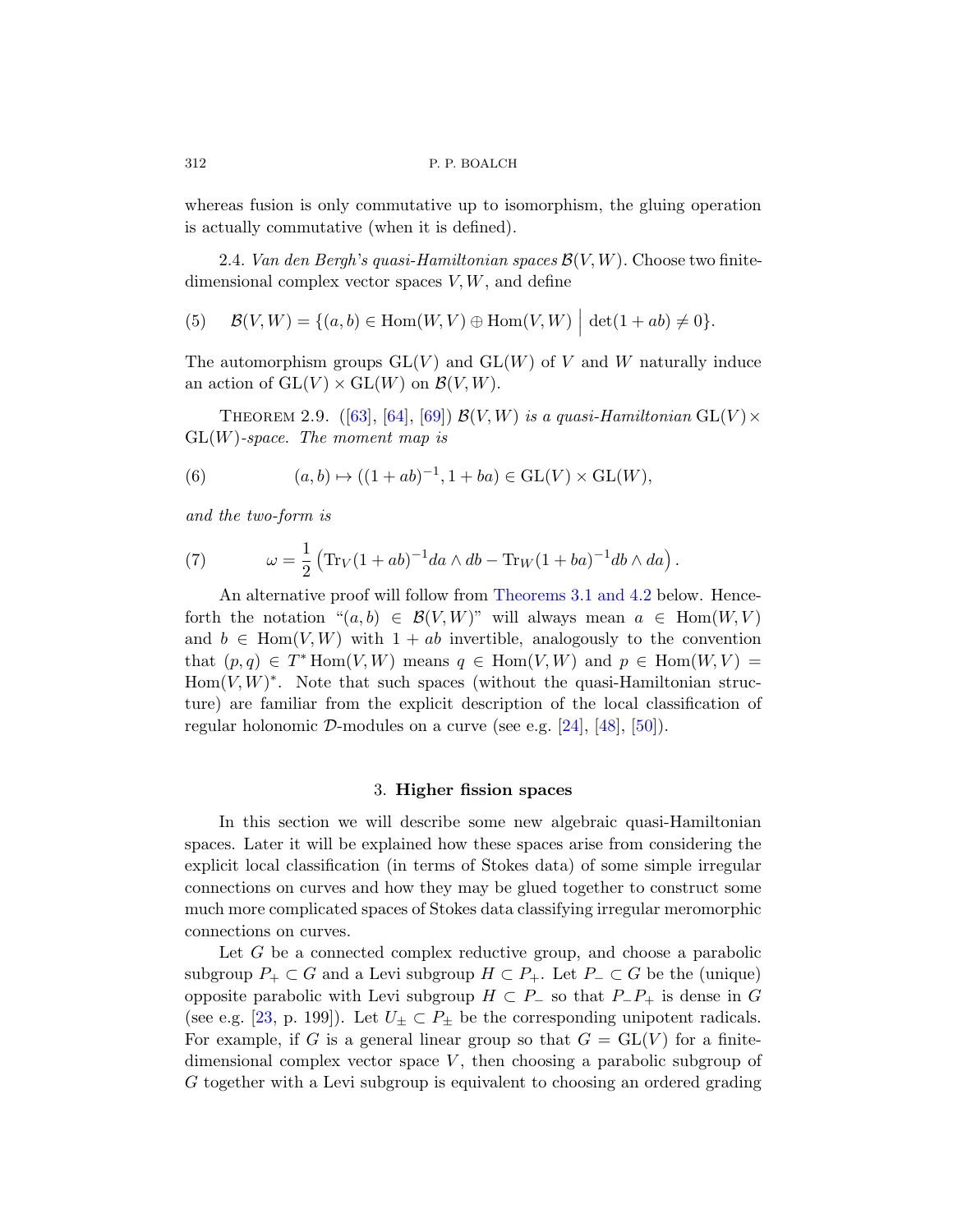of  $V$ , i.e. to choosing a direct sum decomposition

$$
V = \bigoplus_{1}^{k} V_i
$$

for some integer  $k \geq 1$ . By convention we then take the subgroup  $P_+ \subset G$  to be the subgroup stabilising the flag

$$
F_1 \subset F_2 \subset \cdots \subset F_k = V,
$$

where  $F_i = V_1 \oplus \cdots \oplus V_i$ , and  $H = \prod GL(V_i) \subset G$ . Thus in an adapted basis  $U_{+}$  is the subgroup of block upper triangular matrices with 1's on the diagonal and  $H$  is the block diagonal subgroup.

Now fix an integer  $r \geq 1$  and define a space

$$
{}_{G}\mathcal{A}_{H}^{r}:=G\times(U_{+}\times U_{-})^{r}\times H.
$$

In the case  $r = 1$  the superscript will be omitted so that  $G \mathcal{A}_H = G \mathcal{A}_H^1$ .

A point of  ${}_{G}\mathcal{A}_{H}^{r}$  is given by specifying  $C \in G, h \in H$  and  $\mathbf{S} \in (U_{+} \times U_{-})^{r}$ with  $S = (S_1, \ldots, S_{2r})$  where  $S_{even} \in U_-$  and  $S_{odd} \in U_+$ . There is an action of  $G \times H$  on  $_G \mathcal{A}_H^r$  given by

$$
(g,k)(C, \mathbf{S}, h) = (kCg^{-1}, k\mathbf{S}k^{-1}, khk^{-1}),
$$

where  $(g, k) \in G \times H$  and  $kSk^{-1} = (kS_1k^{-1}, \dots, kS_{2r}k^{-1}).$ 

Note that the only choices involved here are  $G, P_+$  and the Levi subgroup H (i.e. a lifting to  $P_+$  of the Levi factor  $P_+/U_+ \cong H$ ). Sometimes it will be convenient to denote the same space also by  ${}_{H}\mathcal{A}^r_G$ . In the general linear case, an ordered graded vector space V thus determines a space  $\ {}_G\mathcal{A}_H^r$  for each integer  $r \geq 1$ , and we will denote them by

$$
\mathcal{A}^r(V_1,\ldots,V_k) = \ _G\mathcal{A}_H^r,
$$

or by  $\mathcal{A}^r(V)$  if the choice of ordered grading of V is clear (and as before  $\mathcal{A}(V) = \mathcal{A}^1(V)$ ).

The main result we will prove in this section is the following.

<span id="page-12-0"></span>THEOREM 3.1. Suppose G is a complex reductive group and  $H \subset P_+ \subset G$ are chosen as above. Then  $G\mathcal{A}_H^r$  is a quasi-Hamiltonian  $G \times H$ -space, with moment map

$$
\mu(C, \mathbf{S}, h) = (C^{-1}hS_{2r} \cdots S_2S_1C, h^{-1}) \in G \times H.
$$

In general, these spaces  $G\mathcal{A}_H^r$  will be referred to as "higher fission spaces" (enabling one to break the group from  $G$  to  $H$ ).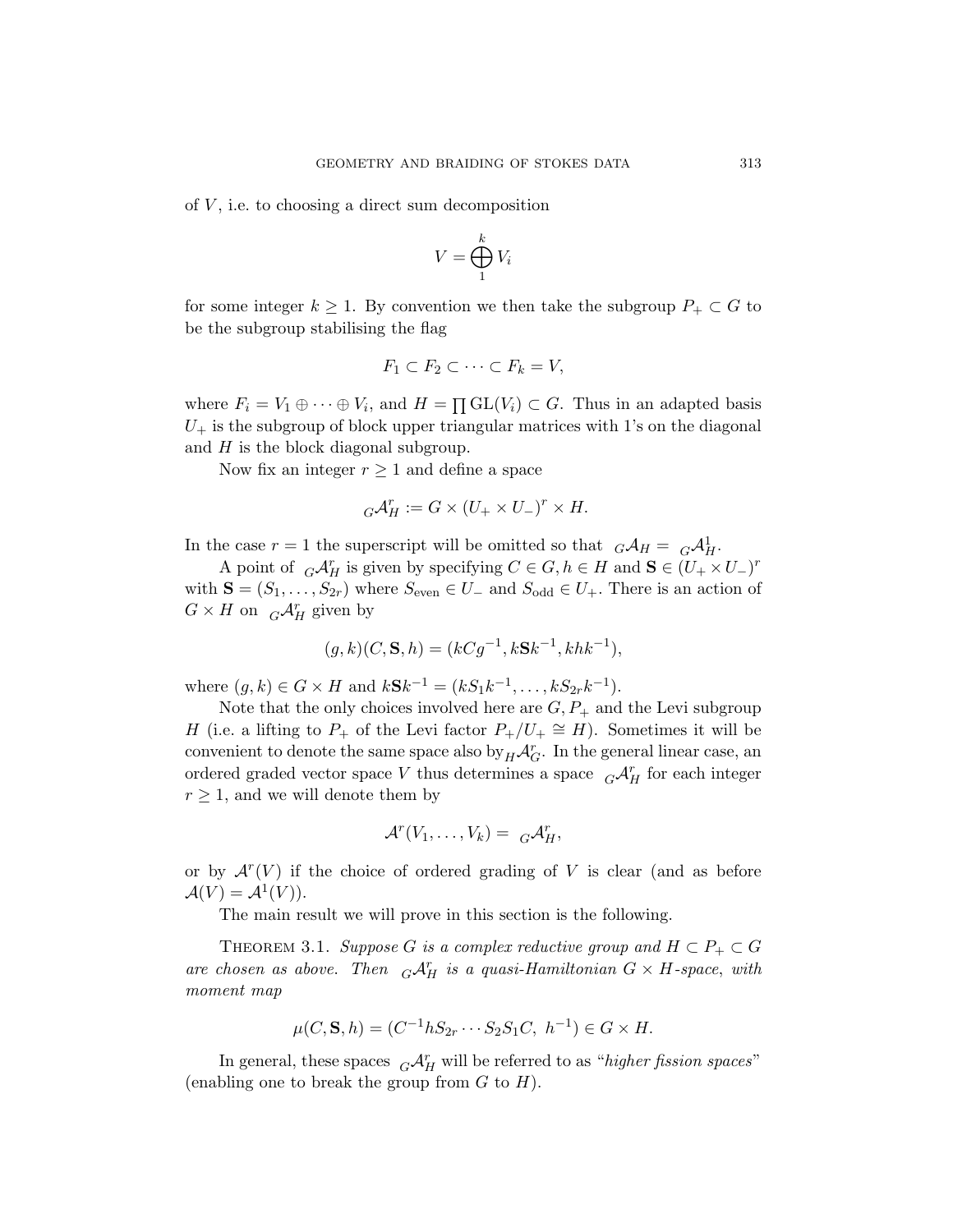Examples. (1) If  $P_+ = G = H$ , then  $\ _G\mathcal{A}_H^r$  is the double  $G \times G$  of [3].

(2) When  $P_+$  is a Borel subgroup, so that H is a maximal torus, we may pass to a covering to obtain the spaces  $\tilde{C} = G \times (U_+ \times U_-)^r \times \mathfrak{h}$  of [15], where  $\mathfrak{h} = \mathrm{Lie}(H).$ 

<span id="page-13-0"></span>(3) When  $r = 1$  (and  $P_+$  arbitrary), the spaces  $G \mathcal{A}_{H}^{r}$  specialise to the spaces  $_G\mathcal{A}_H$  of [18]. They always have dimension  $2 \dim(G)$  and (up to passing to a covering) interpolate between the double  $G \times G$  (which appears when  $H = G$ ) and  $G \times G^*$ , where  $G^*$  is the dual Poisson Lie group of G (which appears when  $H$  is a maximal tor[us\).](#page-60-2)

(4) Next suppose  $r = 2$ . We perform the reduction by G of  $\ {}_{G}\mathcal{A}_{H}^{r}$  at the value 1 of the moment [map. The resu](#page-20-0)lting space is

(8) 
$$
\left\{ (S_1, S_2, S_3, S_4, h) \in U_+ \times U_- \times U_+ \times U_- \times H \mid hS_4S_3S_2S_1 = 1 \right\}.
$$

This inherits the [st](#page-13-0)ructure of quasi-Hamiltonian H-space with moment map  $h^{-1}$  $h^{-1}$ . (It is symplectic if H is a maximal torus as in [15]). By forgetting  $h, S_3, S_4$ , this space (8) embeds as the (open) subset of  $U_+ \times U_-$  consisting of pairs  $(S_1, S_2)$  such that  $S_2S_1 \in P_+P_- \subset G$ . In Theorem 4.2 we will establish the following statement:

If [G](#page-30-0) is a general linear group and  $P_+$  is a maximal proper parabolic subgroup, then the spaces (8) coincide with the Van den Bergh spaces (5).

One of the main features that appears in the general parabolic case is [the](#page-12-0) possibility to glue such fission spaces end-to-end. If one does this for a decreasing sequence of nested Levi subgroups (and decreasing exponents  $r$ ) then, as will be shown in Section 7, all the complicated spaces that arise in this way actually appear as spaces of (framed) Stokes data for meromorphic connections on curves.

*Proof of Theorem* 3.1. Define maps  $C_i: G \mathcal{A}_H^r \to G$  by  $C_i = S_i \cdots S_2 S_1 C$ 

so that  $C = C_0$ . Define  $b = hS_{2r} \cdots S_2S_1 : G \mathcal{A}_H^r \to G$  so that the G component of the moment map  $\mu$  is  $C^{-1}bC$ . This enables us to define the following g-valued one-forms on  $_G\mathcal{A}_{H}^r$ :

$$
\gamma_i = C_i^*(\theta), \qquad \overline{\gamma}_i = C_i^*(\overline{\theta}), \qquad \eta = h^*(\theta_H), \qquad \overline{\beta} = b^*(\overline{\theta}),
$$

where  $\theta, \bar{\theta}$  are the Maurer–Cartan forms on G (and  $\theta_H, \bar{\theta}_H$  are the Maurer– Cartan forms on H). We may then define a two-form  $\omega$  on  $_G \mathcal{A}_H^r$  by the formula

(9) 
$$
2\omega = (\overline{\gamma}, \text{Ad}_b \overline{\gamma}) + (\overline{\gamma}, \overline{\beta}) + (\overline{\gamma}_m, \eta) - \sum_{i=1}^m (\gamma_i, \gamma_{i-1}),
$$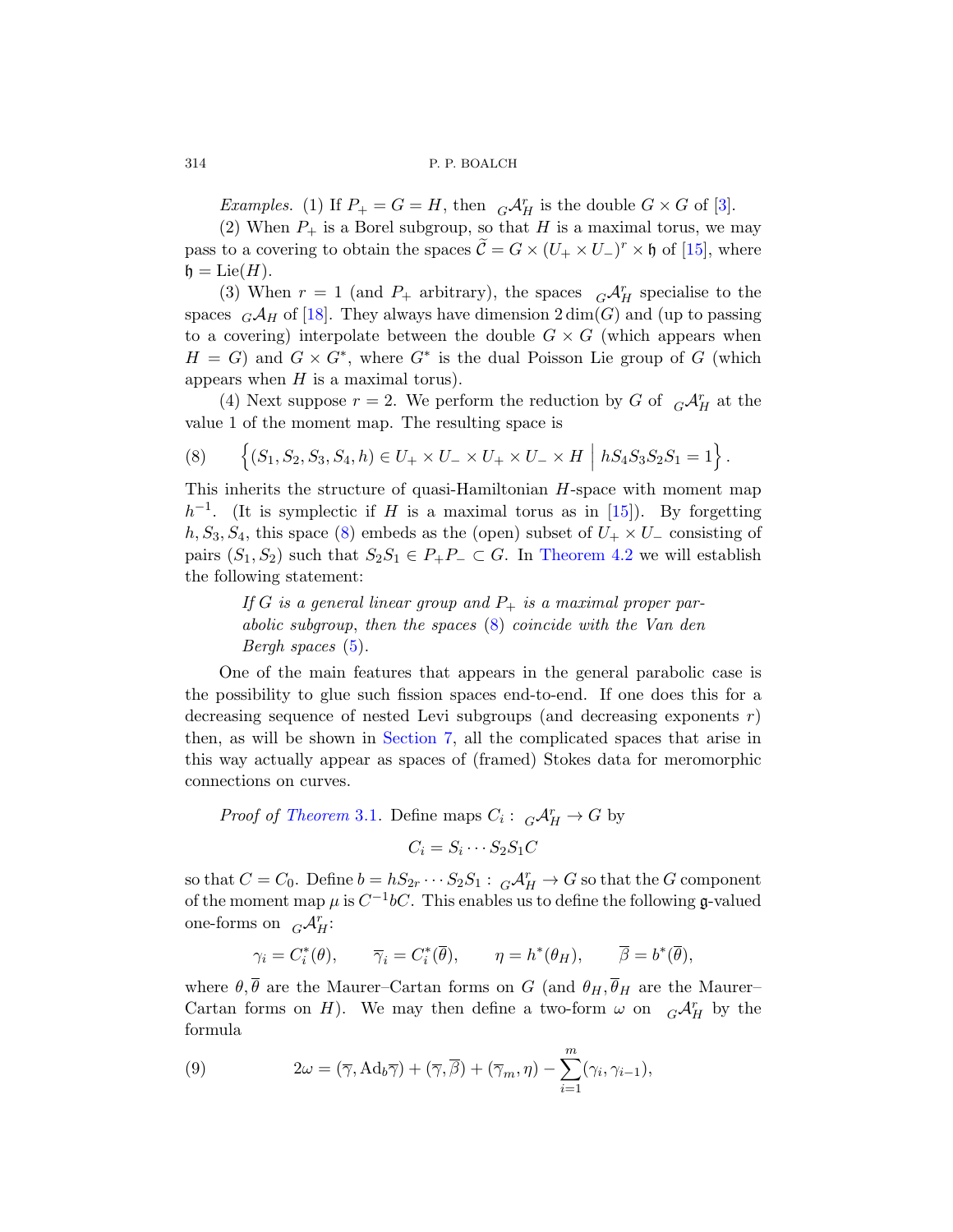<span id="page-14-0"></span>where  $m = 2r$  and  $\overline{\gamma} = \overline{\gamma}_0$ , and the brackets (, ) denote the bilinear form on  $\mathfrak{g}$ . We will show  $G\mathcal{A}_H^r$  is a quasi-Hamiltonian  $G \times H$ -space with this two-form. First, since we will use it often, note that the invariance of the bilinear form implies the pairing (, ) :  $\mathfrak{g} \otimes \mathfrak{g} \to \mathbb{C}$  restricts to zero on  $\mathfrak{u}_\pm \otimes (\mathfrak{h} \oplus \mathfrak{u}_\pm)$  and is nondegenerate on  $\mathfrak{h} \otimes \mathfrak{h}$ , where  $\mathfrak{h} = \text{Lie}(H)$ ,  $\mathfrak{u}_+ = \text{Lie}(U_+)$ .

*Proof of* (QH1). To simplify the notation write  $M = {}_G\mathcal{A}_H^r$  and  $m = 2r$ .

LEMMA 3.2. Suppose  $A, B, S : M \to G$  are maps such that  $A = SB$  and S takes values in a fixed unipotent (isotropic) subgroup of G. Let  $\alpha = A^*(\theta)$ ,  $\beta =$  $B^*(\theta)$ . Then

$$
3d(\alpha, \beta) = (\beta^3) - (\alpha^3) \in \Omega^3(M, \mathfrak{g}).
$$

<span id="page-14-1"></span>*Proof.* Since  $S = AB^{-1}$  the element  $\sigma := S^*(\theta)$  is conjugate to  $\alpha - \beta$  and [s](#page-14-0)o

$$
0 = (\sigma^3) = (\alpha^3) - (\beta^3) + 3(\alpha \beta^2) - 3(\alpha^2 \beta).
$$

Then observe the Maurer–Cartan equations imply  $d(\alpha, \beta) = -(\alpha^2 \beta) + (\alpha \beta^2)$ .  $\Box$ 

COROLLARY 3.3.  $3\sum_{i=1}^{m} d(\gamma_i, \gamma_{i-1}) = (\gamma^3) - (\gamma_m^3)$ , where  $\gamma = \gamma_0$ .

*[Proof](#page-14-1).* Lemma 3.2 implies  $3d(\gamma_i, \gamma_{i-1}) = (\gamma_{i-1}^3) - (\gamma_i^3)$ , and so the sum  $\Box$ collapses.

For the proof of (QH1), write  $\mu = (\mu_G, \mu_H)$ , where  $\mu_G = C^{-1}bC, \mu_H =$ h<sup>-1</sup>. Then  $\mu_G^*(\theta)$  is conjugate to  $\beta + \overline{\gamma} - b^{-1}\overline{\gamma}b$  and a direct calculation shows

$$
\mu_G^*(\theta^3) = (\beta^3) + 3(\overline{\gamma}\beta^2) + 3(\overline{\gamma}^2\beta) + 3d(\overline{\gamma}, \overline{\beta} + \text{Ad}_b\overline{\gamma}).
$$

Thus from this and Corollary 3.3, showing  $\mu^*(\theta^3) = 6d\omega$  reduces to verifying that

$$
(\beta^3) + 3(\overline{\gamma}\beta^2) + 3(\overline{\gamma}^2\beta) - (\eta^3) = (\gamma_m^3) - (\gamma^3) + 3(\overline{\gamma}_m\eta^2) + 3(\overline{\gamma}_m^2\eta).
$$

But, swapping the sides of  $(\eta^3)$  and  $(\gamma^3)$ , this amounts to showing  $((\beta + \overline{\gamma})^3)$  =  $((\eta + \overline{\gamma}_m)^3)$ , and this is a simple consequence of the fact that (by definition)  $bC = hC_m$ .

*Proof of* (QH2). First, considering just the G action since  $\mu_G = C^{-1}bC$ we have

(10) 
$$
\mu_G^*(\theta + \overline{\theta}) = C^{-1}(\beta + \overline{\beta})C + C^{-1}(b\overline{\gamma}b^{-1} - b^{-1}\overline{\gamma}b)C.
$$

If  $X \in \mathfrak{g}$  and we use primes to denote derivatives along the corresponding fundamental vector field  $v_X$ , then  $\gamma' := \langle v_X, \gamma \rangle = X, \overline{\gamma}' = CXC^{-1}, \beta' = \eta' = 0.$ This enables us to compute

$$
2\omega(v_X, \cdot) = (X, \mathrm{Ad}_{(C^{-1}b)}\overline{\gamma} - \mathrm{Ad}_{(bC)}^{-1}\overline{\gamma} + \mathrm{Ad}_{C}^{-1}\overline{\beta} + \mathrm{Ad}_{C_m}^{-1}\eta + \gamma_m - \gamma).
$$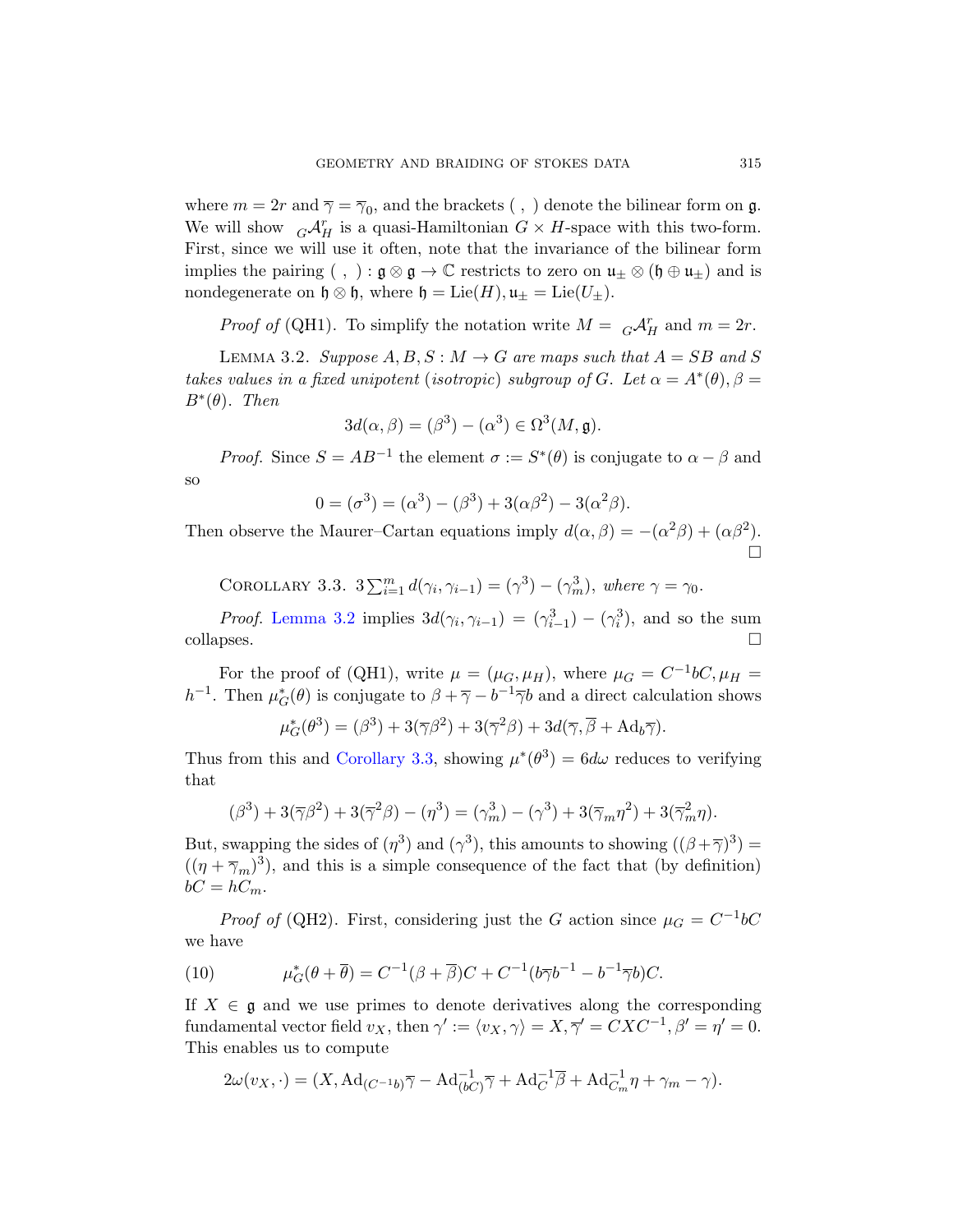Comparing with (10) we see this agrees with  $(X, \mu_G^*(\theta + \overline{\theta}))$  provided the relation  $\text{Ad}_{C_m}^{-1} \eta + \gamma_m - \gamma = C^{-1} \beta C$  holds—but this follows easily from the fact that  $h_n = b$ . Secondly, for the H action, since  $\mu = h^{-1}$ , we have

(11) 
$$
\mu_H^*(\theta + \overline{\theta}) = -\eta - \overline{\eta}.
$$

Now if  $X \in \mathfrak{h}$ , then  $\overline{\gamma}'_i = -X$ ,  $\gamma'_i = -C_i^{-1}XC_i$  and  $\overline{\beta}' = bXb^{-1} - X$ ,  $\eta' =$  $X - h^{-1}Xh$ . This enables us to compute that  $2\omega(v_X, \cdot) = (X, \alpha)$  where

$$
\alpha := -\mathrm{Ad}_b \overline{\gamma} - \overline{\beta} + \overline{\gamma} - \eta - \overline{\gamma}_m + \mathrm{Ad}_h \overline{\gamma}_m + \sum_{1}^{m} \mathrm{Ad}_{C_i} \gamma_{i-1} - \mathrm{Ad}_{C_{i-1}} \gamma_i.
$$

Now  $\text{Ad}_{C_i}\gamma_{i-1} = \overline{\gamma}_i - \overline{\sigma}_i$  and  $\text{Ad}_{C_{i-1}}\gamma_i = \overline{\gamma}_{i-1} + \sigma_i$  where  $\sigma_i = S_i^*(\theta)$ , so (since  $\sigma_i$  pairs to zero with  $X \in \mathfrak{h}$ ) the summation in the expression for  $\alpha$ may be simplified to  $\sum_{i=1}^{m} \overline{\gamma}_i - \overline{\gamma}_{i-1} = \overline{\gamma}_m - \overline{\gamma}$ , which cancels with other terms in  $\alpha$ , yielding  $2\omega(v_X, \cdot) = -(X, \text{Ad}_b\overline{\gamma} + \overline{\beta} + \eta - \text{Ad}_h\overline{\gamma}_m)$ . In turn this equals  $-(X, \eta + \overline{\eta})$  (as expected from (11)) since  $h = bCC_m^{-1}$ . This completes the proof of (QH2).

*Proof of* (QH3). Fix a point  $p \in M$  and a vector  $v \in \text{Ker}(\omega) \cap \text{Ker}(d\mu) \subset$  $T_pM$ . Thus our aim is to show that v is zero. If we let primes denote components along v, then  $\eta' := \langle \eta, v \rangle = 0$  since  $v \in \text{Ker } d\mu_H$ . Similarly since  $v \in \text{Ker } d\mu_G$ , we have

(12) 
$$
\beta' = b^{-1}\overline{\gamma}'b - \overline{\gamma}'.
$$

In order to use the condition that  $v \in \text{Ker } \omega$ , we note that  $\omega$  may be expanded as follows. Write  $[ij] = S_i S_{i-1} \cdots S_j$  for any  $i \geq j$ .

Lemma 3.4.

$$
2\omega = (\overline{\gamma}, \operatorname{Ad}_b \overline{\gamma}) + (\overline{\gamma}, \overline{\eta}) + (\operatorname{Ad}_{[m1]} \overline{\gamma}, \eta)
$$
  
+ 
$$
\sum_{i=1}^m (\operatorname{Ad}_{[mi]} \sigma_i, \eta) + (\overline{\gamma}, \operatorname{Ad}_{h[mi]} \sigma_i) - (\overline{\sigma}_i, \operatorname{Ad}_{[i1]} \overline{\gamma}) - \sum_{j
$$

Proof. Since  $C_i = S_i C_{i-1}, \gamma_i = \gamma_{i-1} + C_{i-1}^{-1} \sigma_i C_{i-1}$  and so  $(\gamma_i, \gamma_{i-1}) =$  $(\sigma_i, \overline{\gamma}_{i-1}),$  and inductively  $\overline{\gamma}_i = \text{Ad}_{[i]}\overline{\gamma} + \sum_{j=1}^i \text{Ad}_{[ij]}\sigma_j.$  Therefore the term  $-\sum_{1}^{m}(\gamma_i,\gamma_{i-1})$  yields the last two terms of the displayed expression, and  $(\overline{\gamma}_m, \eta)$  yields the third and fourth terms. Finally since  $b = hS_m \cdots S_1$ , it follows that  $\overline{\beta} = \overline{\eta} + \sum_{i=1}^{m} \text{Ad}_{h[mi]} \sigma_i$ , and so  $(\overline{\gamma}, \overline{\beta})$  yields the second and fifth terms. (For later use note  $\beta = \text{Ad}_{[m1]}^{-1} \eta + \sum \text{Ad}_{[i1]}^{-1} \overline{\sigma}_i$ .)

Thus if  $u \in T_pM$  is arbitrary, it follows directly that

$$
2\omega(v, u) = (\Gamma, \dot{\overline{\gamma}}) + (\mathcal{H}, \dot{\eta}) + \sum (\Delta_i, \dot{\sigma}_i),
$$

<span id="page-15-0"></span>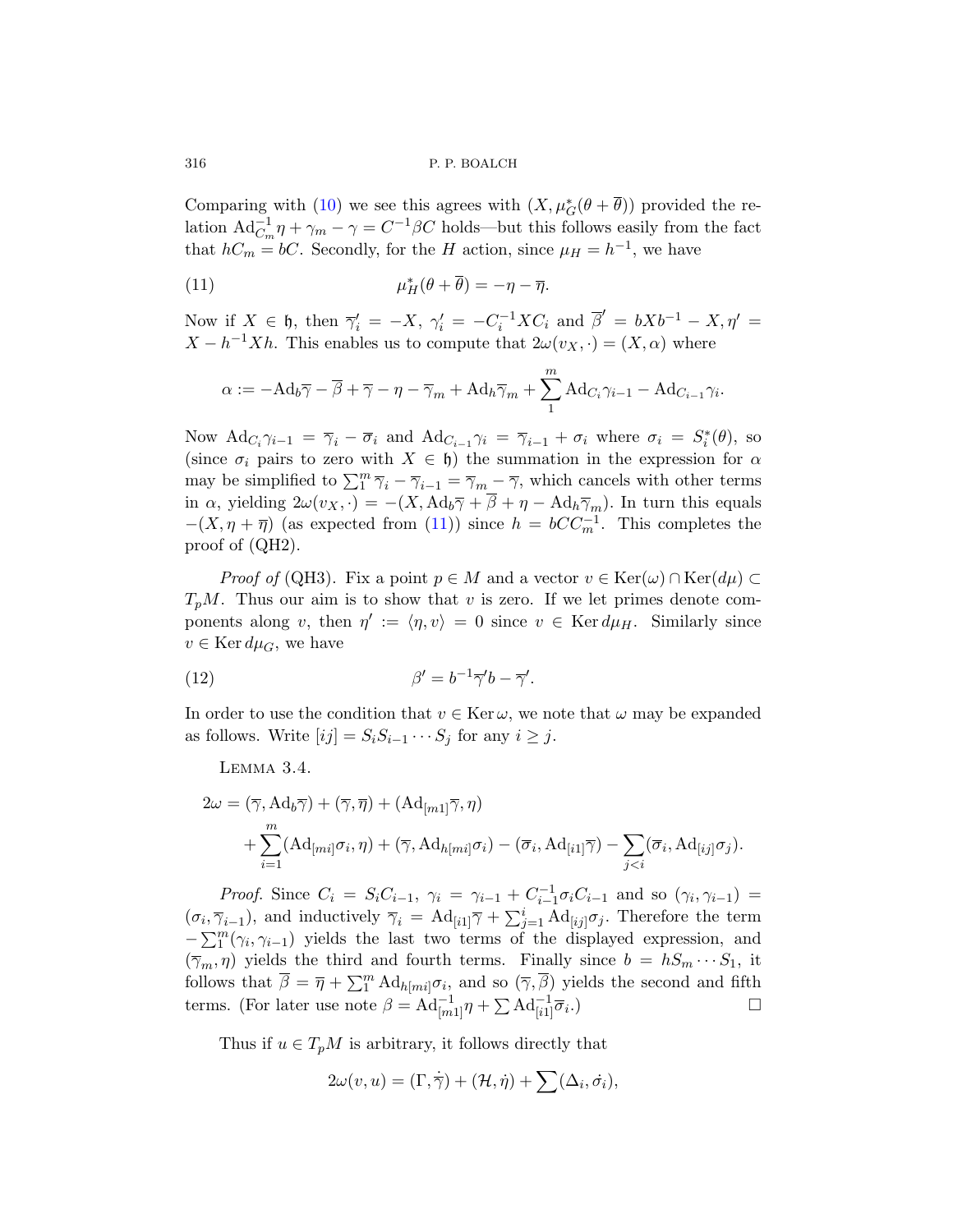where the dots denote u components, and

$$
\Gamma = b^{-1}\overline{\gamma}'b - b\overline{\gamma}'b^{-1} - \sum \text{Ad}_{h[mi]} \sigma'_i - \sum \text{Ad}_{[i1]} \overline{\sigma}'_i,
$$
  

$$
\mathcal{H} = \text{Ad}_{h}^{-1}\overline{\gamma}' + \text{Ad}_{[m1]}\overline{\gamma}' + \sum \text{Ad}_{[mi]} \sigma'_i,
$$
  

$$
\Delta_i = \text{Ad}_{h[mi]}^{-1}\overline{\gamma}' + \text{Ad}_{[i-1,1]}\overline{\gamma}' - \sum_{j>i} \text{Ad}_{[ji]}^{-1}\overline{\sigma}'_j + \sum_{j
$$

Now from (12) and its conjugate by b (and the expansion of  $\beta$ ) it follows that  $\Gamma = 0$ . Similarly it follows that  $\mathcal{H} = 2h^{-1}\overline{\gamma}'h$ , and so the vanishing of  $\omega(v, u)$  for all u implies  $\pi_{\mathfrak{h}}(\overline{\gamma}')$  is zero, where  $\pi_{\mathfrak{h}} : \mathfrak{g} \to \mathfrak{h}$  is the projection. The only other information we have is that  $\Delta_i$  is orthogonal to  $\mathfrak{u}_i$  for each i, i.e.  $\Delta_i \in \mathfrak{h} \oplus \mathfrak{u}_i$  (where  $\mathfrak{u}_i \subset \mathfrak{g}$  is the Lie algebra containing  $\dot{\sigma}_i$ ). This implies  $v = 0$ as follows. First observe that the expression for  $\Delta_i$  implies

(13) 
$$
\mathrm{Ad}_{S_i} \Delta_i - \Delta_{i+1} = -\overline{\sigma}'_i - \sigma'_{i+1}
$$

for  $i = 1, \ldots, m - 1$ . Applying  $\pi_{\mathfrak{h}}$  to this we see that  $\pi_{\mathfrak{h}}(\Delta_i) = \pi_{\mathfrak{h}}(\text{Ad}_{S_i}\Delta_i)$  $\pi_{\mathfrak{h}}(\Delta_{i+1}),$  and we define  $\kappa = \pi_{\mathfrak{h}}(\Delta_i) \in \mathfrak{h}$  to be this common value. Now define

$$
T_i = \mathrm{Ad}_{S_i} \Delta_i + \sigma'_{i+1} = \Delta_{i+1} - \overline{\sigma}'_i.
$$

<span id="page-16-0"></span>Then due to the orthogonality conditions on the  $\Delta_i$  it follows that  $T_i = \sigma'_{i+1}$  –  $\overline{\sigma}'_i + \kappa$ . Thus  $\Delta_i + \sigma'_i = \text{Ad}_{S_i}^{-1}(\kappa)$ . Taking  $i = 1$  and expanding  $\Delta_i$ , this says

$$
b^{-1}\overline{\gamma}'b + \overline{\gamma}' - \sum_{j>1} Ad_{[j1]}^{-1} \overline{\sigma}'_j + \sigma'_1 = Ad_{S_1}^{-1}(\kappa).
$$

In turn, since  $\beta' = \sum \text{Ad}_{[j1]}^{-1} \overline{\sigma}'_j = b^{-1} \overline{\gamma}' b - \overline{\gamma}'$ , this reduces to

(14) 
$$
2(\overline{\gamma}' + \sigma'_1) = \mathrm{Ad}_{S_1}^{-1}(\kappa).
$$

Then taking the h component implies  $\kappa = 0$ , and thus  $\Delta_i = -\sigma'_i$ . Then from (13),  $-\overline{\sigma}'_i + \sigma'_{i+1} = -\overline{\sigma}'_i - \sigma'_{i+1}$  and so  $\sigma'_{i+1} = 0$  (for  $i = 1, ..., m - 1$ ). In particular,  $\Delta_m = 0$ , and the expression for  $\Delta_m$  now simplifies to

$$
\Delta_m = \mathrm{Ad}_{hS_m}^{-1} \overline{\gamma}' + \mathrm{Ad}_{[m-1,1]} \overline{\gamma}' + \mathrm{Ad}_{[m-1,1]} \sigma'_1 = 0.
$$

[T](#page-60-4)hus  $b^{-1}\overline{\gamma}' b + \overline{\gamma}' + \sigma'_1 = 0$ . Using (14) this implies  $\overline{\gamma}' = 0$  and in turn  $\sigma'_1 = 0$ . Thusall the components of v are zero and (QH3) i[s e](#page-59-2)stablished.  $\square$ 

3.1. Pictures. We will draw pictures of two ways one might want to think about the higher fission spaces. The first is helpful to keep track of the monodromy relations, and the second expresses the possible ways to glue surfaces together. For general linear groups, an alternative viewpoint is possible in terms of graphs (see  $[21]$ ).

First recall the standard way to obtain the double  $G \times G$  (from [3]): one takes an annulus  $\Sigma$  (in the complex plane) with a marked point on each boundary circle. Then the moduli space of flat  $C^{\infty}$  connections on G bundles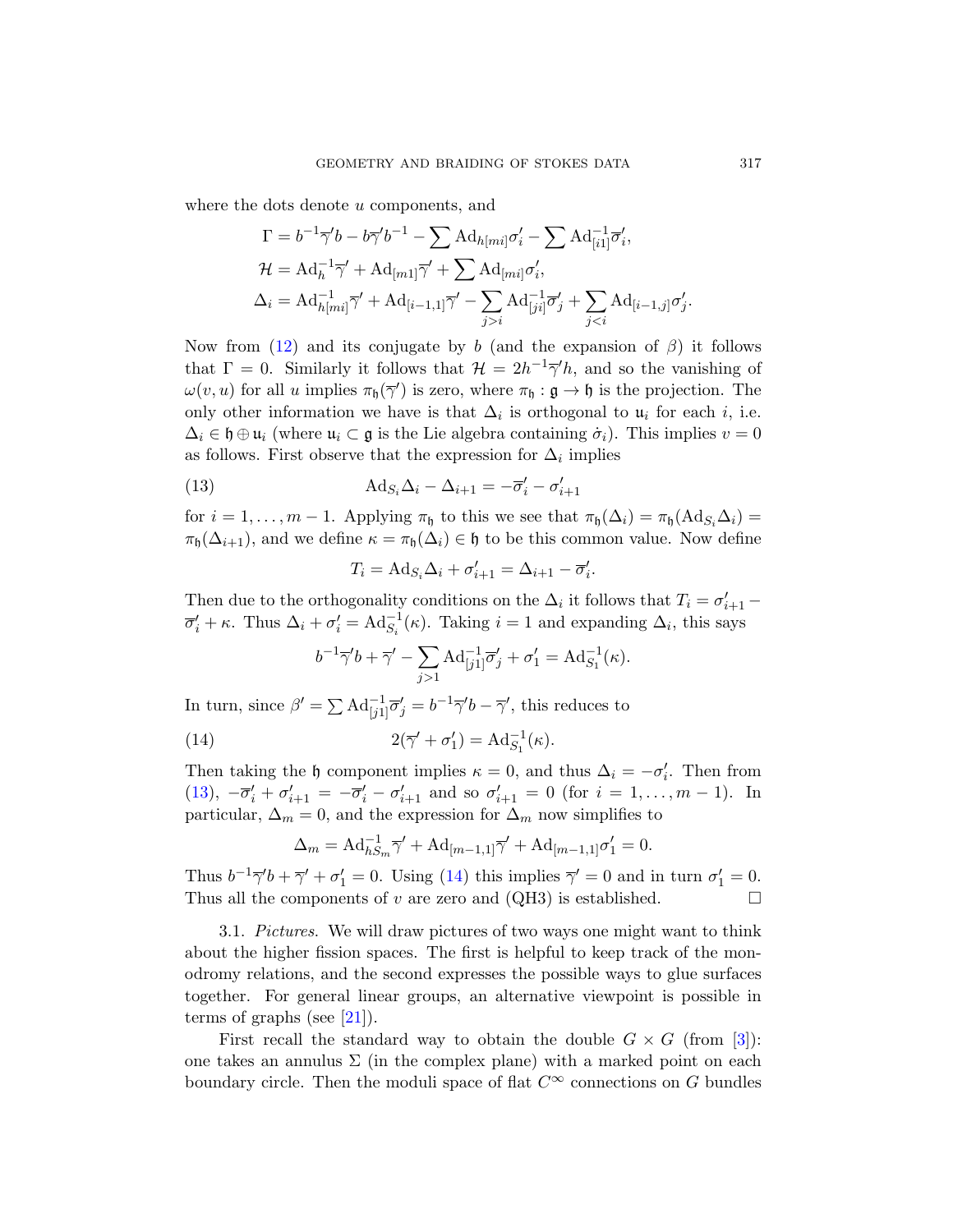

<span id="page-17-0"></span>Figure 1. One way to picture the fission spaces

over  $\Sigma$ , together with a framing at ea[ch marke](#page-17-0)d point, is naturally a quasi-Hamiltonian  $G \times G$  space. Choosing two paths generating the fundamental groupoid of  $\Sigma$  (based at the two marked points) enables one to identify the moduli space with  $G \times G$  (taking the monodromy of the connections along the chosen generating paths).

One may *picture* the fission spaces  $G\mathcal{A}_H^r$  [in](#page-62-2) a similar way by puncturing the annulus at  $2r$  equally spaced points in its interior, as in Figure 1. (The usual picture for the double is obtained if  $r = 0$ .) Note that this is not quite "what is actually happening" in the derivation of these spaces in terms of the Stokes phenomenon but nonetheless is sometimes useful. In some sense, in [the Stoke](#page-38-0)s phenomenon, the inner circle should be shrunk to zero and the punctures pushed into origin, forming part of the "analytic halo" of [51]. One of the surprises of the present article is that one does in fact, nonetheless, get genuine quasi-Hamiltonian spaces in this way. (So the quasi-Hamiltonian framework does indeed go beyond the context of flat connections on surfaces with boundary.) In later sections we will in fact take this viewpoint quite seriously and use it (in Section 8) to define the basic topological objects: Stokes representations and Stokes G-local systems.

The second picture explains the name fission and occurs if the group H may be written as a product  $H = H_1 \times H_2$  of two groups. (The generalisation to arbitrarily many factors is immediate.) For example if  $G$  is a general linear group this is always the case, unless  $H = G$ . On the Lie algebra level, the Dynkin diagram of  $H$  arises by deleting some nodes in the Dynkin diagram of  $G$  (i.e. breaking that of  $G$  into pieces). Then it is more accurate to replace the annulus by the product of a circle and a Y shaped piece since one may glue on both a quasi-Hamiltonian  $H_1$ -space and a quasi-Hamiltonian  $H_2$ -space. Indeed if we draw a dashed line to represent the analytic halo (through the punctures added above), then after crossing this halo the pieces of surface may drift apart yielding Figure 2.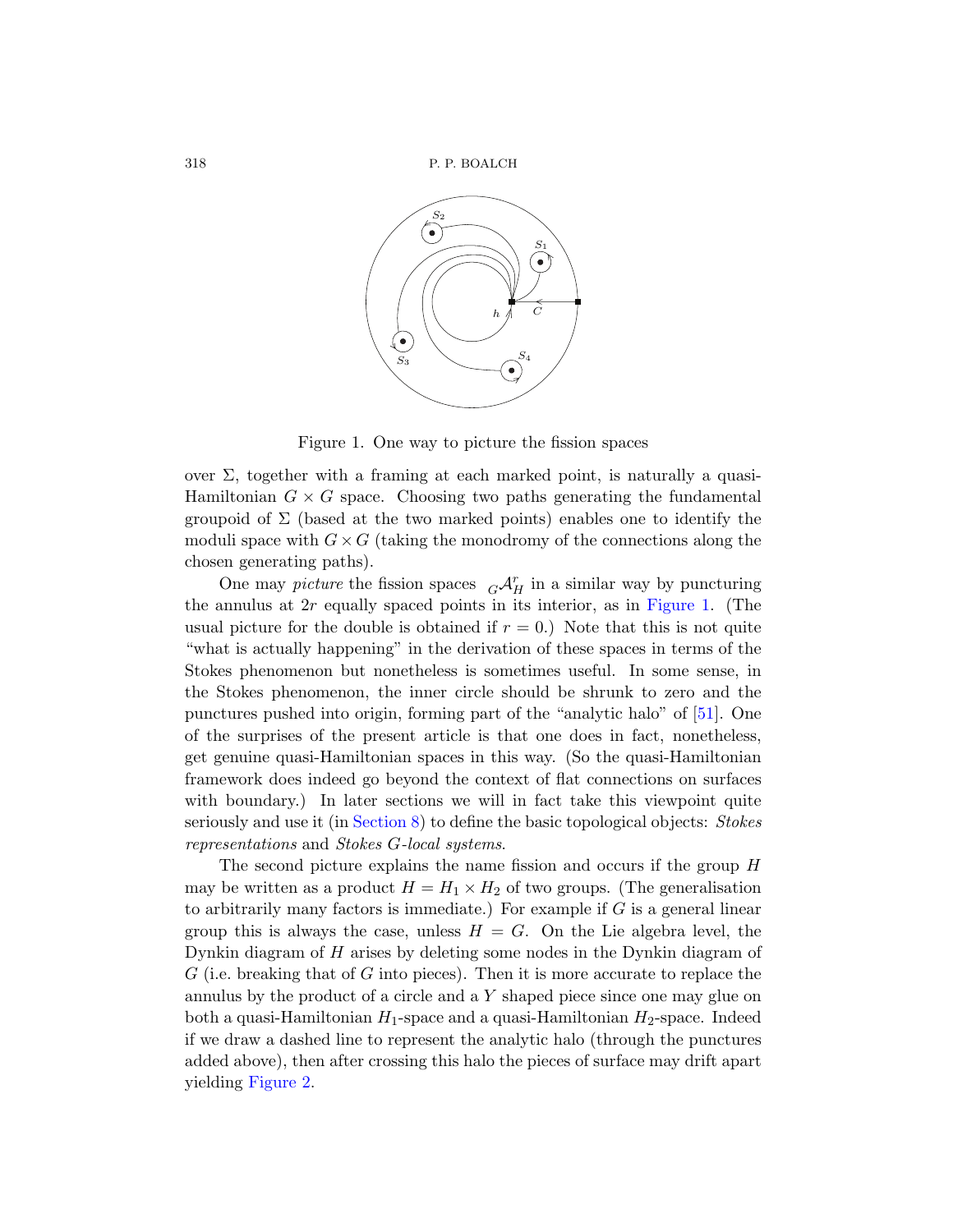

Figure 2. Another way to picture the fission spaces

3.2. Fission varieties. Thus we now have a large supply of quasi-Hamiltonian spaces and may glue them together and perform the reduction operation to obtain many symplectic manifolds.

Definition 3.5. A "[fiss](#page-60-5)ion variety" is a symplectic or quasi-Hamiltonian variety obtained via the operations of fusion and reduction on spaces of the [form](#page-19-0)

- (a) conjugacy classes  $C \subset G$  in arbitrary complex reductive groups G,
- (b) fission spaces  $G\mathcal{A}_{H}^{r}$ , and
- (c) [ta](#page-59-2)me fission spaces  $M \cong (G \times P)/U$  of [19, Th. 9].

Many classes of algebraic symplectic manifolds arise as examples:

(1) The result of Section 4 below implies that all of the multiplicative quiver varieties of Crawley–Boevey and Shaw [27] (attached to arbitrary graphs) are examples of fission varieties.

(2) Since the double  $G \times G$  is a special case of a fission space, the complexification of the results of [3] show that moduli spaces of G valued representations of the fundamental group of Riemann surfaces with boundary are fission vari[etie](#page-63-0)s.

(3) More generally, one may consider the parabolic and parahoric extensions of the spaces in (2) by considering tame meromorphic connections on parahoric torsors over smooth compact algebraic curves. The tame fission spaces enable us to capture the corresponding Betti spaces as fission spaces too (cf.  $[19]$ ); for G a general linear group, such spaces appear in Simpson's Riemann–Hilbert correspondence [59] revisited from a quasi-Hamiltonian viewpoint by Yamakawa [69].

(4) Still more generally, one may consider spaces of monodromy and Stokes data classifying arbitrary (unramified) meromorphic connections on G-bundles on smooth algebraic curves (and, in turn, on parahoric torsors). In later sections of this paper we will show that these are also examples of fission varieties.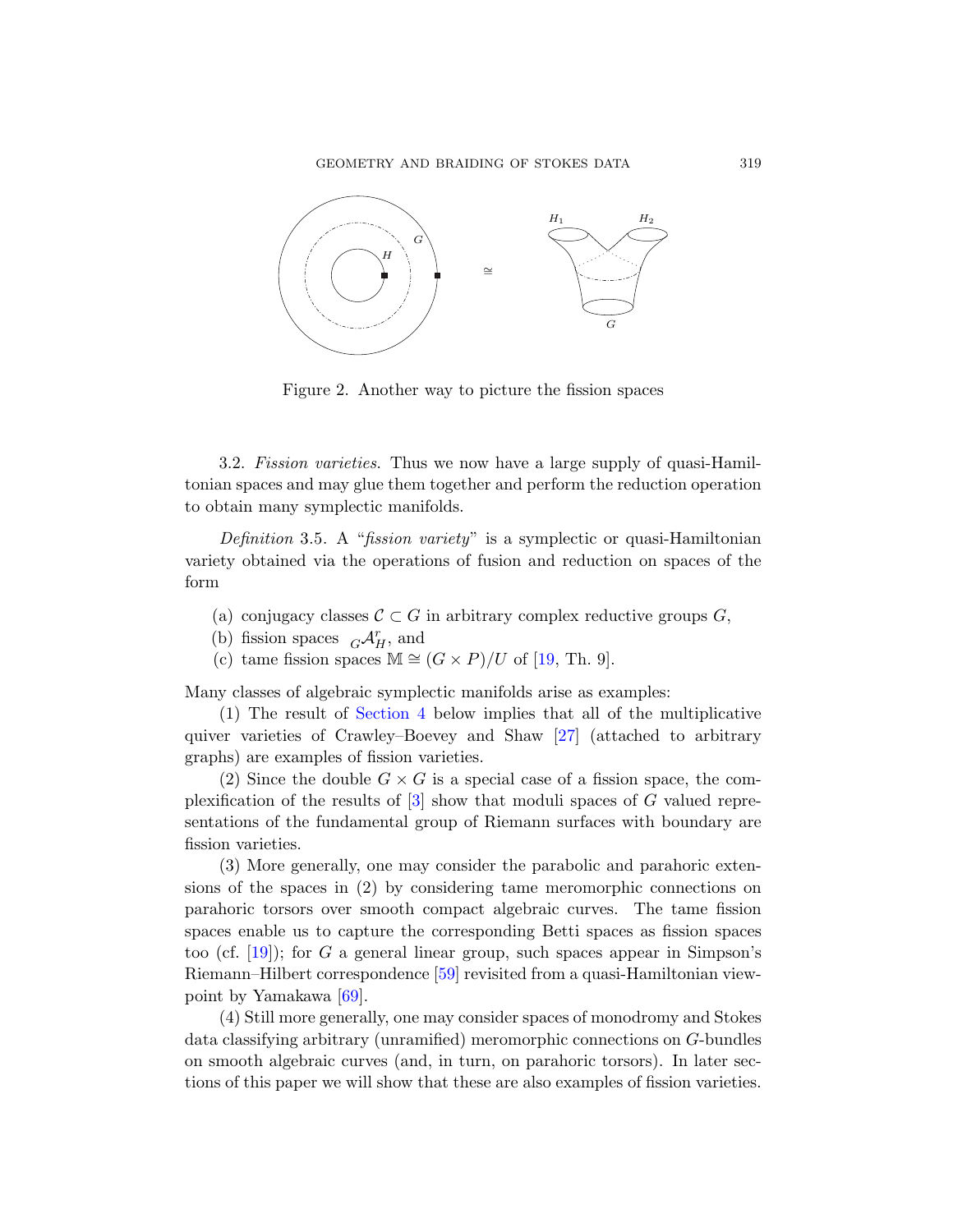This example was our main motivation and provides the symplectic Betti description of all the hyperkähler manifolds of  $[10]$ , together with the analogous spaces for arbitrary reductive groups G.

<span id="page-19-0"></span>Many other, more exotic, examples are possible however. (An explicit example is described in [18].) To see how special the above spaces  $(1)$ – $(4)$  are, note that the fission varieties in (1) only involve products of general linear groups (they provide a link to graphs and then to Kac–Moody root systems). On the other hand, the fission varieties in  $(2)$ ,  $(3)$  and  $(4)$  privilege one fixed reductive group G.

## 4. Derivation of  $\mathcal{B}(V, W)$

<span id="page-19-1"></span>Now we will specialise to  $r = 2$  and show that the Van den Bergh spaces  $\mathcal{B}(V,W)$  arise from the fission spa[ces.](#page-60-2) Recall that if  $r=2$  and we perform the [r](#page-19-1)eduction by G of  $\ {}_G\mathcal{A}_H^r$  at the value 1 of the moment map, then the resulting space is

(15) 
$$
\left\{ (S_1, S_2, S_3, S_4, h) \in U_+ \times U_- \times U_+ \times U_- \times H \mid hS_4S_3S_2S_1 = 1 \right\}.
$$

This inherits the structure of quasi-Hamiltonian  $H$ -space with moment map  $h^{-1}$ . (It is symplectic if H is a maximal torus as in [15].) By forgetting  $h, S_3, S_4$ , this space (15) embeds as the (open) subset of  $U_+ \times U_-$  consisting of pairs  $(S_1, S_2)$  such that  $S_2S_1 \in P_+P_- \subset G$ . The quasi-Hamiltonian two-form on (15) (obtained by restricting that on  $_G\mathcal{A}_H^2$  to the subset where  $C=b=1$ ) is

(16) 
$$
\omega = \frac{1}{2} ((\gamma_1, \gamma_2) + (\gamma_2, \gamma_3))
$$

with  $\gamma_i = C_i^*(\theta)$ , and now  $C_i = S_i \cdots S_1$  (since  $C = 1$ ). Now we will further specialise to the case of a maximal proper parabolic subgroup of a general linear group. Thus suppose we are given two complex vector spaces  $V, W$ , take  $G = GL(V \oplus W)$  and choose  $P_+$  [to b](#page-19-1)e the block upper triangular subgroup (and  $H \cong GL(V) \times GL(W)$  to be the block diagonal subgroup). Then we may write

$$
S_1 = \begin{pmatrix} 1 & a \\ 0 & 1 \end{pmatrix}, S_2 = \begin{pmatrix} 1 & 0 \\ b & 1 \end{pmatrix}, S_3 = \begin{pmatrix} 1 & c \\ 0 & 1 \end{pmatrix}, S_4 = \begin{pmatrix} 1 & 0 \\ f & 1 \end{pmatrix}, h = \begin{pmatrix} x & 0 \\ 0 & y \end{pmatrix}
$$

where  $a, c \in \text{Hom}(W, V), b, f \in \text{Hom}(V, W), x \in \text{GL}(V)$  and  $y \in \text{GL}(W)$ . One may then check that the relation  $hS_4S_3 = S_1^{-1}S_2^{-1}$  from (15) is equivalent to the equations

(17)  $x = 1 + ab$ ,  $y = (1 + ba)^{-1}$ ,  $c = -x^{-1}a$ ,  $f = -(b + bab)$ .

Thus in this case the space  $(15)$  is isomorphic to the space

$$
\{(a,b)\in \text{Hom}(W,V)\oplus \text{Hom}(V,W)\ \Big|\ \det(1+ab)\neq 0\}=\mathcal{B}(V,W).
$$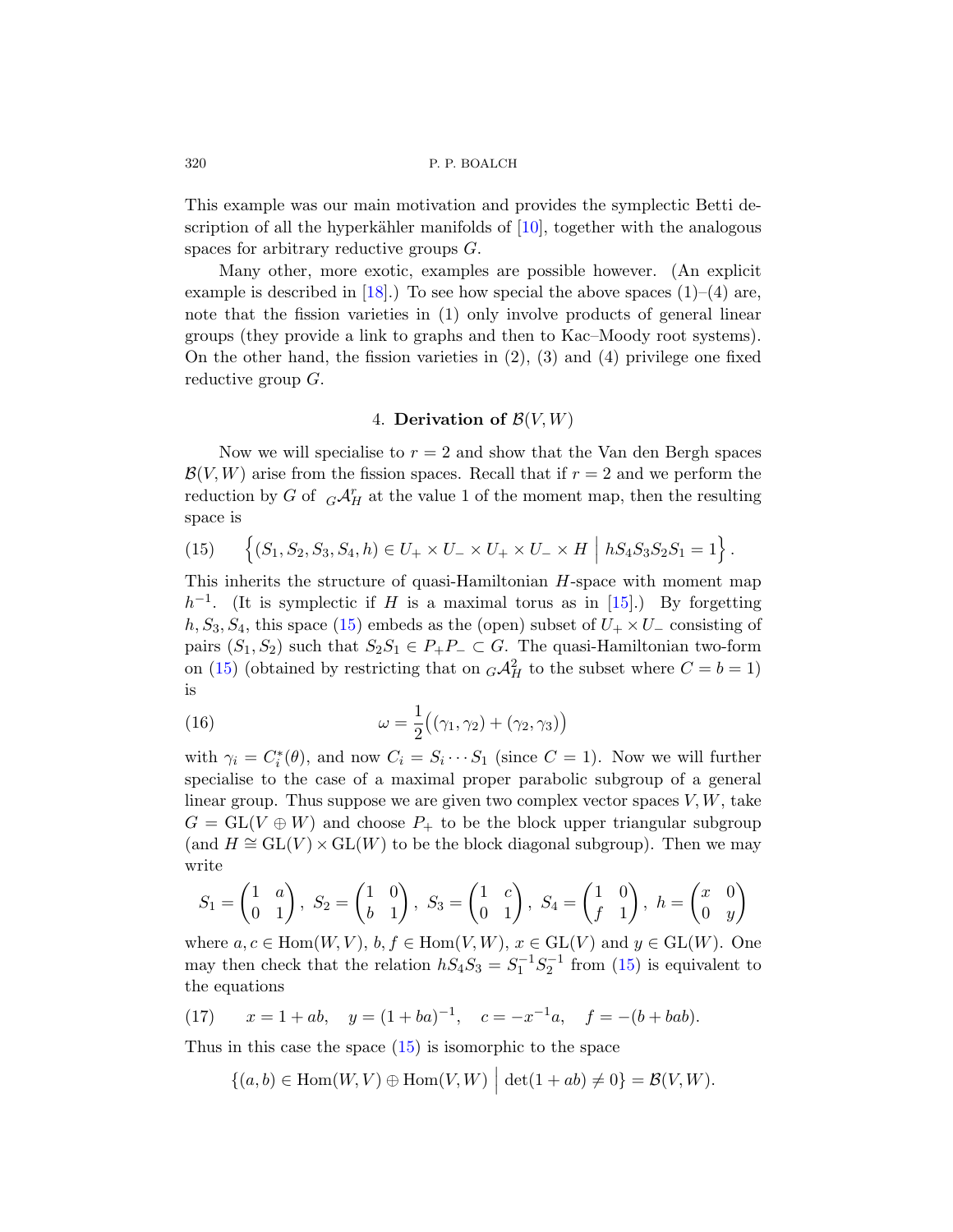Further note that the moment map  $h^{-1}$  on (15) has components  $(x^{-1}, y^{-1})$ coinciding with the moment map  $(6)$  on  $\mathcal{B}(V, W)$ . Finally we verify that the two-forms agree.

LEMMA 4.1. In [th](#page-20-1)e coordinates  $(a, b)$ , the two-form  $(16)$  equals

$$
\frac{1}{2} \left( \text{Tr}_V (1+ab)^{-1} da \wedge db - \text{Tr}_W (1+ba)^{-1} db \wedge da \right).
$$

<span id="page-20-0"></span>Proof. This is a direct calculation, which may be done completely algebraically. We start with a [su](#page-11-2)m of words in the noncommuting symbols  $da, db, a, b, y$  (noting that  $x^{-1} = 1 - ayb$ ) and then use  $bay = 1 - y = yba$  to simplify the result (also using the cyclicity of the trace). We find<sup>4</sup>  $(\gamma_1, \gamma_2)$  = Tr(da  $\wedge$  db),  $(\gamma_2, \gamma_3) = -\text{Tr}(ydb \wedge da) - \text{Tr}(aybda \wedge db)$ , and the result follows since  $x^{-1} = 1 - ayb$ .

This agrees with the quasi-Hamiltonian two-form  $(7)$  on  $\mathcal{B}(V, W)$ . In other words, we have established the following theorem.

THEOREM 4.2. If  $G = GL(V \oplus W)$  and  $H = GL(V) \times GL(W)$ , then the map

$$
\mathcal{A}^2(V,W)/\!\!/G \to \mathcal{B}(V,W);\qquad (h, S_1, S_2, S_3, S_4) \mapsto (a,b)
$$

is an isomorphism of quasi-Hamiltonian H-spaces, where a, b are the nontrivial matrix entries of  $S_1, S_2$  respectively.

The spaces  $\mathcal{B}(V, W)$  are the basic building blocks for the multiplicative quiver varieties of Crawley-Boevey–Shaw [27].

COROLLARY 4.3. Any multiplicative quiver variety (in the sense of  $[27]$ ) is a fission variety.

Proof. The multiplicative quiver varieties are obtained by fusing together [many](#page-60-4) copies of spaces of the form  $\mathcal{B}(V, W)$  and then reducing at certain (central) conjugacy classes to obtain a symplectic manifold. So the result is immediate from Theorem 4.2.

<span id="page-20-1"></span>Theorem 4.2 suggests how to find other building blocks, such as  $\mathcal{B}(U, V, W)$  $:= \mathcal{A}^2(U, V, W)/\!\!/ G$ , to construct more general multiplicative quiver varieties. This will be taken up in [21]. (It also suggests how one might define analogues of multiplicative quiver varieties for groups besides general linear groups by considering the reductions  $\mathcal{B}^r := {}_G\mathcal{A}^r_H/\!\!/ G$  in general, e.g. if  $H = H_1 \times H_2$ .

<sup>&</sup>lt;sup>4</sup>Using a symbolic manipulation program.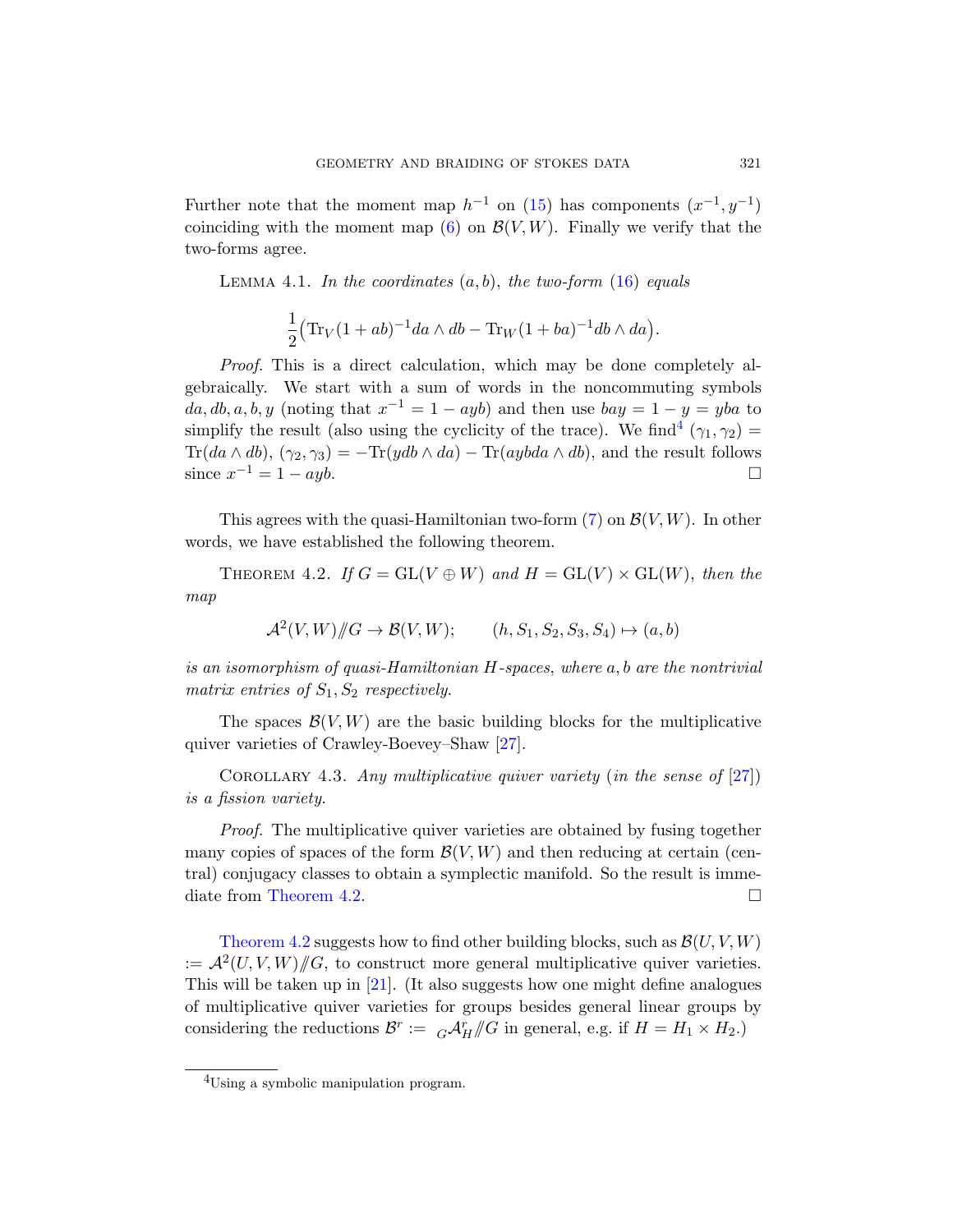<span id="page-21-0"></span>Remark 4.4. Note that Van den Bergh [63], [64] constructs some "noncommutative quasi-Hamiltonian spaces" such that after choosing a linear representation, one obtains a genuine quasi-Hamiltonian structure. Presumably there are noncommutative quasi-Hamiltonian spaces that yield the higher fission spaces (in the general linear case) upon choosing a representation. (And maybe one can prove this by rewriting the algebraic proofs of  $(QH1)–(QH3)$ . However it is unclear if one could obtain the higher fission spaces for other reductive groups in this way, and this seems important for some applications.

## 5. Basic properties

In this section we will establish some basic properties of the spaces  $G\mathcal{A}_{H}^{r}$ .

5.1. Isomonodromy isomorphisms I. Suppose  $P_+ \subset G$  is a parabolic with Levi subgroup  $H \subset P_+$  and opposite parabolic  $P_-$ . Write  $\mathcal{A} = {}_G\mathcal{A}_H^r$  for the fission space associated to  $(P_+, H)$  and  $\mathcal{A}'$  for the corresponding space associated to  $(P_-, H)$ , i.e. with the roles of  $P_+$  and  $P_-$  swapped.

An isomorphism  $\Theta$  between the spaces  $\mathcal A$  and  $\mathcal A'$  may be defined as follows. Suppose  $(C, h, S) \in A$ , then define  $(D, g, T) = \Theta(C, h, S) \in A'$  by the formulae

$$
T_i = S_{i+1}
$$
 for  $i = 1, ..., m - 1$   
\n $T_m = h^{-1}S_1h$ ,  $D = S_1C$ ,  $g = h$ ,

where  $m = 2r$ . Then it is clear that  $D^{-1}hT_m \cdots T_1D = C^{-1}hS_m \cdots S_1C$ , so the moment maps match up.



Figure 3.

<span id="page-21-1"></span>PROPOSITION 5.1. The map  $\Theta$  is an isomorphism of quasi-Hamiltonian  $G \times H$  spaces.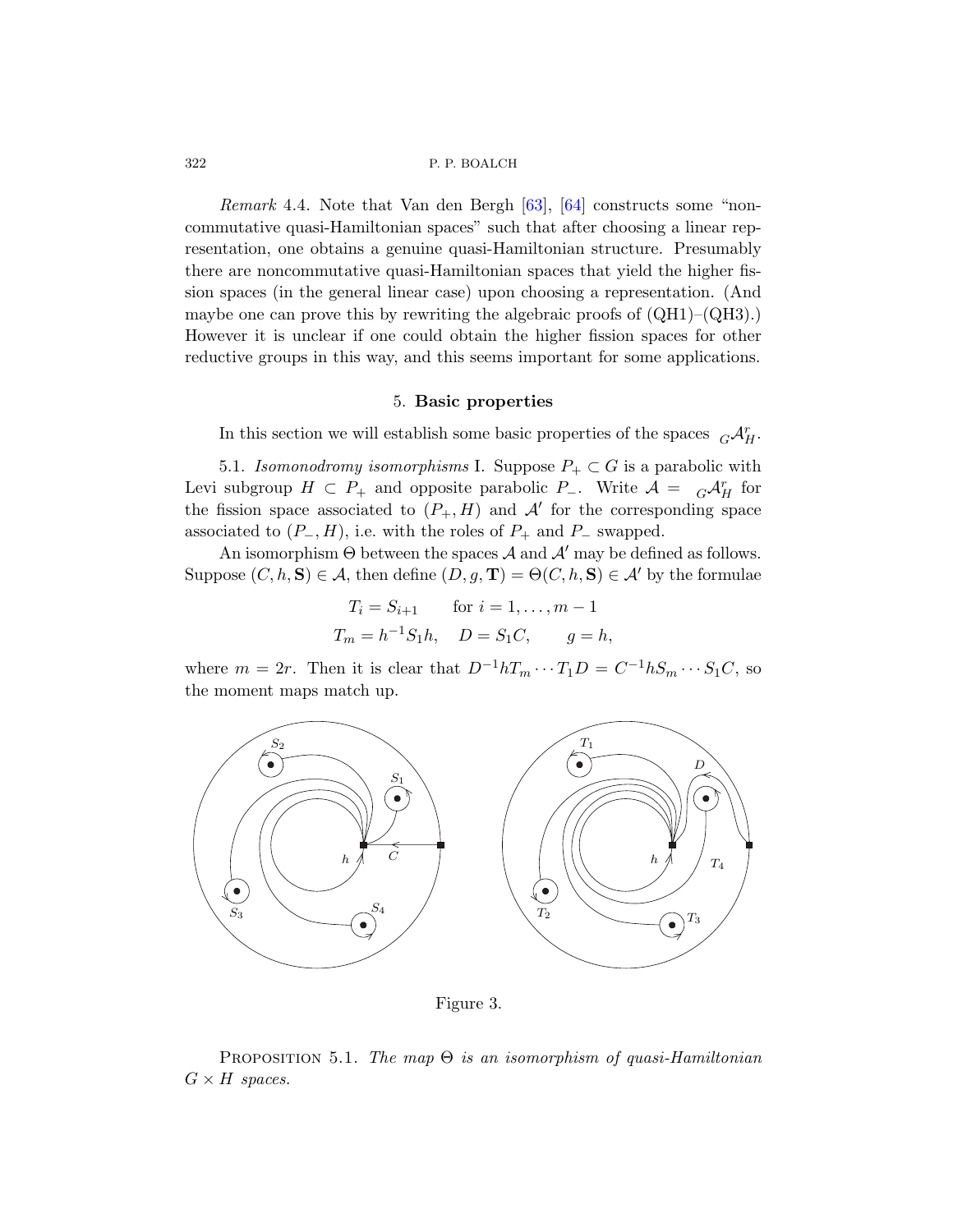<span id="page-22-0"></span>*Proof.* Let  $D_i = T_i \cdots T_1 D$  so that  $D_i = C_{i+1}$  if  $i < m$  and  $D_m =$  $h^{-1}S_1hC_m$ . Let  $p = hT_m \cdots T_1 = S_1bS_1^{-1}$ . Thus the aim is to verify that the expression (9) for  $2\omega$  on A equals

(18) 
$$
(\overline{\delta}, \mathrm{Ad}_p \overline{\delta}) + (\overline{\delta}, \overline{\mathcal{P}}) + (\overline{\delta}_m, \eta) - \sum_{i=1}^m (\delta_i, \delta_{i-1})
$$

<span id="page-22-1"></span>when the variables are related in this way, where  $\delta_i = D_i^*(\overline{\theta})$  and  $\overline{\mathcal{P}} = p^*(\overline{\theta})$ etc. First  $\overline{\delta} = \overline{\sigma}_1 + S_1 \overline{\gamma} S_1^{-1}$ , where  $\overline{\sigma}_1 = S_1^*(\overline{\theta})$ , so that

(19) 
$$
(\overline{\delta}, \mathrm{Ad}_p \overline{\delta}) = (\sigma_1, b\sigma_1 b^{-1}) + (\overline{\gamma}, b\sigma_1 b^{-1}) + (\sigma_1, b\overline{\gamma} b^{-1}) + (\overline{\gamma}, b\overline{\gamma} b^{-1}).
$$

Next, since  $\overline{\mathcal{P}} = \overline{\sigma}_1 + S_1 \overline{\beta} S_1^{-1} - \text{Ad}_{(S_1 b)} \sigma_1$ , it follows that

(20) 
$$
(\overline{\delta}, \overline{\mathcal{P}}) = (\sigma_1, \overline{\beta}) - (\sigma_1, b\sigma_1b^{-1}) + (\overline{\gamma}, \sigma_1) - (\overline{\gamma}, b\sigma_1b^{-1}) + (\overline{\gamma}, \overline{\beta}).
$$

Upon summing these two expression, four terms cancel, the first two terms of  $2\omega$  are obtained and there are three remaining terms. Now

$$
\delta_m = \gamma_m + C_m^{-1} \eta C_m + \text{Ad}_{(hC_m)}^{-1} \sigma_1 - \text{Ad}_{(S_1 hC_m)}^{-1} \overline{\eta},
$$

so the next terms of (18) are

(21) 
$$
(\overline{\delta}_m, \eta) = (\mathrm{Ad}_{(S_1 h)} \overline{\gamma}_m, \overline{\eta})
$$

since the other terms are zero, and

(22) 
$$
-\sum_{1}^{m-1}(\delta_i, \delta_{i-1}) = -\sum_{2}^{m}(\gamma_i, \gamma_{i-1})
$$

and finally

$$
(23) \quad -(\delta_m, \delta_{m-1}) = -(\delta_m, \gamma_m) = -(\eta, \overline{\gamma}_m) - (h^{-1}\sigma_1 h, \overline{\gamma}_m) + (\mathrm{Ad}_{(S_1 h)}^{-1} \overline{\eta}, \overline{\gamma}_m).
$$

Now (21) cancels the last term of (23), and clearly all the remaining terms of  $2\omega$  are obtained except  $-(\gamma_1, \gamma_0)$ . But this equals  $-(\sigma_1, \overline{\gamma})$ , which is in (20). Thus to finish we need to check that the leftover terms disappear. These are  $(\sigma_1, b\overline{\gamma}b^{-1} + \overline{\beta} - h\overline{\gamma}_mh^{-1}),$  and they vanish since  $hC_m = bC$  (and  $\overline{\eta}$  pairs to zero with  $\sigma_1$ ).

In fact the same proof also yields a more general statement (one may first break up the unipotent groups into a direct spanning decomposition); see Section 6.2. Note that  $\Theta^{-m}$  (the mth power of the inverse of  $\Theta$ ) coincides with the "twist automorphism" of  $[3, Th. 4.5]$ , related to the Dehn twist of two-manifolds.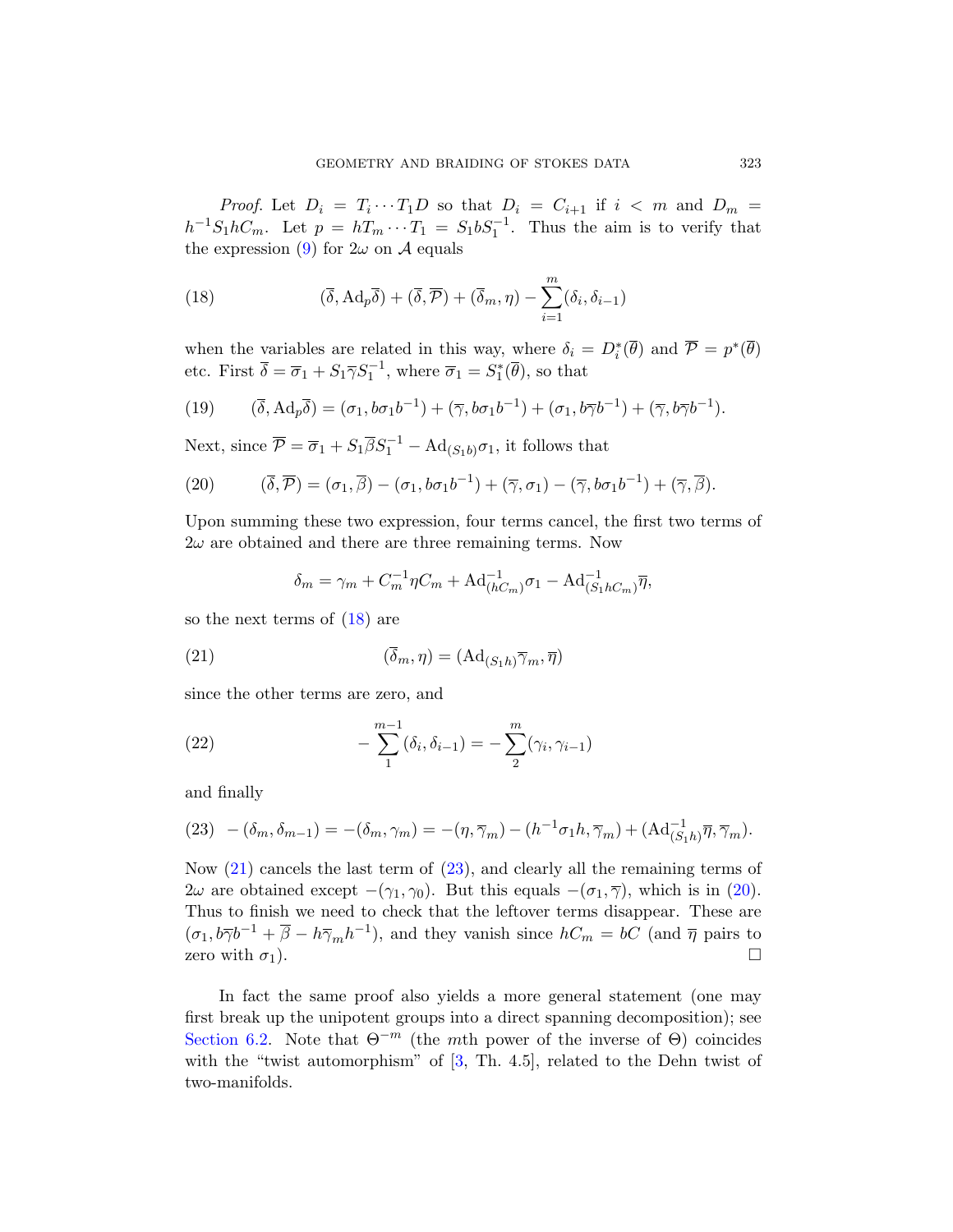*Example* 5.2. Suppose  $r = 2$ . We take  $G = GL(V \oplus W), H = GL(V) \times$  $GL(W)$  with  $P_+$  the block upper triangular subgroup of G, as in Section 4. Then the isomonodromy isomorphism of Proposition 5.1 is

(24) 
$$
\mathcal{A} \rightarrow \mathcal{A}';
$$
  

$$
(C, h, S_1, S_2, S_3, S_4) \mapsto (S_1C, h, S_2, S_3, S_4, h^{-1}S_1h).
$$

Reducing by G thus yields a commuting square of isomorphisms of quasi-Hamiltonian H-spaces:

$$
\mathcal{A}/\!\!/ G \xrightarrow{\cong} \mathcal{A}'/\!\!/ G
$$
  

$$
\downarrow^{\cong} \qquad \qquad \downarrow^{\infty}
$$
  

$$
\mathcal{B}(V, W) \xrightarrow{\cong} \qquad \mathcal{B}(W, V)
$$
  

$$
(a, b) \qquad \mapsto \qquad (b, -(1+ab)^{-1}a),
$$

where the top isomorphism is induced from  $(24)$ , the left-hand isomorphism is that of Theorem 4.2 (taking the nontrivial matrix entries  $(a, b)$  of  $S_1, S_2$ ) and the right-hand isomorphism is the analogue for  $\mathcal{A}'$ , i.e. taking the nontrivial matrix entries  $(b, c)$  of  $S_2, S_3$ . Thus the isomorphism along the bottom is  $(a, b) \mapsto (b, c)$ , f where  $c = -(1 + ab)^{-1}a$  as in (17). This is the map used in [27] to reverse the orientation of the edges of multiplicative quiver varieties.

5.2. Conjugacy isomorphisms. Suppose that  $P \subset G$  is a parabolic subgroup with Levi subgroup  $H \subset P$ . Suppose  $\phi$  is an automorphism of G preserving H and the inner product on g. Then  $Q = \phi(P)$  is again a parabolic of G with Levi subgroup  $H$ . A basic example is if P is a Borel and H is a maximal torus, and  $\phi$  is the inner automorphism obtained by conjugating by an element of the normaliser of  $H$  (representing an element of the Weyl group  $N(H)/H$ ).

Write  $\mathcal{A} = G \mathcal{A}_H^r$  for the space associated to  $(P, H)$  and  $\mathcal{A}'$  for the corresponding space attached to  $(Q, H)$ . Then the map  $\mathcal{A} \to \mathcal{A}'$  defined by  $\phi$  is clearly an isomorphism of spaces and relates the quasi-Hamiltonian two-forms. (But it is not an isomorphism of quasi-Hamiltonian spaces since it does not relate the moment [ma](#page-59-7)ps if  $\phi$  acts nontrivially on  $G \times H$ .) Nonetheless, upon reduction the fact the two-forms are related implies the resulting symplectic manifolds will be isomorphic.

For example if H is a maximal torus then  $A/G$  and  $A'/G$  will be isomorphic Poisson manifolds, with an isomorphism given by  $\phi$ . (Up to a covering, if  $r = 1$ , these spaces are two realisations of the dual Poisson Lie group  $G^*$ , and examples of such isomorphisms appear in [13, Lemma 3.5].)

5.3. Inversion anti-isomorphisms. We will say a map  $\phi: M \to N$  between two quasi-Hamiltonian G-spaces is an anti-isomorphism if it is an isomorphism

<span id="page-23-0"></span>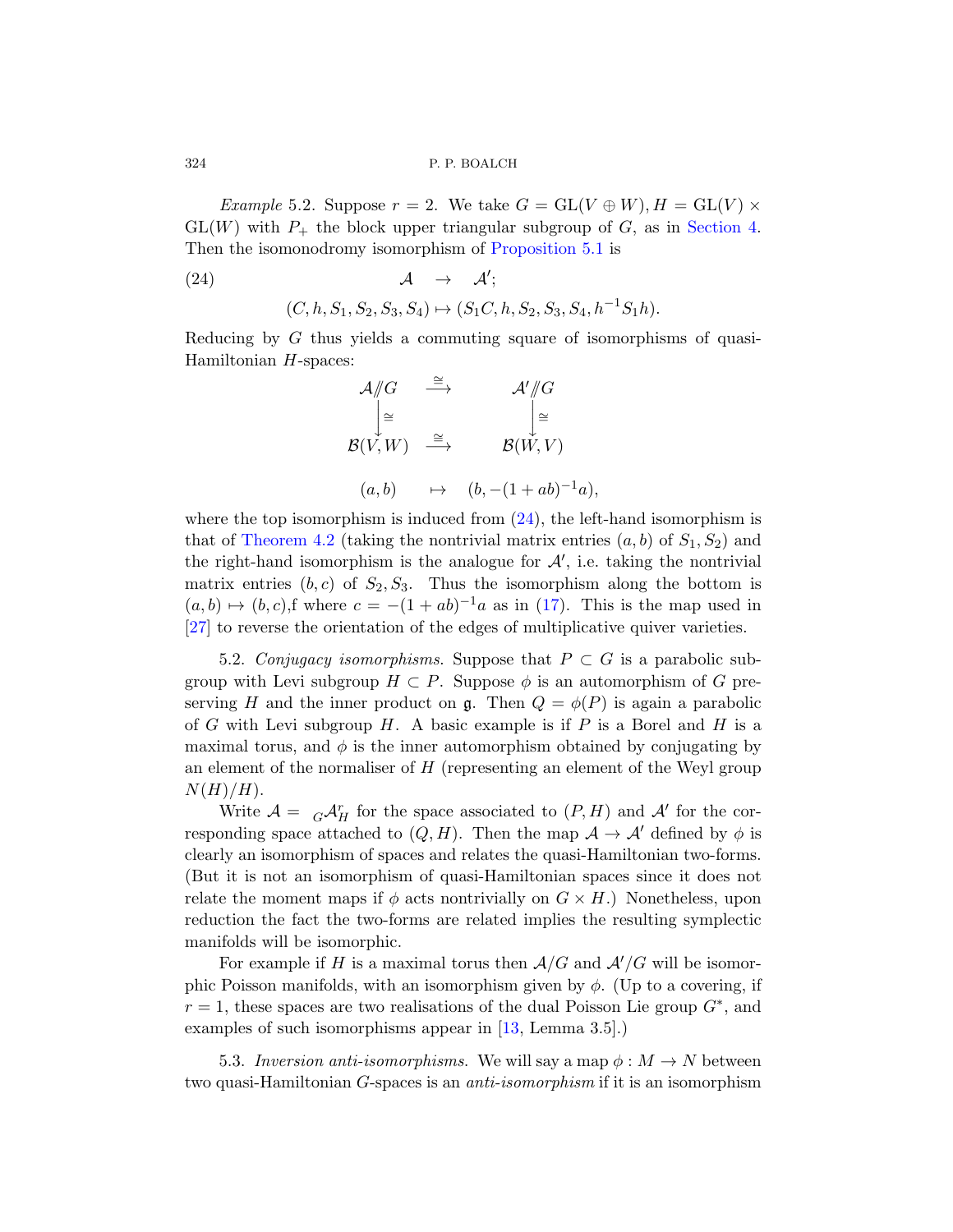of spaces and negates the two-form and inverts the moment map, i.e.

$$
\phi^*(\omega_N) = -\omega_M, \qquad \mu_N \circ \phi = \iota \circ \mu_M : M \to G,
$$

where  $\iota : G \to G$  is the inverse map. A simple example is the 'flip' antiisomorphism

(25) 
$$
\mathcal{B}(V,W) \to \mathcal{B}(W,V); (a,b) \mapsto (b,a).
$$

Now suppose  $P_+ \subset G$  is a parabolic subgroup with Levi subgroup  $H \subset P$ and opposite parabolic P<sub>-</sub>. Write  $A = G \mathcal{A}_H^r$  for the space associated to  $(P_+, H)$  and A' for the corresponding space associated to  $(P_-, H)$ , i.e. with the roles of  $P_+$  and  $P_-$  swapped.

PROPOSITION 5.3. The map 
$$
\mathcal{A} \to \mathcal{A}'
$$
;  $(C, h, \mathbf{S}) \mapsto (C, h^{-1}, \mathbf{T})$  where  

$$
T_i = h S_{m+1-i}^{-1} h^{-1}
$$

is an anti-isomorphism of quasi-Hamiltonian  $G \times H$ -spaces.

Geometrically this corresponds to reversing the orientation.

*Proof.* Suppose we change coordinates on  $A$  as follows:

$$
d_i = h^{-1} S_{m+1-i}^{-1} h, \qquad e_i = S_i
$$

for  $i = 1, \ldots, r$  (with  $m = 2r$  as usual), and set

$$
D_i = d_i \cdots d_1 C, \qquad E_i = e_i \cdots e_1 C.
$$

In particular, now  $C = E_0 = D_0$ , and we define  $E = E_r$ ,  $D = D_r$  so that the G component of the moment map is  $\mu_G = D^{-1}hE$ . Then one may check that the expression (9) for  $2\omega$  on A equals

$$
(\overline{\mathcal{D}}, \mathrm{Ad}_b \overline{\mathcal{E}}) + (\overline{\mathcal{D}}, \overline{\eta}) + (\overline{\mathcal{E}}, \eta) + \sum_{i=1}^r (\mathcal{D}_i, \mathcal{D}_{i-1}) - (\mathcal{E}_i, \mathcal{E}_{i-1})
$$

<span id="page-24-1"></span><span id="page-24-0"></span>where  $\mathcal{D}_i = D^*(\theta), \mathcal{E}_i = E^*(\theta)$ , etc. Now the map to  $\mathcal{A}'$  corresponds to swapping  $D_i$  and  $E_i$  for each i (i.e. to swapping  $d_i$  and  $e_i$ ) and inverting h. Then it is clear that the expression for  $\omega$  is negated.

Note that the maps

(26) 
$$
\mathcal{A} \to \mathcal{A}; (C, h, \mathbf{S}) \mapsto (hC, h, h\mathbf{S}h^{-1})
$$

and

(27) 
$$
\mathcal{A} \to \mathcal{A}; (C, h, \mathbf{S}) \mapsto (b^{-1}C, h, \mathbf{S})
$$

are both quasi-Hamiltonian automorphisms of  $\mathcal{A} = {}_G\mathcal{A}_H^r$  where  $b = hS_m \cdots S_1$ . (If  $p = (C, h, S) \in \mathcal{A}$ , then the first map is  $p \mapsto \mu_H(p) \cdot p$  and the second is  $p \mapsto \mu_G(p) \cdot p$ , so this follows from [3] Remark 4.2.) Thus one can conjugate the above inversion anti-isomorphism in various ways to get equivalent versions.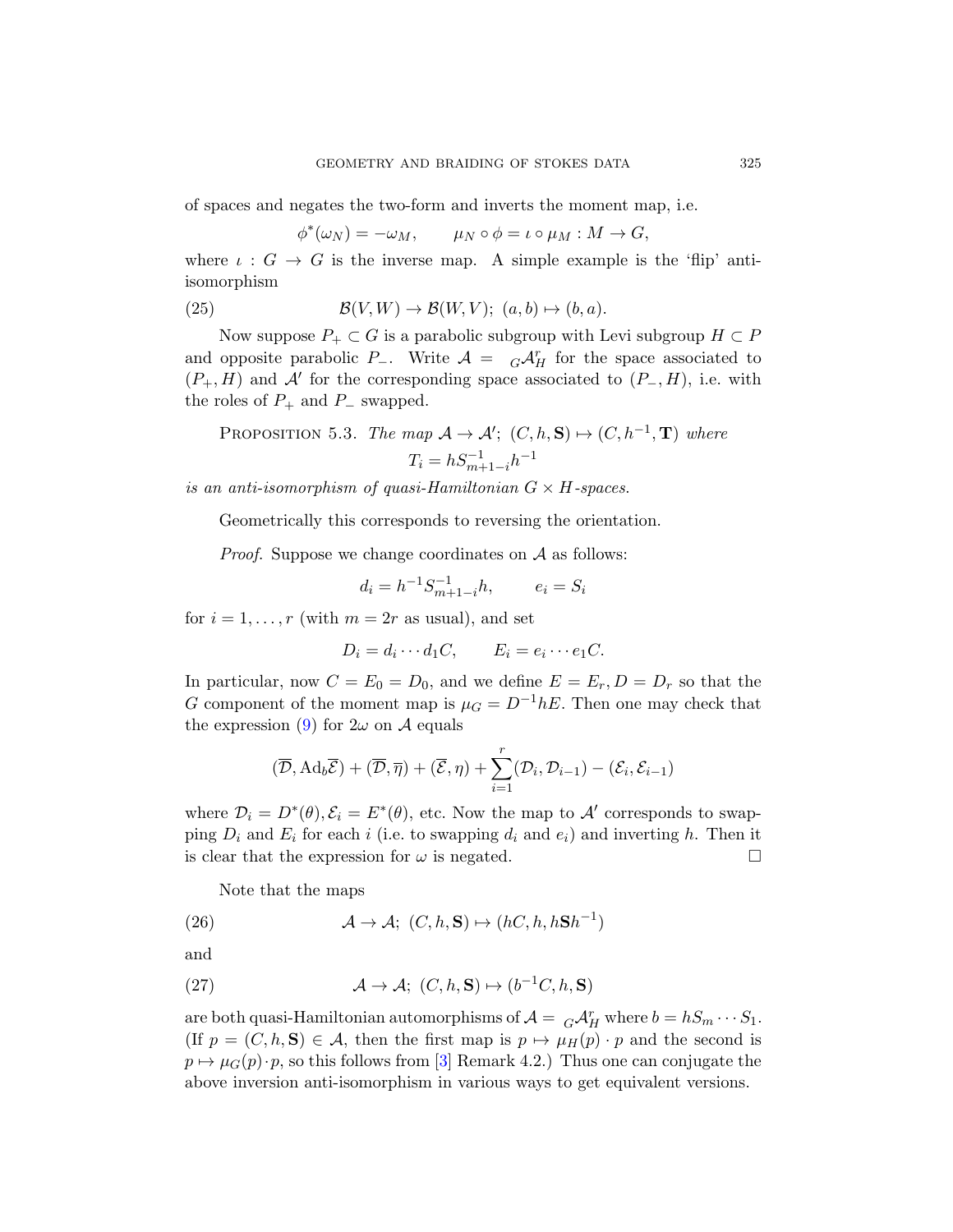## 6. Further properties

<span id="page-25-0"></span>This section will establish some further properties, which will be useful later on. First it is convenient to consider more general products of unipotent groups. Fix a connected complex reductive group G and a subgroup  $H \subset$ G such that H is a Levi subgroup of some parabolic subgroup of G. Then define an "ordered set of unipotent subgroups of  $G$  subordinate to  $H$ " to be a collection  $\mathcal{U} = (U_1, \ldots U_m)$  of unipotent subgroups  $U_i \subset G$  such that

- (1) for each i, there is a parabolic subgroup  $P_i \subset G$  such that  $H \subset P_i$  is a Levi subgroup, and  $U_i \subset \text{Rad}_{u}(P_i)$  is a subgroup of the unipotent radical of  $P_i$ , and
- (2) each  $U_i$  is normalised by  $H$ , i.e. conjugation by any  $h \in H$  preserves each  $U_i$ .

Eventually more specific collections of subgroups will be considered, but this definition is convenient to establish some inductive statements needed later. Given such an ordered set of unipotent subgroups  $\mathcal{U}$ , consider the space

$$
\mathcal{A} = G \times H \times \mathcal{U}
$$

with two-form  $\omega$  specified (as usual) by

(28) 
$$
2\omega = (\overline{\gamma}, \text{Ad}_b \overline{\gamma}) + (\overline{\gamma}, \overline{\beta}) + (\overline{\gamma}_m, \eta) - \sum_{i=1}^m (\gamma_i, \gamma_{i-1}),
$$

i.e. as in (9), but now with  $S_i \in U_i$ . (The other notations are the same so, for example,  $b = hS_m \cdots S_1, C_i = S_i \cdots S_1 C.$  Note that there is still an action of  $G \times H$  on A (via the same formulae as before) which preserves  $\omega$ . Moreover the map  $\mu = (C^{-1}bC, h^{-1})$  from A to  $G \times H$  is well defined and equivariant. Of course at this level of generality,  $\omega$  will not necessarily be a quasi-Hamiltonian two-form on A.

6.1. Direct spanning equivalence. Suppose now that  $V_1, \ldots, V_k$  are consecutive subgroups in U for som[e in](#page-60-8)teger k (i.e. for some i, that  $V_1 = U_i, V_2 =$  $U_{i+1}, \ldots, V_k = U_{i+k-1}$ . Then define

$$
W = V_k \cdots V_1 = \{ S_k \cdots S_1 \in G \mid S_i \in V_i \} \subset G.
$$

Suppose further that  $W$  is "directly spanned" by the  $V_i$ , i.e.  $W$  is a unipotent subgroup of G and the product map  $V_k \times \cdots \times V_1 \to W$  is an isomorphism of varieties (but not necessarily of groups); cf. Borel [23, §14.3]. Then we can consider a new ordered set of unipotent subgroups  $\mathcal{U}'$  by deleting  $U_i, \ldots, U_{i+k-1}$ from  $U$  and inserting  $W$  in their place. Correspondingly there is a space  $\mathcal{A}' = G \times H \times \mathcal{U}'$  which again has a two-form, denoted  $\omega'$ . The product map  $V_k \times \cdots \times V_1 \to W$  extends to give an isomorphism  $\mathcal{A} \to \mathcal{A}'$  (which is the identity on  $G, H$  and the other unipotent groups).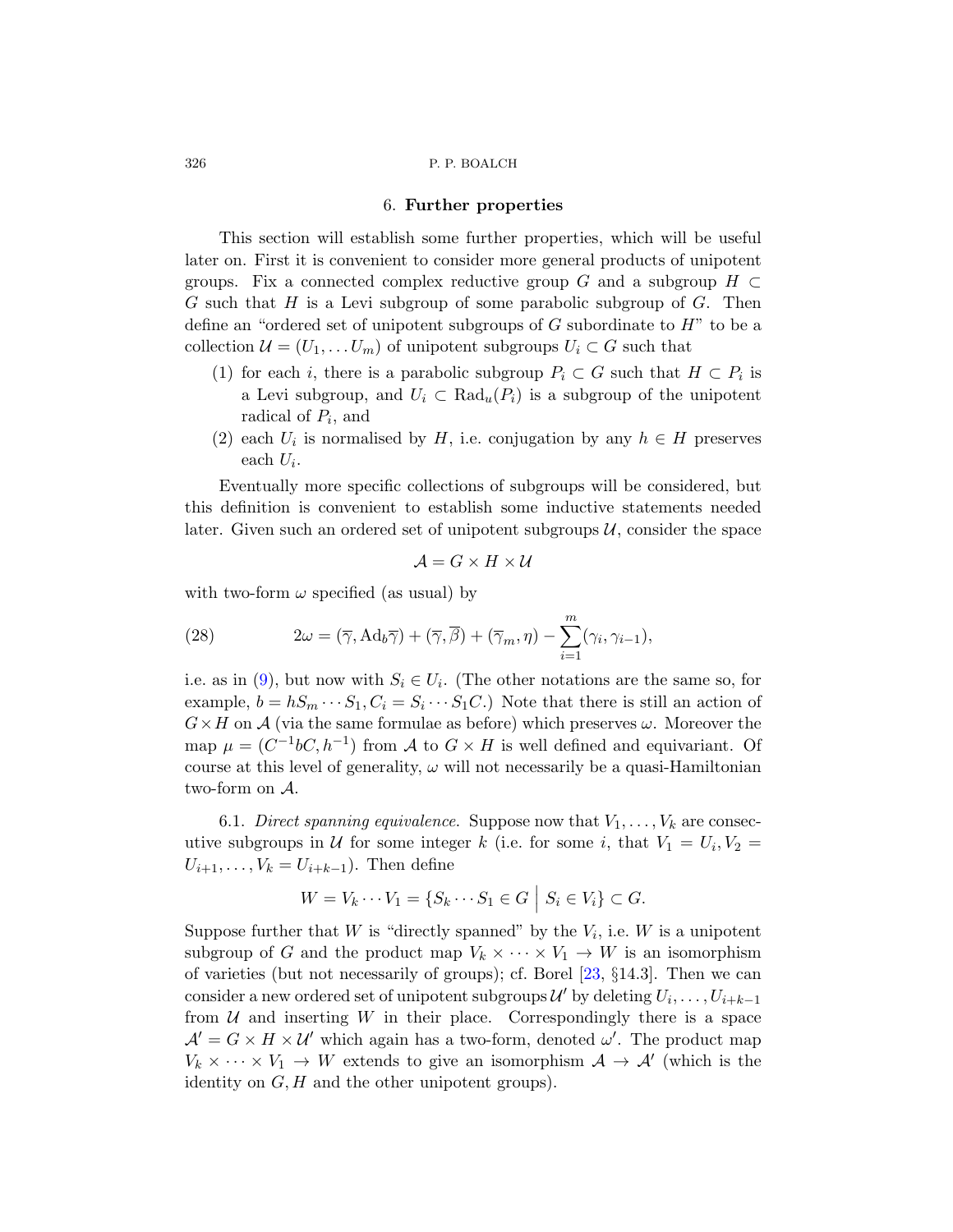<span id="page-26-0"></span>LEMMA 6.1. The isomorphism  $A \rightarrow A'$  given by the product map relates the two-forms  $\omega$  and  $\omega'$ .

Proof. Since everything else is unchanged, this follows from the general fact that

$$
(\gamma_k, \gamma_0) = (\gamma_k, \gamma_{k-1}) + \cdots + (\gamma_1, \gamma_0)
$$

if  $\gamma_i = C_i^*(\theta)$ , where  $\theta$  is the left-invariant Maurer-Cartan form on G and  $C_i: V_1 \times \cdots \times V_k \times G \to G$  is the map taking  $(S_1, \ldots, S_k, C)$  to  $C_0 =$  $C, C_i = S_i \cdots S_1 C$ , respectively. By induction it is sufficient to show  $(\gamma_i, \gamma_0)$  =  $(\gamma_i, \gamma_{i-1}) + (\gamma_{i-1}, \gamma_0)$ . Now if  $S_f = S_{i-1} \cdots S_1$ , then since  $C_{i-1} = S_f C$ , it follows that  $\gamma_{i-1} = C^{-1} \sigma_f C + \gamma_0$  where  $\sigma_f = S_f^*(\theta)$ , so that

$$
(\gamma_i, \gamma_{i-1}) = (\gamma_i, C^{-1}\sigma_f C) + (\gamma_i, \gamma_0) \quad \text{and} \quad (\gamma_{i-1}, \gamma_0) = (\sigma_f, \overline{\gamma}_0).
$$

Thus we should show that  $(\sigma_f, \overline{\gamma}_0 - C\gamma_i C^{-1}) = 0$ . However if we define  $S_g =$  $S_i \cdots S_2 S_1$ [, then](#page-26-0)  $S_g = C_i C^{-1}$  so  $\sigma_g = C \gamma_i C^{-1} - \overline{\gamma}_0$ , and the result follows from the fact that  $(\sigma_f, \sigma_g) = 0$  (since they take values in the isotropic subspace Lie(W) of  $\mathfrak{g}$ ).

<span id="page-26-1"></span>More generally, define two sets  $\mathcal{U}$  and  $\mathcal{U}'$  of ordered unipotent subgroups to be "direct spanning equivalent" if they are related by a sequence of such isomorphisms (or their inverses). Lemma 6.1 implies any isomorphism  $A \rightarrow A'$ coming from a direct spanning equivale[nce](#page-60-8) relates their two-forms. Thus the following is now immediate.

COROLLARY 6.2. If  $(A, \omega)$  and  $(A', \omega')$  are direct spanning equivalent, and  $(A, \omega)$  is a quasi-Hamiltonian  $G \times H$ -space, then so is  $(A', \omega')$ .

(It is clear that the actions and moment maps match up.) For example, in the case where H is a maximal torus of G, it follows from [23,  $\S 14.4$ ] that each  $U_i$  in an[y o](#page-59-10)rdered set  $U$  of unipotent groups is directly spanned, in any order, by all the (one-dimensional) root groups it contains. Clearly one could subseque[ntly](#page-59-5) re-assemble t[he r](#page-59-7)esulting (ordered set of) root groups into another [order](#page-32-0)ed set of larger unipotent groups in many different ways.

The notion of direct spanning equivalence may be viewed as an abstraction of the relation between "Stokes matrices" and "Stokes factors" appearing in the  $GL_n$  case in Balser–Jurkat–Lutz [8, §4]. The extension to other groups is in [13] and the observation that this situation is well understood in terms of direct spanning subgroups is in  $[12, p. 156]$  and  $[13]$ . It will become clear in Section 6.3 (and Section 7.1) that there are many quasi-Hamiltonian spaces of the form  $A = G \times H \times U$  that are not direct spanning equivalent to one of the fission spaces  $_G\mathcal{A}_{H}^r$ .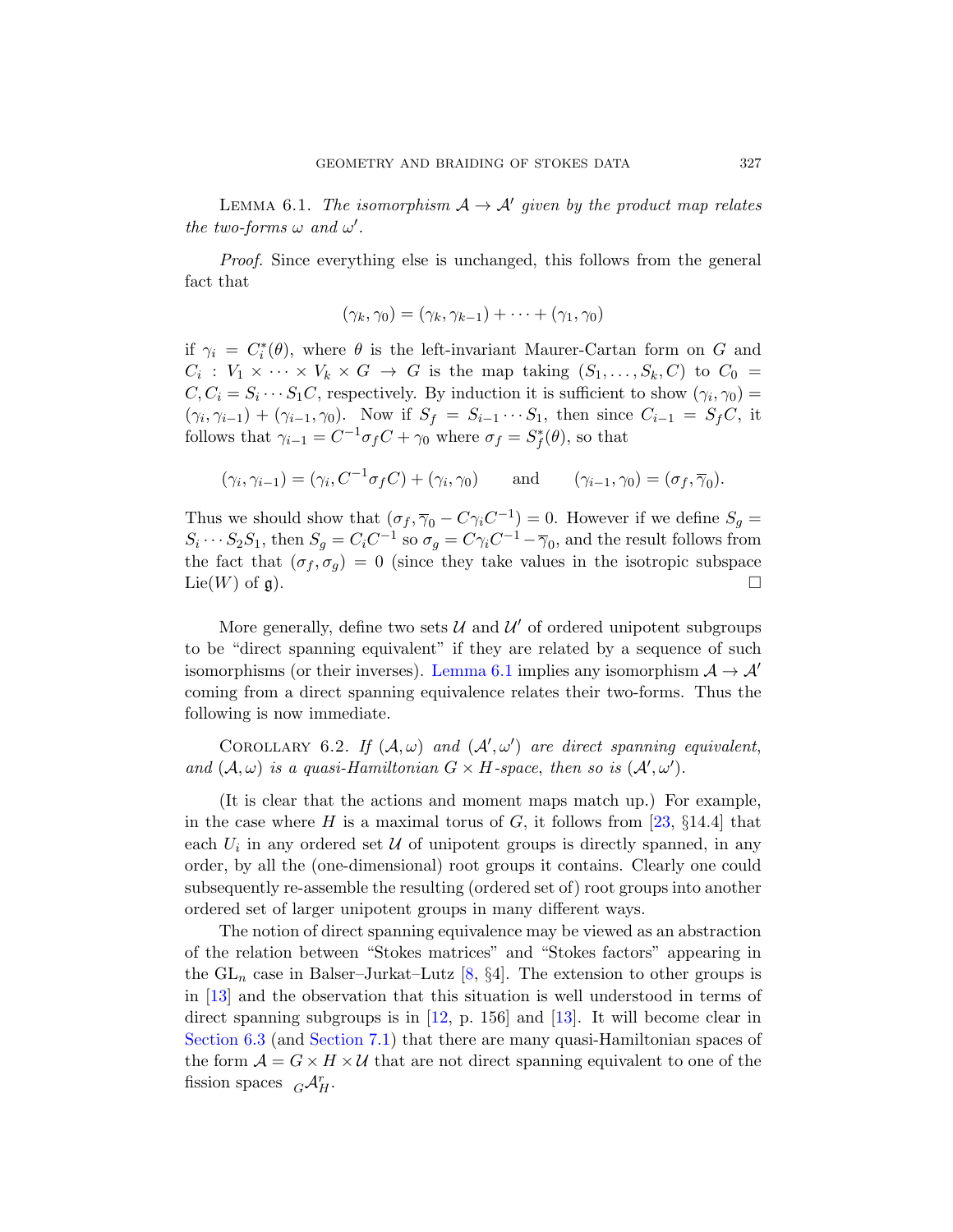6.2. Isomon[odromy iso](#page-21-0)morphisms II. Suppose  $\mathcal{A} = G \times H \times U$  as above, with  $\mathcal{U} = (U_1, \ldots, U_m)$  an arbitrary ordered set of unipotent subgroups. We define  $\mathcal{A}' = G \times H \times \mathcal{U}'$ , where

$$
\mathcal{U}'=(U_2\ldots,U_m,U_1);
$$

i.e.  $U_i' = U_{i+1}$  for all  $i \neq m$ , and  $U_m' = U_1$ . Then we may define an isomonodromy isomorphism  $\Theta : \mathcal{A} \to \mathcal{A}'$  as in Section 5; i.e. suppose  $(C, h, S) \in \mathcal{A}$ , and define  $(D, g, \mathbf{T}) = \Theta(C, h, \mathbf{S}) \in \mathcal{A}'$  by the formulae

$$
T_i = S_{i+1}
$$
 for  $i = 1, ..., m - 1$ ,  
\n $T_m = h^{-1}S_1h$ ,  $D = S_1C$ ,  $g = h$ .

<span id="page-27-0"></span>Then it is clear that  $D^{-1}hT_m \cdots T_1D = C^{-1}hS_m \cdots S_1C$  so the moment maps match up. Examples of such (refined) isomorphisms were considered in Proposition 3.7 of  $[13]$ . The proof of Proposition 5.1 now goes through verbatim to establish

PROPOSITION 6.3. [The map](#page-53-1)  $\Theta$  relates the two-forms on A and  $\mathcal{A}'$ .

Thus if both of the spaces A and  $A'$  are quasi-Hamiltonian, then  $\Theta$  is a quasi-Hamiltonian isomorphism.

For example this can be used to show that up to isomorphism the fission spaces do not depend on the choice of parabolic subgroup  $P_+$ , given a fixed Levi subgroup  $H \subset G$ . (This follows from Theorem 10.4 below.)

6.3. Nesting. Now consider the situation where there is an intermediate reductive group  $K$  between  $G$  and  $H$ ,

$$
H \subset K \subset G,
$$

such that we can consider ordered sets of unipotent groups

$$
\mathcal{U}, \mathcal{U}', \mathcal{U}'' \qquad \text{subordinate to} \qquad H \subset G, \ H \subset K, \ K \subset G
$$

respectively (so that K is again the Levi subgroup of a parabolic of  $G$ ). As above we thus get spaces

$$
\mathcal{A} = G \times H \times \mathcal{U}, \quad \mathcal{A}' = K \times H \times \mathcal{U}', \quad \mathcal{A}'' = G \times K \times \mathcal{U}''
$$

with two forms  $\omega, \omega', \omega''$  respectively.

Without loss of generality we may assume (by introducing some trivial unipotent groups  $\{1\}$  via direct spanning equivalence) that each of  $\mathcal{U}, \mathcal{U}'$  and  $\mathcal{U}''$  contains the same number m of groups. Suppose now that  $U_i$  is directly spanned by  $U'_i, U''_i$  for each i, where  $U_i$  is the ith group in  $\mathcal{U}$ , etc. (In the present situation, since K normalises  $U''_i$ , this direct spanning condition just means  $U_i$  is the semidirect product of  $U_i'$  and  $U_i''$ .) Then we can identify A with the "gluing" of  $A'$  and  $A''$  along K as follows. We have not assumed the spaces are quasi-Hamiltonian, but the definition of gluing is as one would guess: Let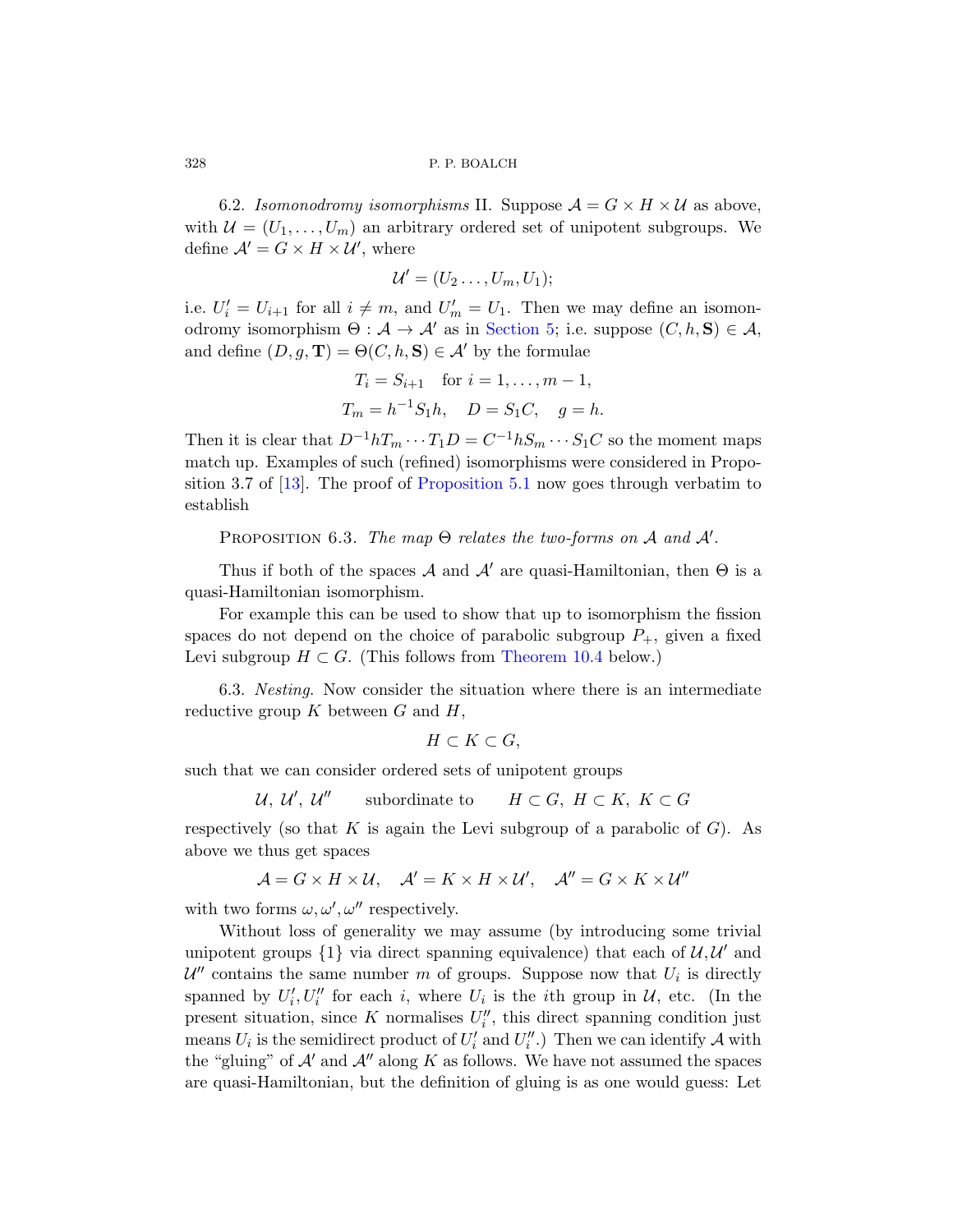$(D, h, \{A_i\})$  denote a point of  $\mathcal{A}'$  (with  $A_i \in U'_i$ ), and let  $(C, k, \{B_i\})$  denote a point of  $\mathcal{A}''$  (with  $B_i \in U''_i$ ). Then the gluing is defined to be

$$
\mathcal{A}' \underset{K}{\epsilon} \mathcal{A}'' = \{ (D, h, \{A_i\}, C, k, \{B_i\}) \in \mathcal{A}' \times \mathcal{A}'' \mid k = hA_m \cdots A_1 \} / K.
$$

Since the action of K is free, we can remove it by setting  $D = 1$  and thus identify this gluing with

$$
\{(C, h, \{A_i\}, \{B_i\})\} = G \times H \times \mathcal{U}' \times \mathcal{U}''.
$$

Since each  $U_i$  is directly spanned by  $U'_i, U''_i$ , the product  $\mathcal{U}' \times \mathcal{U}''$  is isomorphic to  $\mathcal{U}$ , and so the gluing is isomorphic to  $\mathcal{A}$ , but we will choose the isomorphism so that the two-forms match up, as follows. Define  $D_0 = D = 1$  and

$$
D_i = A_i \cdots A_1 \in K.
$$

Then define  $S_i \in U_i$  to be

$$
S_i = D_i B_i D_{i-1}^{-1}.
$$

Said differently,  $S_i = A_i \widetilde{B}_i$  where  $\widetilde{B}_i := D_{i-1} B_i D_{i-1}^{-1}$ . Clearly  $\widetilde{B}_i \in U''_i$  since K normalises  $U''_i$ , and so in turn  $S_i \in U_i$  by our direct spanning assumption. Thus taking the point  $(C, h, \{S_i\}) \in \mathcal{A}$  defines an isomorphism between the gluing and A.

<span id="page-28-0"></span>THEOREM 6.4. This isomorphism

$$
\mathcal{A}' \underset{K}{\varepsilon} \mathcal{A}'' \cong \mathcal{A}
$$

relates the two-form  $\omega$  on A to that induced on the left-hand side from  $\omega'$  and  $\omega''$ . In particular, if A' and A'' are quasi-Hamiltonian, then so is A.

Proof. The "induced two-form" on the left-hand side is just the restriction of the two-form on the product  $\mathcal{A}' \times \mathcal{A}''$  to the subvariety where  $D = 1$  and  $k = hA_m \cdots A_1$ . (This subvariety is then identified with A.) Thus we must show there is the following equality of two forms on this subvariety:

$$
(\overline{\delta}, \mathrm{Ad}_k \overline{\delta}) + (\overline{\delta}, \overline{\kappa}) + (\overline{\delta}_m, \eta) - \sum_{i=1}^m (\delta_i, \delta_{i-1})
$$

$$
+ (\overline{\mathcal{E}}, \mathrm{Ad}_p \overline{\mathcal{E}}) + (\overline{\mathcal{E}}, \overline{\mathcal{P}}) + (\overline{\mathcal{E}}_m, \kappa) - \sum_{i=1}^m (\mathcal{E}_i, \mathcal{E}_{i-1})
$$

$$
= (\overline{\gamma}, \mathrm{Ad}_b \overline{\gamma}) + (\overline{\gamma}, \overline{\beta}) + (\overline{\gamma}_m, \eta) - \sum_{i=1}^m (\gamma_i, \gamma_{i-1}),
$$

where  $p = kB_m \cdots B_1$ ,  $k = hA_m \cdots A_1$ ,  $\kappa = k^*(\theta)$ ,  $\gamma_i = C_i^*(\theta)$ ,  $\delta_i = D_i^*(\theta)$ ,  $\mathcal{E}_i =$  $E_i^*(\theta)$ , and  $E_i = B_i \cdots B_1 C$ . Firstly  $D = 1$  so  $\overline{\delta} = 0$ , simplifying the first line.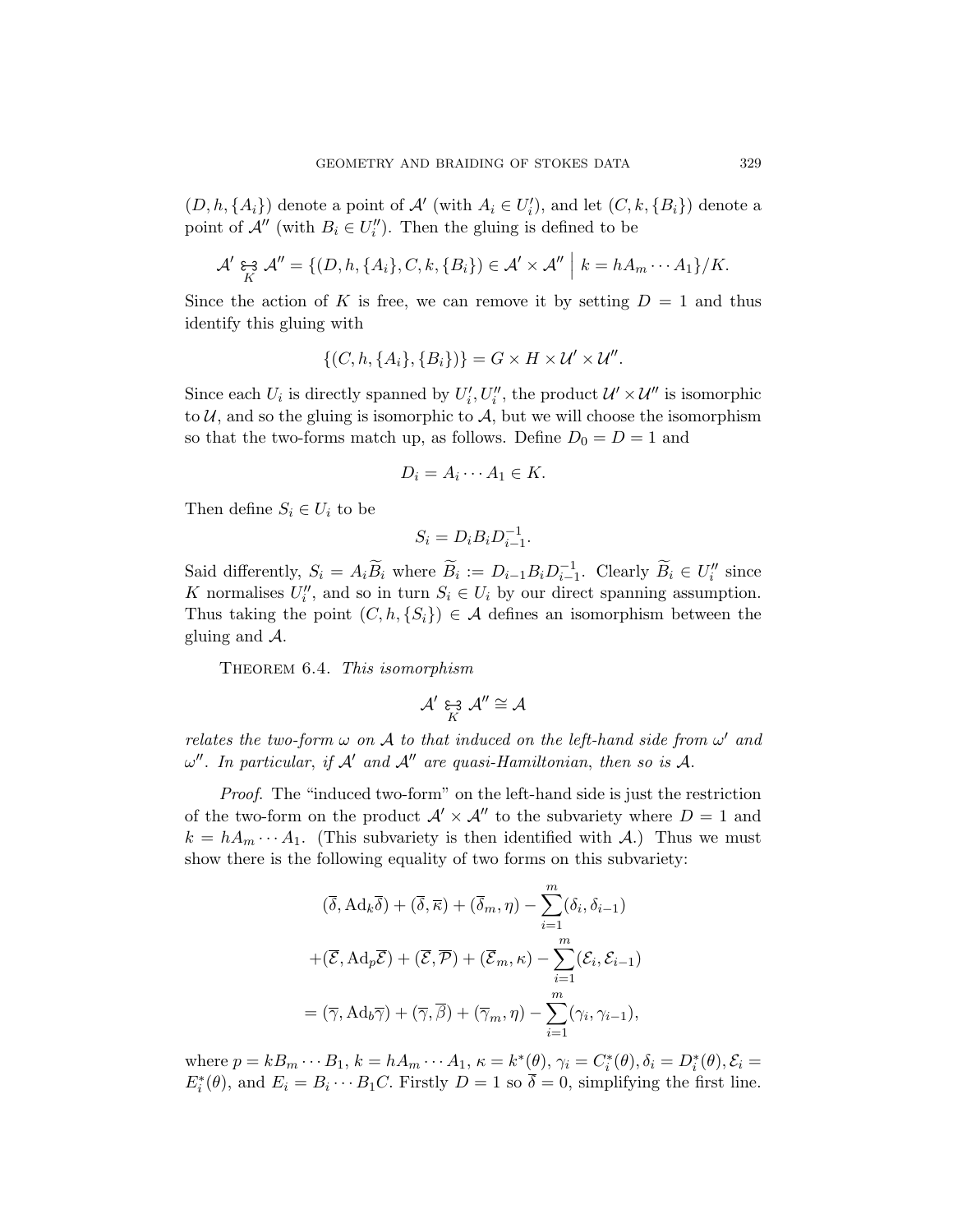Secondly  $p = kB_m \cdots B_1 = hA_m \cdots A_1B_m \cdots B_1 = \cdots = hS_m \cdots S_1 = b$  so some terms cancel. Consequently we must show

$$
\sum_{i=1}^m (\delta_i, \delta_{i-1}) + (\mathcal{E}_i, \mathcal{E}_{i-1}) = (\overline{\mathcal{E}}_m, \kappa) + (\overline{\delta}_m - \overline{\gamma}_m, \eta) + \sum_{i=1}^m (\gamma_i, \gamma_{i-1}).
$$

Now since  $C_i = D_i E_i$ , we find  $\gamma_i = E_i^{-1} \delta_i E_i + \mathcal{E}_i$ , and so

$$
(\gamma_i, \gamma_{i-1}) = (\mathcal{E}_i, \mathcal{E}_{i-1}) + (\delta_i, \mathrm{Ad}_{B_i} \delta_{i-1}) + (\mathrm{Ad}_{B_i}^{-1}(\overline{\mathcal{E}}_i), \delta_{i-1}) + (\delta_i, \mathrm{Ad}_{B_i} \overline{\mathcal{E}}_{i-1})
$$

using the fact that  $B_i = E_i E_{i-1}^{-1}$ . Now observe that  $(\delta_i, \text{Ad}_{B_i} \delta_{i-1}) = (\delta_i, \delta_{i-1});$ indeed, if we consider  $K \ltimes U''_i \hookrightarrow G$ , then  $\text{Ad}_{B_i} \delta_{i-1}$  takes values in  $\text{Lie}(K) \oplus$ Lie( $U''_i$ ) and has Lie(K) component  $\delta_{i-1}$ —but this decomposition is orthogonal so the claim follows. On the other hand, using  $C_m = D_m E_m$  to expand  $\overline{\gamma}_m$ and  $k = hD_m$  to expand  $\kappa$ , we see  $(\overline{\mathcal{E}}_m, \kappa) + (\overline{\delta}_m - \overline{\gamma}_m, \eta) = (\overline{\mathcal{E}}_m, \delta_m)$  and so we are reduced to showing

$$
\sum_{i=1}^{m} (Ad_{B_i}^{-1}(\overline{\mathcal{E}}_i), \delta_{i-1}) + (\delta_i, Ad_{B_i}\overline{\mathcal{E}}_{i-1}) = -(\overline{\mathcal{E}}_m, \delta_m).
$$

<span id="page-29-0"></span>But this statement holds for all  $m$  and can [be](#page-29-0) proved by induction on  $m$  as follows. For  $m = 0$  it is trivial as both sides are zero. Otherwise assume it holds for  $m = n - 1$ , so the statement for  $m = n$  reduces to showing

(29) 
$$
-(\overline{\mathcal{E}}_n,\delta_n)=(\mathrm{Ad}_{B_n}^{-1}(\overline{\mathcal{E}}_n),\delta_{n-1})+(\delta_n,\mathrm{Ad}_{B_n}\overline{\mathcal{E}}_{n-1})-(\overline{\mathcal{E}}_{n-1},\delta_{n-1}).
$$

Now  $E_n = B_n E_{n-1}$  so  $\overline{\mathcal{E}}_n = \overline{\mathcal{B}}_n + \text{Ad}_{B_n} \overline{\mathcal{E}}_{n-1}$ , where  $\overline{\mathcal{B}}_n = B_n^*(\overline{\theta})$ . Now  $(\delta_n, \overline{\mathcal{B}}_n) = 0$  (since Lie(K)  $\perp$  Lie(U''')), so the left-hand side of (29) equals  $-(\text{Ad}_{B_n}\overline{\mathcal{E}}_{n-1}, \delta_n)$ , which cancels with the second term on the right-hand side. Finally substituting  $\overline{\mathcal{E}}_n$ , the remaining terms on the right-hand side simplify to  $(\mathcal{B}_n, \delta_{n-1})$ , which is zero since Lie $(K) \perp \text{Lie}(U''_n)$ ).  $\qquad \qquad \Box$ 

In general the gluing of two such quasi-Hamiltonian spaces end to end will be referred to as "nesting". This will be used as the key inductive step in Section 7 to establish the quasi-Hamiltonian structure on spaces of unramified Stokes data. It may also be used to establish various isomorphisms between fission spaces as follows.

Suppose  $H \subset K \subset G$  as above, and choose parabolic subgroups  $P_+ \subset$  $G, P'_{+} \subset K, P''_{+} \subset G$  with Levi subgroups  $H, H, K$  respectively. Then for any integer  $r \geq 1$ , the fission spaces

$$
\mathcal{A} = {}_H\mathcal{A}_G^r, \quad \mathcal{A}' = {}_H\mathcal{A}_K^r, \quad \mathcal{A}'' = {}_K\mathcal{A}_G^r
$$

are well defined (using these choices of parabolic subgroups). Now suppose further that the parabolics have been chosen so that  $P_+$  is the semidirect product  $P'_+ \ltimes U''_+$  of  $P'_+$  and the unipotent radical  $U''_+$  of  $P''_+$  (i.e.  $P_+ \cap K = P'_+$ ). In this situation we thus have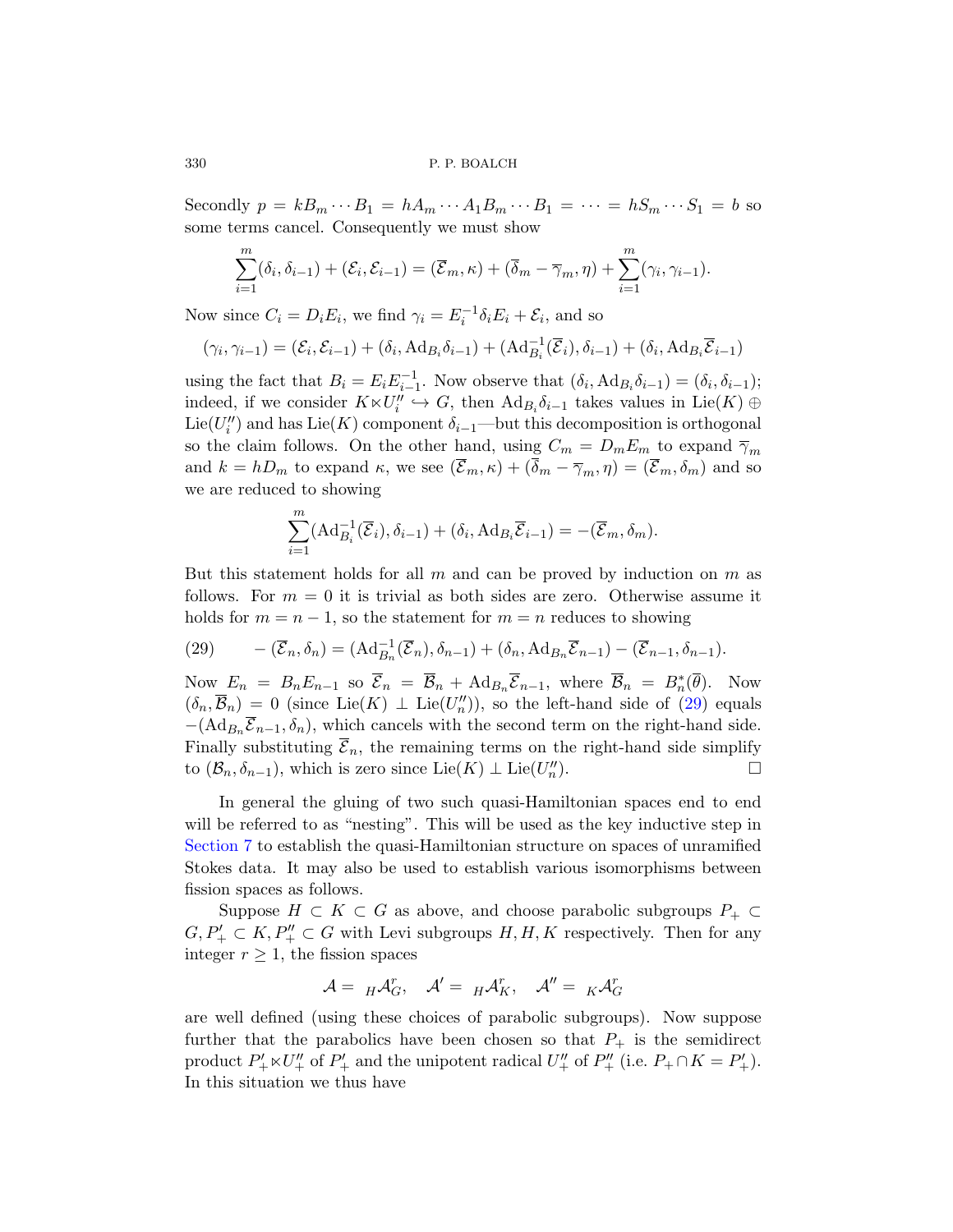<span id="page-30-0"></span>COROLLARY 6.5. The nesting of two fission spaces of the same level  $r$  is again a fission space,

$$
H^{\mathcal{A}^r_K} \Leftrightarrow {}_K\mathcal{A}^r_G \ \cong \ H\mathcal{A}^r_G,
$$

as quasi-Hamiltonian  $G \times H$ -spaces.

*Proof.* This follows from Theorem 6.4 since  $U_{\pm} = U'_{\pm} \ltimes U''_{\pm}$ .

#### 7. Stokes data for complex reductive groups

Fix a connected complex reductive group  $G$  with Lie algebra  $\mathfrak{g}$ . In brief, the aim of this section is to define the space of Stokes data  $Sto(Q)$  attached to an *irregular type Q*; such  $Q$  determines a finite set of singular directions  $A \subset S^1$  and a (complicated) unipotent group  $\text{Sto}_d \subset G$  for each singular direction  $d \in A$ , and  $\text{Sto}(Q)$  is the product of these unipotent groups. Then we will define a slightly larger space  $\mathcal{A}(Q)$  and show it is quasi-Hamiltonian.

<span id="page-30-1"></span>Choose a maximal torus  $T \subset G$ , and let  $\mathfrak{t} \subset \mathfrak{g}$  denote the corresponding Lie algebras. Let  $\Delta$  be a complex disc, and let  $a \in \Delta$  be a marked point. Let  $\widehat{\mathcal{O}}$  denote the formal completion at a of the ring of holomorphic functions on  $\Delta$ , and let K denote its field of fractions.

Definition 7.1. An (unramified) irregular type at  $a$  is an element

$$
Q\in\mathfrak{t}(\mathcal{K})/\mathfrak{t}(\mathcal{O}).
$$

One may think of an irregular type as a t-valued meromorphic function germ, well defined modulo holomorphic terms. Explicitly, if we choose a local coordinate z on  $\Delta$  vanishing at a, then  $\mathcal{O} = \mathbb{C}[\![z]\!], \mathcal{K} = \mathbb{C}(\!(z)\!)$ , and so then an irregular type Q may be written in the form

$$
Q = \frac{A_r}{z^{k_r}} + \dots + \frac{A_1}{z^{k_1}}
$$

for integers  $0 < k_1 < \cdots < k_r$  and elements  $A_i \in \mathfrak{t} \subset \mathfrak{g}$  for  $i = 1, \ldots, r$ . (The more abstract definition is coordinate independent and so will be useful later.)

Let  $H \subset G$  be the stabiliser of Q under the adjoint action, i.e.  $H = \{g \in$  $G \mid \text{Ad}_g(A_i) = A_i$  for all  $i \geq 1$ , so H is again a connected complex reductive group with maximal torus T. We will (abusively) write  $H = C<sub>G</sub>(Q)$  and call it the centraliser of Q. Let  $\mathcal{R} \subset \mathfrak{t}^*$  be the set of roots of g relative to t, and recall the root space decomposition

$$
\mathfrak{g}=\mathfrak{t}\oplus\bigoplus_{\alpha\in\mathcal{R}}\mathfrak{g}_{\alpha},
$$

where  $\mathfrak{g}_{\alpha} = \{X \in \mathfrak{g} \mid [Y, X] = \alpha(Y)X \text{ for all } Y \in \mathfrak{t}\}\)$  is the (one-dimensional) root space of  $\alpha \in \mathcal{R}$ . Thus for each root  $\alpha \in \mathcal{R}$ , we may define

$$
q_{\alpha} = \alpha \circ Q,
$$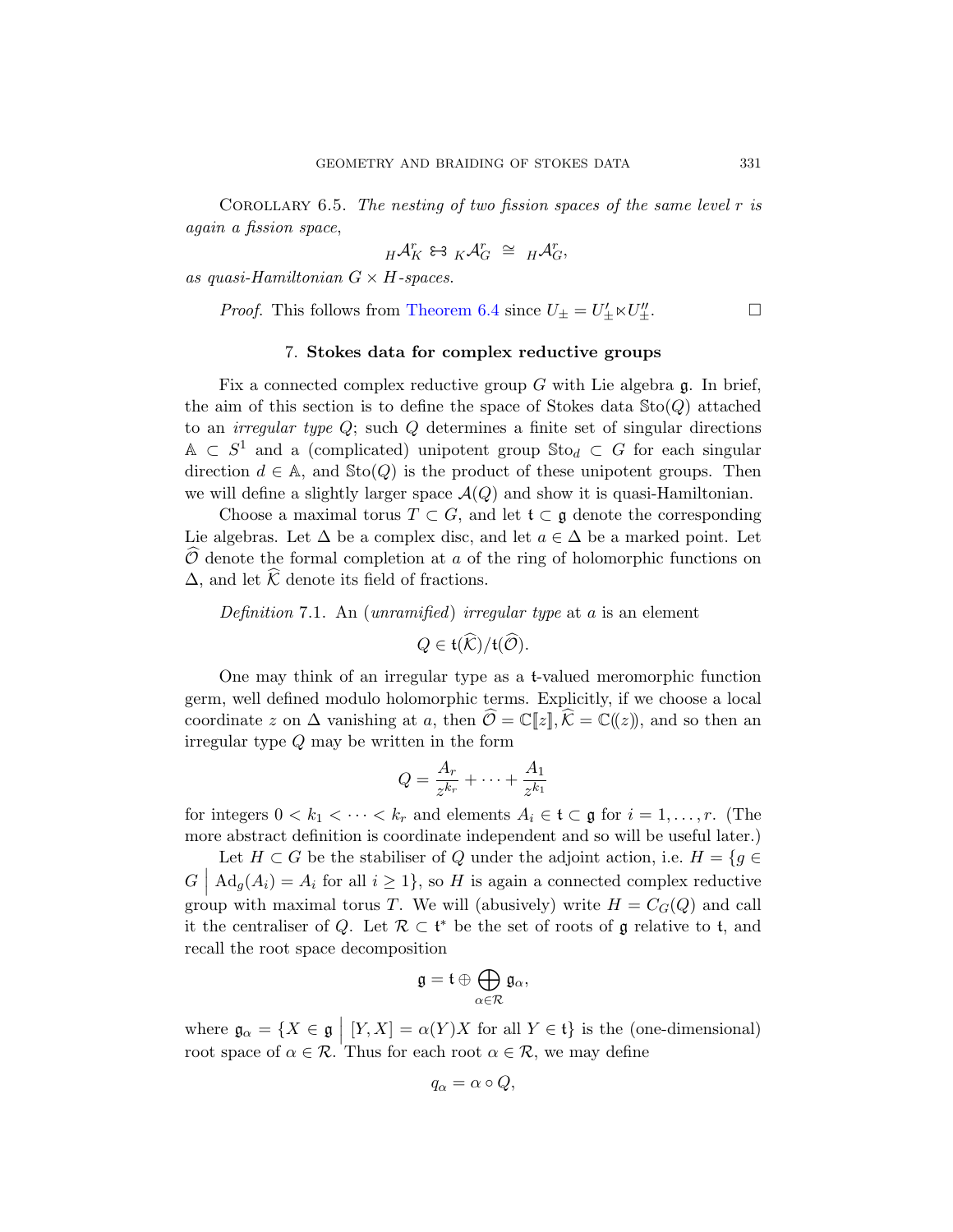which is just a meromorph[ic f](#page-62-2)un[ctio](#page-62-6)n (modulo holomorphic terms). Define the degree deg( $q_{\alpha}$ ) of  $q_{\alpha}$  to be its pole order at a; using the coordinate z we may identify  $q_\alpha$  with an element of  $z^{-1}\mathbb{C}[z^{-1}]$ , and so  $\deg(q_\alpha)$  is the degree of the polynomial  $q_{\alpha}(1/z)$ . (It is an integer  $\geq 0$ , equal to zero if  $q_{\alpha}$  does not have a pole at a.)

<span id="page-31-0"></span>Now we start to describe the space of Stokes data attached to Q. This is abstracted from the  $GL_n(\mathbb{C})$  case studied in [51], [46], as was previously done in [13] in the case when  $A_r$  is regular semisimple. (Again, the use of the notion of direct spanning subgroups of unipotent groups simplifies things.) Let  $\widetilde{\Delta} \to \Delta$  denote the real oriented blow-up at a, replacing a with the circle  $S^1$  of real oriented tangent directions at a. Given a root  $\alpha \in \mathcal{R}$  consider the function  $\exp(q_{\alpha}(z))$  as z approaches zero along rays in various directions  $d \in S^1$ .

Definition 7.2. A direction  $d \in S^1$  will be said to be a singular direction supported by  $\alpha$  (or an anti-Stokes direction) if  $\exp(q_{\alpha}(z))$  has maximal decay as  $z \to 0$  in the direction d.

(Thus if  $c_{\alpha}/z^k$  is the most singular term of  $q_{\alpha}$ , these are the directions along which the function  $c_{\alpha}/z^k$  is real and negative.) Let  $\mathbb{A} \subset S^1$  be the finite set of singular directions (for all roots  $\alpha$ ). If  $d \in A$ , let

 $\mathcal{R}(d) \subset \mathcal{R}$ 

denote the (nonempty) subset of roots supporting d. Further, given an integer  $k, let$ 

$$
\mathcal{R}(d,k) \subset \mathcal{R}(d)
$$

<span id="page-31-1"></span>denote the subset of roots  $\alpha \in \mathcal{R}(d)$  such that  $\deg(q_{\alpha}) = k$ . For example (similarly to [13]) if  $r = k_1 = 1$  and  $\Delta$  is the unit [dis](#page-60-8)c in  $\mathbb{C}$ , and  $Q = -A/z$ (so that  $dQ = Adz/z^2$ ), then A is the set of rays from 0 to the nonzero points in the set  $\langle \mathcal{R}, A \rangle \subset \mathbb{C}$ , where the angled brackets denote the natural pairing [betwe](#page-58-0)en  $\mathfrak{t}^*$  and  $\mathfrak{t}$ . Further,  $\mathcal{R}(d)$  is then the set of roots landing on the ray d (and in  $\mathbb{C}^*$ ) under the map  $\langle \cdot, A \rangle : \mathcal{R} \to \mathbb{C}$ .

LEMMA 7.3. Each of the sets  $\mathcal{R}(d), \mathcal{R}(d, k)$  is a closed subset of some system of positive roots in  $\mathcal{R}$ , i.e. they are "special" in the sense of Borel [23, §IV.14.5].

*Proof.* See Appendix B. □

Thus if  $U_{\alpha} = \exp(\mathfrak{g}_{\alpha}) \subset G$  is the root group corresponding to  $\alpha \in \mathcal{R}$ , it follows from [23, §IV.14.5] that  $\{U_{\alpha} \mid \alpha \in \mathcal{R}(d)\}\$  "directly spans" in any order a unipotent subgroup of G. This means that if we choose any total ordering of  $\mathcal{R}(d)$  and consider the product map  $\phi: \prod_{\alpha \in \mathcal{R}(d)} U_{\alpha} \to G$  (with the product taken in the chosen order), then  $\phi$  is an algebraic isomorphism (of spaces,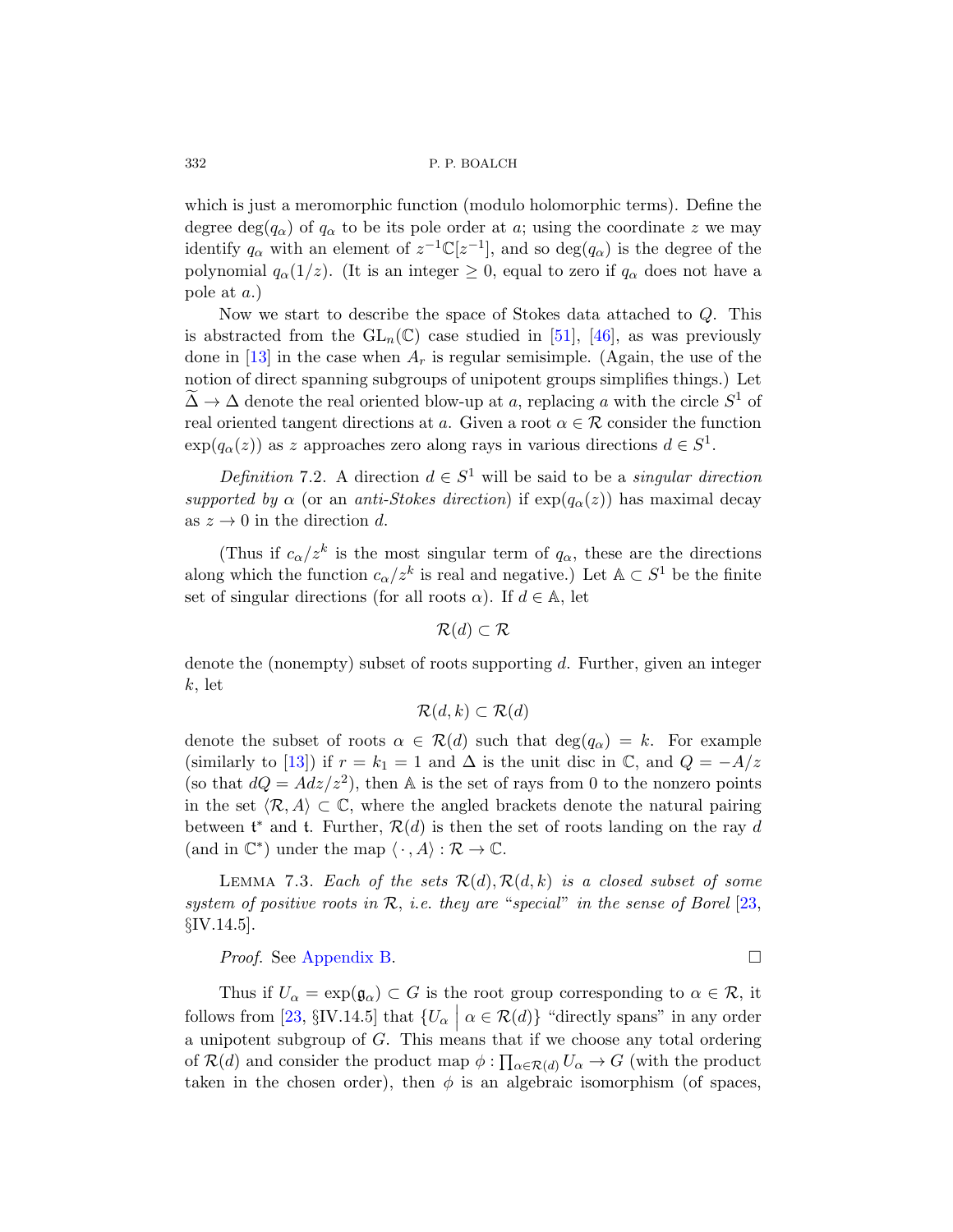<span id="page-32-2"></span>not groups) onto its image, and this image is a well-defined subgroup of G independent of the chosen order of the factors.

Definition 7.4. The Stokes group  $\text{Sto}_d$  associated to the singular direction  $d \in A$  is the unipotent subgroup of G corresponding to  $\mathcal{R}(d) \subset \mathcal{R}$ :

$$
\operatorname{Sto}_d = \phi \left( \prod_{\alpha \in \mathcal{R}(d)} U_{\alpha} \right) \subset G.
$$

It has dimension  $\dim_{\mathbb{C}} \mathbb{S} \text{to}_{d} = \# \mathcal{R}(d)$  and has Lie algebra  $\bigoplus_{\alpha \in \mathcal{R}(d)} \mathfrak{g}_{\alpha} \subset \mathfrak{g}.$ 

Similarly, for any integer k, define the level k Stokes group,  $\text{Sto}_d(k)$ , to be the image of  $\prod_{\alpha \in \mathcal{R}(d,k)} U_{\alpha}$  in G and deduce (from the direct spanning property, again using  $[23, \S$ IV.14.5]) that the product map gives an isomorphism of spaces:

$$
\text{Sto}_d(k_1) \times \cdots \times \text{Sto}_d(k_r) \cong \text{Sto}_d.
$$

(As a group,  $St_{0d}$  is the semidirect product of the groups on the left, with  $\text{Sto}_d(k_i)$  acting by conjugation on  $\text{Sto}_d(k_i)$  for  $i < j$ .) Again since the root groups are one-dimensional, dim  $\text{Sto}_d(k) = \#R(d, k)$ . We will say that the level k is effective along direction d if  $\mathcal{R}(d, k)$  is nonempty. (We leave it as an exercise to check that the above definitions do not change if we pass to a different Cartan subalgebra t containing each coefficient  $A_i$  of  $Q_i$ .

Definition 7.5. The space of Stokes data,  $\text{Sto}(Q)$ , associated to Q is the [pr](#page-54-0)oduct of all the Stokes groups:

<span id="page-32-0"></span>(30) 
$$
\operatorname{Sto}(Q) = \prod_{d \in \mathbb{A}} \operatorname{Sto}_d.
$$

(Here we do not take the image of the product in  $G$ .) The appearance of such spaces in the local classification of meromorphic connections will be described in Appendix A.

<span id="page-32-1"></span>7.1. Quasi-Hamiltonian structure on Stokes data. Now choose a singular direction  $d_1 \in \mathbb{A}$  and label the other singular directions  $d_2, \dots, d_s$  so that  $d_{i+1}$ is next after  $d_i$  when turning in a positive sense, so that  $\text{Sto}(Q) = \prod_{i=1}^{s} \text{Sto}_i$  where  $\text{Sto}_i = \text{Sto}_{d_i}$ . We will denote elements of  $\text{Sto}_i$  by  $S_i$ . (Beware: some references work with singularities at  $\infty$ , so the notion of positive sense is reversed.) The aim of the rest of this section is to establish

THEOREM 7.6. The space

$$
\mathcal{A}(Q) = G \times H \times \text{Sto}(Q)
$$

is a quasi-Hamiltonian  $G \times H$ -space with moment map  $\mu : \mathcal{A}(Q) \to G \times H$ given by

$$
\mu(C, h, S_1, \dots, S_s) = (C^{-1}hS_s \cdots S_2S_1C, h^{-1})
$$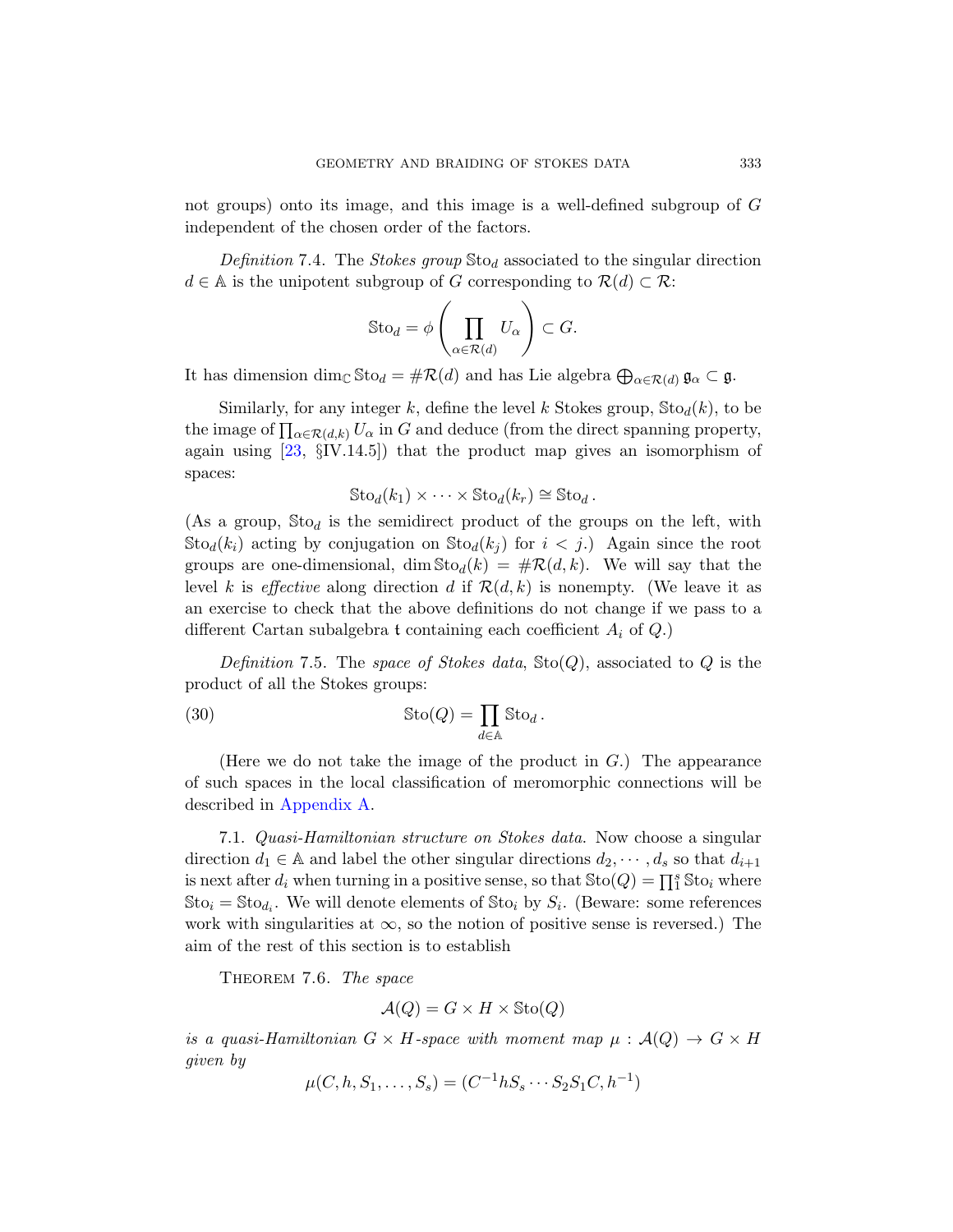and two-form  $\omega$ , where

(31) 
$$
2\omega = (\overline{\gamma}, \text{Ad}_b \overline{\gamma}) + (\overline{\gamma}, \overline{\beta}) + (\overline{\gamma}_s, \eta) - \sum_{i=1}^s (\gamma_i, \gamma_{i-1})
$$

with  $\gamma_i = C_i^*(\theta), \overline{\gamma}_i = C_i^*(\overline{\theta}), \eta = h^*(\theta_H), \overline{\beta} = b^*(\overline{\theta}),$  where  $\theta, \overline{\theta}$  are the Maurer-Cartan forms on G (and  $\theta_H$ ,  $\overline{\theta}_H$  are the Maurer–Cartan forms on H), and  $C_i = S_i \cdots S_1 C, b = hS_s \cdots S_2 S_1.$ 

The key strategy is that such spaces may be obtained by gluing simpler spaces of the form  $G\mathcal{A}_H^r$  for a nested sequence of reductive groups (and decreasing integers r). If we write  $\mu = (\mu_G, \mu_H)$ , the element  $h = \mu_H^{-1} \in H$ is often referred to as the formal monodromy. (Clearly in general it is not conjugate in G to the local monodromy  $\mu_G$ .

7.2. Stokes data by level. To reorganise the Stokes data according to levels it is visually helpful to interpret it in terms of a G-local system on a punctured disc. In particular, this helps keep track of the various monodromy relations. (We will call this the "punctured disc model" of an irregular connection.) Identify  $\Delta$  with the unit disc (centred at  $z = 0$ ), and puncture it at the origin and at r equally spaced points along each anti-Stokes direction  $d \in A$ , yielding a punctured disc  $\Delta'$ . Thus  $\Delta'$  is the union of a small punctured disk  $\Delta_0$  and concentric annuli  $Ann_1, Ann_2, \ldots, Ann_r$  (with increasing diameters) so that each annulus has exactly one puncture in each direction  $d \in A$ . (We will refer to Ann<sub>i</sub> as the "level-*i* annulus.") Choose a direction  $p \in S^1$  somewhere between  $d_s$  and  $d_1$  (i.e. in a small negative sense from  $d_1$ ). Choose a basepoint  $\ast \in \Delta_0$  in the direction p.

Fix a point  $(C, h, S_1, \ldots, S_s) \in \mathcal{A}(Q)$ , and recall that each Stokes multiplier  $S_i \in \text{Sto}_i$  may be uniquely written as

$$
S_i = S_i^1 S_i^2 \cdots S_i^r
$$

with  $S_i^j \in \text{Sto}_{d_i}(k_j)$ . Thus we may define a homomorphism  $\rho : \pi_1(\Delta', *) \to G$ from the fundamental group  $\pi_1(\Delta', *)$  of  $\Delta'$  based at  $*$  by the formulae

$$
\rho(\gamma_i^j) = S_i^j, \qquad \rho(\gamma_0) = h,
$$

where  $\gamma_0$  is the loop in  $\Delta_0$  going once in a positive sense around 0, and the loop  $\gamma_i^j$ <sup>*j*</sup> follows a positive arc around 0 in  $\Delta_0$  until just before  $d_i$  then follows a ray straight out until  $Ann<sub>j</sub>$ , before making a small positive loop around the ith puncture on Ann<sub>i</sub> and then retracing its steps back to  $\ast$ . The map  $\rho$  is well defined since these loops freely generate  $\pi_1(\Delta', *)$ .

Now let  $\gamma_r$  be the loop that goes out in direction p to the outer boundary of  $\Delta$ , goes around the boundary once in a positive sense then returns to  $*$  in the direction p. One may then check that we have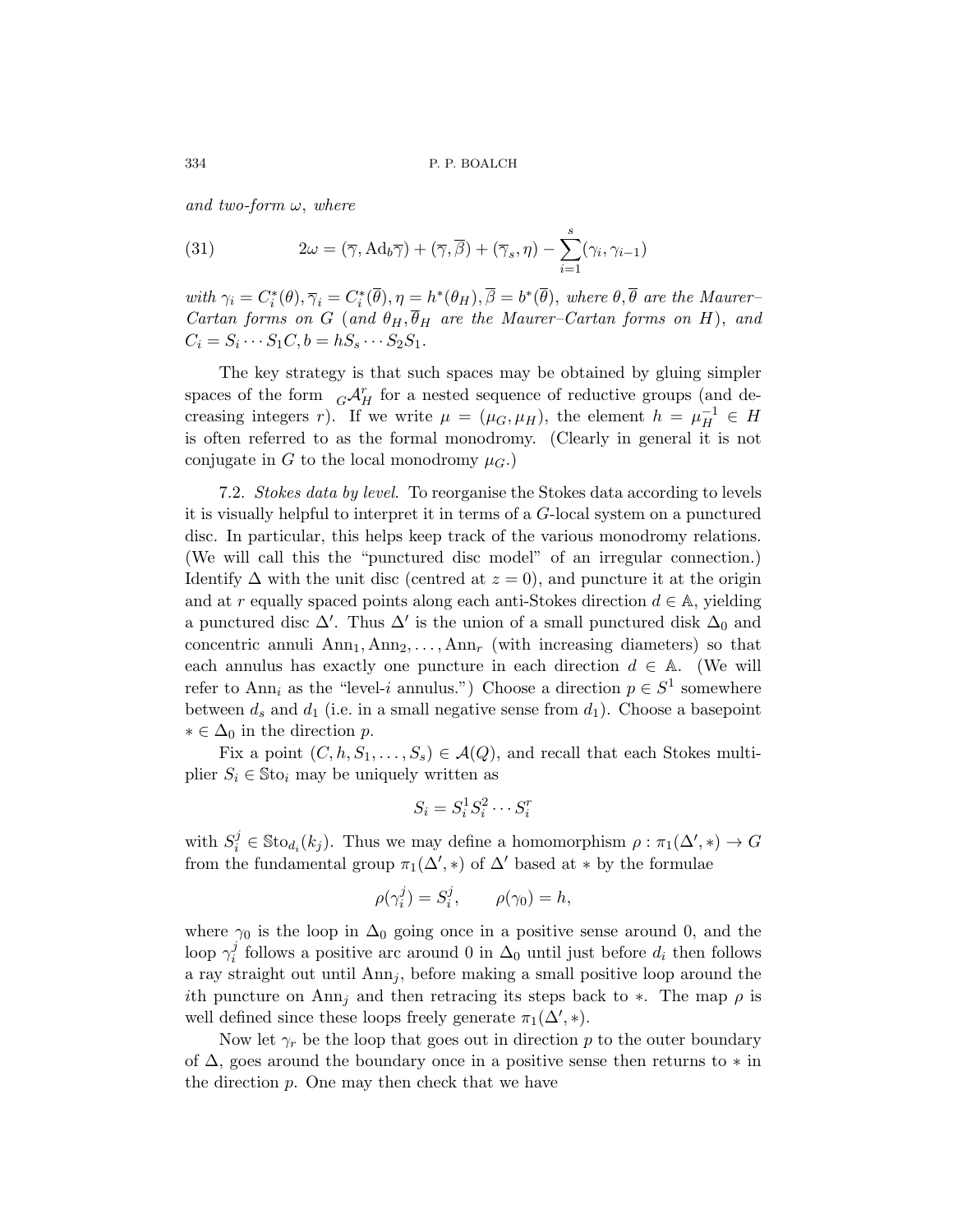<span id="page-34-0"></span>Lemma 7.7.

$$
(32)
$$

(32) 
$$
\rho(\gamma_r) = hS_s \cdots S_2 S_1.
$$

*Proof.* For each i, the product  $\hat{\gamma}_i := \gamma_i^1 \cdots \gamma_i^r$  goes around to just before  $d_i$ out to  $\partial\Delta$  around a positive arc just crossing  $d_i$ , back in to  $\Delta_0$  then back along a negative arc to  $*$ . Thus  $\rho(\hat{\gamma}_i) = S_i$ . Next we observe that  $\gamma_r = \gamma_0 \hat{\gamma}_s \cdots \hat{\gamma}_1$ , and so the result follows.

Next note that there is a nested chain of connected complex reductive subgroups

$$
(33) \t\t\t H = H_1 \subset H_2 \subset \cdots H_r \subset G
$$

defined by  $H_i = \text{Stab}(A_r, \ldots, A_i)$ , each a Levi subgroup of a parabolic of G. Said differently, for each index  $i = r, r - 1, \ldots, 2, 1$ , there is a vector space decomposition

$$
\mathfrak{h}_{i+1}=\mathfrak{h}_i\oplus \mathfrak{h}'_i,
$$

where  $\mathfrak{h}_i = \mathrm{Lie}(H_i)$  with  $\mathfrak{h}_{r+1} = \mathfrak{g}$  by convention and  $\mathfrak{h}'_i = \mathrm{Im}(\mathrm{ad}(A_i)|_{\mathfrak{h}_{i+1}}) =$  $[A_i, \mathfrak{h}_{i+1}] \subset \mathfrak{h}_{i+1}$ . Thus

(34)  $\mathfrak{g} = \mathfrak{h} \oplus \mathfrak{h}'_1 \oplus \mathfrak{h}'_2 \oplus \cdots \oplus \mathfrak{h}'_r$ 

and each root space  $\mathfrak{g}_{\alpha}$  occurs in precisely one such component, and if  $\mathfrak{g}_{\alpha} \subset \mathfrak{h}'_i$ , then  $deg(q_{\alpha}) = k_i$ . (In brief,  $\mathfrak{h}'_r$  is the sum of the root spaces on which  $A_r$  acts nontrivially, then  $\mathfrak{h}_{r-1}'$  is the sum of the remaining root spaces on which  $A_{r-1}$ acts nontrivially, etc.)

LEMMA 7.8. If  $\gamma \in \pi_1(\Delta', *)$  is a loop that does not stray into  $\text{Ann}_j$ , then  $\rho(\gamma) \in H_i$ .

*Proof.* We have  $h \in H_1$ , so it is enough to check that  $S_i^j \in H_{j+1}$  for all i, j. Now  $S_i^j \in \text{Sto}_i(k_j)$ , whose Lie algebra is spanned by root spaces  $\mathfrak{g}_{\alpha}$  of certain roots  $\alpha$  with  $\deg(q_{\alpha}) = k_j$ . Thus  $\mathfrak{g}_{\alpha} \subset \mathfrak{h}'_j \subset \mathfrak{h}_{j+1}$ , and so  $\text{Sto}_i(k_j) \subset H_{j+1}$  as required.

Now we will pass to new generating loops of the fundamental group (still based at \*). Define loops  $\beta_i^j$  $i$  going out in the direction p until the inner boundary of Ann<sub>j</sub>, then around a positive arc until  $d_i$ , then around a small positive loop around the *i*th puncture of  $Ann<sub>j</sub>$ , then retracing the same arc back around to p then back in to  $\ast$ . Then we define

$$
B_i^j = \rho(\beta_i^j) \in G
$$

to be the corresponding "twisted" Stokes multiplier.

LEMMA 7.9. The twisted Stokes multiplier  $B_i^j$  $i$  is in  $\text{Sto}_i(k_j)$ .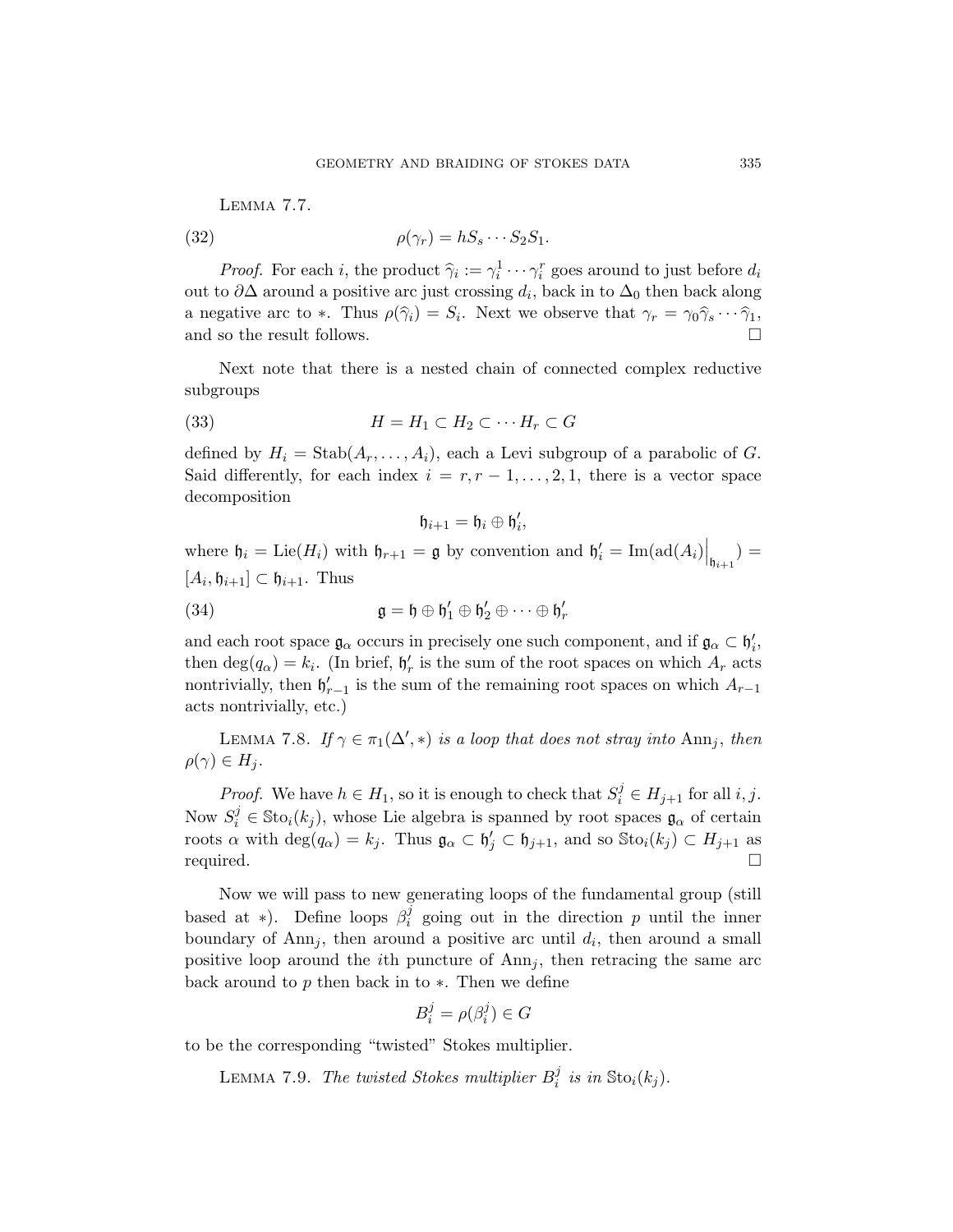*Proof.* In the fundamental gr[oup](#page-60-8) we have  $\beta_i^j = x^{-1} \gamma_j^i x$ , where x is a loop not entering Ann<sub>j</sub>. (Explicitly,  $x = \hat{\gamma}_i^j$  $\begin{matrix} i & \cdots & \hat{\gamma}^j_2 \\ 1 & \cdots & I \end{matrix}$  $\frac{j}{2}\hat{\gamma}_{1}^{j}$ <sup>j</sup>, where  $\hat{\gamma}_k^j = \gamma_k^1 \gamma_k^2 \cdots \gamma_k^{j-1}$  $\binom{j-1}{k}$ Thus  $\rho(x) \in H_j$ . Now we observe that  $H_j$  normalises  $\text{Sto}_i(k_j)$  in G, i.e.  $g\text{Sto}_i(k_j)g^{-1} = \text{Sto}_i(k_j)$  for any  $g \in H_j$ , which immediately implies the desired result, as  $S_i^j \in \text{Sto}_i(k_j)$ . To see this note that  $H_j$  is generated by T and the root groups  $U_{\alpha}$  for roots  $\alpha$  with  $\mathfrak{g}_{\alpha} \subset \mathfrak{h}_{j}$ . We must check that each  $U_{\alpha}$ normalises  $\text{Sto}_i(k_i)$  (since it is clear for T). For this, by [23, Prop. 14.5(3)], it is enough to check that any root of the form  $\gamma = n\alpha + m\beta$  where  $n, m \in \mathbb{Z}_{>0}$ and  $\beta \in \mathcal{R}(d_i, k_j)$  is actually in  $\mathcal{R}(d_i, k_j)$ . This is clear however since  $q_\alpha$  will have lower degree than  $q_\beta$ , and so the leading term of  $q_\gamma$  is m times that of  $q_\beta$ , which implies immediately that  $\gamma \in \mathcal{R}(d_i, k_i)$ .  $,k_j$ ).

Thus specifying all the Stokes multipliers  $S_i^j \in \text{Sto}_i(k_j)$  is equivalent to specifying all the twisted Stokes multipliers  $B_i^j \in \text{Sto}_i(k_j)$ .

Lemma 7.10. In terms of the twisted Stokes multipliers the monodromy around the outer boundary of  $\Delta$  is

(35) 
$$
\rho(\gamma_r) = h(B_s^1 \cdots B_1^1)(B_s^2 \cdots B_1^2) \cdots (B_s^r \cdots B_1^r).
$$

*Proof.* Let  $\gamma_i$  denote the loop that goes out along p to the outer boundary of Ann<sub>i</sub>, around this boundary circle in a positive sense, then back to  $*$  along p. The result will follow immediately from the inductive step:

$$
\rho(\gamma_i) = \rho(\gamma_{i-1})B_s^i \cdots B_1^i.
$$

In turn, this is easily established by drawing a picture of  $Ann<sub>i</sub>$ . . — П

Now if we define

$$
h_i = \rho(\gamma_{i-1}) = h(B_s^1 \cdots B_1^1)(B_s^2 \cdots B_1^2) \cdots (B_s^{i-1} \cdots B_1^{i-1})
$$

<span id="page-35-0"></span>for each i, then  $h_i \in H_i$  (since the corresponding loop does not enter Ann<sub>i</sub>). Now define

$$
\mathcal{A}(i) := H_{i+1} \times H_i \times \prod_{j=1}^s \text{Sto}_j(k_i),
$$

and assume for the moment the following lemma.

LEMMA 7.11.  $A(i)$  is a quasi-Hamiltonian  $H_{i+1} \times H_i$ -space with moment map

$$
\mu_i(C_i, h_i, B_1^i, \dots, B_s^i) = (C_i^{-1}h_i B_s^i \cdots B_1^i C_i, h_i^{-1}),
$$

where  $C_i \in H_{i+1}$ , etc.

Then Theorem 7.6 follows from the following proposition.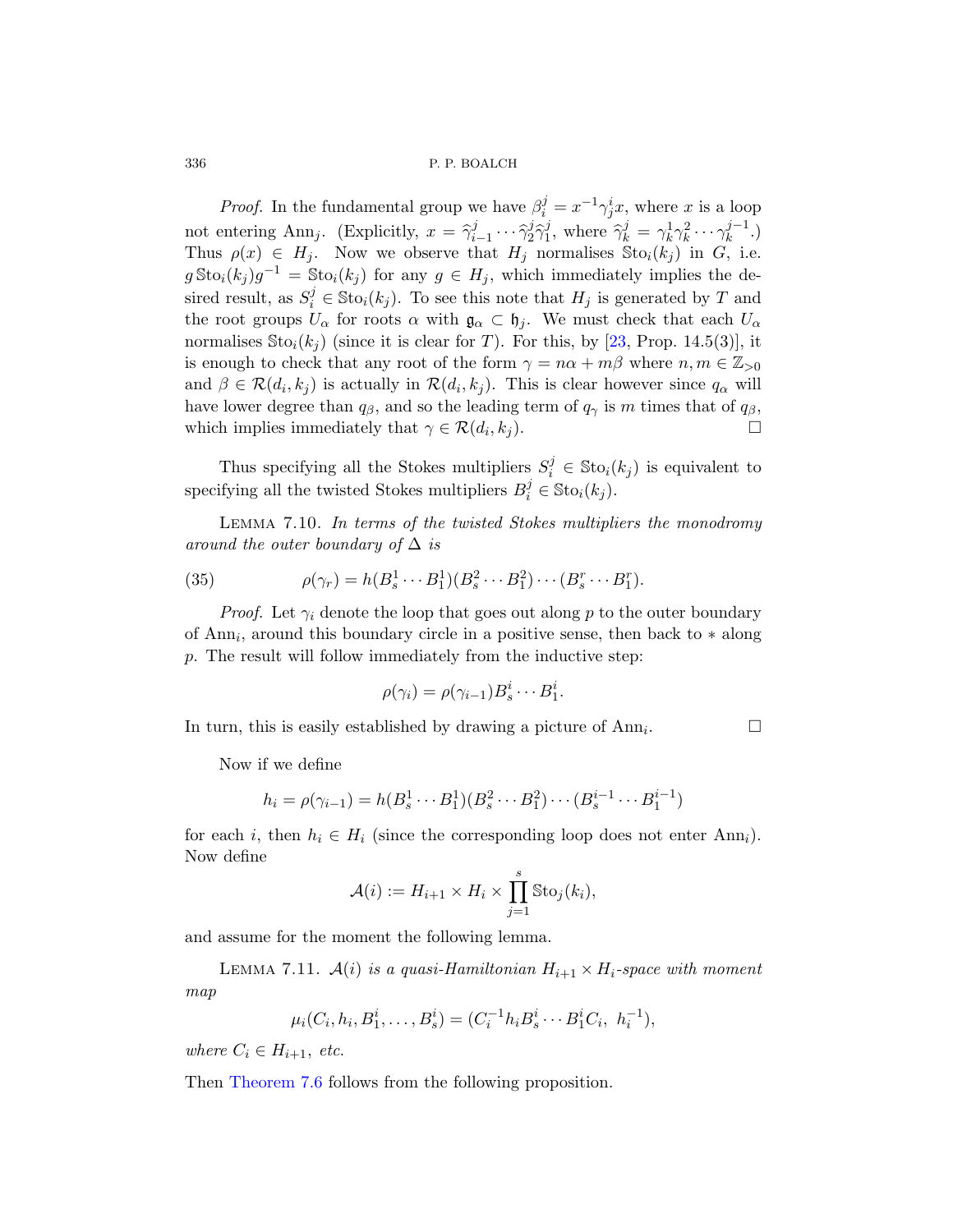PROPOSITION 7.12. There is an explicit isomorphism

$$
\mathcal{A}(Q) \quad \cong \quad \mathcal{A}(1) \underset{H_2}{\varepsilon} \underset{H_2}{\varepsilon} \cdots \underset{H_r}{\varepsilon} \mathcal{A}(r),
$$

and so  $\mathcal{A}(Q)$  is a quasi-Hamiltonian  $G \times H$ -space.

*Proof.* The action of  $(k, g) \in H_i \times H_{i+1}$  on  $\mathcal{A}(i)$  is given by

$$
(k,g)(C_i, h_i, B_1^i, \dots, B_s^i) = (kC_ig^{-1}, kh_ik^{-1}, kB_1^ik^{-1}, \dots, kB_s^ik^{-1}).
$$

Since the action of  $H_i$  on  $\mathcal{A}(i-1)$  is free, we can identify  $\mathcal{A}(i) \underset{H_i}{\approx} \mathcal{A}(i-1)$  with the subvariety of the product  $\mathcal{A}(i) \times \mathcal{A}(i-1)$  where  $C_{i-1} = 1$  and

$$
h_i = h_{i-1} B_s^{i-1} \cdots B_1^{i-1}.
$$

Thus we may remove both factors of  $H_i$  in the product to see  $\mathcal{A}(i) \underset{H_i}{\approx} \mathcal{A}(i-1)$ is isomorphic to

$$
H_{i-1} \times H_{i+1} \times \prod_{j=1}^{s} \text{Sto}_j(k_{i-1}) \times \text{Sto}_j(k_i),
$$

which is thus a quasi-Hamiltonian  $H_{i+1} \times H_{i-1}$ -space with moment map

 $(C_i^{-1}h_{i-1}(B_s^{i-1}\cdots B_1^{i-1})(B_s^i\cdots B_1^i)C_i, h_{i-1}^{-1}).$ 

[Repea](#page-32-1)[ting this gluin](#page-35-0)g process yields the result. Note that the moment map on  $\mathcal{A}(Q)$  is  $(C^{-1}\rho(\gamma_r)C, h^{-1})$  where  $C = C_r \in G, h = h_1 \in H$  and  $\rho(\gamma_r)$  is as in [\(35](#page-35-0)), in terms of the twisted Stokes multipliers, or as in (32) in terms of the original Stokes multipliers.

The fact that the quasi-Hamiltonian two-form is given by the formula in the statement of Theorem 7.6 now follows from repeated use of the nesting result (Theorem 6.4). Finally Lemma 7.11 will be established.

*Proof of Lemma* 7.11. This is true since the spaces  $A(i)$  are isomorphic to higher fission spaces; there is an isomorphism

$$
\mathcal{A}(i) \cong H_i \mathcal{A}_{H_{i+1}}^{k_i}
$$

as follows. First observe that  $\mathcal{A}(i)$  is isomorphic to the space  $\mathcal{A}(Q_i)$  attached to  $Q_i = A_i/z^{k_i}$  $Q_i = A_i/z^{k_i}$ , where  $A_i$  is viewed as an element of the Cartan subalgebra t of  $\mathfrak{h}_{i+1}$ . To see this note that if  $\deg(q_{\alpha}) = k_i$ , then  $q_{\alpha}$  equals  $\alpha \circ Q_i$  plus less singular terms, and so the nontrivial Stokes groups occurring in the definition of  $A(i)$  are precisely those occurring in  $A(Q_i)$ .

Thus we can reduce to the case of one level with  $Q = Q_i, k = k_i, A =$  $A_i$ ,  $H = C_G(A)$ , etc., and the aim is to show  $\mathcal{A}(Q) = {}_G\mathcal{A}_H^k$ . This is just (the parabolic extension of)  $\left[13, \text{ Lemmas } 2.4 \text{ and } A.3\right]$ , and the proof is the same. Here is the idea, for completeness.

Recall the singular directions may be described as follows: each  $d \in A$  is supported by some root  $\alpha \in \mathcal{R}$ , and  $d \in \mathbb{A}$  is supported by  $\alpha$  if and only if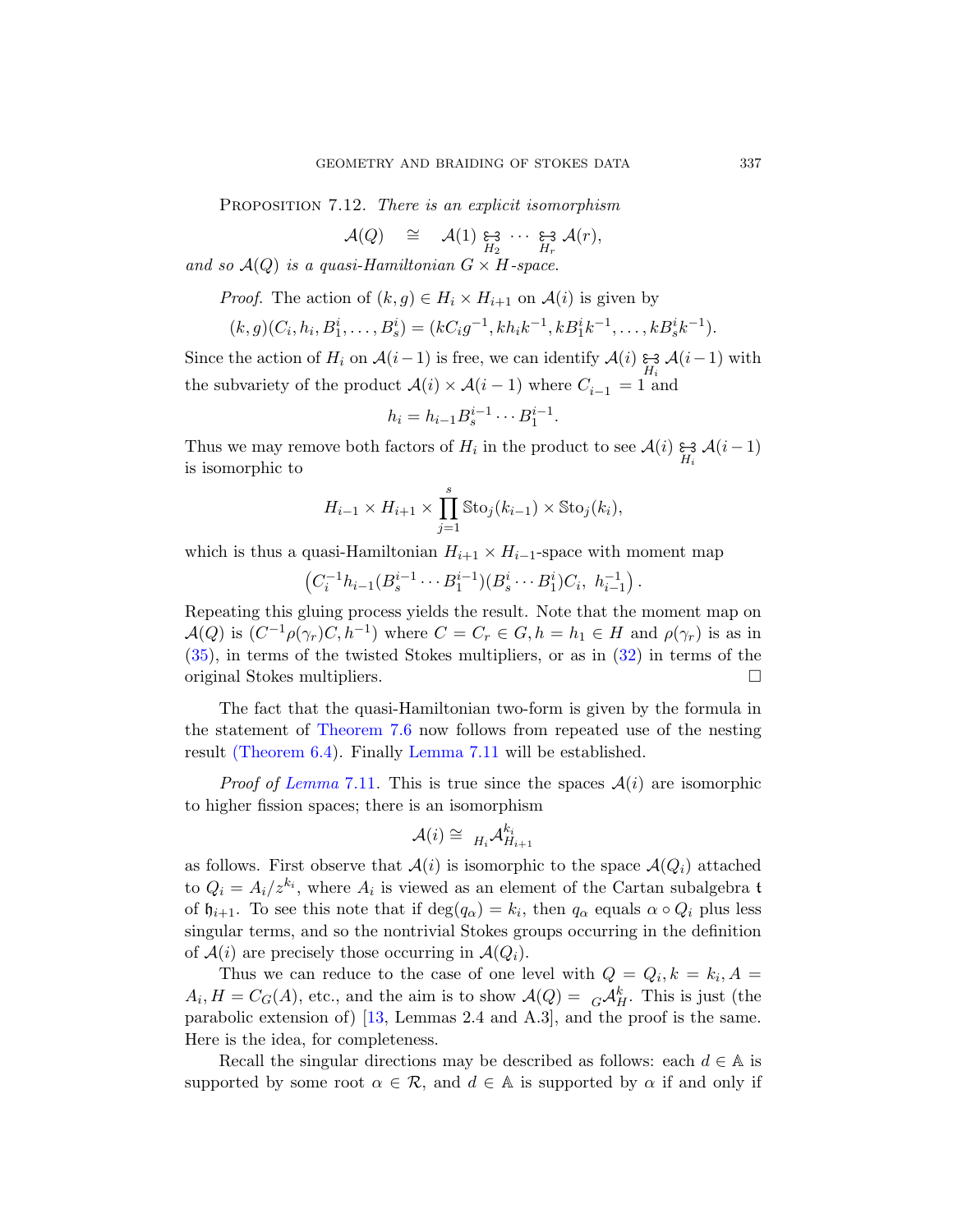$q_{\alpha} = \alpha(A)/z^k$  is real and  $\lt 0$  (for z in the direction d). Thus A is invariant by rotation by  $\pi/k$ , and so  $l := s/2k = \#A/2k$  is integral. Define a "half-period" to be an ordered l-tuple of consecutive singular directions in A.

LEMMA 7.13. If  $\mathbf{d} \subset \mathbb{A}$  is a half-period, then the subgroups  $\{\text{Sto}_d \mid d \in \mathbf{d}\}\$ directly span the unipotent radical of a parabolic subgroup of G with Levi subgroup H (and rotating d by  $\pi/k$  yields the unipotent radical of the opposite parabolic with Levi subgroup H).

*Proof.* The standard fact we wish to use is that any element  $\lambda \in \mathfrak{t}_{\mathbb{R}}$  determines a parabolic subgroup  $P_{\lambda} \subset G$  by defining

$$
P_{\lambda} = \{ g \in G \mid z^{\lambda} g z^{-\lambda} \text{ has a limit as } z \to 0 \text{ along any ray} \}.
$$

Equivalently  $P_{\lambda}$  is generated by its Levi subgroup and its unipotent radical  $U_{\lambda}$ and, in turn, the Levi subgroup of  $P_\lambda$  is generated by T and the root groups  $U_{\alpha}$  for all the roots with  $\alpha(\lambda) = 0$ , and  $U_{\lambda}$  is generated by the root groups  $U_{\alpha}$ for all the roots  $\alpha$  with  $\alpha(\lambda) > 0$ . Now let  $\theta(\mathbf{d})$  be the ray bisecting the sector spanned by the half-period d, and take

$$
\lambda = -\operatorname{Re}(Q(z)) \in \mathfrak{t}_{\mathbb{R}}
$$

for any  $z \neq 0$  on the ray  $\theta(\mathbf{d})$ . Then one notices that, for each root  $\alpha$ , the "sinewave function"  $f_{\alpha}(\phi) = -\operatorname{Re}(q_{\alpha}(z))\Big|_{z=\exp(i\phi)} : S^1 \to \mathbb{R}$  is either identically zero or has period  $2\pi/k$  and is maximal on singular directions supported by  $\alpha$ . Thus  $f_{\alpha}(\theta(\mathbf{d})) = \alpha(\lambda)$  is strictly positive if and only if there is a singular direction supported by  $\alpha$  within  $\pi/2k$  of  $\theta(\mathbf{d})$ . Thus the roots supporting the directions  $d \in \mathbf{d}$  are precisely those whose root groups generate  $U_{\lambda}$ . Further, the Levi subgroup of  $P_\lambda$  is just the centraliser of A.

Thus taking  $\mathbf{d} = (d_1, \ldots, d_l)$  yields a parabolic  $P_+ \subset G$  with Levi subgroup H. Denote its unipotent radical  $U_+$ , and let  $U_-$  be the unipotent radical of the opposite parabolic, associated to  $(d_{l+1}, \ldots, d_{2l})$ . Thus, in this one level case, we have a direct spanning equivalence

$$
\mathcal{A}(Q) = G \times H \times \prod_{1}^{s} \text{Sto}_{j} \to {}_{G}\mathcal{A}_{H}^{k} = G \times H \times (U_{+} \times U_{-})^{k}
$$

induced by the product isomorphisms

$$
\text{Sto}_{(n+1)l} \times \cdots \times \text{Sto}_{nl+2} \times \text{Sto}_{nl+1} \to U_{+}
$$

for  $n \geq 0$  even (and to U<sub>-</sub> for n odd). Thus by Corollary 6.2  $\mathcal{A}(Q)$  is quasi-Hamiltonian, as desired.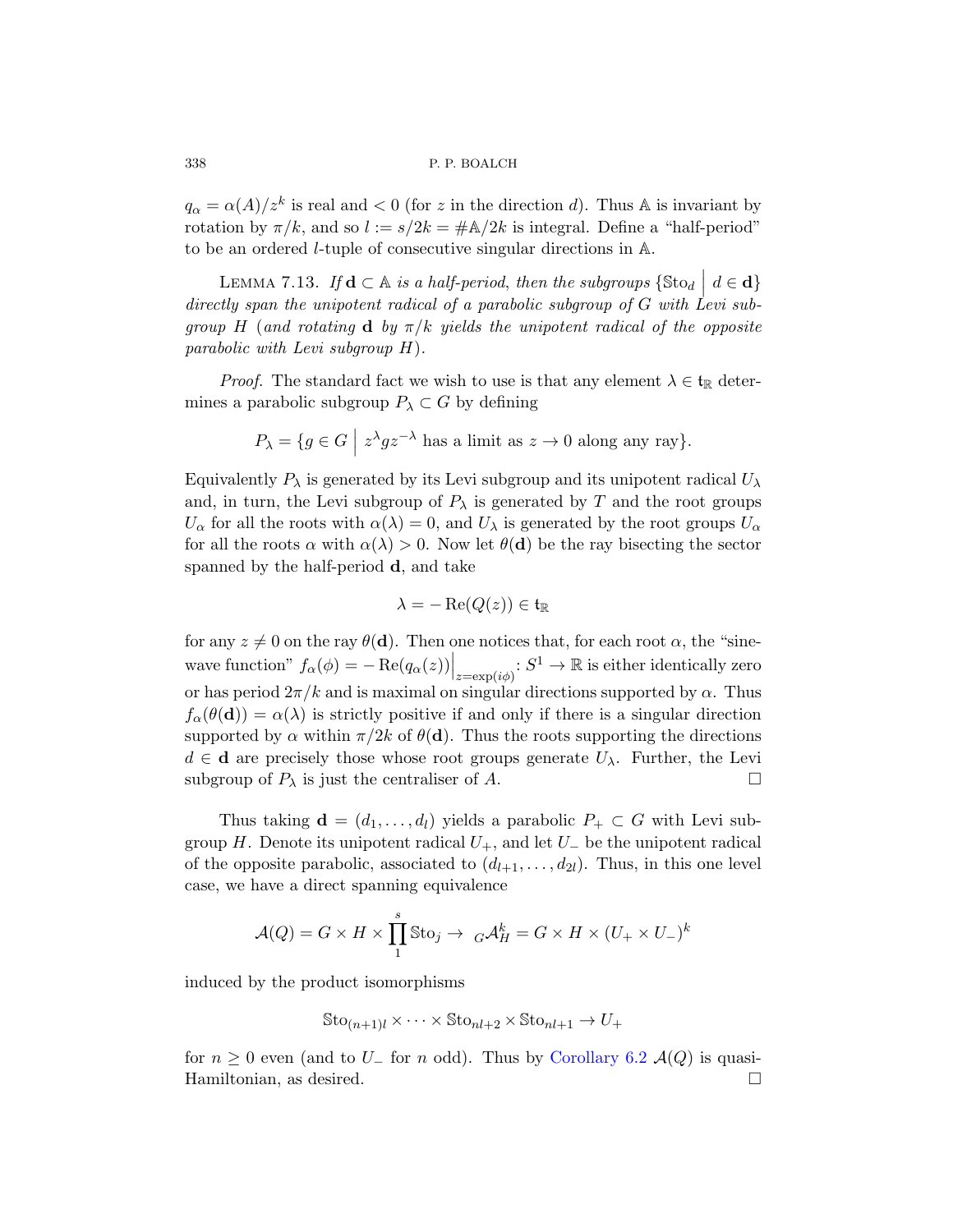#### 8. Irregular curves and associated Betti spaces

<span id="page-38-0"></span>In this section we will define the notion of an irregular curve and show how to associate a quasi-Hamiltonian space to an irregular curve with some tangential basepoints and, in turn, how to canonically associate a Poisson variety to an irregular curve.

8.1. I[rregular curves](#page-30-1). Fix a connected complex reductive group G and a maximal torus  $T \subset G$ .

Definition 8.1. An "irregular curve" (or "wild Riemann surface") is a smooth compact Riemann surface  $\Sigma$  (possibly with boundary) together with a finite number of distinct marked points  $a_1, a_2, \ldots$  in the interior of  $\Sigma$  and an irregular type  $Q_i$  (in the sense of Definition 7.1) at each marked point.

For example, if the boundary is empty and each irregular type is zero, then an irregular curve is essentially the same thing as a smooth compact complex algebraic curve with some ordered marked points. (In general we will say an irregular curve is algebraic if its boundary is empty—it may still have marked points.) If m denotes the number of marked points plus the number of boundary components, we [will always assum](#page-31-0)e  $m > 0$  $m > 0$ .

Given an irregular curve  $\Sigma$ , let  $\Sigma \to \Sigma$  denote the real two-manifold with boundary obtained by taking the real oriented blow up of  $\Sigma$  at each marked point, i.e. replacing each marked point  $a_i$  with the circle of oriented real tangent directions at  $a_i$ . Label the boundary circles of  $\Sigma$  as  $\partial_1, \ldots, \partial_m$ . Thus  $Q_i$  determines a subgroup  $H_i = C_G(Q_i) \subset G$ , singular directions  $\mathbb{A}_i \subset \partial_i$ and Stokes groups  $\text{Sto}_d \subset G$  fo[r each](#page-39-0)  $d \in \mathbb{A}_i$ , as in Definitions 7.2 and 7.4 (where we set  $Q_i = 0$  if  $\partial_i$  was already a boundary component of  $\Sigma$ ).

Now puncture  $\widehat{\Sigma}$  once in its interior near each singular direction  $d \in \mathbb{A}_i$ ,  $i =$  $1, \ldots, m$ , and draw small cilia (eyelashes) on the surface  $\widehat{\Sigma}$  between each puncture and the corresponding singular direction  $d \in \mathbb{A}_i \subset \widehat{\Sigma}$  (such that none of the cilia cross). The cilia are just to help keep track of the punctures. Let  $\Sigma \subset \Sigma$  denote the corresponding punctured surface (see Figure 4).

Now choose a marked point  $b_i \in \partial_i$  in each boundary component of  $\Sigma$ , and define  $\Pi$  to be the fundamental groupoid of  $\Sigma$  based at  $\{b_1, \ldots, b_m\}$ :

$$
\Pi = \Pi_1(\tilde{\Sigma}, \{b_1, \ldots, b_m\}),
$$

consisting of homotopy classes of paths  $\gamma$  in  $\Sigma$  such that the endpoints of  $\gamma$ are in the set  $\{b_1, \ldots, b_m\}$ . (More precisely, the set of objects of  $\Pi$  is the finite set  $\{b_1, \ldots, b_m\} \subset \Sigma$  and a morphism in  $\Pi$  from  $b_i$  to  $b_j$  is a homotopy class of paths in  $\Sigma$  starting at  $b_i$  and ending at  $b_j$ .)

Therefore we may consider the space  $Hom(\Pi, G)$  of morphisms from the groupoid  $\Pi$  to the group  $G$ . (Recall a group is a groupoid with only one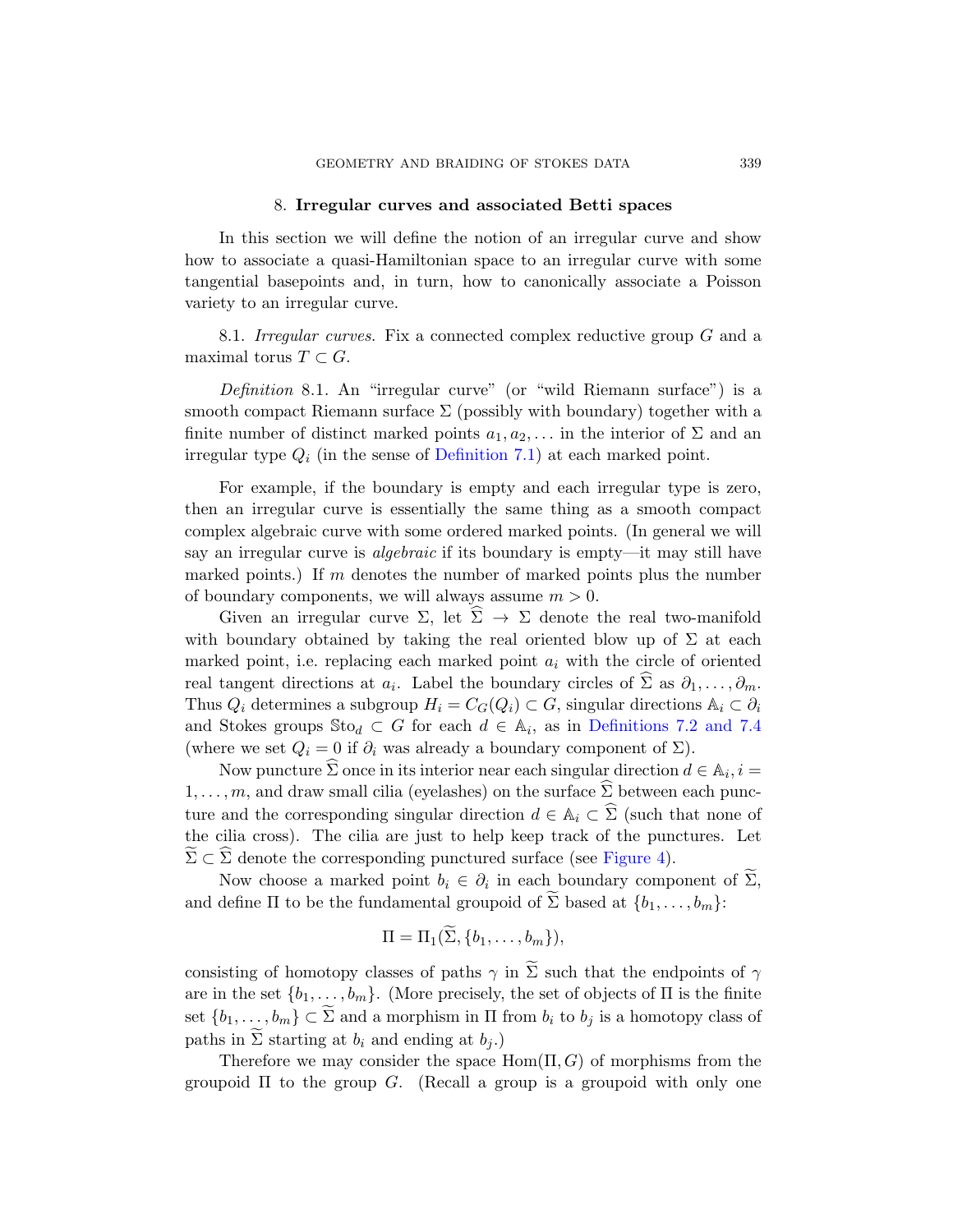340 P. P. BOALCH

<span id="page-39-0"></span>

Figure 4. The surface  $\Sigma$ .

object and by 'morphism' we mean a functor between the two corresponding categories.) Explicitly, an element  $\rho \in \text{Hom}(\Pi, G)$  consists of a choice of an element  $\rho(\gamma) \in G$  for each path  $\gamma$  in  $\Pi$  such that for composable paths  $\gamma_1, \gamma_2$ , one has

$$
\rho(\gamma_1 \circ \gamma_2) = \rho(\gamma_1)\rho(\gamma_2).
$$

We will also refer to  $\rho$  as a "G-valued representation of  $\Pi$ ". Now consider the subspace

$$
Hom_{\mathbb{S}}(\Pi, G) \subset Hom(\Pi, G)
$$

of "Stokes representations"  $\rho$  obeying the following conditions (for any  $i =$  $1, \ldots, m$ :

- (SR1) If  $d \in A_i$  and  $\hat{\gamma}_d$  is any loop based at  $b_i$  that goes around (in any direction)  $\partial_i$  to the direction d, and then loops once around the puncture on the cilium emanating from the direction d (without crossing any other cilia), before retracing its path back to  $b_i$ , then  $\rho(\hat{\gamma}_d) \in \text{Sto}_d$ .
- (SR2) If  $\gamma_i$  is the simple closed loop based at  $b_i$  going once in a positive sense around  $\partial_i$ , then  $\rho(\gamma_i) \in H_i$ .

<span id="page-39-1"></span>There is an action of the group  $\mathbf{H} := H_1 \times \cdots \times H_m \subset G^m$  on the space of Stokes representations as follows:  $(k_1, \ldots, k_m) \in \mathbf{H}$  sends  $\rho$  to the representation  $\rho'$  such that

$$
\rho'(\gamma) = k_j \rho(\gamma) k_i^{-1}
$$

for any path  $\gamma \in \Pi$  from  $b_i$  to  $b_j$ .

THEOREM 8.2. [Th](#page-17-0)e space Hom<sub>S</sub> $(\Pi, G)$  of Stokes representations of  $\Pi$  in G is a smooth complex affine variety and is (canonically) a quasi-Hamiltonian **H**-space, where  $\mathbf{H} = H_1 \times \cdots \times H_m \subset G^m$ .

*Proof.* First we will establish this in the case when  $\Sigma$  is a disk with one marked point in its interior. In this case, if we choose some paths generating Π, as for example in Figure 1, with ∂<sup>1</sup> the inner boundary and ∂<sup>2</sup> the outer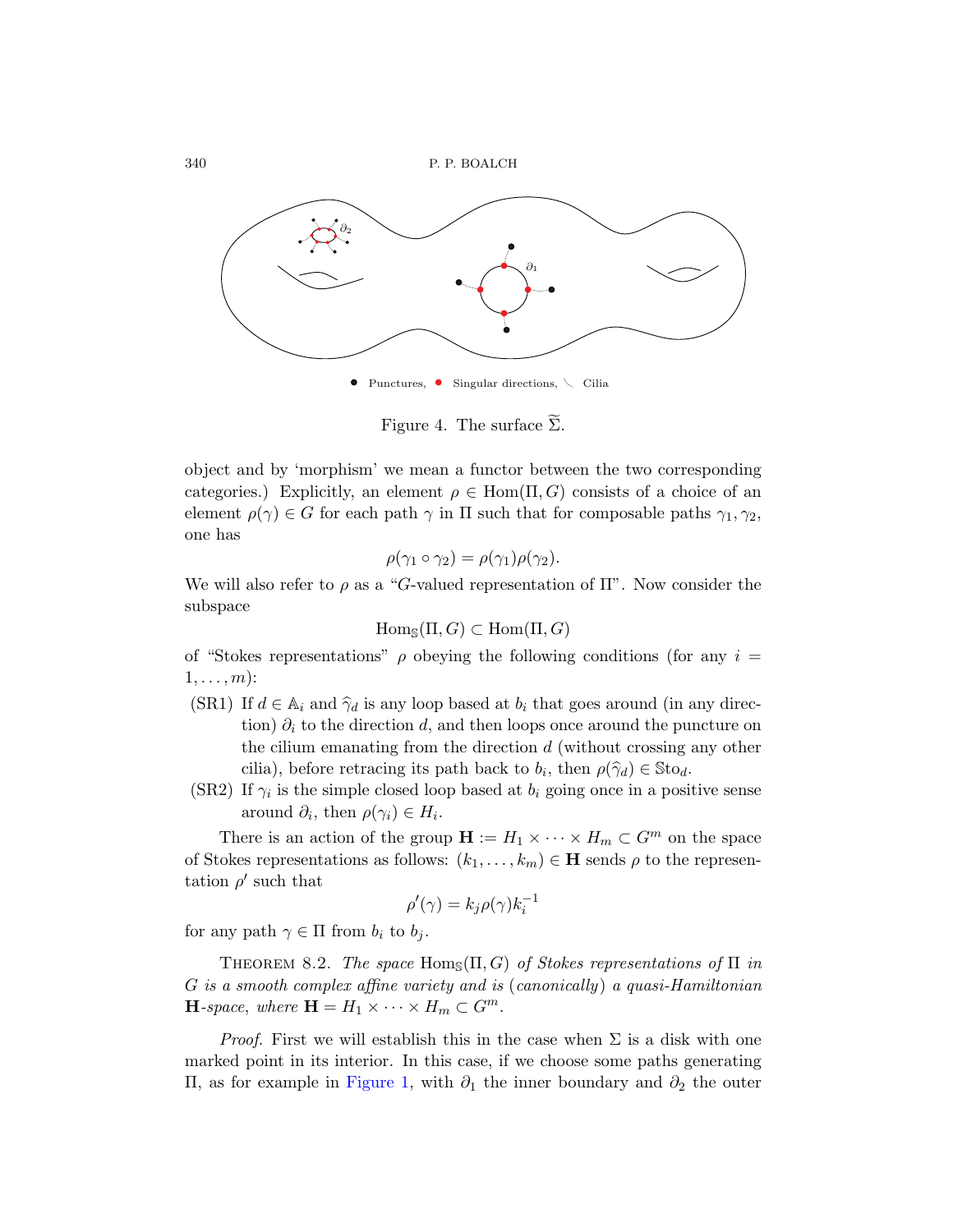boundary, and number the singular directions  $d_1, d_2, \ldots, d_s$  correspondingly, then we obtain an isomorphism

$$
\mathrm{Hom}_{\mathbb{S}}(\Pi, G) \cong \mathcal{A}(Q_1) = G \times H_1 \times \Pi_1^s \mathbb{S} \text{to}_{d_i}.
$$

This gives  $\text{Hom}_{\mathcal{S}}(\Pi, G)$  a quasi-Hamiltonian structure (by Theorem 7.6), and we should check that it is independent of the choice of generating paths. Draw a concentric circle H through [all the pu](#page-17-0)nctures. We only consider sets of generating paths of the following form

- (1) a path  $P$  from  $b_2$  to  $b_1$ , only crossing  $\mathbb H$  once, between two punctures, which will then be labelled  $d_s, d_1$ ,
- (2) a simple loop  $\gamma_0$  [ba](#page-24-0)sed at  $b_1$  $b_1$  around the inner boundary,
- (3) loops  $\hat{\gamma}_d$  based at  $b_1$  around the puncture in the direction d, so that [n](#page-21-1)one [of t](#page-27-0)he paths cross (so the paths look as in Figure 1).

Up to homotopy the only choice here is the path  $P$ , and the choice for this path is the number of times it winds around before and after crossing H, and the choice of where it crosses H. The quasi-Hamiltonian structure is independent of th[e](#page-59-2)se choices due to the automorphisms  $(26)$  and  $(27)$  (enabling one to undo the winding of  $P$  on the inside and outside of  $\mathbb{H}$ ) and the isomonodromy isomorphisms (Propositions 5.1 and 6.3) (enabling one to change the choice of where  $\mathbb H$  is crossed).

<span id="page-40-0"></span>Now consider the general case. Removing disks around each marked point reduces to the case of a disk (already dealt with above) and the case with only trivial irregular typesc[ons](#page-40-0)idered in [3]. This yields an intrinsic quasi-[H](#page-40-0)amiltonian structure. To see it is a smooth affin[e v](#page-59-2)ariety, note that upon choosing appropriate generating p[aths](#page-40-0) we may identify  $\text{Hom}_{\mathcal{S}}(\Pi, G)$  with the reduction by  $G$  (at the identity value of the moment map) of the fusion product

(36) 
$$
\mathbb{D}^{\circledast g} \underset{G}{\circledast} \mathcal{A}(Q_1) \underset{G}{\circledast} \cdots \underset{G}{\circledast} \mathcal{A}(Q_m),
$$

where D is the internally fused double and g is the genus of  $\Sigma$ . Let  $\mu_G$  denote the G component of the moment map, from (36) to G. Since  $m \geq 1$ , the a[ctio](#page-40-0)n of G on (36) is free and so 1 is a regular value of  $\mu$ <sup>G</sup> (by [3, Prop. 4.1(3)]). Thus  $\mu_G^{-1}(1)$  is a smooth subvariety of (36) with a free action of G and so the quotient is smooth (by Luna's slice theorem or otherwise). (The quasi-Hamiltonian reduction theorem applies to yield the structure of quasi-Hamiltonian H-space.) Explicitly, if we write an element of  $\mathcal{A}(Q_i) = G \times H_i \times \text{Sto}(Q_i)$  as  $(C_i, h_i, \mathbf{S}^i)$ , then we may identify  $\mu_G^{-1}(1)/G$ with the affine subvariety of (36) cut out by the equations  $\mu_G = 1$  and  $C_1 = 1$ . In detail, if we write  $\mathbb{D}^{\circledast g}$  as  $\{(a_i, b_i) \mid a_i, b_i \in G, i = 1, \ldots, g\}$ , then the relation  $\mu_G = 1$  takes the form

(37) 
$$
[a_1, b_1] \cdots [a_g, b_g] \mu_1 \cdots \mu_m = 1,
$$

where 
$$
\mu_i = C_i^{-1} h_i \cdots S_2^i S_1^i C_i
$$
 and  $[a, b] = aba^{-1}b^{-1}$ .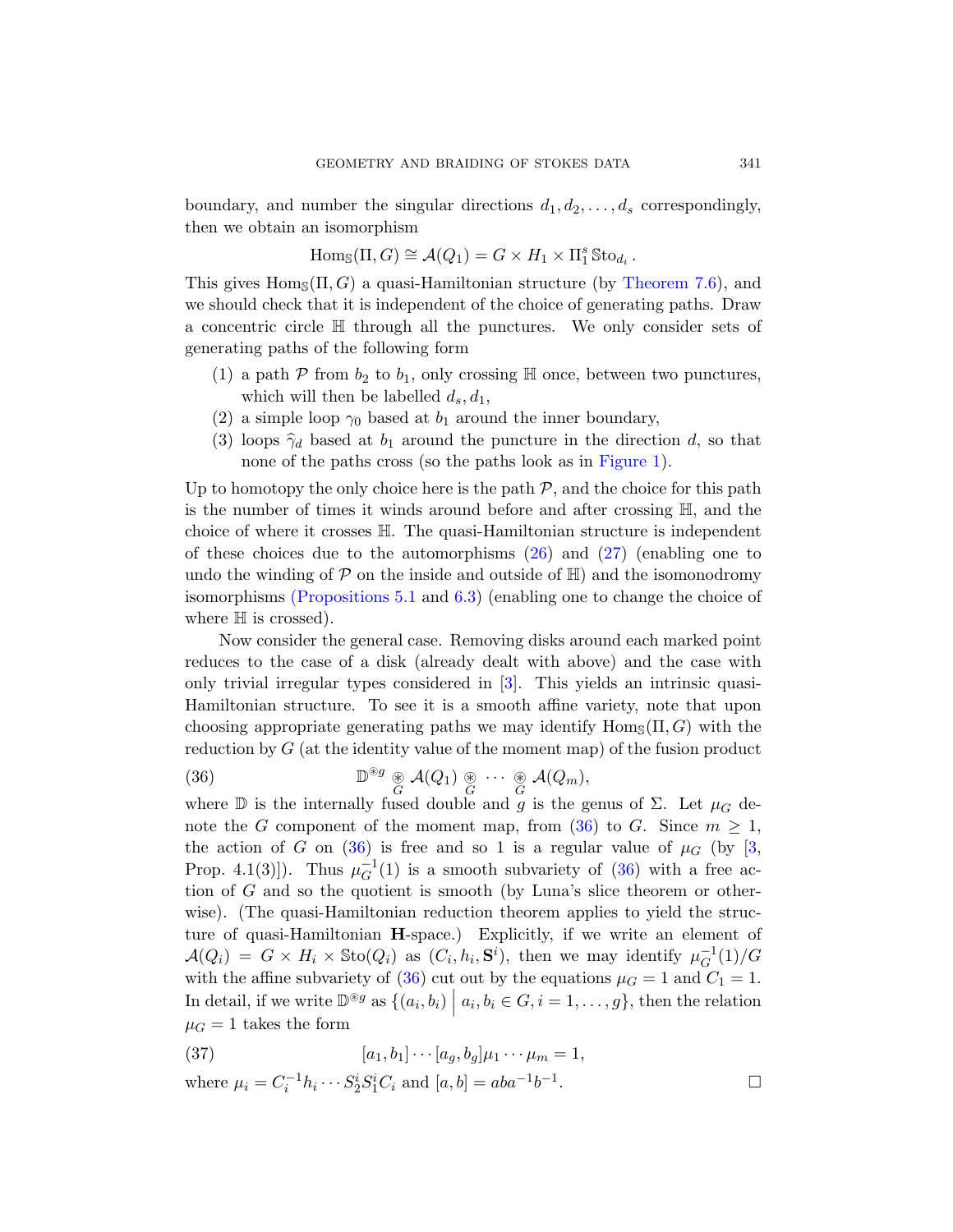Recall (from Remark 2.1) that if **H** i[s a](#page-60-2) torus, it follows that  $\text{Hom}_{\mathbb{S}}(\Pi, G)$ is an algebraic symplectic manifold. The special case of this when the leading coefficient of each irregular type is regular semisimple (so each chain of reductive groups (33) passes directly from  $G$  to  $T$ ) was considered in [15]. In the simple example of  $\Sigma = \mathbb{P}^1$  with two marked points, and  $Q_1, Q_2$  both with simple poles and regular semisimple coefficients, a covering of  $\text{Hom}_{\mathbb{S}}(\Pi, G)$  was identified with the Lu–Weinstein double symplectic groupoid in [15, Prop. 7].

A priori the space  $\text{Hom}_{\mathcal{S}}(\Pi, G)$  depends on the irregular curve  $\Sigma$ , the basepoints  ${b_i}$  and the choice of the locations of the punctures used to define  $\Sigma$ . By shrinking the cilia, pulling the punctures close to the boundary circles, [one may](#page-10-1) canonically identify the different possible groupoids Π defined using different puncture locations. The next result shows that once we quotient by H the result is independent of the basepoints as well.

COROLLARY 8.3. The irregular curve  $\Sigma$  canonically determines the Poisson variety Homs $(\Pi, G)/H$  of S-equivalence classes of Stokes representations.

*Proof.* By Proposition 2.8, upon choosing basepoints  ${b_i}$  the quotient is well defined and a Poisson variety, so we just need to check that it is independent of this choice. Suppose we make two different choices  ${b_i}$ ,  ${b'_i}$  of basep[oint](#page-63-6)s. Choosing any path  $\gamma_i$  in  $\partial_i$  from  $b_i$  to  $b'_i$  (for each i) yields an isomorphism  $\text{Hom}_{\mathbb{S}}(\Pi, G) \cong \text{Hom}_{\mathbb{S}}(\Pi', G)$  (where  $\Pi'$  is defined using  $\{b'_i\}$ ). Choosing a different set of paths corresponds to conjugating this isomorphism by the action of an element of  $H$ , by  $(SR2)$ , a[nd s](#page-63-7)o the  $H$ -invariant functions are canonically identified.

<span id="page-41-0"></span>Analogously to Simpson [60, §6] we will sometimes refer to the geometric invariant theory quotient  $\text{Hom}_{\mathbb{S}}(\Pi, G)/\mathbf{H}$  as the "Betti moduli space" of the irregular curve  $\Sigma$  and denote it  $\mathbf{M}_{B}(\Sigma)$ . [These variet](#page-39-1)ies, or their symplectic leaves, will also sometimes be called "wild character varieties." (See [58] and references therein for the usual case.)

Remark 8.4. By considering Stokes representations we are in effect considering a special class of G-local systems on  $\Sigma$ , the *Stokes G-local systems*, defined as follows. Draw concentric circles (halos)  $\mathbb{H}_i$  on  $\widetilde{\Sigma}$  near each boundary circle, through the corresponding punctures, as in the proof of Theorem 8.2, thus determining a small annulus around each boundary circle, which we will refer to as the area *inside* of  $\mathbb{H}_i$ . Then a "Stokes G-local system" on  $\widetilde{\Sigma}$  is a G-local system  $\mathbb L$  on  $\widetilde{\Sigma}$  together with a flat reduction of structure group to  $H_i$ inside of  $\mathbb{H}_i$  for each  $i = 1, ..., m$  (i.e. an  $H_i$ -local system  $\mathbb{L}_i$  defined inside  $\mathbb{H}_i$ , such that  $\mathbb{L} = \mathbb{L}_i \times_{H_i} G$  there) such that, for any basepoint inside  $\mathbb{H}_i$ , the local monodromy around the puncture corresponding to  $d \in A_i$  lies in  $\text{Sto}_d(Q_i)$ . The space  $\text{Hom}_{\mathcal{S}}(\Pi, G)$  classifies Stokes G-local systems together with a framing of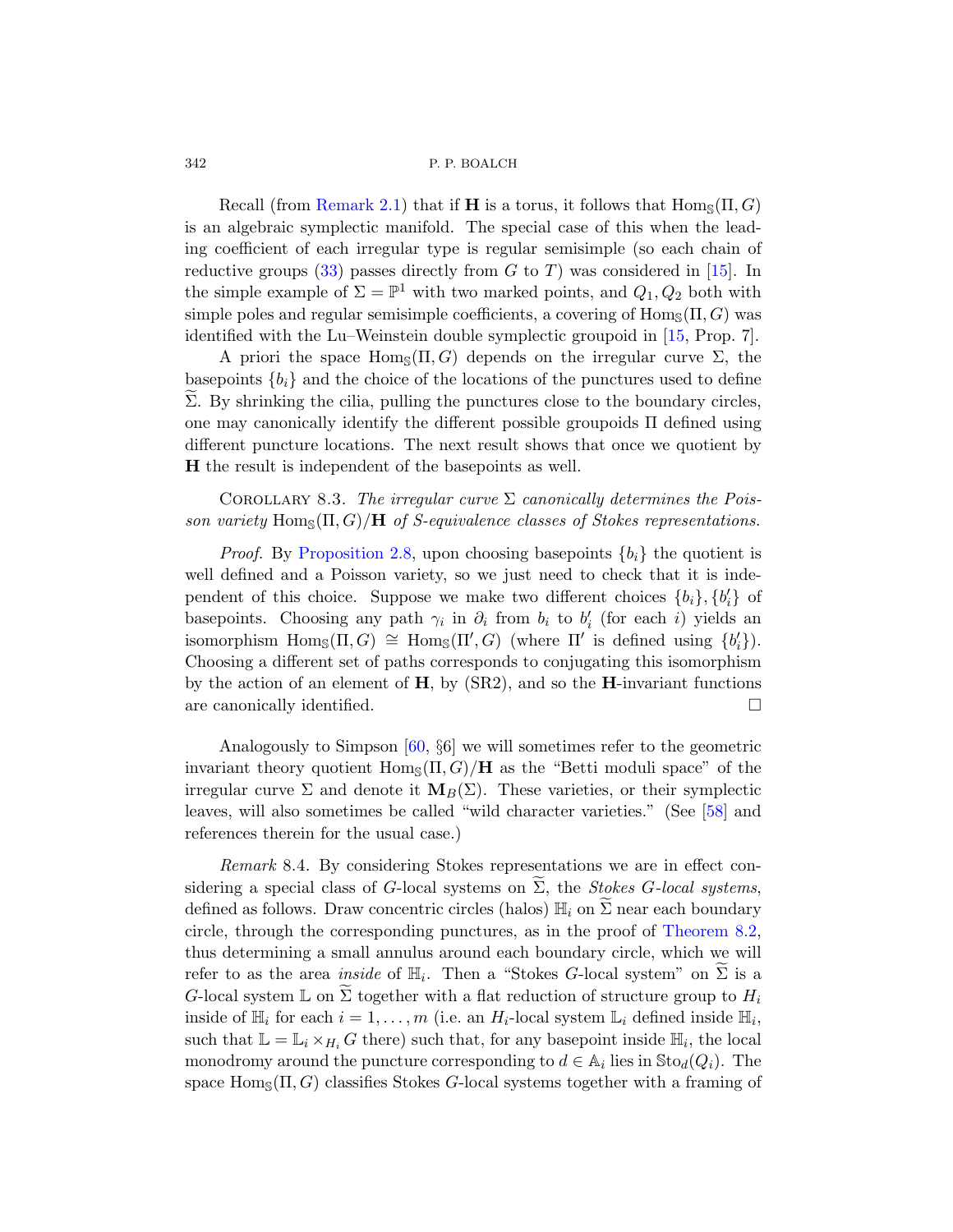<span id="page-42-1"></span> $\mathbb{L}_i$  at the basepoint  $b_i$  for each i. Section 7.2 may now be viewed as giving several equivalent descriptions of the category of Stokes G-local systems.

Remark 8.5. Note that the Betti space  $M_B(\Sigma)$  is independent of the labelling of the boundary components  $\partial_i$  by integers  $1, \ldots, m$ . Further, it is straightforward to verify that  $M_B(\Sigma)$  only depends on each irregular type  $Q_i$ up to the action [of](#page-62-7) the Weyl group  $W = N<sub>G</sub>(T)/T$  of G. More precisely, if for some *i* the irregular type  $Q_i$  is replaced by  $Q'_i = \mathrm{Ad}_w(Q_i)$  for some  $w \in N_G(T)$ , then there is a canonical isomorphism between the corresponding Betti spaces, independent of the choice of w.

<span id="page-42-0"></span>Remark 8.6. More generally, one may consider "twisted" irregular types, defined by replacing the Cartan subalgebra  $\mathfrak{t}(\!(z)\!) \subset \mathfrak{g}(\!(z)\!)$  by a nonconjugate Cartan subalgebra (which exist since  $\mathbb{C}(\ell(z))$  is not algebraically closed; cf. [42, Lemma 2]), and this yields a notion of "twisted" irregular curves, which will be studied elsewhere. Further, one may replace the constant group  $G$  by a local system of groups on  $\Sigma \setminus \{a_i\}$  (e.g. as for twisted loop groups); this yields a more general notion of twisted irregular curve.

### 9. Stability of Stokes representations

Given an irregular curve  $\Sigma$  and some basepoints  $\{b_i\}$ , we have defined a smooth affine variety  $\text{Hom}_{\mathbb{S}}(\Pi, G)$  with an action of a reductive group **H**. This is a situation much studied in geometric invariant theory, and one defines the "stable" points as follows. Let  $K \subset H$  be the subgroup of elements that act trivially on all points of  $\text{Hom}_{\mathcal{S}}(\Pi, G)$  (the kernel of the action).

Definition 9.1 (see e.g. [54]). A point  $\rho \in \text{Hom}_{\mathcal{S}}(\Pi, G)$  is stable if its orbit  $\mathbf{H} \cdot \rho$  is closed and of dimension equal to dim( $\mathbf{H}/\mathbf{K}$ ).

In this section we will assume that  $\bf{K}$  equals the centre of G embedded diagonally in **H**. (One may check that this is the case unless the genus of  $\Sigma$  is zero, there is just one marked point and  $Q_1$  has at most a simple pole; in such exceptional cases  $\text{Hom}_{\mathcal{S}}(\Pi, G)$  is a point.)

Our first aim is to characterise the stable Stokes representations  $\rho$  in a more direct fashion, as follows. Suppose we have a parabolic subgroup  $P_i \subset$ G for each basepoint  $b_i$ ,  $i = 1, \ldots, m$ , and write  $\mathbf{P} = (P_1, \ldots, P_m)$  for this collection of parabolic subgroups. We will say that **P** is *compatible* with  $\rho \in$  $Hom_{\mathcal{S}}(\Pi, G)$  if

$$
\rho(\gamma)P_i\rho(\gamma)^{-1} = P_j
$$

for any path  $\gamma$  in  $\Sigma$  from  $b_i$  to  $b_j$  (for any  $i, j$ ). Now let  $Z_i \subset G$  be the identity component of the centre of  $H_i$ . Thus  $Z_i$  is a torus and the group  $H_i$  may be characterised as the centraliser of  $Z_i$  in G. We will say that **P** is *invariant* if  $Z_i \subset P_i$  for each *i*. Finally **P** is proper if some  $P_i$  is a proper subgroup of G.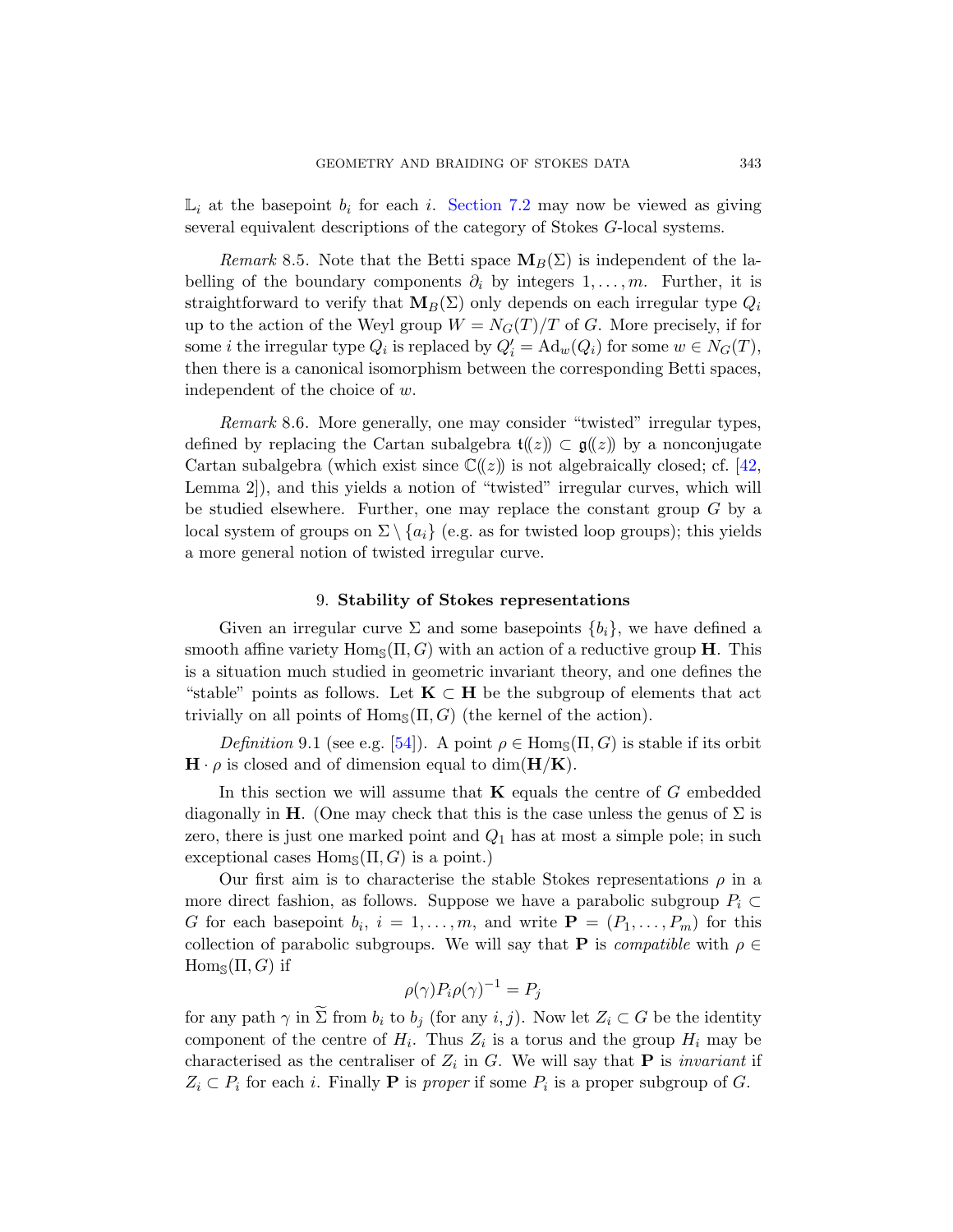Definition 9.2. A representation  $\rho \in \text{Hom}_{\mathcal{S}}(\Pi, G)$  is "reducible" if there is an invariant proper collection of parabolics compatible with  $\rho$ . Otherwise  $\rho$  is "irreducible".

In this definition it makes no difference if we only consider maximal proper parabolic subgroups:  $\rho$  is reducible if and only if there is an invariant collection [of p](#page-63-8)arabolics **P** compatible with  $\rho$  such that some (and hence all)  $P_i \subset G$  is a maximal proper parabolic. We will establish the following.

THEOREM 9.3. A point  $\rho \in \text{Hom}_{\mathcal{S}}(\Pi, G)$  is stable if and only if it is irreducible.

If there are no irre[gul](#page-62-8)a[r sin](#page-63-8)gularities (each  $Q_i = 0$ ), this follows from Theorem 4.1 of Richardson [54], who considered the diagonal conjugation action of G on  $G^N$ . On the other hand, if there is just one singularity  $m = 1$ , this follows from [54, Th. 14.1], considering the diagonal conjugation action of  $H_1 \subset G$  on  $G<sup>N</sup>$ . Further, if G is a general linear group, one can translate this into a problem involving quivers and appeal to King [43]. The general case however does not seem to follow from the results of either of [43], [54], but as in those articles, the result is again e[ssen](#page-62-8)tially "an exercise in the Hilbert–Mumford theorem".

*Proof.* If H is any complex algebraic group let  $Y(H)$  denote the set of one-parameter subgroups  $\lambda : \mathbb{C}^* \to H$ . Recall that any  $\lambda \in Y(G)$  determines a parabolic subgroup

$$
P_G(\lambda) = \{ g \in G \mid \lim_{t \to 0} \lambda(t) g \lambda(t)^{-1} \text{ exists} \} \subset G.
$$

<span id="page-43-0"></span>The Hilbert–Mumford theorem implies (see [43, Prop. 2.5]) that  $\rho \in \text{Hom}_{\mathbb{S}}(\Pi, G)$ is stable if and only if whenever  $\lambda \in Y(H)$  and  $\lim_{t\to 0} \lambda(t) \cdot \rho$  exists, then  $\lambda \in Y(\mathbf{K})$ . Thus given  $\lambda \in Y(\mathbf{H})$  and  $\rho$ , it is important to determine if  $\lim_{t\to 0} \lambda(t) \cdot \rho$  exists. Write  $\lambda = (\lambda_1, \ldots, \lambda_m)$  with  $\lambda_i \in Y(H_i)$ . Since  $H_i \subset G$ , there are parabolic subgroups  $P_i := P_G(\lambda_i)$  of G for each i. Clearly if the limit exists, then  $\rho(\gamma)$  should be in  $P_i$  for any loop  $\gamma$  based at  $b_i$  (since  $\lambda$  acts on  $\rho(\gamma)$  by conjugation by  $\lambda_i$ ); e.g. for each Stokes multiplier at  $a_i$  and the formal monodromy  $h_i$ . Now suppose  $C = \rho(\gamma) \in G$  for some path between two distinct basepoints, say from  $b_2$  to  $b_1$ .

LEMMA 9.4. Suppose that  $C \in G$  and  $\lambda_i \in Y(H_i)$  for  $i = 1, 2$ . Then  $\lambda_1(t) C \lambda_2(t)^{-1}$  has a limit as  $t \to 0$  if and only if  $\lambda_1$  and  $\lambda_2$  are conjugate in  $G$  and  $CP_2C^{-1} = P_1$ .

*Proof.* If they are conjugate, say  $\lambda_2 = g\lambda_1 g^{-1}$ , then the desired limit exists if and only if  $CP_2C^{-1} = P_1$ . Indeed  $CP_2C^{-1} = CgP_1g^{-1}C^{-1}$  so that  $CP_2C^{-1} = P_1$  if and only if  $Cg \in P_1$ , i.e. if and only if  $\lambda_1(t)Cg\lambda_1^{-1}(t)$  has a limit as  $t \to 0$ . Thus, multiplying on the right by the constant  $g^{-1}$ , this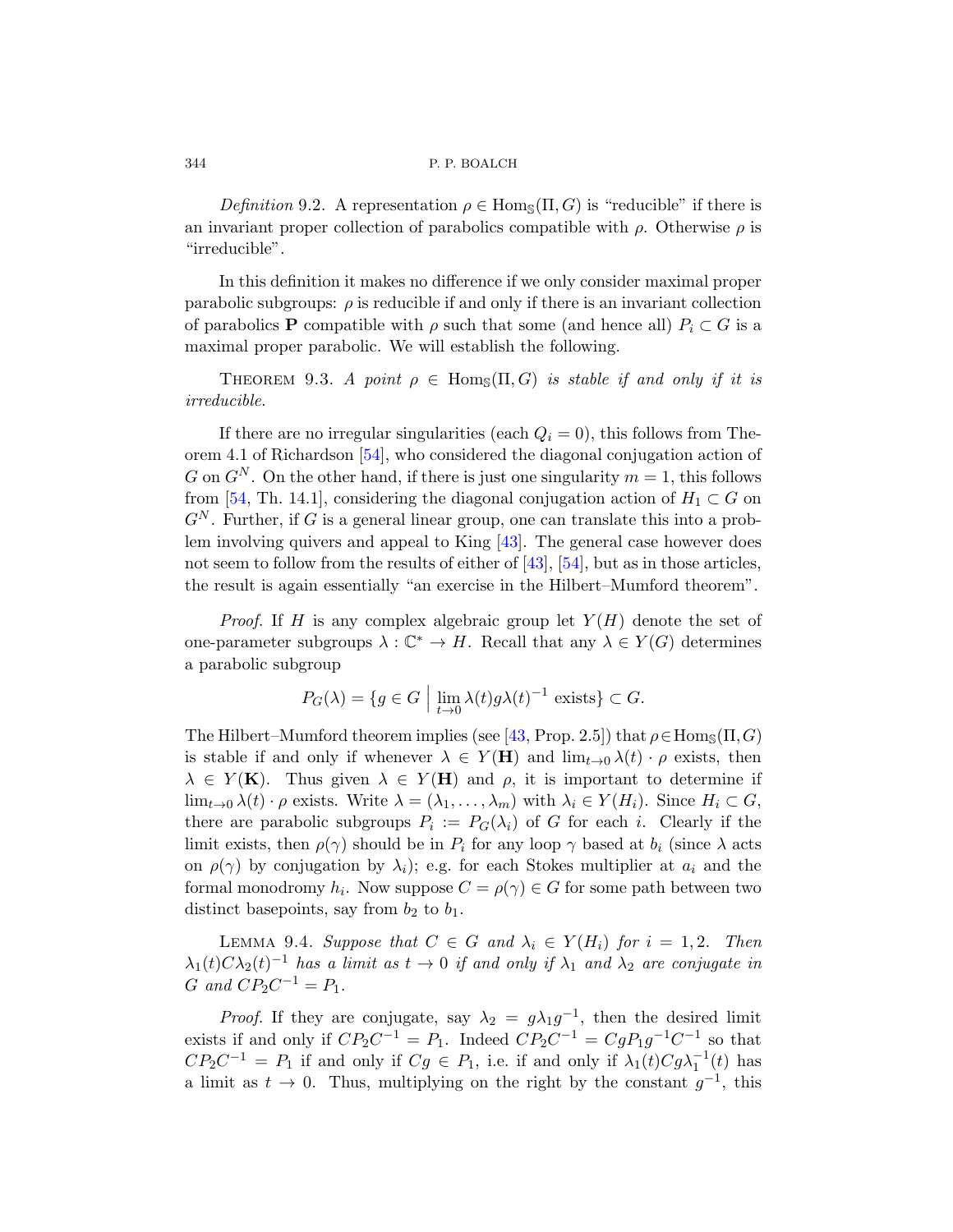has a limit if and only if  $\lambda_1(t) C \lambda_2(t)^{-1}$  has a limit as  $t \to 0$ . Conversely if the limit exists, and equals  $C_0 \in G$  say, then, since the limit is a fixed point,  $\lambda_1(t)C_0\lambda_2(t)^{-1} = C_0$  for all t, and so  $\lambda_1$  and  $\lambda_2$  are conjugate. Then as above, because the limit exists,  $CP_2C^{-1} = P_1$ .

Note that if  $P_i = P_G(\lambda_i)$  for some  $\lambda_i \in Y(H_i)$ , then  $Z_i \subset P_i$ . Indeed if  $z \in$  $Z_i$  $Z_i$  and  $g \in P_i$ , then  $zgz^{-1} \in P_i$  (since z and  $\lambda_i$  commute) so  $z \in N_G(P_i) = P_i$ .

PROPOSITION 9.5. Given  $\rho \in \text{Hom}_{\mathbb{S}}(\Pi, G)$ , then  $\rho$  is reducible if and only if there exists  $\lambda \in Y(\mathbf{H})$  such that  $\lambda \notin Y(\mathbf{K})$  and the limit  $\lim_{t\to 0} \lambda \cdot \rho$  exists.

*Proof.* If  $\lim_{t\to 0} \lambda \cdot \rho$  exists, then taking  $P_i = P_G(\lambda_i)$  gives a collection of parabolics **P**. It is compatible with  $\rho$  by Lemma 9.4, it is invariant by the remark after Lemma 9.4, and it is proper since  $\lambda \notin Y(\mathbf{K})$ .

Conversely, suppose we are given  $\rho$  and a proper collection **P** of invariant compatible parabolics. Then for each i, there is a maximal torus  $T_i$  of G such that

$$
Z_i \subset T_i \subset H_i \cap P_i.
$$

(For example, since  $Z_i$  is reductive, it is contained in a Levi subgroup  $L_i$  of  $P_i$ , so there is a maximal torus  $T_i$  of  $L_i$  containing  $Z_i$ ;  $T_i$  is also maximal in G and clearly  $T_i \subset H_i = C_G(Z_i)$ .) Choose a Borel subgroup B such that  $T_1 \subset B \subset P_1$ , i.e.so that  $P_1$  is a s[tandard par](#page-43-0)abolic (for this choice of  $T_1$  and  $B$ ). Then we may choose  $\lambda_1 \in Y(T_1)$  so that  $P_1 = P_G(\lambda_1)$ . Now, due to the compatibility condition,  $P_i$  is conjugate in  $G$  to  $P_1$ , and due to the conjugacy of maximal tori of  $P_1$  ([23, 11.3]), we may simultaneously conjugate the pair  $T_i \subset P_i$  to the pair  $T_1 \subset P_1$ . Thus for each  $i \geq 2$ , we may conjugate  $\lambda_1$  to an element  $\lambda_i \in Y(T_i)$ such that  $P_G(\lambda_i) = P_i$ . Hence we have constructed  $\lambda = (\lambda_1, \dots, \lambda_m) \in Y(\mathbf{H})$ such that  $\lambda(t) \cdot \rho$  has a limit as  $t \to 0$  (via Lemma 9.4). Moreover  $\lambda \notin Y(\mathbf{K})$ since each  $P_i$  is proper.

The result is now immediate from the Hilbert–Mumford theorem.  $\Box$ 

9.1. Stability and differential Galois groups.

COROLLARY 9.6. Suppose  $\rho$  is a Stokes representation corresponding to a meromorphic connection A on a G-bundle on  $\Sigma^{\circ}$  (as in Section A.3). Then  $\rho$  is stable if and only if the differential Galois group Gal(A)  $\subset G$  of A is not contained in any proper parabolic subgroup of G.

*Proof.* Define  $G(\rho) \subset G$  to be the Zariski closure of the subgroup of G generated by the following elements:

- (1)  $\rho(\gamma)$  for any loop  $\gamma$  in  $\Sigma$  based at  $b_1$ ,
- (2)  $\rho(\gamma_i)^{-1} t_i \rho(\gamma_i)$  for any path  $\gamma_i$  in  $\widetilde{\Sigma}$  from  $b_1$  to  $b_i$  and any element  $t_i \in Z_i$ for any  $i = 1, \ldots, m$ .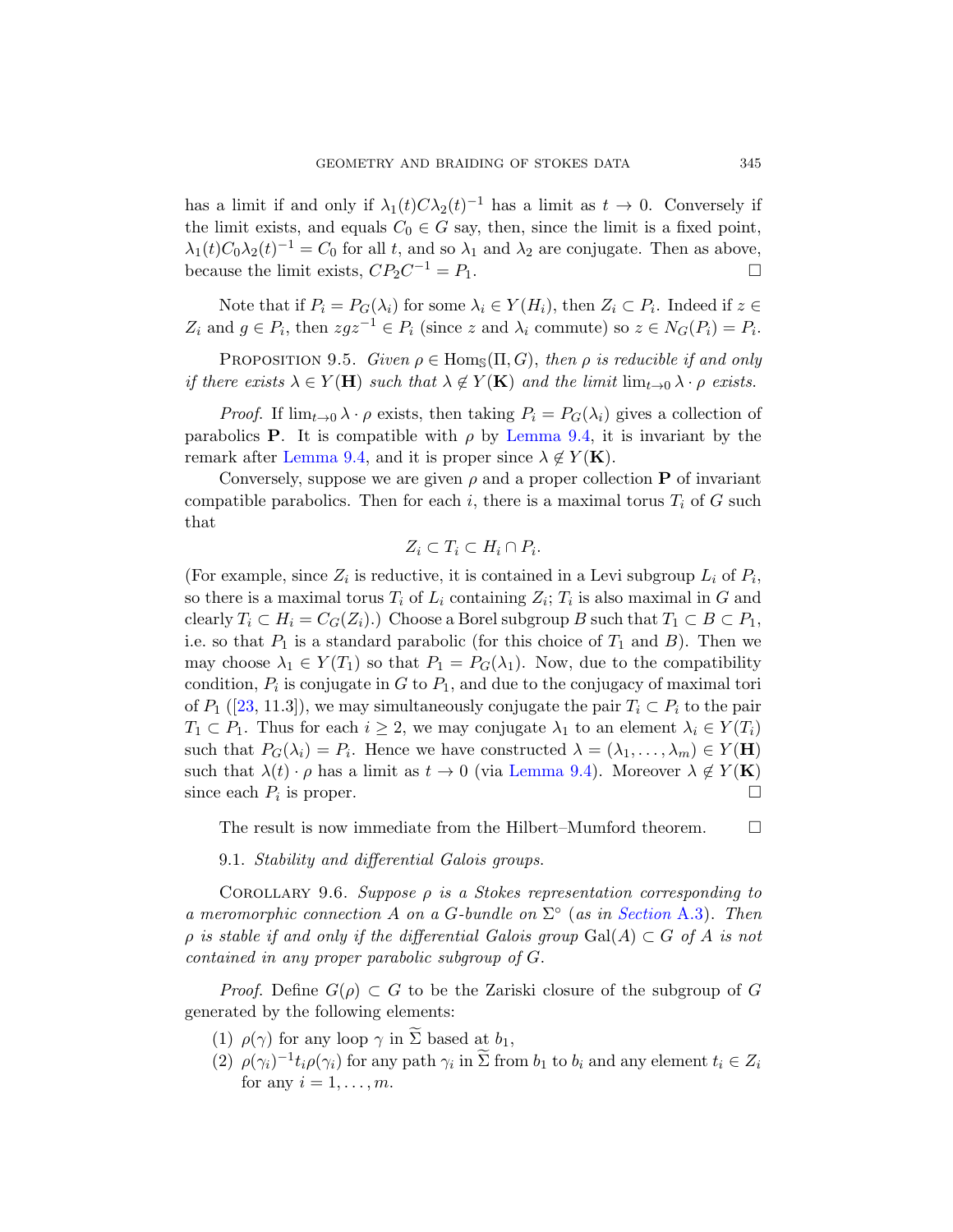By Theorem 9.3,  $\rho$  is not stable if and only if  $G(\rho)$  is a subgroup of a proper parabolic  $P_1 \subset G$ . The Ramis–Schlesinger density theorem (cf. [53], [46, Th. III.3.11, [51, Th. 21]) says that  $Gal(A)$  is the Zariski closure of the subgroup of G defined in the same way but with each torus  $Z_i$  replaced by the Ramis exponential torus  $\mathbb{T}_i \subset T$  associated to  $Q_i$ . One may verify that  $\mathbb{T}_i$  is characterised as the smallest subtorus of T whose Lie algebra contains all the coefficients of  $Q_i$ . Thus  $\mathbb{T}_i \subset Z_i$  (as  $Z_i$  has this property) so that  $Gal(A) \subset G(\rho)$ , and hence one direction of the corollary is clear. Conversely it is sufficient to verify that if  $\mathbb{T}_i \subset P$ , then  $Z_i \subset P$  for any parabolic subgroup  $P \subset G$ . To see this first note that  $C_G(\mathbb{T}_i) = C_G(Z_i) = H_i$  (since  $\mathbb{T}_i \subset Z_i$ , and conversely if  $g \in C_G(\mathbb{T}_i)$ , then g centralises the Lie algebra of  $\mathbb{T}_i$  and thus all the coefficients of  $Q_i$ ). Thus if  $T_\mu \subset G$  is any maximal torus containing  $\mathbb{T}_i$ , then  $T_{\mu}$  is a maximal torus of  $H_i$  and so  $Z_i \subset T_{\mu}$ . Thus if  $\mathbb{T}_i \subset P$ , we can take  $T_{\mu}$  to be in a Levi subgroup of P containing  $\mathbb{T}_i$  and deduce  $Z_i \subset T_{\mu} \subset P$ .  $\Box$ 

9.2. Sufficient stability conditions. Recall th[at f](#page-59-3)or each marked point,  $H_i \subset G$  is [a r](#page-60-2)eductive group containing the maximal torus T so that  $\mathbf{H} \subset G^m$ is a reductive group [with](#page-60-8) maximal torus  $\mathbf{T} := T^m$ . A conjugacy class  $\mathcal{C} \subset \mathbf{H}$  is the same thing as a product  $C_1 \times \cdots \times C_m$  of conjugacy classes  $C_i \subset H_i$ . In this section we will show that if C is sufficiently generic and  $\rho \in M := \text{Hom}_{\mathcal{S}}(\Pi, G)$ has  $\mu(\rho) \in \mathcal{C}$ , then  $\rho$  is stable, where  $\mu : M \to \mathbf{H}$  is the moment map. (In the general linear case this is related to the sufficient stability conditions of [10,  $\S8$ . Some aspects are similar to [15,  $\S6$ ].)

<span id="page-45-0"></span>Recall the Jordan decomposition (cf. [23]) that any element  $h \in H$  is conjugate to an element of the form  $t \cdot u$  where  $t \in \mathbf{T}$  and  $u \in \mathbf{H}$  is unipotent and commutes with  $t$  (so that any conjugacy class of  $H$  may be specified by choosing such elements  $t, u$ ).

COROLLARY 9.7. There is a Zariski open subset  $\mathbf{T}^\circ \subset \mathbf{T}$  such that if  $t \in \mathbf{T}^{\circ}$  and  $\mu(\rho) \in \mathcal{C}$  and  $t \cdot u \in \mathcal{C}$  for some unipotent  $u \in \mathbf{H}$  commuting with t, then  $\rho$  is stable.

Proof. We will actually prove a slightly stronger and more precise statement. Recall any connected complex reductive group G has a finite cover that is a product  $Z(G)^{\circ} \times [G, G]$  of the identity component of the centre of G and the (semisimple) derived subgroup  $[G, G]$ , and there is a homomorphism

 $pr_G: G \to \overline{Z}(G)$ 

from G onto the torus  $\overline{Z}(G) := Z(G)^{\circ}/(Z(G)^{\circ} \cap [G,G])$ . (For example, if  $G = GL_n(\mathbb{C})$ , this map is the determinant, onto  $\mathbb{C}^*$ , and the finite abelian group  $Z(G)^\circ \cap [G, G]$  is the centre of  $SL_n(\mathbb{C})$ .) It follows that if  $a, b, u \in G$ with u unipotent, then  $pr_G(u) = 1$  and  $pr_G(aba^{-1}b^{-1}) = 1$ . Now recall (from Theorem 8.2) that M is isomorphic to the set of G-orbits in the subvariety  $\mu_G =$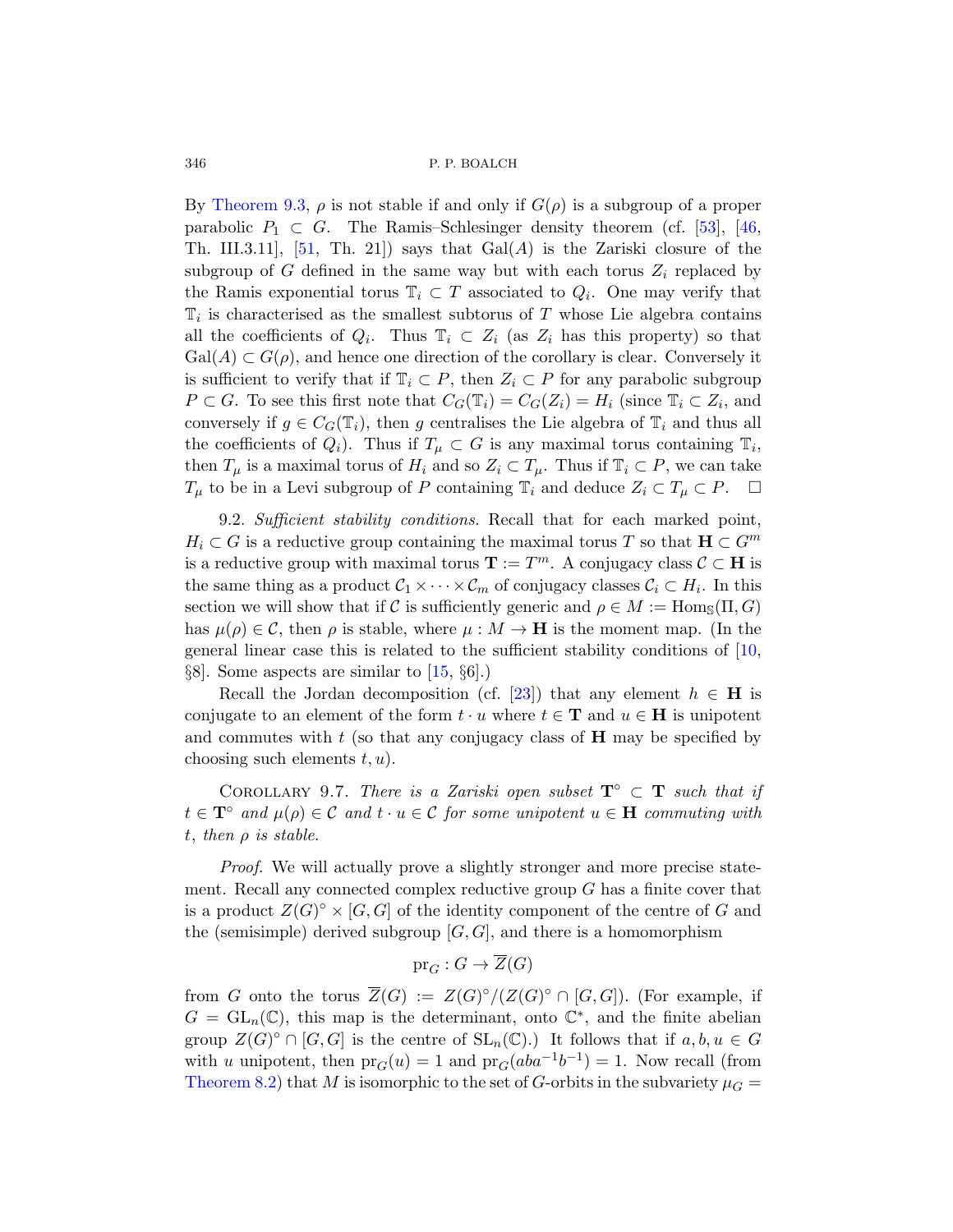<span id="page-46-2"></span>1 of  $\mathbb{D}^{\circledast g} \otimes \mathcal{A}(Q_1) \otimes \cdots \mathcal{A}(Q_m)$ , which is written explicitly in (37). (We have not set  $C_1 = 1$  here.) Applying  $pr_G$  to both sides of (37) implies  $\prod_1^m pr_G(t_i) =$  $1 \in \overline{Z}(G)$ , where  $t_i \in T$  is the *i*th component of  $t \in \mathbf{T}$ , which is conjugate to the semisimple part of  $h_i^{-1}$ . Thus t is in the kernel K of the surjective homomorphism of tori

(38) 
$$
\mathbf{T} \to \overline{Z}(G); \qquad t \mapsto \prod \mathrm{pr}_G(t_i).
$$

<span id="page-46-1"></span>Now we will define a Zariski open subset of K and show  $\rho$  is stable if t is in this subset. Suppose  $P \subset G$  is a maximal standard proper parabolic subgroup (and so contains T), and choose Weyl group elements  $\overline{w}_i \in N_G(T)/T$  for  $i = 1, \ldots, m$ . Let  $L = P/Rad_u(P)$  be the Levi factor of P, so there is a homo[mor](#page-46-1)phism  $pr_L : L \to \overline{Z}(L)$  onto the torus  $\overline{Z}(L)$  associated to L. Thus we may consider the s[urje](#page-46-1)ctive homomorphism

(39) 
$$
\mathbf{T} \to \overline{Z}(L); \qquad t \mapsto \prod \mathrm{pr}_L(\overline{w}_i(t_i)).
$$

<span id="page-46-3"></span>There are only a finite number of such maps [\(sin](#page-46-2)ce the Weyl group and the number of sta[ndar](#page-46-1)d parabolics is finite). Let  $\mathbf{T} \circ \mathbf{T}$  denote the complement of the kernels of all of the maps (39). Since P is a proper subgroup,  $\dim(\overline{Z}(L))$  $\dim(\overline{Z}(G))$ , and so the kernel of each map (39) is of smaller dimension than the kernel K of (38), and so  $\mathbf{T}^{\circ} \cap K$  is Zariski open in K. The precise statement we will prove is

COROLLARY 9.8. Suppose  $t \in \mathbf{T}^{\circ} \cap K$ , i.e. t is in the kernel of (38), but not in the kernel of any of the maps  $(39)$ . Then  $\rho$  is stable.

(The original statement is correct, but vacuous if the centre of G has positive dimension). To prove this note that if  $\rho$  is not stable, then there is a (maximal) proper parabolic  $P \subset G$  such that all the elements  $C_i^{-1} h_i C_i$ ,  $C_i^{-1} S_j^i C_i$ ,  $a_k$ ,  $b_k$ are in  $P$ . Using the  $G$ -action we may assume  $P$  is standard (and thus contains T). Let  $pr_P : P \to \overline{Z}(L)$  be the map obt[aine](#page-46-1)d by composing the canonical projection  $P \to L$  with pr<sub>L</sub>. Applying pr<sub>P</sub> to the relation  $\mu_G = 1$  implies  $\prod \text{pr}_P(C_i^{-1}h_iC_i) = 1 \in \overline{Z}(L)$ , noting that usually  $C_i \notin P$ . Now the semisimple part of  $h_i$  is conjugate (in G) to  $t_i^{-1}$  (recalling that the moment map for  $H_i$  is  $h_i^{-1}$ ). Thus the semisimple part of  $C_i^{-1}h_iC_i$  is conjugate in P to an element of the form  $\overline{w}_i(t_i^{-1}) \in T$  for some Weyl group element  $\overline{w}_i \in N_G(T)/T$ . Thus  $\prod \mathrm{pr}_L(\overline{w}_i(t_i)) = 1 \in \overline{Z}(L)$ , and so t is in the kernel of one of the maps (39).  $\Box$ 

<span id="page-46-0"></span>9.3. Examples of well-behaved quotients. Let  $\mathcal{C} \subset \mathbf{H}$  be a semisimple conjugacy class that is generic in the sense of Corollary 9.8. Let  $\mu$ : Hom<sub>S</sub>( $\Pi$ ,  $G$ )  $\rightarrow$  **H** be the moment map, and let  $G := H/K$ .

COROLLARY 9.9. (1) The subvariety  $\mu^{-1}(\mathcal{C}) \subset \text{Hom}_{\mathbb{S}}(\Pi, G)$  is a smooth affine variety.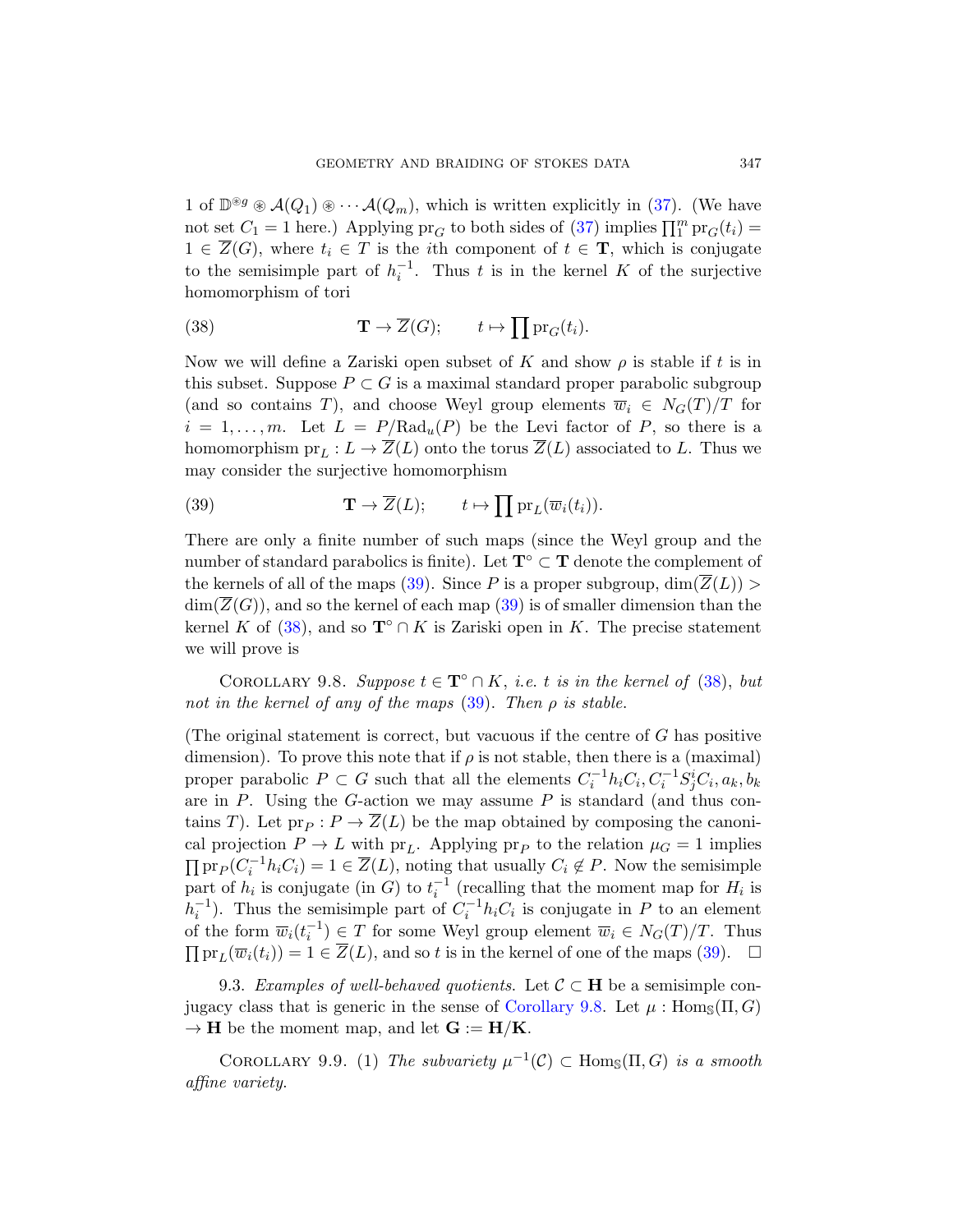<span id="page-47-0"></span>(2) There is a saturated open subset  $\mathcal{U} \subset \mu^{-1}(\mathcal{C})$  such that the quotient  $U/H$  is a smooth algebraic symplectic manifold (over which  $U$  is a principal G-bundle), and this quotient coincides with the set theoretic quotient.

(3) If  $G = GL_n(\mathbb{C})$  $G = GL_n(\mathbb{C})$  $G = GL_n(\mathbb{C})$ , t[hen](#page-47-0) we may take  $\mathcal{U} = \mu^{-1}(\mathcal{C})$  in (2) so that  $\mu^{-1}(\mathcal{C})/\mathbf{H}$ is a smooth affine algebraic symplectic manifold.

*Proof.* Let  $\mathcal{C}' \subset \mathbf{H}$  be the inverse conjugacy class. (If  $h \in \mathcal{C}'$ , then  $h^{-1} \in \mathcal{C}$ .) Consider the fusion

(40) 
$$
\text{Hom}_{\mathbb{S}}(\Pi, G) \otimes \mathcal{C}'.
$$

Let  $\hat{\mu}$  be the corresponding moment map from (40) to **H**. As a variety, (40) is just the product, and so it is a smooth affine variety since semisimple conjugacy classes are affine. Now consider the affine subvariety  $\hat{\mu}^{-1}(1)$ . It is **H**-equivariantly isomorphic to  $\mu^{-1}(\mathcal{C})$ , and so every point is stable. Firstly this implies every orbit is closed, and so the [g](#page-59-2)eometric invariant theory quotient coincides with the set-theoretic quotient. [St](#page-59-2)ability also implies G acts on  $\hat{\mu}^{-1}(1)$  with finite stabilisers and so implies the following.

LEMMA 9.10.  $\hat{\mu}^{-1}(1)$  is a smo[oth](#page-47-0) affine variety.

*Proof.* First suppose G has finite centre, so  $\bf{K}$  is finite and  $\bf{H}$  acts with finite stabilisers. Then, given any  $p \in \hat{\mu}^{-1}(1)$ , Proposition 4.1(3) of [3] implies  $d\hat{\mu}_p$  is surjective, as in the usual Hamiltonian story. (The proof in [3] is for compact groups, but it works provided  $\hat{\mu}(p) \in H$  is semisimple, as is the case here.) So 1 is a regular value of  $\hat{\mu}$  and the lemma follows. In general, let  $\widetilde{\mathbf{G}} = \mathbf{H}/\mathbf{K}^{\circ}$ , where  $\mathbf{K}^{\circ}$  [is the id](#page-45-0)entity component. Then (40) is also a quasi-[Ha](#page-46-2)miltonian **G** space with moment map  $\overline{\mu} := \pi \circ \widehat{\mu}$ , where  $\pi : \mathbf{H} \to \mathbf{G}$  is the projection. The above argument shows  $\overline{\mu}^{-1}(1)$  is a smooth affine variety. We claim  $\hat{\mu}^{-1}(1) \cong \mu^{-1}(\mathcal{C})$  is the union of some connected components of  $\overline{\mu}^{-1}(1)$ , and so the result follows. To establish the claim [note](#page-61-6) that  $(\rho, c) \in \overline{\mu}^{-1}(1)$  if and only if  $(\rho, z \cdot c) \in \hat{\mu}^{-1}(1)$  for some  $z \in \mathbf{K}^{\circ}$ , i.e. if and only if  $\mu(\rho) = zc$  for some  $c \in \mathcal{C}, z \in \mathbf{K}^{\circ}$ . Then it follows as in Corollary 9.7 that z is in the kernel of the map (38). But (38) restricts to an *isogeny*  $\varphi : \mathbf{K}^{\circ} \to \overline{Z}(G)$  (noting that  $Z(G)^\circ \cong \mathbf{K}^\circ \subset \mathbf{T}$ , so z is in the fixed finite abelian group  $\text{Ker}(\varphi)$ .

Since **G** acts with at most finite stabilisers, it follows that  $\hat{\mu}^{-1}(1)/\mathbf{G} =$  $\hat{\mu}^{-1}(1)/\mathbf{H}$  is an orbifold. On the other hand, [it](#page-61-6) is an easy consequence (see [31, Prop. 5.7]) of Luna's slice theorem [47] that the subset  $\mathcal{U} \subset \hat{\mu}^{-1}(1)$  of points where **G** acts with trivial stabilisers has the following properties:

- (1) it is a saturated open subset;
- (2)  $\mathcal{U}/\mathbf{G}$  is smooth;
- (3) U is a principal G-bundle over  $U/G$  (étale locally trivial) and so, in particular, the action of **G** on  $\mathcal{U}$  is (scheme-theoretically) free ([31, p. 17]).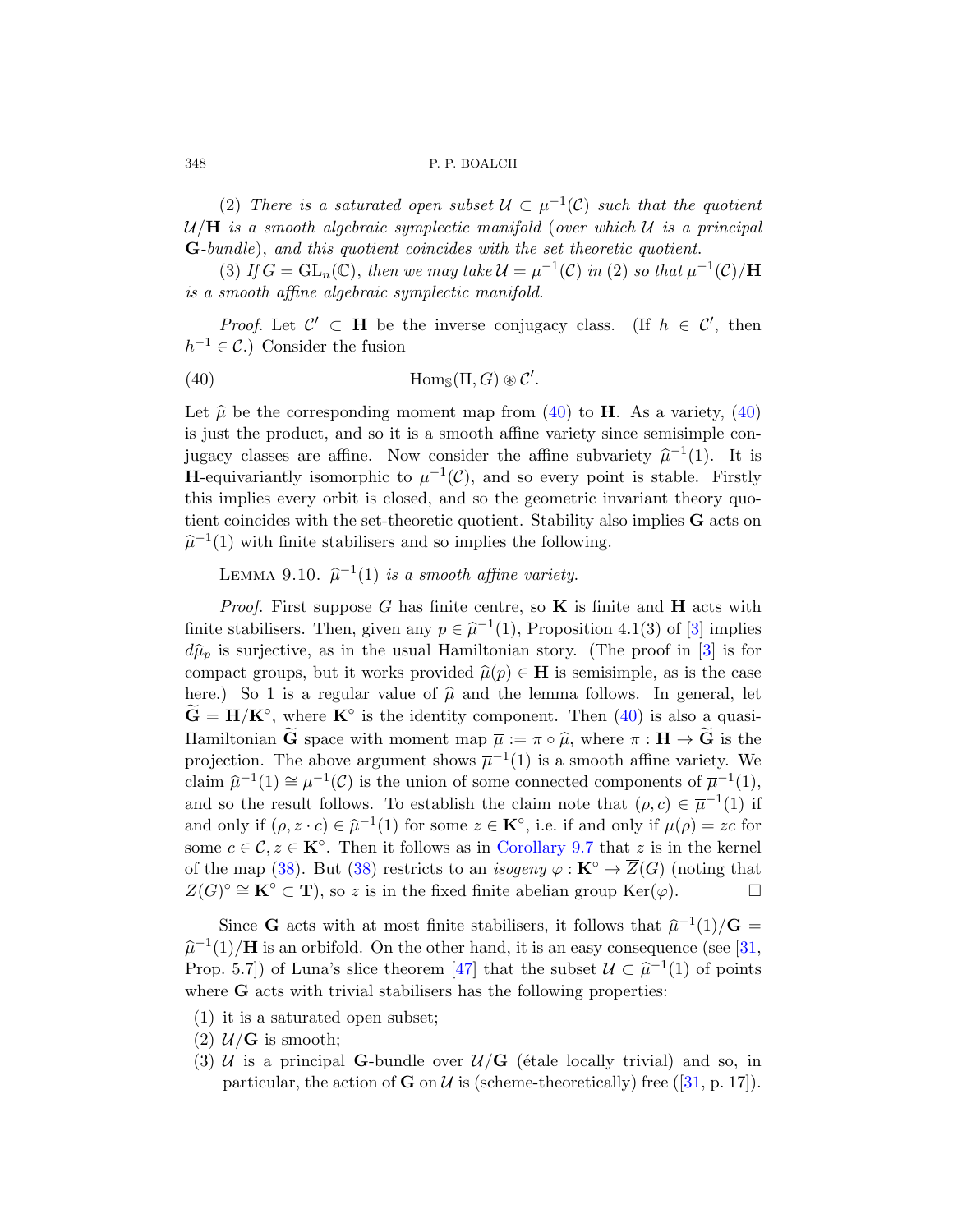Finally if  $G = GL_n(\mathbb{C})$ , we should check that the stabiliser in **H** of any stable Stokes representation is  $\mathbf{K} \cong \mathbb{C}^*$  (the centre of G embedded diagonally in  $H$ ). But this follows easily, as in the world of quiver representations (cf. e.g.  $[69, Prop. 2.6]$ , so we leave it as an exe[rcise](#page-61-7).

Part (3) is reassuring since the irregular Riemann–Hilbert correspondence and  $[10]$  show that, if nonempty, such spaces are complete hyperkähler manifolds. (One may check that the complex symplectic forms match up as in  $[12]$ ,  $[15]$ .)

*Remark* 9.11. Such results go bac[k at](#page-61-8) least to Gunning  $[36, 89]$  in the nonsingular case, where one explicitly differentiates the defining relation. (See also Weil [65] which includes punctures.) The quasi-Hamiltonian approach avoids this and extends to the irregular case. It is modelled on the case of symplectic (Marsden–Weinstein) quotients, which are treated algebraically, for example, in [25]. (The subset U of stable representations with stabiliser K is the analogue of the "good" representations in the usual setup; [40, p. 57].)

Remark 9.12. Given this explicit description it is easy to write down a formula for the (complex) dimension of the symplectic manifolds in part (2) or (3) of Corollary 9.9, assuming they are nonempty. Let  $r = \dim(T)$  be the rank of G, and let  $\mathcal{R} \subset \mathfrak{t}^*$  denote the roots of G. Given an irregular type Q, we have

$$
\dim \mathcal{A}(Q) = \dim(G) + \dim(H) + \sum_{\alpha \in \mathcal{R}} \deg(\alpha \circ Q),
$$

<span id="page-48-0"></span>where  $\dim(H) = r + \#\{\alpha \in \mathcal{R} \mid \deg(\alpha \circ Q) = 0\}.$  Then given an irregular curve  $\Sigma$  with irregular types  $Q_1, \ldots, Q_m$ ,

$$
\dim \operatorname{Hom}_{\mathbb{S}}(\Pi, G) = (2g - 2)\dim(G) + \sum_{1}^{m} \dim \mathcal{A}(Q_i)
$$

and, in turn, given  $C \subset \mathbf{H} = H_1 \times \cdots \times H_m$ , (41)

dim (Hom<sub>S</sub> $(\Pi, G)$  //  $\mathcal{C}_{0}^{0}$  $H$ ) = dim Hom<sub>S</sub>( $\Pi$ ,  $G$ ) + dim  $C$  – 2(dim  $H$  – dim  $Z(G)$ )

where  $Z(G)$  is the centre of G. For example, suppose  $Q_i$  has a pole of order  $r_i$ and if  $r_i = 0$ , the corresponding conjugacy class  $C_i \subset G$  is regular semisimple. Suppose the nonzero  $Q_i$  have regular leading term (as in [15]). Then (41) equals

(42) 
$$
(2g-2)\dim(G) + 2\dim Z(G) + (\dim(G) - r)(m + \sum r_i).
$$

Upon specialising further to  $g = 0$  and  $G = GL_2(\mathbb{C})$ , this equals  $2(m + \sum r_i) - 6$ so, for example, one obtains moduli spaces of complex dimension two when

$$
(m, r_1, r_2, \ldots) = (4, 0, 0, 0, 0), (3, 1, 0, 0), (2, 1, 1), (2, 2, 0), (1, 3),
$$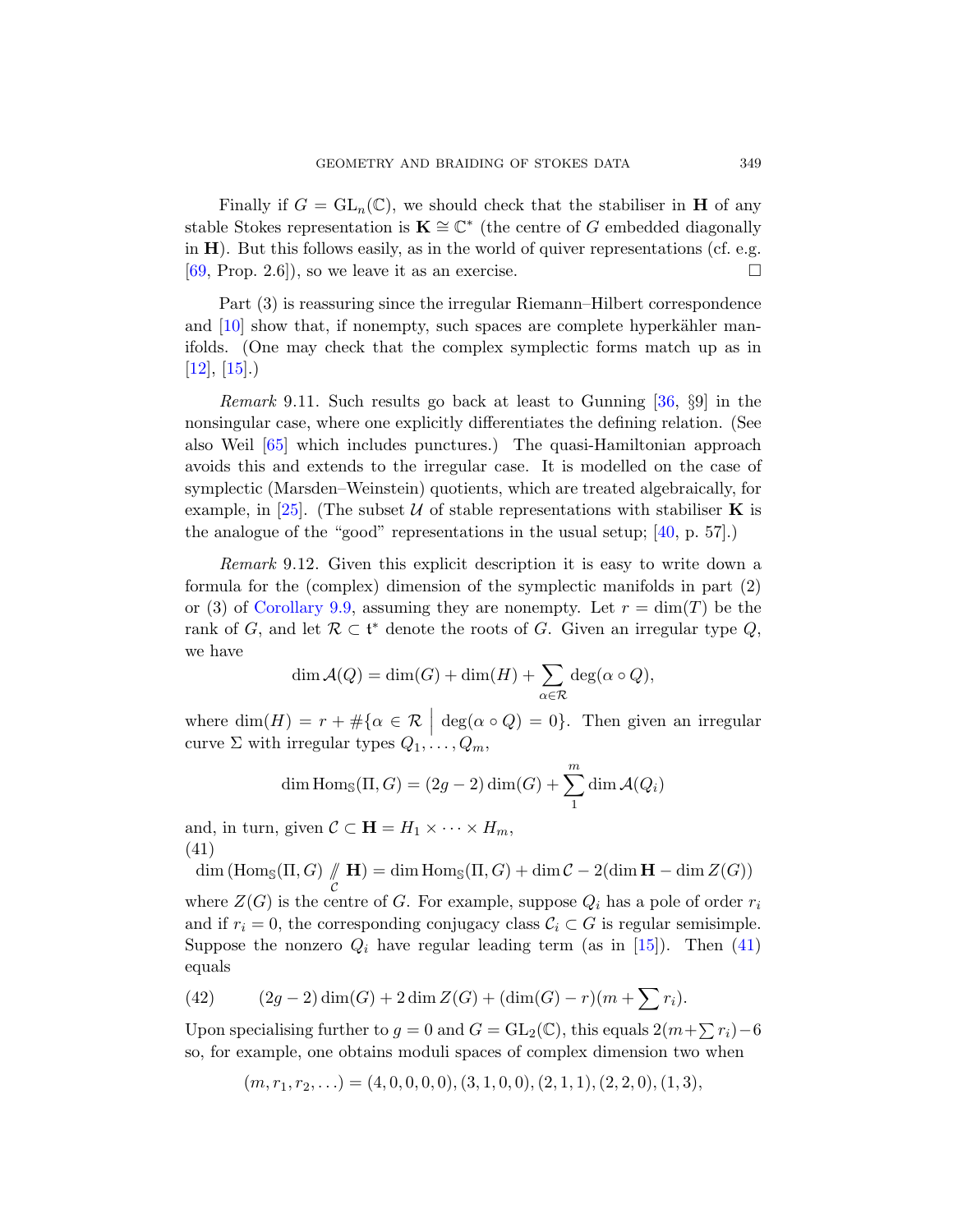as is well known in the theory of Painlevé equations. (These examples provided early motivation; cf. [12].)

9.4. Irregular Deligne–Simpson problem. Having defined and studied the notion of irreducible Stokes representations we can define the irregular analogue of the Deligne–Simpson problem in the present context. Given an irregular curve  $\Sigma$  with marked points  $a_i$  and irregular types  $Q_i$  (for  $i = 1, \ldots, m$ ) as above, choose a conjugacy class

$$
\mathcal{C}_i \subset H_i
$$

for each i, where  $H_i = C_G(Q_i)$  as usual. Let  $\gamma_i$  be the simple loop based at  $b_i$ going once in a positive sense around the *i*th boundary component  $\partial_i$  of  $\Sigma$  (as in (SR2)).

Question (iDS): For which choices of conjugacy classes  $\mathcal{C}_i$  does there exist an [ir](#page-60-4)reducible Stokes representation

$$
\rho \in \text{Hom}_{\mathbb{S}}(\Pi, G)
$$

such that  $\rho(\gamma_i) \in \mathcal{C}_i$  for each i?

The original Deligne–Simpson problem is on the Riemann sphere with G a general linear group and all the irregular types zero. We will make some conjectures in some irregular cases (again on the Riemann sphere with G a general linear group) in [21].

The collection  $(\mathcal{C}_1, \ldots, \mathcal{C}_m)$  of conjugacy classes is just a conjugacy class for the group H. Let  $\mathcal{C} \subset H$  be the inverse conjugacy class, so a solution of the irregular Deligne–Simpson problem means that there are stable points in [the](#page-59-3) subset

$$
\mu^{-1}(\mathcal{C}) \subset \text{Hom}_{\mathbb{S}}(\Pi, G)
$$

since  $\rho(\gamma_i) = h_i$  is the inverse of the  $H_i$  component of the moment map. Thus the reduction  $\mu^{-1}(\mathcal{C})^{\text{stable}}/H$  of the space of such stable points by H is nonempty. If G is [a ge](#page-62-10)neral linear group then, via the irregular Riemann– Hilbert correspondence, such reductions are isomorphic to some of the hyperkähler manifolds of  $[10]$ . (Specifically, the [ca](#page-49-0)ses here correspond to setting  $\text{Re}(\lambda_i) = 0$  in [10] so that stability is equivalent to irreducibility.) Thus the irregular Deligne–Simpson problem translates into the problem of characterising when certain hyperkähler m[anif](#page-62-10)olds are nonempty.

<span id="page-49-0"></span>Remark 9.13. Kostov recently studied [44] an "additive Deligne–Simpson problem for non-Fuchsian systems," apparently suggested by Y. Haraoka. This is not the additive analogue of our irregular Deligne–Simpson problem.<sup>5</sup> In fact,

 $^{5}[44]$  looks at the orbits of the residues rather than the orbits of the residues of the formal normal form. The multiplicative analogue of the problem of [44] would be to fix conjugacy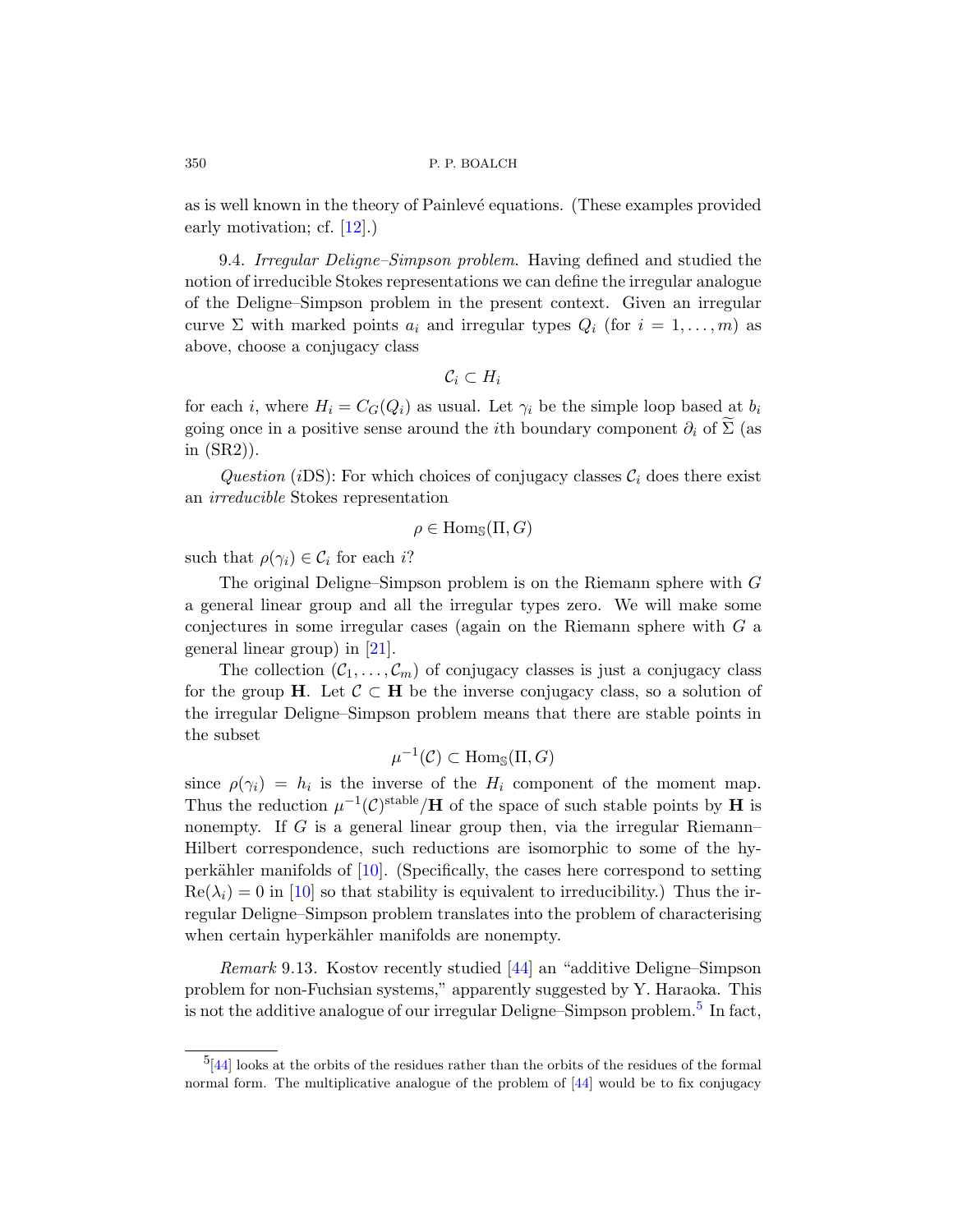some cases of the additive analogue of our problem have been studied (and solved) earlier in [17] (see also [16], [20]). As mentioned above the motivation for our version of the problem is from the complex symplectic/hyperkähler moduli spaces of  $[12]$ ,  $[10]$  appearing in the wild/irregular extension of nonabelian Hodge theory.

<span id="page-50-0"></span>Part (2) of Corollary 9.9 suggests that for general groups, a modified question  $(iDS^{+})$  should also be considered: For which choices of conjugacy classes  $\mathcal{C}_i$  is there a solution  $\rho$  of *i*DS such that the stabiliser of  $\rho$  in **H** is minimal (i.e. equal to  $\mathbf{K}$ )?

#### 10. Admissible deformations of irregular curves

Given an irregular curve  $\Sigma$  we have defined a Poisson variety  $\mathbf{M}_B(\Sigma) =$  $\text{Hom}_{\mathcal{S}}(\Pi, G)/\mathbf{H}$ . The aim of this section is to define the notion of an "admissible" deformation" of  $\Sigma$  over a base  $\mathbb B$  and to show that the corresponding Poisson varieties fit together into the fibres of a fibre bundle with a canonical (complete) flat connection preserving the Poisson structures. This leads to an algebraic Poisson action of the fundamental group of  $\mathbb B$  on the fibre  $\text{Hom}_{\mathbb S}(\Pi, G)/\mathbf H$ . We view this as the irregular analogue of the well-known mapping class/braid group actions on the character varieties.

Recall that, given a fixed connected complex reductive group G with maximal torus  $T$ , an (algebraic) irregular curve is a smooth compact algebraic curve  $\Sigma$  with distinct marked points  $a_1, \ldots, a_m \in \Sigma$  and an irregular type  $Q_i$  at each marked point. Now define a *family of irregular curves* over a (smooth) base  $\mathbb B$ to be a smooth family of curves

 $\pi : \Sigma \to \mathbb{B}$ 

so that each fibre  $\Sigma_p = \pi^{-1}(p)$  is a curve (for  $p \in \mathbb{B}$ ), with global sections  $a_1, \ldots, a_m : \mathbb{B} \to \Sigma$  (representing marked points of each fibre) and a smoothly varying family of irregular types  $Q_i$ .

Definition 10.1. An "admissible deformation" of an irregular curve  $\Sigma_0$ , consists of a family of irregular curves (with one fibre isomorphic to  $\Sigma_0$ ) such that (1) each fibre  $\Sigma_p$  is smooth, (2) the marked points remain distinct, and (3) for any  $i = 1, \ldots, m$  and any root  $\alpha \in \mathcal{R}$  the order of the pole of

 $\alpha \circ Q_i$ 

does not change.

classes of the local monodromy around singular points, rather than the conjugacy classes of the *formal* monodromy as we do here. These two notions coincide in the regular singular case.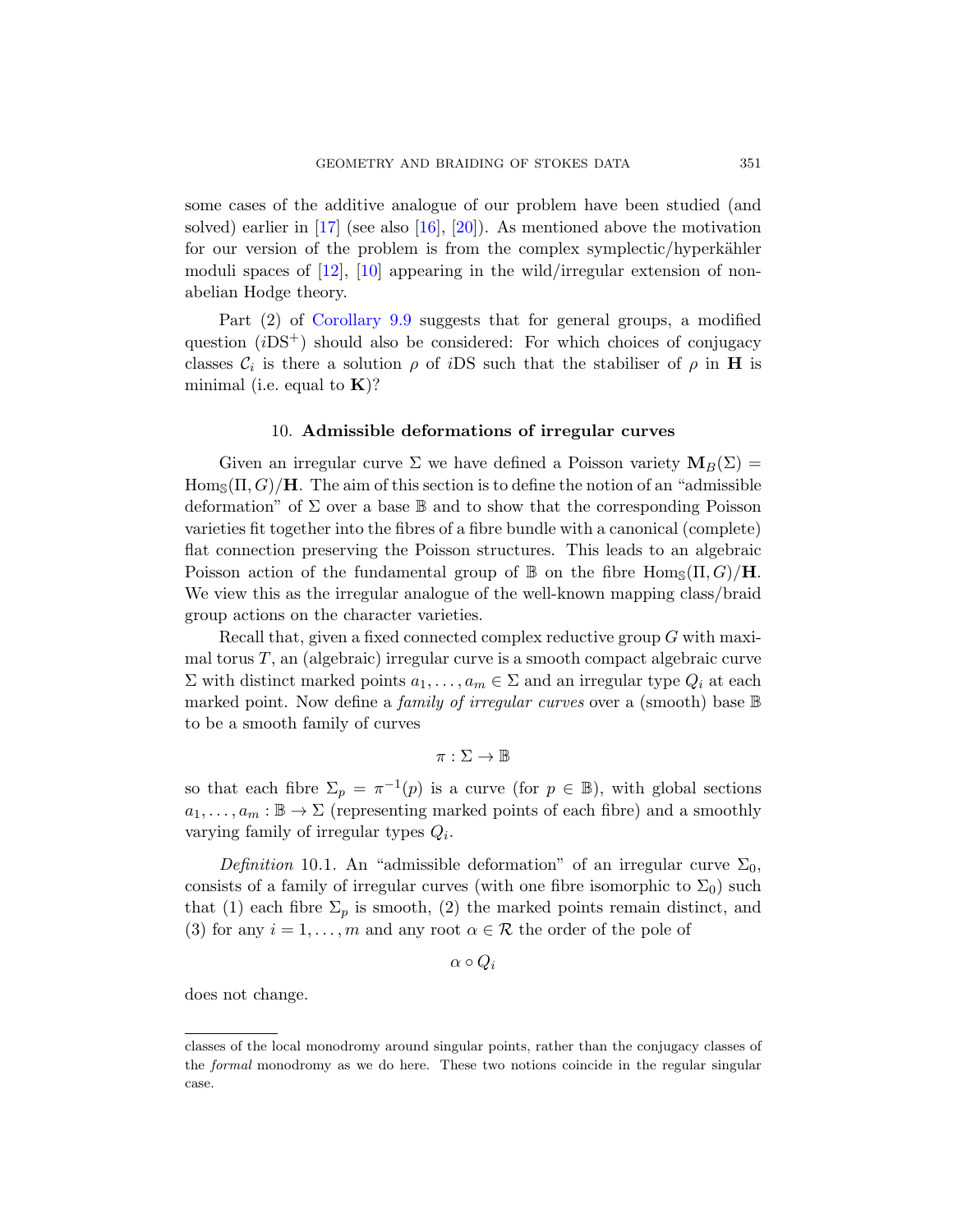Here  $\mathcal{R} \subset \mathfrak{t}^*$  denotes the roots of G relative to T, and if  $\alpha$  is a root, then  $\alpha \circ Q_i$  is a germ of a meromorphic function (well defined modulo holomorphic functions) and its pole order is an integer  $\geq 0$ . The simplest examples of admissible deformations of an irregular type  $Q = A_r/z^r + \cdots$  were considered previously in [39] for  $GL_n$  and in [13] for other G; they occur if all the terms are arbitrary except the leading coefficient  $A_r$ , which is restricted to be reg-ular, i[.](#page-59-7)e. so that  $\alpha(A_r) \neq 0$  for all roots  $\alpha$ . In other words, all deformations of the coefficients are admissible, provided  $A_r \in \mathfrak{t}$  stays off of all of the root hyperplanes. Thus on a disk the space of such deformations is homotopy equivalent to  $\mathfrak{t}_{\text{reg}} = \{A \in \mathfrak{t} \mid \alpha(A) \neq 0 \text{ for all roots } \alpha\}$ , whose fundamental group is the (pure) G-braid group. This brings the G-braid groups into play, much as deformations of curves with marked points involves mapping class groups and the usual Artin braid groups. For example, one can show  $([13, Th. 3.6])$ that this gives the geometric origins of the quantum Weyl group (which was constructed directly by Lusztig, Soibelman and Kirillov–Reshetikhin by verifying explicit generators satisfied the desired relations). Here we will consider general admissible deformations so that the fundamental group of the space of admissible deformations will be more complicated.

<span id="page-51-0"></span>Let  $\pi : \Sigma \to \mathbb{B}$  be an admissible family of irregular curves, and for any  $p \in \mathbb{B}$ , let  $M_p$  denote the Poisson variety  $\text{Hom}_{\mathbb{S}}(\Pi, G)/\textbf{H}$  associated to the irregular curve  $\Sigma_p$ .

THEOREM 10.2. The varieties  $M_p$  assemble into a local system of Poisson varieties over B.

This means that there is a fibre bundle pr :  $M \to \mathbb{B}$  such that  $pr^{-1}(p)$  $=M_p$  for any  $p \in \mathbb{B}$ , and for any points  $p, q \in \mathbb{B}$  and path  $\gamma$  in  $\mathbb{B}$  from p to q, there is a canonical algebraic Poisson isomorphism  $M_p \cong M_q$ , only dependent on the homotopy class of  $\gamma$ . Equivalently, there is a covering  $\mathcal{U} = \{U_i \mid i \in I\}$  of B by contractible open sets (with contractible pairwise intersections), indexed by some set I, such that if  $i \in I$  and  $p, q \in U_i$ , then there is a canonical Poisson isomorphism  $\phi_{qp}^{(i)} : M_p \cong M_q$  and if  $p \in U_i, q \in U_j, r \in U_i \cap U_j$ , then the isomorphism

$$
\phi_{qr}^{(j)} \circ \phi_{rp}^{(i)} : M_p \cong M_q
$$

[does](#page-26-0) not depend on the choice of  $r$  in the two-fold intersection (thus enabling us to define M as a bundle with constant, Poisson, clutching maps).

Proof. The crucial point is that, modulo some direct spanning equivalences, on  $\mathbb B$  one may locally use the "same" generating paths for the fundamental groupoids  $\Pi$ , thereby identifying nearby fibres  $M_b$  with the same explicit Poisson variety, built out of the fission spaces and internally fused doubles. (From Lemma 6.1 we know the direct spanning equivalences induce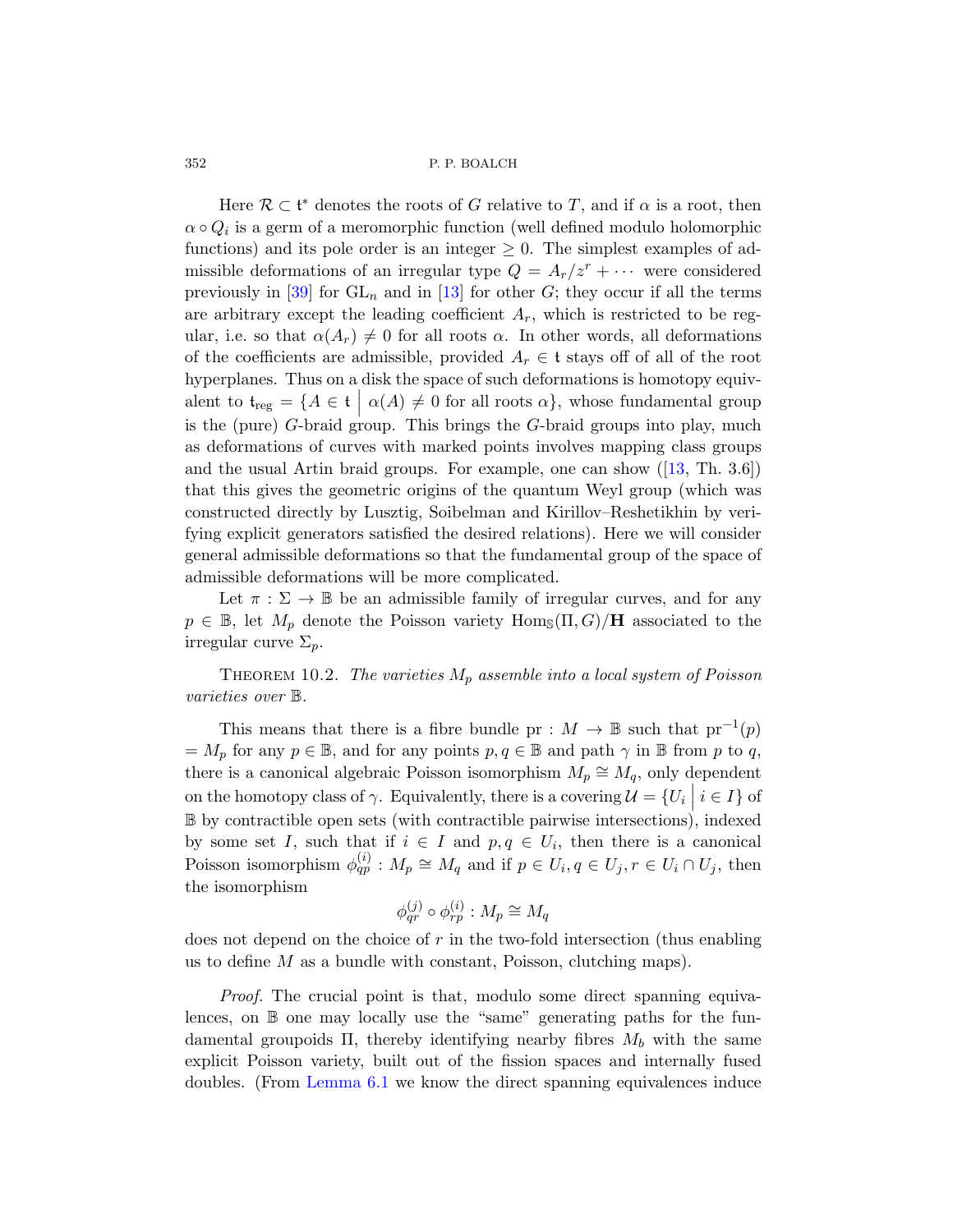Poisson isomorphisms.) This gives local trivialisations of  $M$ , over an open cover. The cl[utching m](#page-17-0)aps are constant Poisson isomorphisms since on each pairwise intersection they come from making a different choice of generating paths.

To make this precise we should first check carefully that using the "same generating paths" does indeed lead to direct spanning equivalences. This is local at a singularity, so we consider the unit disk  $\Delta$  with an irregular type Q at 0 and choose generating paths as in Figure 1. Then under a small admissible deformation the singular directions will move and may break up into more singular directions. In effect, the punctures along the singular directions may split into more punctures, but since everything is smooth, for sufficiently small deformations all the new punctures stay inside the chosen loops. We claim that the resulting Stokes groups (inside each loop) are direct spanning equivalent to the initial Stokes groups (and that no other truly new singular directions appear, e.g. outside the chosen loops). However this is clear from the definition of the Stokes groups and of admissible deformations: each root  $\alpha$  supports  $deg(q_{\alpha})$  punctures, and they vary continuously with Q.

Finally, to make sense of the notion of the "same" generating paths, note that in a neighbou[rhood of a](#page-52-0)ny point of  $\mathbb B$  we can choose local coordinates near each marked point on  $\Sigma$  (so that in each such coordinate nothing is moving except the singular directions). Then we may use these coordinates to make the punctures to define  $\Sigma$ . (And as previously remarked, for different coordinate choices the resulting groupoids  $\Pi$  may be canonically identified.) Then we just choose the neighbourhoods in B small enough so the same loops may be used (up to direct spanning equivalence), as in Figure 5.

<span id="page-52-0"></span>

Figure 5. Using the same loop, modulo direct spanning equivalence.

Thus, roughly speaking the isomonodromy connection is defined by keeping the local products of Stokes multipliers constant (as in Jimbo–Miwa–Ueno [39] and the extension to other groups in [13]). This situation is analogous to the action of the mapping class group of a Riemann surface on its spaces of fundamental group representations (via outer automorphisms of the fundamental group). Indeed in the nonsingular case  $(m = 0)$ , such results go back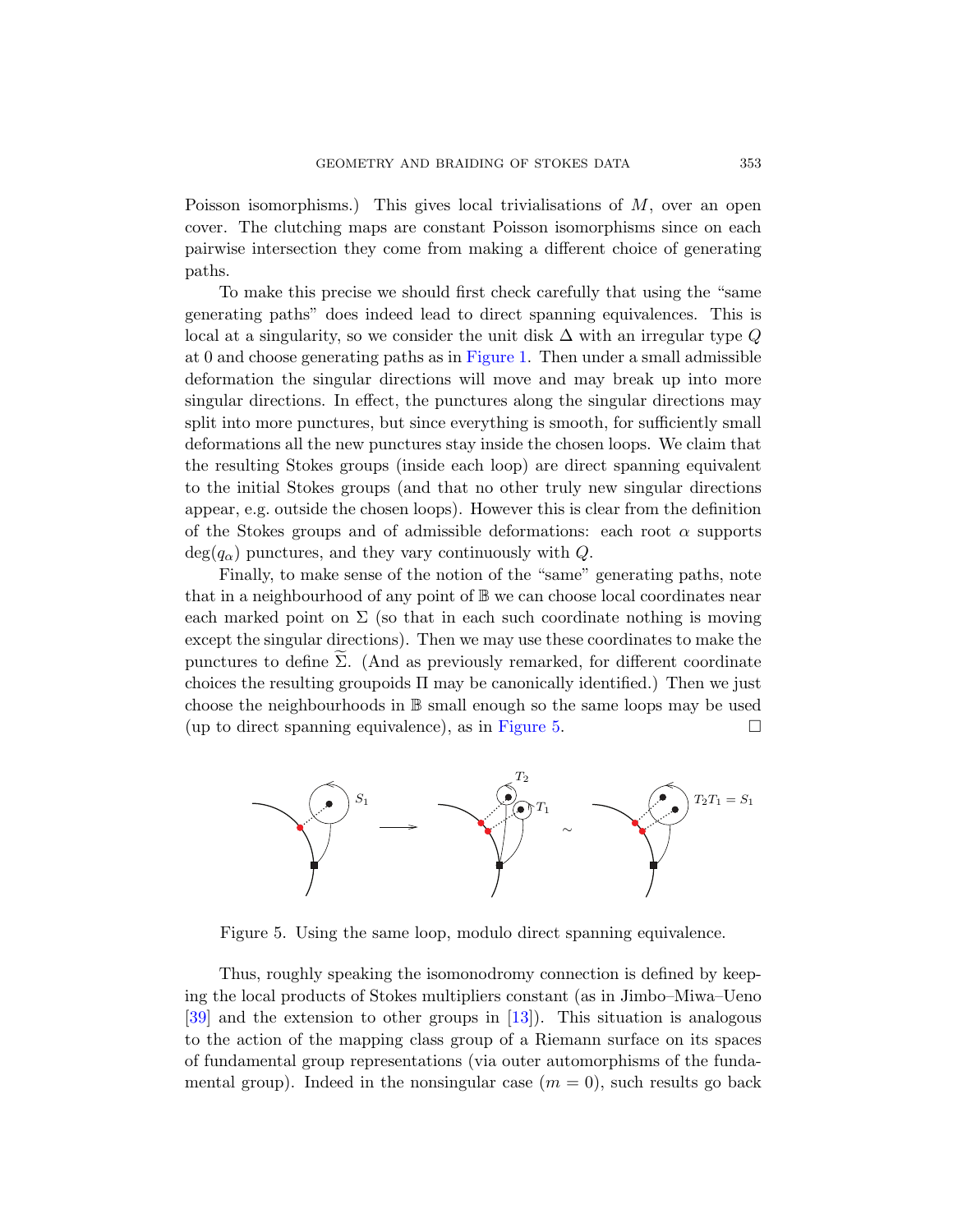at least to Goldman [35]. When the most singular coefficients of each irregular type are regular semisimple an analytic version of this was proved in [12], and an algebraic approach appears in [67], [45], [13] (in increasing generality). The notion of "local system of schemes" was introduced by Simpson [60, §6], where it was shown that moduli spaces of representations of fundamental groups of smooth projective varieties form local systems of schemes when the varieties move in families.

<span id="page-53-0"></span>Remark 10.3. Note that set-theoretically the same argument shows that a path in  $\mathbb B$  from p to q yields a canonical bijection between the set of **H** orbits in Hom<sub>S</sub>( $\Pi(p), G$ ) and in Hom<sub>S</sub>( $\Pi(q), G$ ) (not just at the level of S-equivalence classes), where  $\Pi(p)$  is the groupoid attached to  $\Sigma_p$  (for any choice of basepoints) and similarly for q.

<span id="page-53-2"></span>10.1. Example. If the underlying curve itself stays fixed, then there is a stronger statement, since we may use the same basepoints. For example, suppose G is semisimple and let  $Q_0$  be an irregular type at the origin of the unit disk  $\Sigma = \Delta$ , and let B be the set of all admissible deformations of  $Q_0$ (fixing the origin) so that

(43) 
$$
\mathbb{B} = \{Q \in \mathfrak{t}(\!(z)\!)/\mathfrak{t}[\![z]\!]\mid \text{PoleOrder}(\alpha \circ Q)
$$

$$
= \text{PoleOrder}(\alpha \circ Q_0) \text{ for all roots } \alpha\}.
$$

<span id="page-53-1"></span>Thus, for example, if  $Q_0 = A/z^r$  with A regular semisimple, then B is homotopy equivalent to  $t_{reg}$ , and so the fundamental group of  $\mathbb B$  is the pure G-braid group, for any  $r \geq 1$ . Fix basepoints  $b_1, b_2 \in \partial \widehat{\Sigma}$  as usual, and for any  $p \in \mathbb{B}$ , let  $\Sigma_p \subset \Sigma$  be the corresponding punctured surface, and let  $\Pi_p = \Pi_1(\Sigma_p, \{b_1, b_2\})$ be the corresponding fundamental groupoid. The argument of the proof of Theorem 10.2 establishes the following (now at the quasi-Hamiltonian, rather than Poisson, level).

THEOREM 10.4. The spaces  $\text{Hom}_{\mathbb{S}}(\Pi_p, G)$  assemble into a local system of quasi-Hamiltonian spaces over B.

Explicitly, given two irregular types  $Q, Q' \in \mathbb{B}$ , then each path in B from Q to Q' determines an algebraic isomorphism  $\text{Hom}_{\mathcal{S}}(\Pi_Q, G) \cong \text{Hom}_{\mathcal{S}}(\Pi_{Q'}, G)$ relating the quasi-H[ami](#page-59-6)lt[onia](#page-59-7)n structures and only depends on the homotopy class of the path. This yields an (nonlinear) actio[n of](#page-59-7) the fundamental group  $\pi_1(\mathbb{B}, Q)$  of the base on the fibre  $\text{Hom}_{\mathbb{S}}(\Pi_Q, G)$ .

For example, if  $H = C_G(Q)$  is abelian, then the quotient  $\text{Hom}_{\mathbb{S}}(\Pi_Q, G)/G$ (just forgetting the framing on the outer boundary) is actually Poisson and  $\pi_1(\mathbb{B}, Q)$  acts preserving the Poisson structure. If further  $Q = A/z$ , then up to a covering,  $\text{Hom}_{\mathcal{S}}(\Pi_O, G)/G$  is isomorphic [11], [13] to the Poisson Lie group dual to  $G$ ; the computation of this nonlinear Poisson action appears in [13],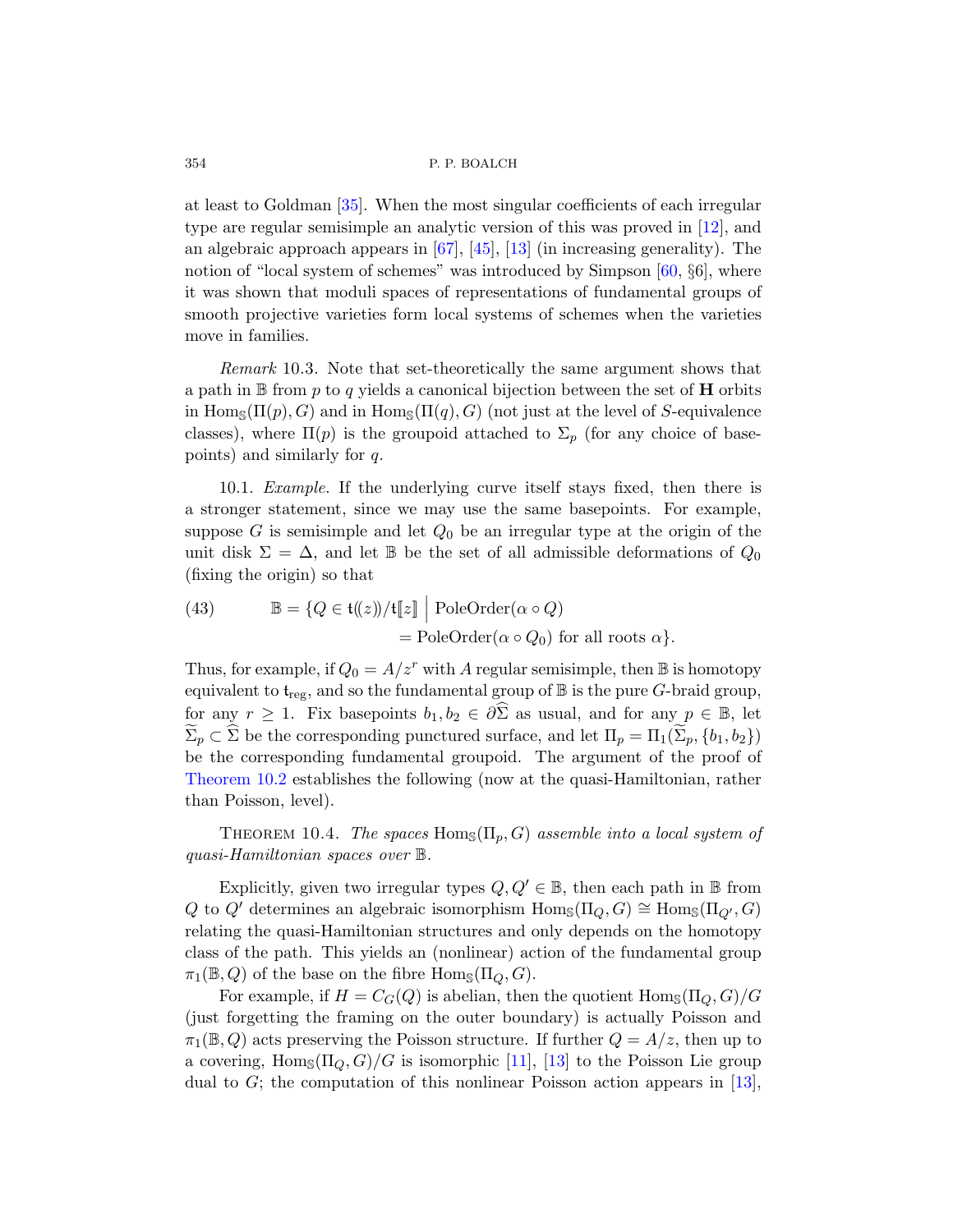and explicit formulae appear in [14] (end of §3) for  $G = GL_n(\mathbb{C})$ —and, as explained there, in the case of  $GL_3(\mathbb{C})$  this action corresponds to the global monodromy of the Painlevé VI differential equation.

*Remark* 10.5. Although the above example assumed  $G$  was semisimple, in order to ens[ure](#page-63-9) the "universal" local deformation space (43) was finite dimensional, this restriction is not necessary. In fact it, is sometimes important not to make this restriction. For example, in the case  $G = \mathbb{C}^*$  $G = \mathbb{C}^*$ , the infinite-dimensional space of admissible deformations corresponds to the infinite number of "times" in many integrable hierarchies. One can see this in several ways:

- (1) the so-called Bak[er-Akhiezer fu](#page-42-1)nctions are solutions of the corresponding irregular connections (see e.g. [55] and references therein), or
- (2) upon inverting the local coordinate z, the element  $e^Q$  is the same as the element  $\exp(xz + t_2z^2 + t_3z^3 + \cdots)$  on page 9 of Segal–Wilson [56].

Remark 10.6. (Full braid groups and bare curves.) Since the Betti spaces do not depend on the ordering of the marked points and only depend on the Weyl group orbit of each irregular type (cf. Remark 8.5), one can consider slightly more general deformations as follows. Define a "bare irregular type" to be an irregular type defined modulo the Weyl group  $W$ , i.e. an element  $\overline{Q} \in (\mathfrak{t}(\mathcal{K})/\mathfrak{t}(\mathcal{O}))/W$ . In turn, a "bare irregular curve" is a curve  $\Sigma$  with an unordered finite set of marked points  $S \subset \Sigma$  and a bare irregular type  $\overline{Q}_s$  at each point  $s \in S$ . Thus any irregular curve  $\Sigma$  has an underlying bare irregular curve  $\overline{\Sigma}$ , and the Betti moduli space  $\mathbf{M}_B(\Sigma)$  is determined by  $\overline{\Sigma}$ . An admissible family of bare irregular curves then consists of a family  $\pi : \Sigma \to \mathbb{B}$  of smooth curves and a multisectio[n, i.e. a subvari](#page-53-1)ety  $S \subset \Sigma$  finite étale over  $\mathbb{B}$ , and a bare irregular type  $\overline{Q}_s$  for each  $s \in S \cap \pi^{-1}(b)$ ,  $b \in \mathbb{B}$ , su[ch t](#page-59-7)hat locally over  $\mathbb B$  each  $\overline{Q}_s$  is the W-orbit of an admissible family of irregular types  $Q_s$ . Theorem 10.2 extends immediately to show that the associated Betti spaces form a local system of Poisson varieties over B for any admissible family of bare irregular curves (since any such family is locally isomorphic to an admissible family of irregular curves). However the framed version Theorem 10.4 does not extend without some further choices (such as a pointwise lift of W to  $N(T)$ ); cf. [13, Lemma 3.5] for an example.

## Appendix A. Stokes data from connections

<span id="page-54-0"></span>This appendix summarises some results about the classification of meromorphic connections on curves. Most of these results are (well) known for G a general linear group, and a path to extend them will be detailed elsewhere. (The case when the leading coefficient is regular semisimple was established in [13], and one of the approaches there already involved multisummation.) Note that, except to motivate the definitions, the results of this appendix are not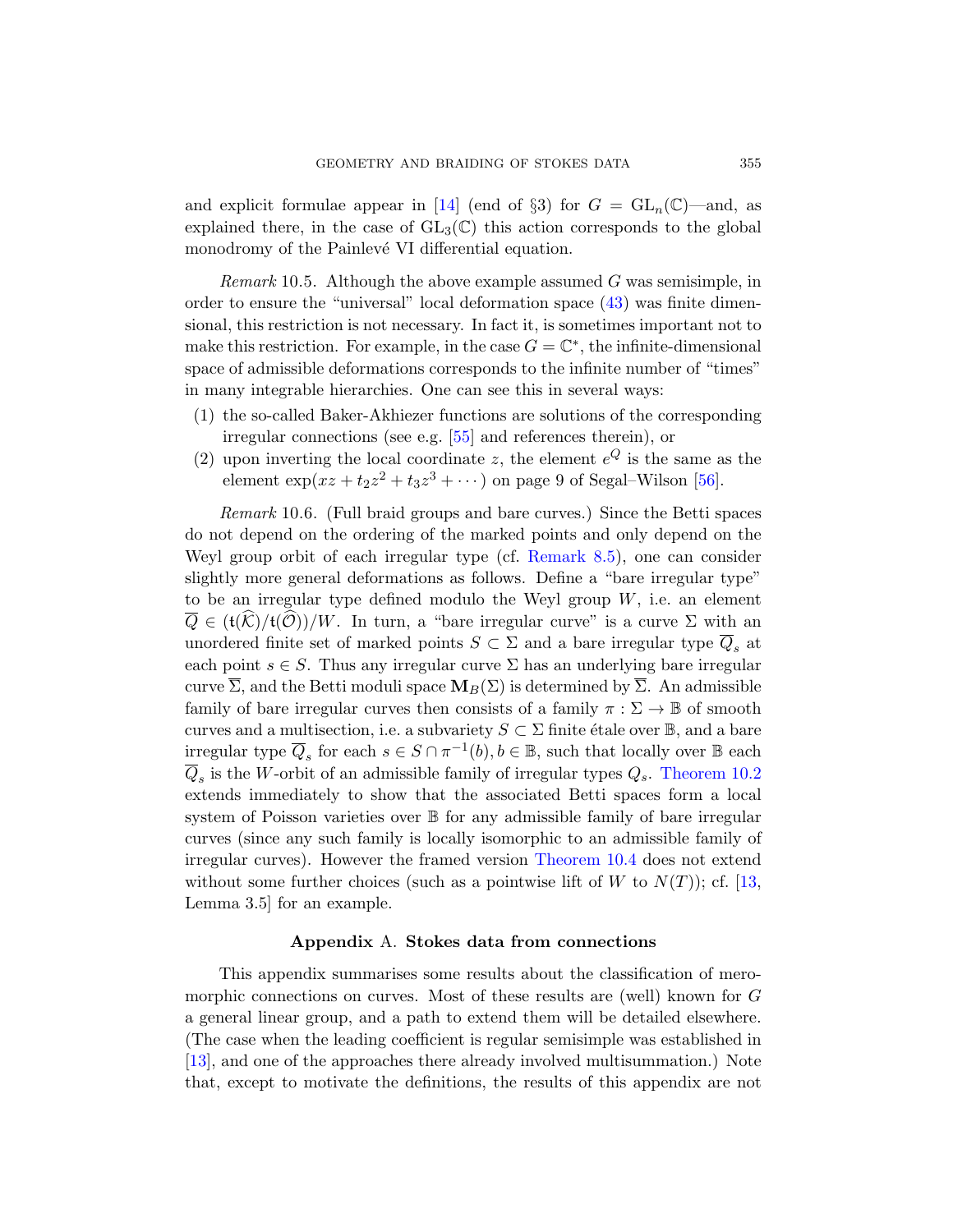<span id="page-55-0"></span>used in the body of the article. Section A.1 summarizes the  $(G$ -extension of the) local classification result, basically as it is presented in [46]. Section A.2 explains how to relate this to Stokes representations and Stokes G-local systems. Finally Section A.3 explains the global picture.

A.1. Local classification. Fix a maximal torus  $T \subset G$ , and consider the closed unit disc  $\Delta$  in the complex plane with marked point 0 and irregular type Q at 0. If z is a coordinate vanishing at 0, consider the ring  $\mathcal{O} = \mathbb{C}\{z\}$  of germs at 0 of holomorphic functions on  $\Delta$ , its completion  $\widehat{\mathcal{O}} = \mathbb{C}[\![z]\!]$ , and the corresponding fields of fractions  $\mathcal{K} \subset \widehat{\mathcal{K}}$ . Let  $H = C_G(Q) \subset G$  be the stabiliser of Q so that  $T \subset H$ , and denote the Lie algebras  $\mathfrak{t} \subset \mathfrak{h} \subset \mathfrak{g}$ . Fix an element  $\Lambda(z) \in \mathfrak{h}(\mathcal{K})$  and thus a connection

(44) 
$$
A^{0} = dQ + \Lambda(z) \frac{dz}{z} \in \mathfrak{h}(\mathcal{K}) dz
$$

on the trivial H-bundle over the disc. Suppose  $\Lambda$  is such that the connection  $\Lambda \frac{dz}{z}$  $\frac{dz}{z}$  has a regular singularity at 0. In order to classify meromorphic connections formally equivalent to  $A^0$ , it turns out to be simpler to first classify marked pairs, i.e. connections together with a choice of formal isomorphism with  $A^0$ . To this end define

$$
\mathcal{H}(Q) = \left\{ (A, \widehat{F}) \in \mathfrak{g}(\mathcal{K}) dz \times G(\widehat{\mathcal{K}}) \middle| \widehat{F}[A^0] = A \right\} / G(\mathcal{K})
$$

to be the set of isomorphism classes of marked pairs. (Here the Lie algebra valued meromorphic one-forms  $A, A<sup>0</sup>$  are viewed as connections on trivial bundles and the square brackets denote the gauge action.) Note that the formal transformations  $\widehat{F}$  appearing here cannot be arbitrary since they relate two convergent connections. The main classification result may be stated as follows.

THEOREM A.1.  $\mathcal{H}(Q) \cong \text{Sto}(Q)$  so that  $\mathcal{H}(Q)$  is isomorphic to a complex vector space.

In more detail, such an isomorphism (taking a marked pair to its Stokes data) may be defined as follows. Let  $A \subset S^1$  denote the set of singular direction of Q at 0. (A priori, without making the definitions more abstract, the isomorphism depends on the choice of a fundamental solution of  $A<sup>0</sup>$  near each singular direction  $d \in \mathbb{A}$ .)

THEOREM A.2. (1) If  $(A, \widehat{F})$  is a marked pair representing an element of  $\mathcal{H}(Q)$ , then  $\widehat{F}$  is multisummable along each direction in  $S^1\setminus \mathbb{A}$ .

(2) Given  $d \in \mathbb{A}$ , let  $\sum_{d}^{+}(\widehat{F}), \sum_{d}^{-}$  $_d^-(F)$  be the G-valued holomorphic maps obtained by multisumming  $\widehat{F}$  in a small sector on the positive (resp. negative) side of d, and let  $\Psi_d$  be a fundamental solution of  $A^0$  defined on a sectorial neighbourhood of d. Then, upon analytic continuation across d, both

$$
\Phi_d^+ := \Sigma_d^+(\widehat{F})\Psi_d \qquad and \qquad \Phi_d^- := \Sigma_d^-(\widehat{F})\Psi_d
$$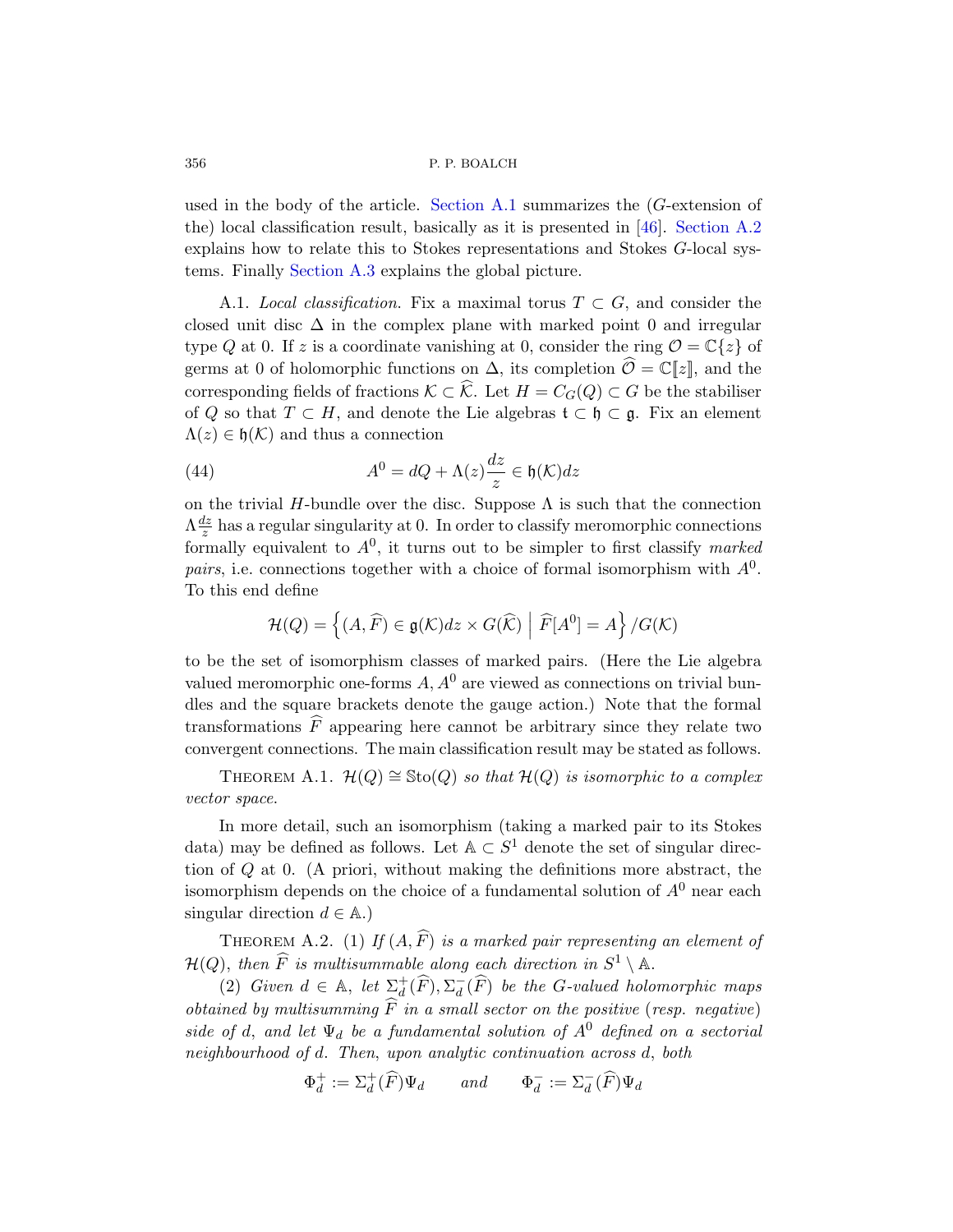are fundamental solutions of A and, moreover,

$$
\Phi_d^- = \Phi_d^+ S_d
$$

for some (z-independent) element  $S_d \in \text{Sto}_d(Q)$ .

(3) Repeating for each  $d \in A$  yields a surjective map

$$
\left\{ (A, \widehat{F}) \in \mathfrak{g}(\mathcal{K}) dz \times G(\widehat{\mathcal{K}}) \middle| \widehat{F}[A^0] = A \right\} \to \text{Sto}(Q)
$$

whose fibres are precisely the  $G(\mathcal{K})$  orbits.

(If such  $\widehat{F}$  depends holomorphically on some parameters, then one can show that its multisums also vary holomorphically, and so  $\text{Sto}(Q)$  is an analytic moduli space for marked pairs.) For  $G$  a general linear group, these [res](#page-62-2)ults are known and are the result of work by many people; see especially [6], [46], [30] and references therein such as [\[57](#page-59-7)], [41], [9], [49], [7], [51]. Note, in particular, that there is an alternative sheaf-theoretic description of the Stokes data due to Deligne [30], although the above approach is more explicit. For other groups one may adapt the above proofs. (Presumably one can also use a Tannakian approach, in essence considering homomorphisms from the wild fundamental group of  $[51]$  in to G, but this seems to give less information—we really do want to work directly with G-valued Stokes data as in [13] in order to better understand the isomonodromy deformations and resulting braid group actions.)

A.2. Local groupoid representations. Now we will explain how Stokes representations arise from connections, essentially rephrasing the above picture (to keep better track of the choices of fundamental solution of  $A^0$ ). Given the irregular curve  $\Sigma = (\Delta, 0, Q)$  as above, let  $\Sigma \subset \overline{\Sigma} \to \Sigma$  be the real blow up and the resulting punctured curve, as usual, and let  $\partial_1, \partial_2 \subset \Sigma$  denote the [bound](#page-41-0)ary circles, with  $\partial_1$  lying over  $0 \in \Sigma$ . Draw a concentric circle (halo) H through all the punctures in  $\widetilde{\Sigma}$ . Choose a connection  $A^0$  with irregular type Q as in  $(44)$ . Now consider a meromorphic connection A on the trivial G-bundle on  $\Delta$  (singular only at 0), together with a formal isomorphism  $\widehat{F}$  at 0 between  $A^0$  and A (using the inclusion  $H \subset G$  to view  $A^0$  as a G-connection).

Given this data there is a canonically defined Stokes G-local system L on  $\widetilde{\Sigma}$  (as defined in Remark 8.4). Namely, inside  $\mathbb{H}$  (near  $\partial_1$ ) we take the H-local system  $\mathbb{L}_0$  of solutions of  $A^0$ , and outside  $\mathbb H$  we take  $\mathbb L$  to be the G-local system of solutions of A. To glue them together on each component of  $\mathbb H$  (between two consecutive singular directions) we use the corresponding multisum of  $F$ . This gives the desired Stokes G-local system.

Now choose basepoints  $b_i \in \partial_i$  for  $i = 1, 2$ , and let  $\Pi = \Pi_1(\Sigma, \{b_1, b_2\})$ denote the corresponding fundamental groupoid. If we choose a framing of  $\mathbb{L}_0$  at  $b_1$  (equivalently this means choosing a fundamental solution of  $A^0$  on a small cilium approaching 0 in the direction  $b_1$ ) and a framing of L at  $b_2$ , then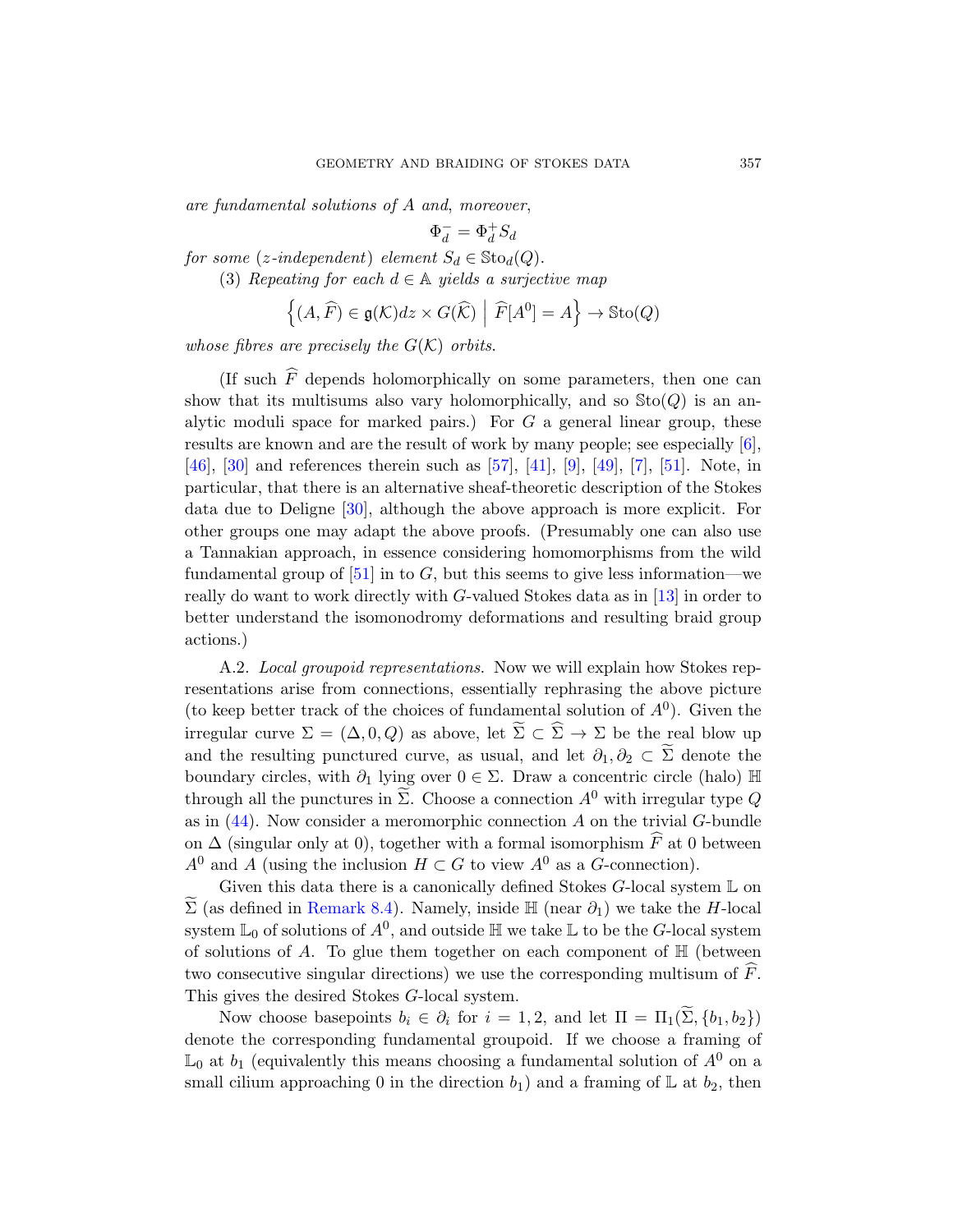<span id="page-57-0"></span>taking the monodromy of L with respect to these framings yields a Stokes representation  $\rho \in \text{Hom}_{\mathcal{S}}(\Pi, G)$ .

A.3. Global picture. Now suppose  $\Sigma$  is an arbitrary (algebraic) irregular curve, with irregular types  $Q_i$  at marked points  $a_1, \ldots, a_m$ . Let  $\Sigma \subset \overline{\Sigma} \to \Sigma$  be the real blow up and the resulting punctured curve as usual, and draw halos  $\mathbb{H}_i$  on  $\widetilde{\Sigma}$  through the punctures near  $\partial_i$  for each i. Let A be a connection on an algebraic principal G-bundle  $E^{\circ}$  on  $\Sigma^{\circ} = \Sigma \setminus \{a_1, \ldots, a_m\}$ . We will say that "A has irregular type  $Q_i$  at  $a_i$ " if there is an extension E of  $E^{\circ}$  across  $a_i$ , and a local trivialisation of  $E$  in a neighbourhood of  $a_i$ , such that  $A$  takes the form

(45) 
$$
dQ_i + \Gamma(z)\frac{dz}{z}
$$

for some g valued map Γ (nonsingular at  $z = 0$ ), where z is a local coordinate vanishing at  $a_i$ . If this is the case, it is possible pass to a new *formal* trivialisation of E at  $a_i$  in which the connection takes the form  $A_i^0 = dQ_i + \Lambda_i(z)dz/z$ , as in (44), with  $\Lambda_i(z)$  a nonsingular  $\mathfrak{h}_i$  valued map (which may even be taken to be polynomial in z), where  $\mathfrak{h}_i = \text{Lie}(H_i)$ . In contrast to Sections A.1 and A.2 above, here the element  $\Lambda_i$  in the normal form  $A_i^0$  (and thus the formal monodromy) is not fixed a priori.

If we choose such formal trivialisations  $F_i$  at each  $a_i$ , then there is a canonically determined Stokes G-local system  $\mathbb L$  on  $\widetilde{\Sigma}$ . Namely, we take the  $H_i$ -local system  $\mathbb{L}_i$  of solutions of  $A_i^0$  inside  $\mathbb{H}_i$  and, in the interior of  $\widetilde{\Sigma}$  (outside all the halos), define  $\mathbb L$  to be the G-local system of solutions of A. Then we glue L and  $\mathbb{L}_i$  as above using the multisums of  $\widehat{F}_i$  on each component of  $\mathbb{H}_i$ . This leads to the following equivalence of categories.

THEOREM A.3. There is an equivalence between the category of connections on algebraic principal G-bundles on  $\Sigma^{\circ}$  having irregular type  $Q_i$  at  $a_i$  $(i = 1, \ldots, m)$  and the category of Stokes G-local systems on  $\Sigma$ .

If we now choose basepoints  $b_i \in \partial_i$  and define the groupoid  $\Pi = \Pi_1(\Sigma, \{b_i\})$ as usual, then upon choosing a framing at  $b_i$  of the local system  $\mathbb{L}_i$  (for each i), a Stokes representation  $\rho \in \text{Hom}_{\mathcal{S}}(\Pi, G)$  is obtained by taking the monodromy of the Stokes G-local system  $\mathbb L$  via these framings. Finally, recalling that **H** acts on  $\text{Hom}_{\mathcal{S}}(\Pi, G)$  (and here we see this action corresponds to changing the choice of framings), the above result implies

COROLLARY A.4. The isomorphism classes of such connections  $(E^{\circ}, A)$ with irregular type  $Q_i$  at each  $a_i$  correspond bijectively to the **H** orbits in  $\text{Hom}_{\mathbb{S}}(\Pi, G).$ 

Remark A.5. Various modifications of this are useful for some applications (such as isomonodromy or wild non-abelian Hodge theory). For example, rather than reducing at a conjugacy class  $\mathcal{C} \subset \mathbf{H}$ , one may use one of the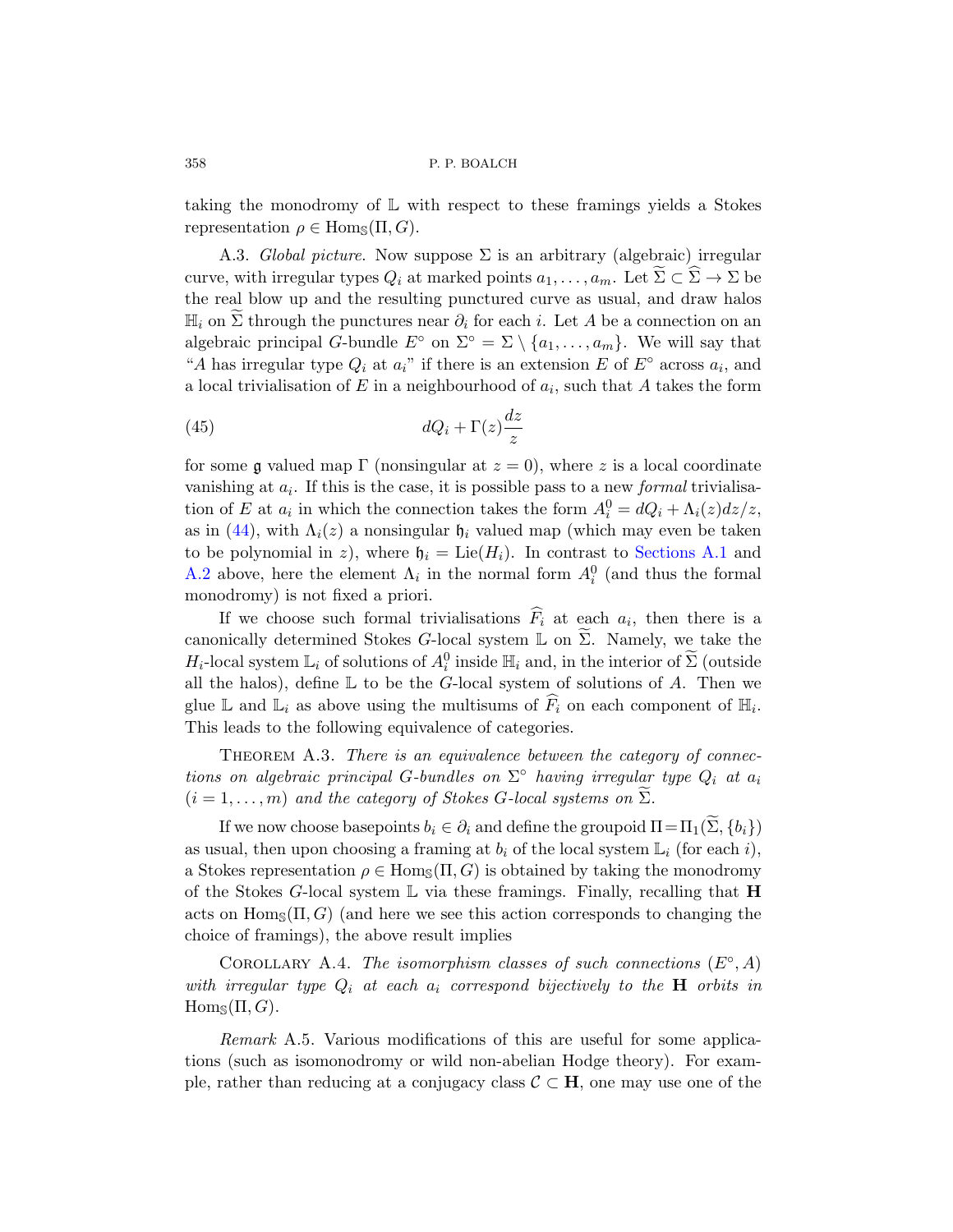quasi-Hamil[toni](#page-60-5)an **H**-spaces  $\hat{C}$  of [19, Th. B] (weighted conjugacy classes) to obtain spaces of Betti data (filtered Stokes representations) corresponding to meromorphic connections with unramified formal types on parahoric bundles, asin  $[59]$  $[59]$ ,  $[69]$ ,  $[19]$  i[n th](#page-62-1)e tame case. The basic topological objects, *filtered* Stokes G-local systems, are defined by replacing  $H_i$  by a weighted parabolic subgroup  $P_i \subset H_i$  in the definition in Remark 8.4, generalising to the irregular casethe filtered  $G$ -local systems of  $[19, Rem. 2]$ . ([Sim](#page-61-10)ilarly, in the general linear case  $G = \mathrm{GL}(V)$  one may glue on to  $\mathrm{Hom}_{\mathbb{S}}(\Pi, G)$  some spaces  $\mathcal{B}(V_{0i}, W_i)$  to obtain quasi-Hamiltonian spaces of Betti data for holonomic D-modules with unramified formal types; cf.  $[30, p. 43]$  and  $[50, p. 60]$ —specifically, for each marked point  $i = 1, ..., m$ , one takes  $V_{0i} \subset V$  to be the kernel of  $Q_i$ , and  $W_i$ [to be a](#page-31-1)rbitrary. The tame case of this, when each  $V_{0i} = V$ , gives the explicit description of the perverse sheaves on  $\Sigma$  relative to  $\{a_i\}$ ; cf. [50, p. 34] and [34].)

## Appendix B. Stokes groups are groups

<span id="page-58-0"></span>We will prove Lemma 7.3, which claimed that each of the sets  $\mathcal{R}(d), \mathcal{R}(d, k)$ is a closed subset of some system of positive roots.

*Proof.* First we must show that if  $\alpha, \beta \in \mathcal{R}(d)$ , then any root of the form  $\gamma = n\alpha + m\beta$  (for integers  $n, m > 0$ ) is in  $\mathcal{R}(d)$ . Thus  $e^{q_{\alpha}(z)}$  and  $e^{q_{\beta}(z)}$ have maximal decay as  $z \to 0$  in the direction d. Now  $q_{\gamma} = n q_{\alpha} + m q_{\beta}$ , so if the degrees of  $q_{\alpha}$  and  $q_{\beta}$  are different, then the result is clear. Otherwise suppose the degrees are both k and the leading terms of  $q_{\alpha}, q_{\beta}$  are  $c_{\alpha}/z^{k}, c_{\beta}/z^{k}$ (resp.). Then the maximal decay condition for  $e^{q_{\alpha}}$  means that  $c_{\alpha}/z^{k}$  is real and negative when  $arg(z) = d$  (and similarly for  $e^{q\beta}$ ). Thus the leading term  $nc_{\alpha}/z^{k}+mc_{\beta}/z^{k}$  of  $q_{\gamma}$  is again real and negative when  $arg(z) = d$ , so  $\gamma \in \mathcal{R}(d)$ . Clearly the same argument also works for  $\mathcal{R}(d, k)$ . To show  $\mathcal{R}(d)$  (and thus also  $\mathcal{R}(d, k)$  is in some subset of positive roots, we will find  $\lambda \in \mathfrak{t}_{\mathbb{R}}$  such that  $\alpha(\lambda) > 0$  for all  $\alpha \in \mathcal{R}(d)$ . (By taking the derivative, the set of one-parameter subgroups  $Hom(\mathbb{C}^*,T)$  embeds as a lattice in t, and  $t_{\mathbb{R}}$  is defined to be its real span, so that  $t = t_{\mathbb{R}} \otimes \mathbb{C}$ , and  $\mathcal R$  is a subset of the real dual of  $t_{\mathbb{R}}$ .) Fix  $z \in \mathbb{C}^*$  with  $\arg(z) = d$ , and for each i, let  $R_i = -\operatorname{Re}(A_i/z^{k_i}) \in \mathfrak{t}_{\mathbb{R}}$ , where  $Q = \sum A_i/z^{k_i}$ . Thus  $\alpha(R_i) > 0$  if  $\alpha \in \mathcal{R}(d, k_i)$  and  $\alpha(R_i) = 0$  if  $\alpha \in \mathcal{R}(d, k_j)$ with  $j < i$ . Now set  $\lambda_r = R_r$ , and  $\lambda_{r-1} = N\lambda_r + R_{r-1}$  for a large real number N. Since R is finite, we can choose N large enough such that  $\alpha(\lambda_{r-1}) > 0$  for any  $\alpha \in \mathcal{R}(d, k_r) \cup \mathcal{R}(d, k_{r-1})$ . Iterating (with  $\lambda_{i-1} = N\lambda_i + R_{i-1}$  for various N) yields  $\lambda_1$  with  $\alpha(\lambda_1) > 0$  for any  $\alpha \in \mathcal{R}(d)$ , as required. (Note that we can move  $\lambda_1$  off all the root hyperplanes by going one step further: setting  $\lambda_0 = N\lambda_1 + R_0$  for any regular  $R_0 \in \mathfrak{t}_{\mathbb{R}} \setminus \bigcup_{\alpha \in \mathcal{R}} \text{Ker }\alpha$ .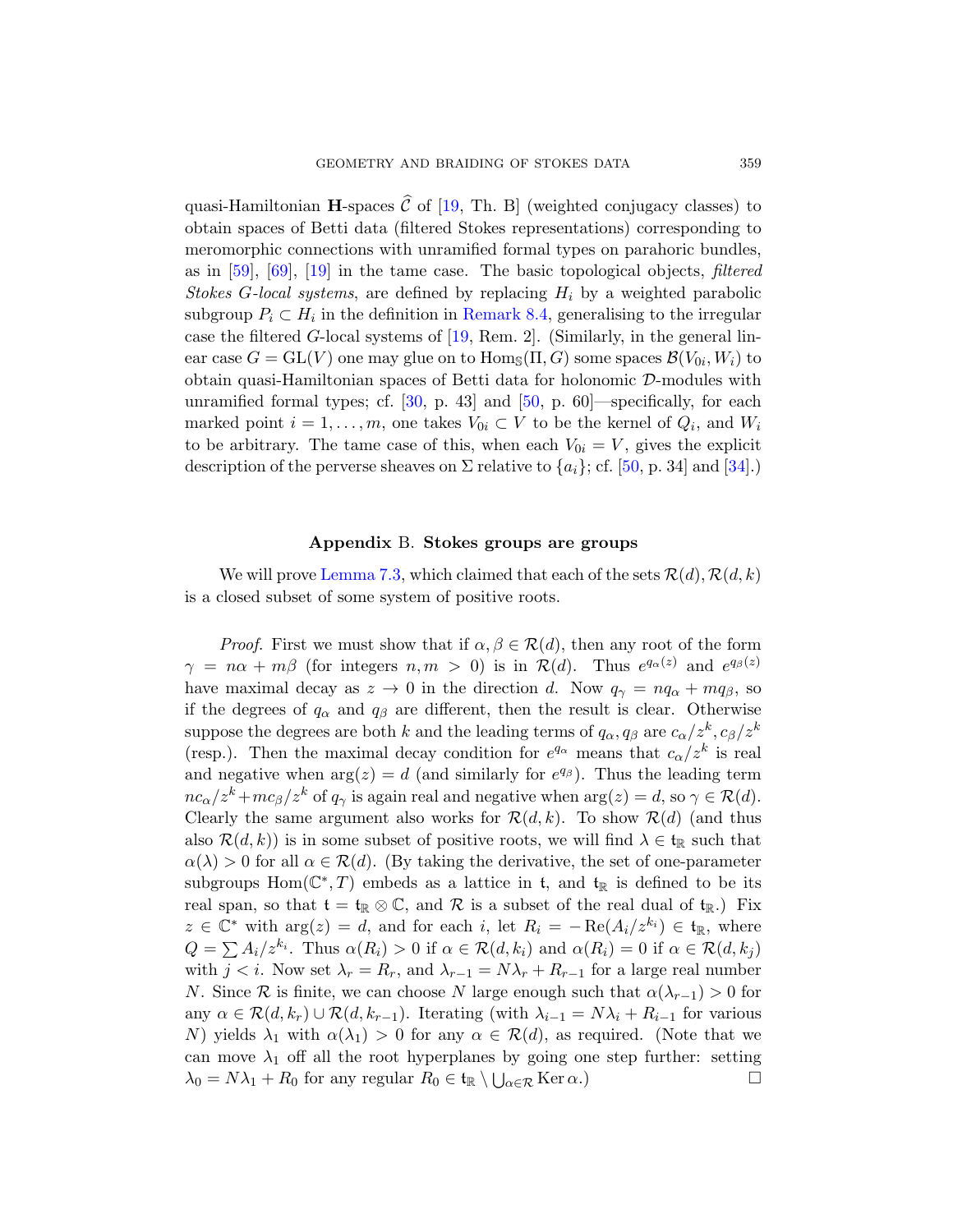#### [References](http://www.ams.org/mathscinet-getitem?mr=1880957)

- <span id="page-59-9"></span><span id="page-59-8"></span><span id="page-59-2"></span>[1] [A. Alekseev](http://dx.doi.org/10.4153/CJM-2002-001-5), H. Bursztyn, and E. Meinrenken, Pure spinors on Lie groups, in From Probability to [Geometry I](http://www.ams.org/mathscinet-getitem?mr=1638045). Vo[lume in honor of](http://www.zentralblatt-math.org/zmath/en/search/?q=an:0948.53045) the 60th birthday of Jean-[Michel Bismut](http://projecteuclid.org/euclid.jdg/1214460860) (X. DAI, R. LÉANDRE, X. MA, and W. ZHANG, eds.),  $Astérisque$ 327, 2009, pp. 131–199. MR 2642360. Zbl 1251.53052.
- <span id="page-59-0"></span>[2] A. Alekseev, Y. Kosmann-Schwarzbach[, and](http://www.ams.org/mathscinet-getitem?mr=0702806) E. Meinrenken, Quasi-[Poisson manifolds,](http://dx.doi.org/10.1098/rsta.1983.0017) Canad. J. Math. 54 (2002), 3–29. MR 1880957. Zbl 1006. 53072. http://dx.doi.org/10.4153/CJM-2002-001-5.
- <span id="page-59-1"></span>[3] A. Alekseev, A. Malkin, and E. Meinrenken, Lie group valued moment maps, J. Differential Geom. 48 (1998), 445–495. MR 1638045. Zbl 0948.53045. [Ava](http://www.ams.org/mathscinet-getitem?mr=1461568)ilable at [http://pr](http://www.zentralblatt-math.org/zmath/en/search/?q=an:0873.58016)ojecteuclid.org/euclid.jdg/1214460860.
- <span id="page-59-4"></span>[4] M. F. ATIYAH and R. BOTT, The Yang-Mills equations over Riemann surfaces, Philos. Trans. Roy. Soc. London Ser. A 308 (1983), 523–615. MR 0702806. [Zbl](http://www.zentralblatt-math.org/zmath/en/search/?q=an:0683.34003) 0509.14014. http://dx.doi.org/10.1098/rsta.1983.0017.
- <span id="page-59-11"></span>[5] M. AUDIN, Lectures on gauge theory and integrable systems, in *Gauge Theory* and Symplectic Geometry (Montreal, PQ, 1995) (J. HURTUBISE and F. LALONDE, eds.), NA[TO ASI Serie](http://www.ams.org/mathscinet-getitem?mr=1132079)s C: [Math & Phy](http://www.zentralblatt-math.org/zmath/en/search/?q=an:0754.34057)s. 488, Kluwer Acad. Publ., Dordrecht, 1997, pp. 1–48. MR 1461568. Zbl 0873.58016.
- <span id="page-59-10"></span>[6] D. G. BABBITT and V. S. VARADARAJAN, Local Moduli for Meromorphic [Diff](http://www.ams.org/mathscinet-getitem?mr=0545861)[erential Equations](http://dx.doi.org/10.1016/0022-247X(79)90217-8), Astérisque 169-170, Math. Soc. France, Paris, 1989. MR 1014083. Zbl 0683.34003.
- [7] W. Balser, B. L. J. Braaksma, J.-P. Ramis, and Y. Sibuya, Multisumma[bility](http://www.ams.org/mathscinet-getitem?mr=0577846) [of formal power](http://www.zentralblatt-math.org/zmath/en/search/?q=an:0473.34028) series soluti[ons of linear ordina](http://www.math.kobe-u.ac.jp/~fe/xml/mr0577846.xml)ry differential equations, [Asymptotic A](http://www.math.kobe-u.ac.jp/~fe/xml/mr0577846.xml)nal. 5 (1991), 27–45. MR 1132079. Zbl 0754.34057.
- <span id="page-59-3"></span>[8] W. Balser, W. B. Jurkat, and D. A. Lutz, Birkhoff invariants and Stokes' multipliersf[or meromorphi](http://www.ams.org/mathscinet-getitem?mr=2004129)[c linear differentia](http://www.zentralblatt-math.org/zmath/en/search/?q=an:1051.53019)[l equations,](http://dx.doi.org/10.1112/S0010437X03000010) J. Math. Anal. Appl. 71 [\(1979\), 48–9](http://dx.doi.org/10.1112/S0010437X03000010)4. MR 0545861. http://dx.doi.org/10.1016/0022-247X(79)90217-8.
- <span id="page-59-6"></span>[9] W. BALSER, W. B. JURKAT, and D. A. LUTZ, A general theory of invariants for meromo[rphic differenti](http://www.ams.org/mathscinet-getitem?mr=1869848)[al equations. II. P](http://www.zentralblatt-math.org/zmath/en/search/?q=an:1044.53060)r[oper invaria](http://dx.doi.org/10.1007/s002220100170)nts, Funkcial. Ekvac. 22 [\(1979\),](http://dx.doi.org/10.1007/s002220100170) 257–283. MR 0577846. Zbl 0473.34028. Available at http://www.math. kobe-u.ac.jp/∼fe/xml/mr0577846.xml.
- <span id="page-59-5"></span>[10] O. BIQUARD and P. P. BOALCH, [Wild non-abelian H](http://dx.doi.org/10.1006/aima.2001.1998)odge theory on curves, Compos. Math. 140 (2004), 179–204. MR 2004129. Zbl 1051.53019. http://dx. doi.org/10.1112/S0010437X03000010.
- <span id="page-59-7"></span>[11] P. P. Boalch[, Stokes](http://www.ams.org/mathscinet-getitem?mr=1904670) [matrices, Poisso](http://www.zentralblatt-math.org/zmath/en/search/?q=an:1003.58028)[n Lie groups a](http://dx.doi.org/10.1155/S1073792802111081)nd Frobenius manifolds, [Invent](http://dx.doi.org/10.1155/S1073792802111081). Math. 146 (2001), 479–506. MR 1869848. Zbl 1044.53060. http://dx. doi.org/10.1007/s002220100170.
- [12] P. P. BOALCH, Symplectic manifolds and isomonodromic deformations, Adv. Math. 163 (2001), 137–205. MR 1864833. Zbl 1001.53059. http://dx.doi.org/ 10.1006/aima.2001.1998.
- [13] P. P. Boalch, G-bundles, isomonodromy, and quantum Weyl groups, Int. Math. Res. Not. 2002, no. 22, 1129–1166. MR 1904670. Zbl 1003.58028. http://dx.doi. org/10.1155/S1073792802111081.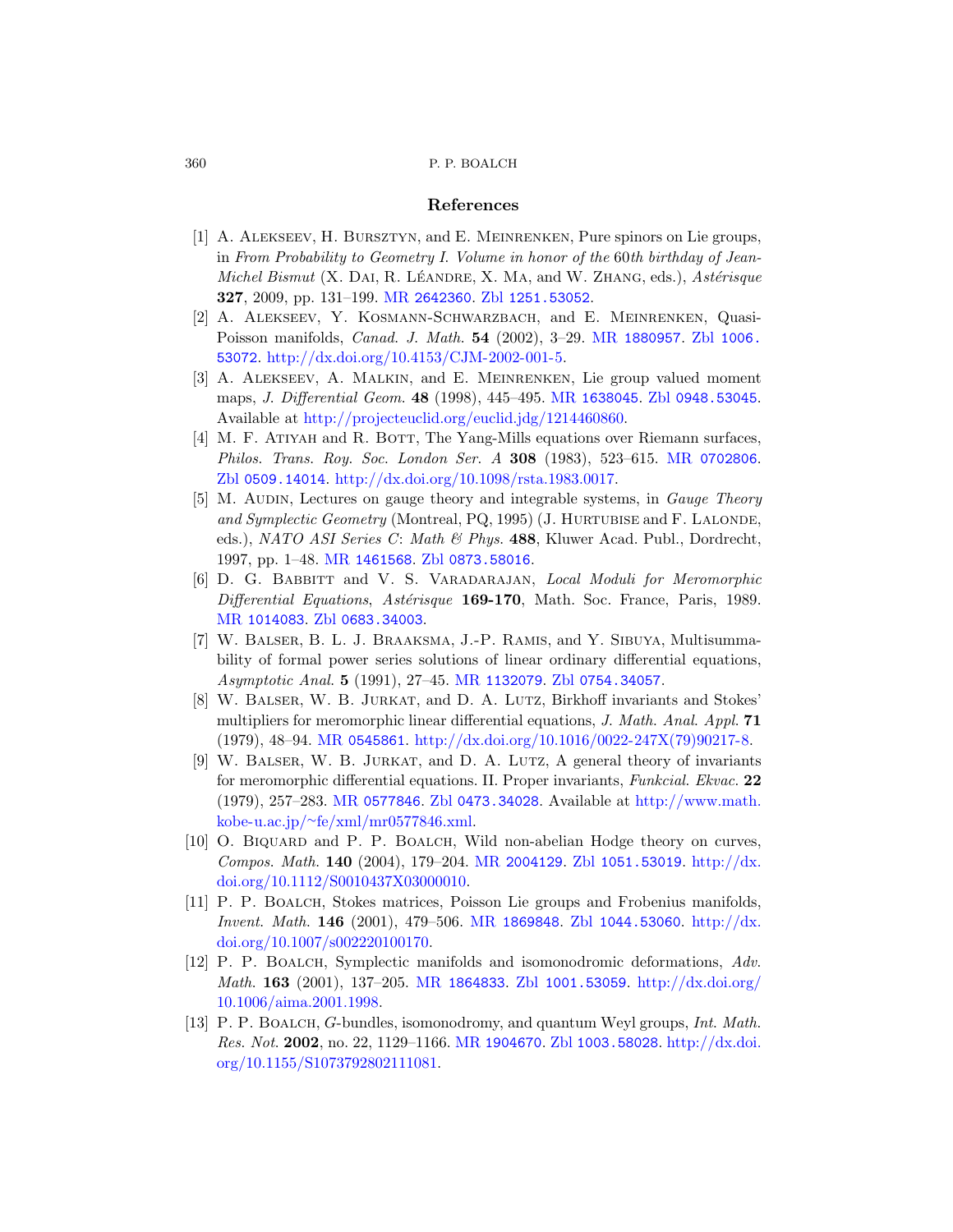- <span id="page-60-2"></span>[14] [P. P](http://dx.doi.org/10.1215/S0012-7094-07-13924-3). BOALCH, From Klein to Painlevé via Fourier, Laplace and Jimbo, Proc. London Math. Soc. 90 (2005), 167–208. MR 2107041. Zbl 1070.34123. http: //dx.doi.org/10.1112/S0024611504015011.
- <span id="page-60-6"></span>[15] P. P. Boalch, Quasi-Hamiltonian geometry of meromorphic connections, Duke Math. J. 139 (2007), 369–405, (Beware section 6 of the published version is not in the 2002 arXiv version). MR 2352135. Zbl 1126.53055. http://dx.doi.org/10. 1215/S0012-7094-07-13924-3.
- <span id="page-60-5"></span>[16] [P. P. Boalch](http://dx.doi.org/10.5802/aif.2503), Some geomet[ry of irregular](http://www.ams.org/mathscinet-getitem?mr=2649336) [connections](http://www.zentralblatt-math.org/zmath/en/search/?q=an:1206.53086) on curves, 2007, Talk at Workshop on Gauge Theory and Representation Theory, IAS Princeton, transparenci[es available on](http://www.ams.org/mathscinet-getitem?mr=2785493) [author's webpage](http://www.zentralblatt-math.org/zmath/en/search/?q=an:1232.34117).
- [17] [P. P.](http://dx.doi.org/10.1007/s00031-011-9121-1) Boalch, Irregular connections [and Kac–Moo](http://dx.doi.org/10.1007/s00031-011-9121-1)dy root systems, 2008. arXiv 0806.1050.
- [\[18\]](http://www.zentralblatt-math.org/zmath/en/search/?q=an:06120990) P. P. Boalch, T[hrough the analytic halo: Fission v](http://link.springer.com/article/10.1007/s10240-012-0044-8)ia irregular singularities, Ann. Inst. Fourier (Grenoble) 59 (2009), 2669–2684. MR 2649336. Zbl 1206. 53086. http://dx.doi.org/10.5802/aif.2503.
- <span id="page-60-4"></span><span id="page-60-1"></span>[19] [P. P. B](http://www.arxiv.org/abs/1307.1033)oalch, Riemann-Hilbert for tame complex parahoric connections, Transform. Groups 16 (2011), 27–50. MR 2785493. Zbl 1232.34117. http://dx.doi. org/10.1007/s00031-011-9121-1.
- <span id="page-60-8"></span>[20] P. P. BOALCH[, Simply-laced isomono](http://dx.doi.org/10.1070/IM2004v068n04ABEH000495)[dromy](http://www.ams.org/mathscinet-getitem?mr=2084561) [systems,](http://www.zentralblatt-math.org/zmath/en/search/?q=an:1084.58502) Publ. Math. I.H.E.S. 116 (2012), 1–68. Zbl 06120990. Available at http://link.springer.com/article/10. 1007/s1[0240-012-0044-](http://www.ams.org/mathscinet-getitem?mr=1102012)8.
- [21] [P. P.](http://dx.doi.org/10.1007/978-1-4612-0941-6) BOALCH, Globa[l Weyl groups an](http://www.zentralblatt-math.org/zmath/en/search/?q=an:0726.20030)[d a new theory](http://dx.doi.org/10.1007/978-1-4612-0941-6) of multiplicative quiver varieties, 2013. arXiv 1307.1033.
- <span id="page-60-3"></span>[22] A. I. BONDAL, A symplectic groupoid of triangular bilinear forms and the braid group, Izv. [Ross](http://www.ams.org/mathscinet-getitem?mr=0728427). Akad. [Nauk Ser](http://www.zentralblatt-math.org/zmath/en/search/?q=an:0578.35080). Mat. 68 (2004), 19–74. MR 2084561. Zbl 1084. 58502. http://dx.doi.org/10.1070/IM2004v068n04ABEH000495.
- [23] A. Borel, Linear Algebraic Groups, second ed., Grad. Texts in Math. 126, [Springer-](http://www.ams.org/mathscinet-getitem?mr=1652478)[Verlag, New York](http://www.zentralblatt-math.org/zmath/en/search/?q=an:0957.14004), 1991. MR [1102012](http://dx.doi.org/10.1007/978-3-0348-8770-0_14). Zbl 0726.20030. http://dx.doi. org/10.1007/978-1-4612-0941-6.
- <span id="page-60-0"></span>[\[2](http://dx.doi.org/10.1007/978-3-0348-8770-0_14)4] L. BOUTET DE MONVEL,  $\mathcal{D}\text{-modules}$  holonômes réguliers en une variable, in Mathematics and [Physics](http://www.ams.org/mathscinet-getitem?mr=1255428) (Pa[ris, 1979/1982\),](http://www.zentralblatt-math.org/zmath/en/search/?q=an:0787.58049) [Progr](http://dx.doi.org/10.1007/BF02096804). Math. 37, Birkhäuser, [Boston, M](http://dx.doi.org/10.1007/BF02096804)A, 1983, pp. 313–321. MR 0728427. Zbl 0578.35080.
- <span id="page-60-7"></span>[25] H. Cassens and P. Slodowy, On Kleinian singularities and quivers, in Singularities (Oberwolfach, 1996), Progr. Math. 162, Birkhäuser, Basel, [1998, pp.](http://www.zentralblatt-math.org/zmath/en/search/?q=an:1095.15014) 263–288. MR 1652478. Zbl [0957.14004](http://dx.doi.org/10.1016/j.aim.2005.02.003). http://dx.doi.org/10.1007/ 978-3-0348-8770-0 14.
- [26] S. CECOTTI and C. VAFA, On classification of  $N = 2$  supersymmetric theories, Comm. Math. Phys. 158 (1993), 569–644. MR 1255428. Zbl 0787.58049. http: //dx.doi.org/10.1007/BF02096804.
- [27] W. Crawley-Boevey and P. Shaw, Multiplicative preprojective algebras, middle convolution and the Deligne-Simpson problem, Adv. Math. 201 (2006), 180– 208. MR 2204754. Zbl 1095.15014. http://dx.doi.org/10.1016/j.aim.2005.02.003.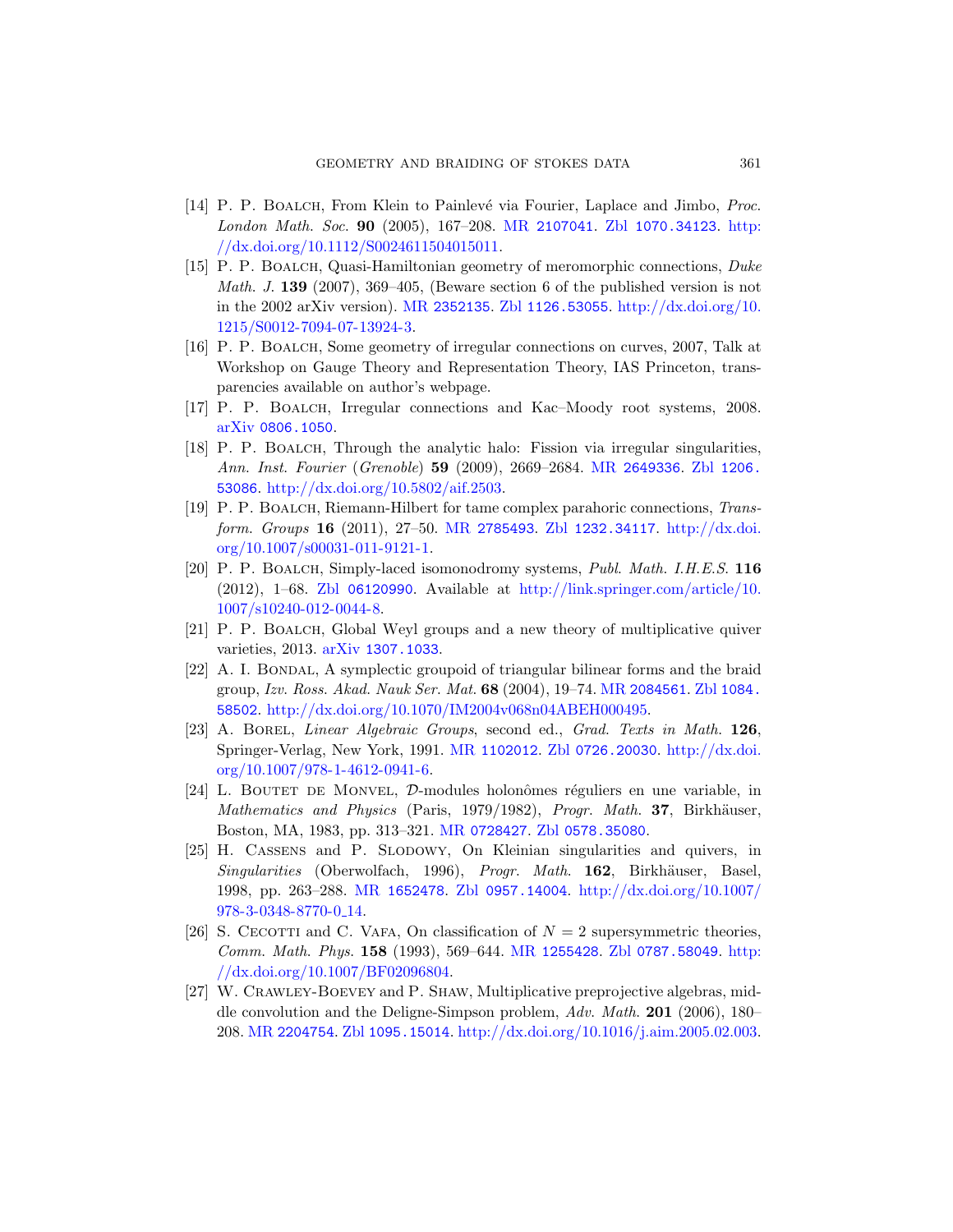- <span id="page-61-9"></span><span id="page-61-6"></span><span id="page-61-5"></span>[28] C. De Concini, V. G. Kac[, and](http://www.ams.org/mathscinet-getitem?mr=2387754) C[. Procesi](http://www.zentralblatt-math.org/zmath/en/search/?q=an:1130.14001), Quantum coadjoint action, J. Amer. Math. Soc. 5 (1992), 151–189. MR 1124981. Zbl 0747.17018. http://dx. doi.org/10.2307/2152754.
- <span id="page-61-2"></span>[29] P. DELIGNE, Equations Différentielles à Points Singuliers Réguliers, Lecture Notes in Math 163, Springer-Verlag, New York, 1970. MR 0417174. Zbl 0244. 14004. http://dx.doi.org/10.1007/BFb0061194.
- [30] P. DELIGNE, B. MALGRANGE[, and](http://www.ams.org/mathscinet-getitem?mr=1397274) J.-P. RAMIS, Singularités Irrégulières, Doc. Math. (Paris) 5, Soc. Math. France, Paris, 2007. MR 2387754. Zbl 1130.14001.
- <span id="page-61-4"></span>[31] J.-M. DRÉZET, Luna's slice theorem and applications, in Algebraic Group Actions and Quotients, Hindawi Publ. Corp., Cairo, 2004, pp. 39–89. MR 2210794. Zbl 1109.14307.
- [32] B. DUBROVIN[, Geometry o](http://www.zentralblatt-math.org/zmath/en/search/?q=an:0555.35107)[f 2D topological field theori](http://dx.doi.org/10.1016/S0304-0208(08)71041-7)es, in *Integrable Systems* and Quantum Groups (Montecatini Terme, 1993), Lecture Notes in Math. 1620, Springer-Verlag, New York, 1996, pp. 120–348. MR 1397274. Zbl 0841.58065. http://d[x.doi.org/10.10](http://www.ams.org/mathscinet-getitem?mr=1390658)[07/BFb0094793.](http://www.zentralblatt-math.org/zmath/en/search/?q=an:0861.32022)
- <span id="page-61-10"></span>[33] [H. Flasch](http://dx.doi.org/10.1215/S0012-7094-96-08319-2)ka and A. C. Newell, T[he inverse mo](http://dx.doi.org/10.1215/S0012-7094-96-08319-2)nodromy transform is a canonical transformation, in Nonlinear Problems: Present and Future (Los Alamos, [N.M., 1981\),](http://www.ams.org/mathscinet-getitem?mr=0762512) [North-Holland M](http://www.zentralblatt-math.org/zmath/en/search/?q=an:0574.32032)ath. [Stud](http://dx.doi.org/10.1016/0001-8708(84)90040-9). 61, North-Holland, Amster[dam, 1982](http://dx.doi.org/10.1016/0001-8708(84)90040-9), pp. 65–89. MR 0675628. Zbl 0555.35107. http://dx.doi.org/10.1016/ S0304-0208(08)71041-7.
- <span id="page-61-7"></span>[34] S. Gelfand, R. MacPherson[, and](http://www.ams.org/mathscinet-getitem?mr=0230326) K. Vilonen[, Perv](http://www.zentralblatt-math.org/zmath/en/search/?q=an:0163.31903)erse sheaves and quivers, Duke Math. J. 83 (1996), 621–643. MR 1390658. Zbl 0861.32022. http://dx.doi. org/10.1215/S0012-7094-96-08319-2.
- <span id="page-61-0"></span>[35] W. M. GOLDMAN[, The symplectic](http://www.zentralblatt-math.org/zmath/en/search/?q=an:0634.53045) [nature of fundam](http://dx.doi.org/10.1112/plms/s3-55.1.59)ental groups of surfaces, Adv. in Math. 54 (1984), 200–225. MR 0762512. Zbl 0574.32032. http://dx.doi. org/10.1016/0001-8708(84)90040-9.
- <span id="page-61-3"></span>[36] R. C. Gunning, Lectures on Vector Bundles over Riemann Surfaces, Math. Notes, Princeton [Univ. Press,](http://www.ams.org/mathscinet-getitem?mr=1461570) [Princeton, NJ, 1](http://www.zentralblatt-math.org/zmath/en/search/?q=an:0867.53027)[967.](http://dx.doi.org/10.1007/978-94-017-1667-3_3) MR 0230326. Zbl 0163. 31903.
- <span id="page-61-1"></span>[37] [N. J. Hitchin](http://dx.doi.org/10.1007/978-94-017-1667-3_3), The self-duality equations on a Riemann surface, Proc. London Math. Soc. 55 (1987), 59–126. MR 0887284. Zbl 0634.53045. http://dx.doi.org/ 10.1112/plms/s3-[55.1.59.](http://www.ams.org/mathscinet-getitem?mr=0630674)
- <span id="page-61-8"></span>[38] N. J. HITCHIN, Frobenius manifolds, in *[Gauge T](http://www.zentralblatt-math.org/zmath/en/search/?q=an:1194.34167)[heory a](http://dx.doi.org/10.1016/0167-2789(81)90013-0)nd Symplectic Geometry* (J. HURTUBISE and F. LALONDE, eds.), NATO ASI Series C: Math  $\mathcal B$  Phys. 488, Kluwer Acad., Publ., Dordrecht, 1997. MR 1461570. Zbl 0867.53027. http:  $\frac{\sqrt{dx} \cdot \text{doi.org}}{10.1007}$  / 978-94-017-1667-3.3.
- [\[39\]](http://www.zentralblatt-math.org/zmath/en/search/?q=an:0664.53023) M. Jimbo, T. Miwa, and K. Ueno, Monodromy preserving deformation of linear ordinary differential equations with rational coefficients. I. General theory and  $\tau$ -function, *Phys. D* 2 (1981), 306–352. MR 0630674. Zbl 1194.34167. http: //dx.doi.org/10.1016/0167-2789(81)90013-0.
- [40] D. Johnson and J. J. Millson, Deformation spaces associated to compact hyperbolic manifolds, in Discrete Groups in Geometry and Analysis (New Haven, Conn., 1984), *Progr. Math.* 67, Birkhäuser, Boston, MA, 1987, pp. 48–106. MR 0900823. Zbl 0664.53023.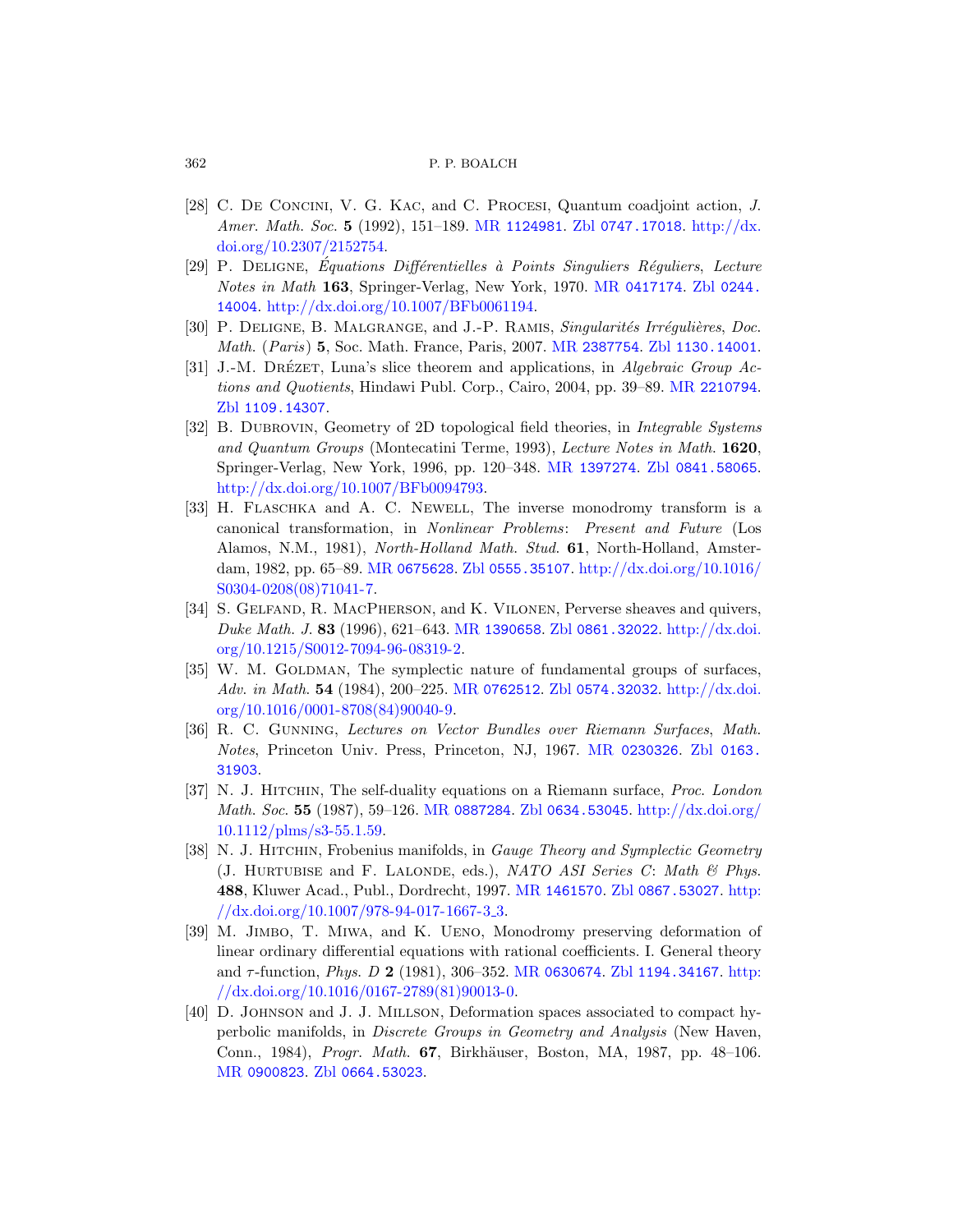- <span id="page-62-8"></span><span id="page-62-7"></span>[41] W. B. Jurkat, [Meromorphe](http://www.ams.org/mathscinet-getitem?mr=1315461) [Differentialgleichu](http://www.zentralblatt-math.org/zmath/en/search/?q=an:0837.16005)[ngen](http://dx.doi.org/10.1093/qmath/45.4.515), Lecture Notes in Math. 637[, Springe](http://dx.doi.org/10.1093/qmath/45.4.515)r-Verlag, New York, 1978. MR 0494886. Zbl 0408.34004. http:// dx.doi.org/10.1007/BFb0068236.
- <span id="page-62-10"></span>[42] D. Kazhdan and [G. Lu](http://www.ams.org/mathscinet-getitem?mr=2761090)sztig[, Fixed poin](http://www.zentralblatt-math.org/zmath/en/search/?q=an:1246.15018)[t varieties](http://dx.doi.org/10.1619/fesi.53.395) on affine flag manifolds, [Is](http://dx.doi.org/10.1619/fesi.53.395)rael J. Math. 62 (1988), 129–168. MR 0947819. Zbl 0658.22005. http://dx. doi.org/10.1007/BF02787119.
- <span id="page-62-4"></span>[43] A. D. King, Moduli of representations of finite-dimensional algebras, Quart. J. [Ma](http://www.zentralblatt-math.org/zmath/en/search/?q=an:1044.70010)th. Oxford Ser. 45 [\(1994\), 515–530.](http://www.ams.org/distribution/mmj/vol2-4-2002/krichever.pdf) MR 1315461. Zbl 0837.16005. http: [//dx.d](http://www.ams.org/distribution/mmj/vol2-4-2002/krichever.pdf)oi.org/10.1093/qmath/45.4.515.
- <span id="page-62-6"></span>[44] V. P. KOSTOV, Additive Deligne-Simpson problem for non-Fuchsian systems, Funkcial. Ekvac. 53 (2010), 395–410. MR [2761090](http://www.ams.org/mathscinet-getitem?mr=1303886). Zbl 1246.15018. http://dx. [doi.org/10.1619/fesi.53.395.](http://dx.doi.org/10.5802/aif.1419)
- <span id="page-62-9"></span>[45] I. Krichever, Isomonodromy equations on algebraic curves, canonical transformations and Whitham equations, *Mosc. [Math](http://www.ams.org/mathscinet-getitem?mr=0318167). J.* 2 (2002),  $717-752$ , 806. MR 1986088. Zbl 1044.70010. Available at http://www.ams.org/distribution/ mmj/vol2-4-2002/krichever.pdf.
- <span id="page-62-5"></span>[46] M. LODAY-RICHAUD, Stokes phenomenon, multisummability and differential Galois groups, Ann. Inst. Fourier (Grenoble) 44 (1994), 849–906. MR 1303886. Zbl [0812.3](http://www.zentralblatt-math.org/zmath/en/search/?q=an:0684.32009)4004. http://dx.doi.org/10.5802/aif.1419.
- [47] D. Luna, Slices étales, in Sur les Groupes Algébriques, Bull. Soc. Math. France  $M\acute{e}m$ . 33, Société Mathématique de France, Paris, 1973, p. 105. MR 0318167. Zbl 0286.14014.
- [48] P. MAISONOBE, Faisceaux pervers sur C [relativeme](http://www.ams.org/mathscinet-getitem?mr=0548145)nt à  $\{0\}$  et couple u :  $E \rightleftharpoons F : v$ , in Introduction à la Théorie Algébrique des Systèmes Différentiels (Plans-sur-Bex, 1984), Travaux en Cours 34, Hermann, Paris, 1988, pp. 135– 146. MR 1018867. Zbl [0684.3](http://www.ams.org/mathscinet-getitem?mr=1117227)[2009](http://www.zentralblatt-math.org/zmath/en/search/?q=an:0764.32001).
- <span id="page-62-2"></span><span id="page-62-1"></span>[49] B. MALGRANGE, Remarques sur les équations différentielles à points singuliers  $irréguliers, in Equations differentielles et systèmes de Pfaff dans le champ com$ plexe (Sem., Inst. Rech. Math. Avancée, Strasbourg, 1975), Lecture Notes in Math[. no. 712, Springer-Verlag, New York, 1979, p](http://www.numdam.org/item?id=AIHPA_1991__54_4_331_0)p. 77–86. MR 0548145. Zbl 0423.32014. http://dx.doi.org/10.1007/BFb0062817.
- <span id="page-62-0"></span>[50] B. MALGRANGE, Équations Différentielles à Coefficients Polynomiaux, Progr. Math. 96, Birkhäuser, Boston, MA, 1991. MR 1117227. Zbl 0764.32001.
- <span id="page-62-3"></span>[\[51\]](http://www.ams.org/mathscinet-getitem?mr=1397988) J. [Martinet](http://www.zentralblatt-math.org/zmath/en/search/?q=an:0881.14006) and J.-P. Ramis, Elementary acceleration and multisummability. I, Ann. Inst. H. Poincaré Phys. Théor. 54 (1991), 331–401. MR 1128863. Zbl [0748.12005](http://www.ams.org/mathscinet-getitem?mr=0799602). [Available at](http://www.zentralblatt-math.org/zmath/en/search/?q=an:0582.34006)  $\frac{http://www.numdam.org/item?id=AHIPA_1991...}{}$ 54 4 331 0.
- [52] H. NAKAJIMA, Hyper-Kähler structures on moduli spaces of parabolic Higgs bundles on Riemann surfaces, in Moduli of Vector Bundles (Sanda, 1994; Kyoto, 1994), Lecture Notes in Pure Appl. Math. no. 179, Dekker, New York, 1996, pp. 199–208. MR 1397988. Zbl 0881.14006.
- [53] J.-P. RAMIS, Phénomène de Stokes et resommation, C. R. Acad. Sci. Paris Sér. I Math. 301 (1985), 99–102. MR 0799602. Zbl 0582.34006.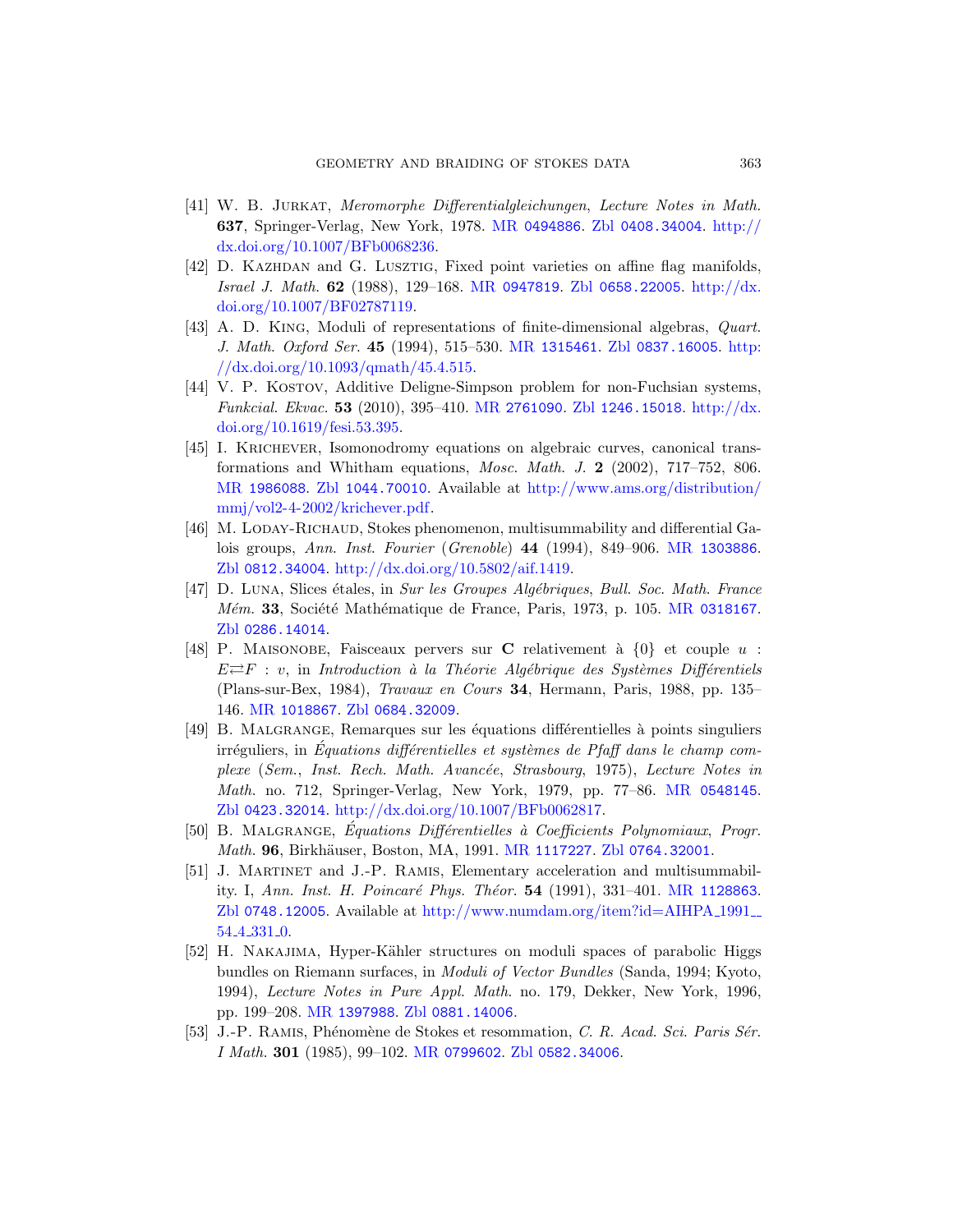- <span id="page-63-10"></span><span id="page-63-9"></span><span id="page-63-8"></span>[54] R. W. RICHARDSON[, Conjugac](http://www.ams.org/mathscinet-getitem?mr=0783348)[y classes of](http://www.zentralblatt-math.org/zmath/en/search/?q=an:0592.35112) *n*-tupl[es in L](http://dx.doi.org/10.1007/BF02698802)ie algebras and algebraic [groups,](http://dx.doi.org/10.1007/BF02698802) Duke Math. J. 57 (1988), 1–35. MR 0952224. Zbl 0685.20035. http: //dx.doi.org/10.1215/S0012-7094-88-05701-8.
- <span id="page-63-11"></span>[\[55\]](http://www.ams.org/mathscinet-getitem?mr=0442337) R. J. Schilling[, Baker](http://www.zentralblatt-math.org/zmath/en/search/?q=an:0386.34008) fu[nctions for compact Rieman](http://dx.doi.org/10.1090/S0002-9904-1977-14391-7)n surfaces, Proc. Amer. [M](http://dx.doi.org/10.1090/S0002-9904-1977-14391-7)ath. Soc. 98 (1986), 671–675. MR 0861773. Zbl 0614.58022. http://dx.doi. org/10.2307/2045748.
- <span id="page-63-7"></span>[56] G. SEGAL and G. WILSON, [Loop groups and equations o](http://dx.doi.org/10.1090/S0002-9947-2012-05448-1)f KdV type, *Inst. Hautes* [E](http://dx.doi.org/10.1090/S0002-9947-2012-05448-1)tudes Sci. Publ. Math. 61 (1985), 5–65. MR 0783348. Zbl 0592.35112. http: //dx.doi.org/10.1007/BF02698802.
- <span id="page-63-0"></span>[57] [Y. Sibu](http://www.ams.org/mathscinet-getitem?mr=1040197)ya[, Stokes ph](http://www.zentralblatt-math.org/zmath/en/search/?q=an:0713.58012)e[nomena,](http://dx.doi.org/10.2307/1990935) Bull. Amer. Math. Soc. 83 (1977), 1075–1077. MR 0442337. Zbl 0386.34008. http://dx.doi.org/10.1090/ S0002-9904-1977-14391-7.
- <span id="page-63-6"></span>[58] A. S. Sikora, Character varieties, Trans. Amer. Math. Soc. 364 [\(2012](http://www.zentralblatt-math.org/zmath/en/search/?q=an:0891.14006))[, 5173–5208.](http://dx.doi.org/10.1007/BF02698895) MR 2931326. Zbl 06191466. http://dx.doi.org/10.1090/ S0002-9947-2012-05448-1.
- <span id="page-63-4"></span>[59] C. T. Simpson, Harm[onic bundles o](http://www.ams.org/mathscinet-getitem?mr=2482471)[n noncompact cu](http://www.zentralblatt-math.org/zmath/en/search/?q=an:1213.53005)rves, J. Amer. Math. Soc. 3 (1990), 713–770. MR 1040197. Zbl 0713.58012. http://dx.doi.org/10.2307/ 1990935.
- <span id="page-63-1"></span>[60] [C. T. Simp](http://dx.doi.org/10.1155/S1073792899000240)son[, Moduli of](http://www.ams.org/mathscinet-getitem?mr=1692595) [representations o](http://www.zentralblatt-math.org/zmath/en/search/?q=an:0939.34073)[f the fundam](http://dx.doi.org/10.1155/S1073792899000240)ental group of a smooth projective variety. II, *Inst. Hautes Études Sci. Publ. Math.* 80 (1995), 5–79. MR 1320603. Zbl [0891.14](http://www.zentralblatt-math.org/zmath/en/search/?q=an:1157.53046)006. [http://dx.doi.org/10.10](http://dx.doi.org/10.1090/S0002-9947-08-04518-2)07/BF02698895.
- <span id="page-63-2"></span>[\[61](http://dx.doi.org/10.1090/S0002-9947-08-04518-2)] [S. Szab](http://www.ams.org/mathscinet-getitem?mr=2425689)ó, Nahm transform for integrable connections on the Riemann sphere, Mém. Soc. Math. Fr. (2007), ii+114 pp. (2008). MR 2482471. Zbl 1213.53005.
- [62] M. Ugaglia, On a Poisson structure on the space of Stokes matrices, Internat. Math. Res. [Notices](http://www.ams.org/mathscinet-getitem?mr=2397630) (19[99\), 473–493.](http://www.zentralblatt-math.org/zmath/en/search/?q=an:1236.58019) MR [1692595](http://dx.doi.org/10.1090/conm/450/08745). Zbl 0939.34073. http://dx. [doi.o](http://dx.doi.org/10.1090/conm/450/08745)rg/10.1155/S1073792899000240.
- [63] M. Van den Bergh, Double Poisson algebras, Trans. Amer. Math. Soc. 360 [\(2008\), 57](http://www.zentralblatt-math.org/zmath/en/search/?q=an:0192.12802)11–5769. MR [2425689](http://dx.doi.org/10.2307/1970495). Zbl 1157.53046. http://dx.doi.org/10.1090/ S0002-9947-08-04518-2.
- <span id="page-63-5"></span><span id="page-63-3"></span>[64] [M. Van](http://www.ams.org/mathscinet-getitem?mr=2459120) [den Bergh](http://www.zentralblatt-math.org/zmath/en/search/?q=an:1177.81101), Non[-commutative quasi-Hamilt](http://dx.doi.org/10.1142/S0219530508001195)onian spaces, in Poisson Geometry in Mathematics and Physics, Contemp. Math. 450, Amer. Math. Soc., Providence, RI, 2008, pp. 273–299. MR 2397630. Zbl 1236.58019. http://dx.doi. org/10.1090/conm/450/08745.
- [65] [A. Weil](http://www.zentralblatt-math.org/zmath/en/search/?q=an:1116.32015), R[emarks on the cohomology of groups,](http://dx.doi.org/10.1016/S0393-0440(01)00003-1) Ann. of Math. 80 (1964), 149– 157. MR 0169956. Zbl 0192.12802. http://dx.doi.org/10.2307/1970495.
- [66] E. Witten, Gauge theory and wild ramification, Anal. Appl. (Singap.) 6 (2008), 429–501. MR 2459120. Zbl 1177.81101. http://dx.doi.org/10.1142/ S0219530508001195.
- [67] N. M. J. Woodhouse, The symplectic and twistor geometry of the general isomonodromic deformation problem, J. Geom. Phys. 39 (2001), 97– 128. MR 1844829. Zbl 1116.32015. http://dx.doi.org/10.1016/S0393-0440(01) 00003-1.